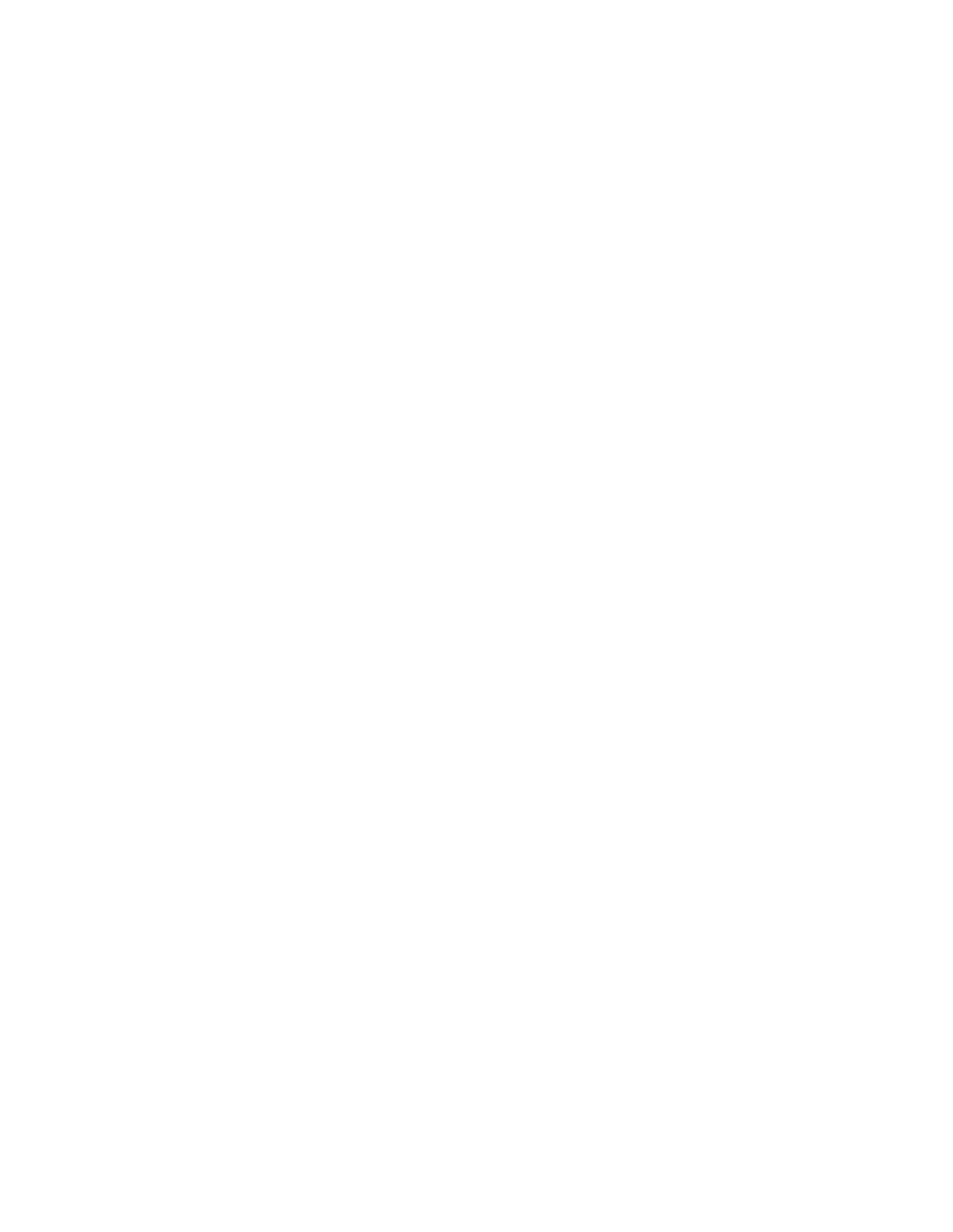**Department of Economic and Social Affairs**

# **Guidelines for review and appraisal of the Madrid International Plan of Action on Ageing**

# **Bottom-up participatory approach**



**United Nations New York, 2006**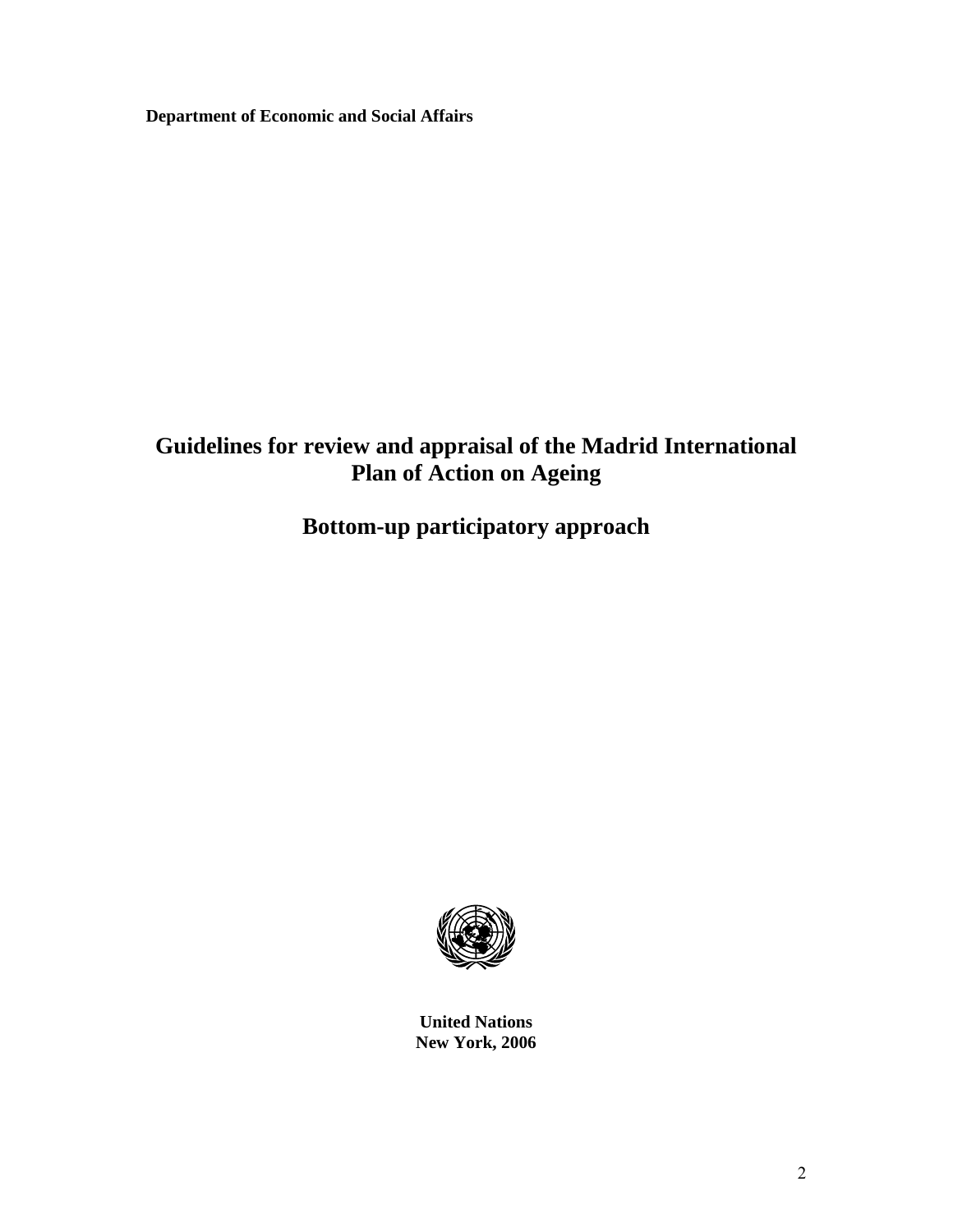The Department of Economic and Social Affairs of the United Nations Secretariat is a vital interface between global policies in the economic, social and environmental spheres and national action. The Department works in three main interlinked areas: (i) it compiles, generates and analyses a wide range of economic, social and environmental data and information on which States Members of the United Nations draw to review common problems and to take stock of policy options; (ii) it facilitates the negotiations of Member States in many intergovernmental bodies on joint courses of action to address ongoing or emerging global challenges; and (iii) it advises interested Governments on the ways and means of translating policy frameworks developed in United Nations conferences and summits into programmes at the country level and, through technical assistance, helps build national capacities.

# **NOTE**

The designations employed and the presentation of the material in this publication do not imply the expression of any opinion on the part of the Secretariat of the United Nations concerning the legal status of any country, territory, city or area or of its authorities, or concerning the delimitation of its frontiers or boundaries.

The term "country" as used in the text of this publication also refers, as appropriate, to territories or areas.

Copyright © United Nations 2006 All rights reserved Printed in United Nations, New York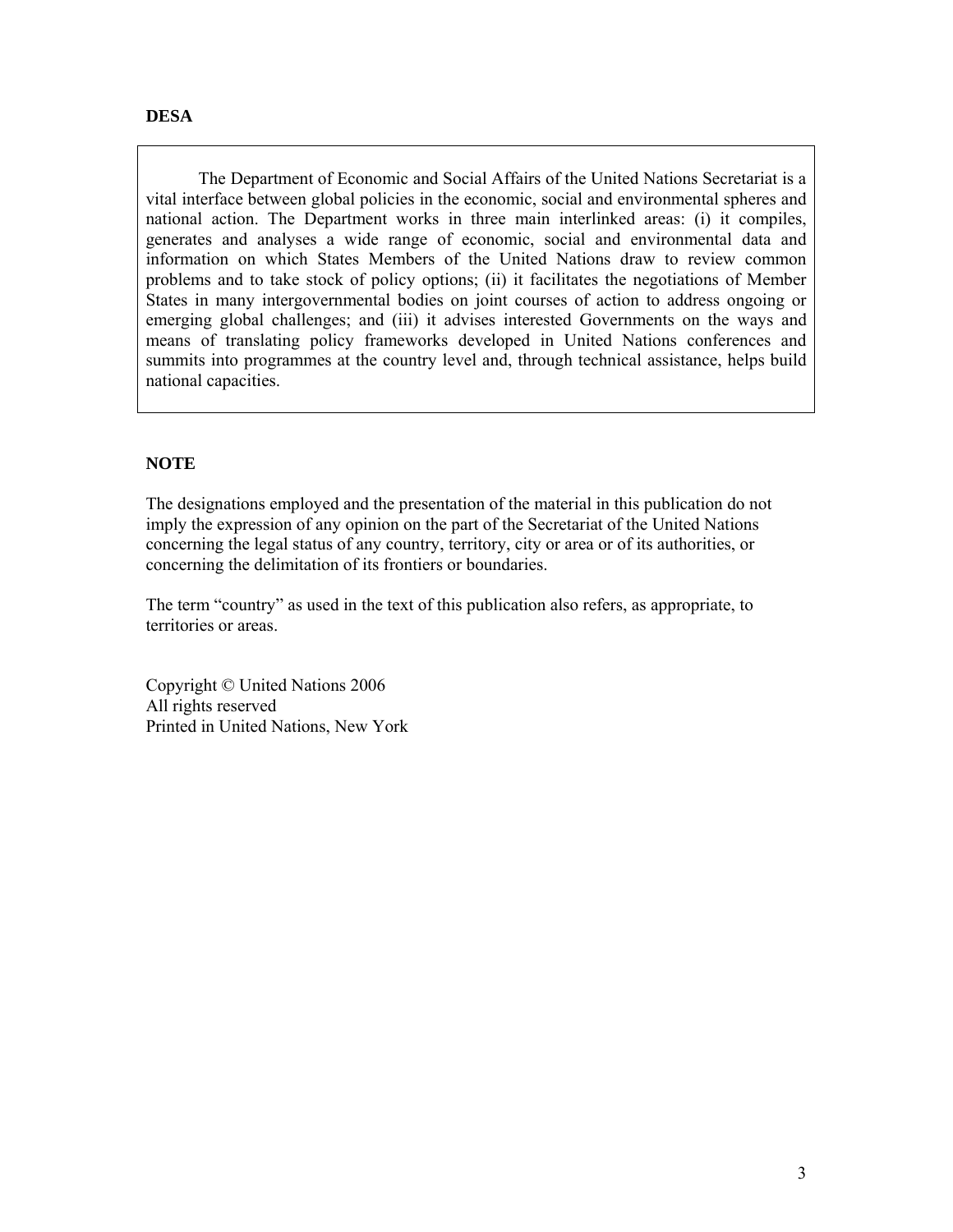# **Contents**

|                                                                                                                                                                      | Paragraphs         | Page     |
|----------------------------------------------------------------------------------------------------------------------------------------------------------------------|--------------------|----------|
| Foreword                                                                                                                                                             |                    | 7        |
| <b>Executive summary</b>                                                                                                                                             |                    | 9        |
| <b>Introduction</b>                                                                                                                                                  | $1-23$             | 13       |
| The bottom-up participatory approach                                                                                                                                 | $11-20$            | 15       |
| Reviewing and appraising the Madrid International Plan of<br>Action on Ageing                                                                                        | $21 - 23$          | 17       |
| I. Identifying stakeholders: who to work with and how                                                                                                                | 24-48              | 20       |
| A. Identify people who will help you to manage the review<br>and appraisal                                                                                           | 25-43              | 20       |
| B. Clarify roles                                                                                                                                                     | 44-46              | 24       |
| C. Raise awareness                                                                                                                                                   | 47-48              | 26       |
| II. Reviewing national policies and defining priorities for                                                                                                          |                    |          |
| action on ageing                                                                                                                                                     | 49-77              | 28       |
| A. Review national policies in response to ageing                                                                                                                    | 53-65              | 29       |
| B. Define challenges and priorities for action on ageing                                                                                                             | 66-72              | 32       |
| C. Determine what to review using a bottom-up approach                                                                                                               | 73-77              | 35       |
| III. Reviewing implementation of the Madrid Plan<br><b>International Plan of Action on Ageing with older</b>                                                         |                    |          |
| persons: Bottom-up participatory assessment                                                                                                                          | 78-107             | 40       |
| A. Plan bottom-up participatory review and appraisal                                                                                                                 | 80-89              | 40       |
| B. Carry out review and appraisal with older people                                                                                                                  | 90-98              | 42       |
| C. Share findings with the community                                                                                                                                 | 99-100             | 43       |
| D. Put together and analyse the information gathered                                                                                                                 | 101-107            | 43       |
| IV. Distillation and analysis of information at national,                                                                                                            | 108-124            | 50       |
| regional and global level                                                                                                                                            |                    |          |
| A. National level                                                                                                                                                    | 108-118            | 50       |
| B. Regional level<br>C. Global level                                                                                                                                 | 119-121<br>122-124 | 52<br>53 |
| <b>Resources</b>                                                                                                                                                     |                    | 56       |
| <b>References</b>                                                                                                                                                    |                    | 58       |
| <b>Annexes</b>                                                                                                                                                       |                    |          |
| I. Suggestions for participatory assessment tools and<br>indicators for national review and appraisal of the Madrid<br><b>International Plan of Action on Ageing</b> |                    | 59       |
| II. Participatory methods of data collection                                                                                                                         |                    | 86       |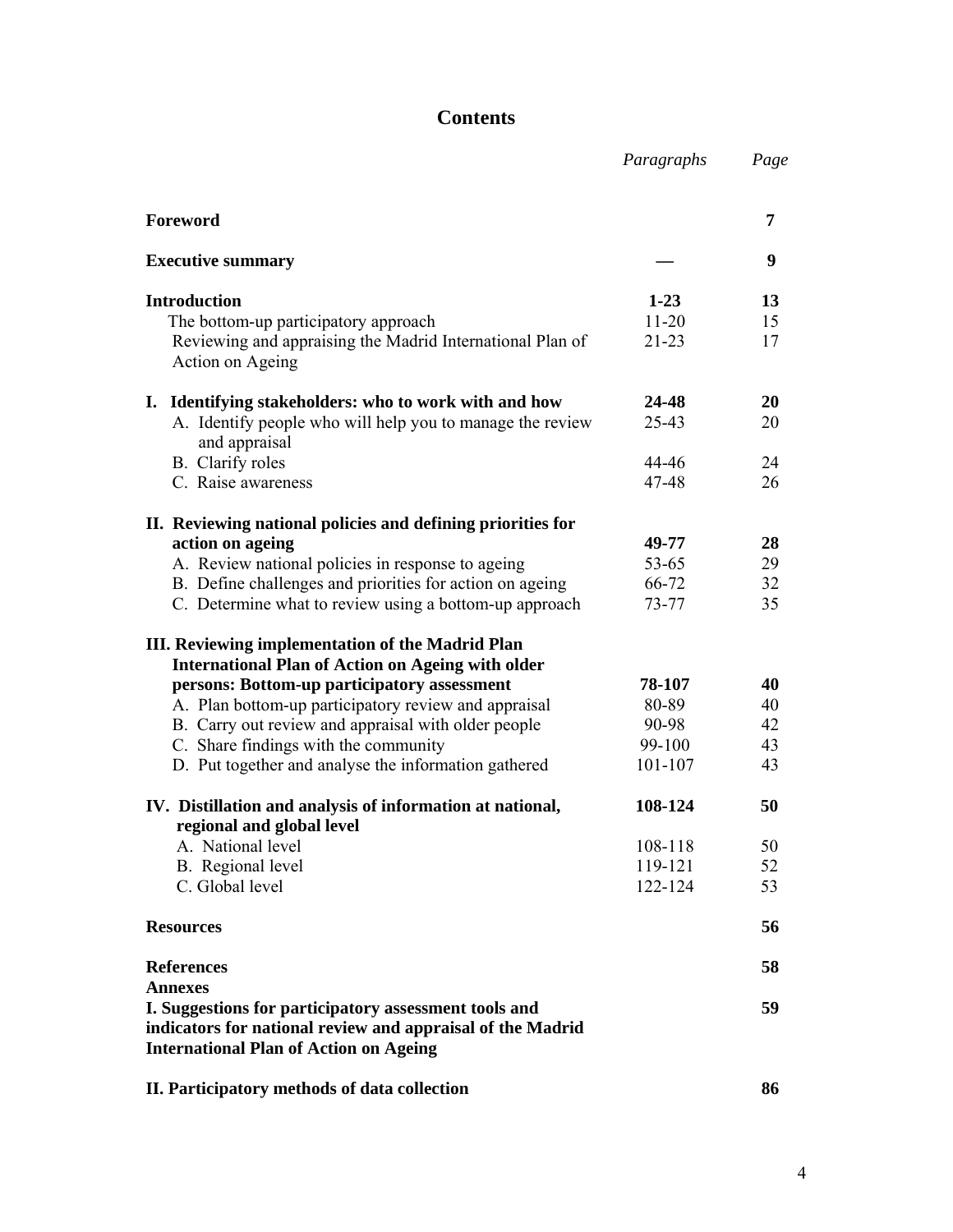## Boxes

| Ι.          | Practical tips for working with stakeholders                                                                                                   | 26 |
|-------------|------------------------------------------------------------------------------------------------------------------------------------------------|----|
| П.          | Identifying stakeholder groups in Lithuania                                                                                                    | 27 |
| III.        | Working with stakeholders in New Zealand                                                                                                       | 28 |
| IV.         | Practical tips for reviewing policies                                                                                                          | 32 |
| V.          | A mainstream approach to policy review in Uganda                                                                                               | 36 |
| VI.         | Mainstreaming ageing in poverty reduction in the<br>United Republic of Tanzania                                                                | 38 |
| VII.        | Filling information gaps: age figures in Bolivia                                                                                               | 39 |
| VIII.       | Supporting older people's advocacy: the older citizens'<br>monitoring project in Bangladesh                                                    | 45 |
| IX.         | Accountability to users of services: a bottom-up approach in India                                                                             | 47 |
| $X_{\cdot}$ | Impact review of an action research project in South Africa                                                                                    | 48 |
| XI.         | Report of the qualitative assessment of the living conditions,<br>health and nutrition situation of older people in six districts<br>of Uganda | 49 |
| XII.        | Calendar for the first cycle of the review and appraisal of<br>the Madrid Plan of Action                                                       | 53 |

# Figures

|    | Interactions between implementation and review and appraisal of<br>the Madrid Plan of Action         |     |
|----|------------------------------------------------------------------------------------------------------|-----|
| Н. | Principal stages of the review and appraisal of the Madrid<br>International Plan of Action on Ageing | 19. |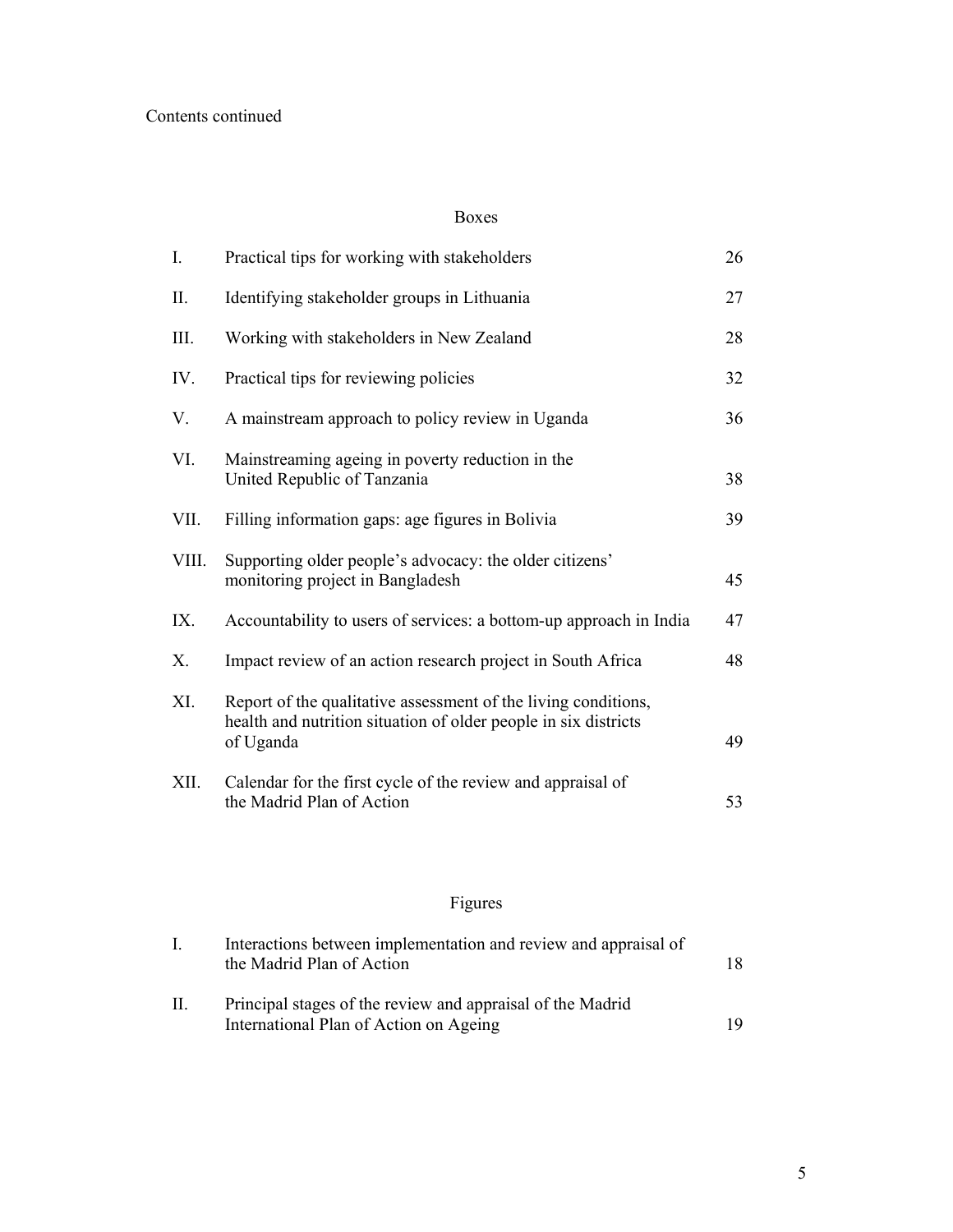# Tables

| $\mathbf{1}$ . | Priority directions of the Madrid Plan of Action and areas of<br>inquiry for review and appraisal | 14 |
|----------------|---------------------------------------------------------------------------------------------------|----|
| 2              | Stakeholders and their roles in the review and appraisal process                                  | 24 |
| 3.             | Complementary information for bottom-up review and<br>appraisal: content and sources              |    |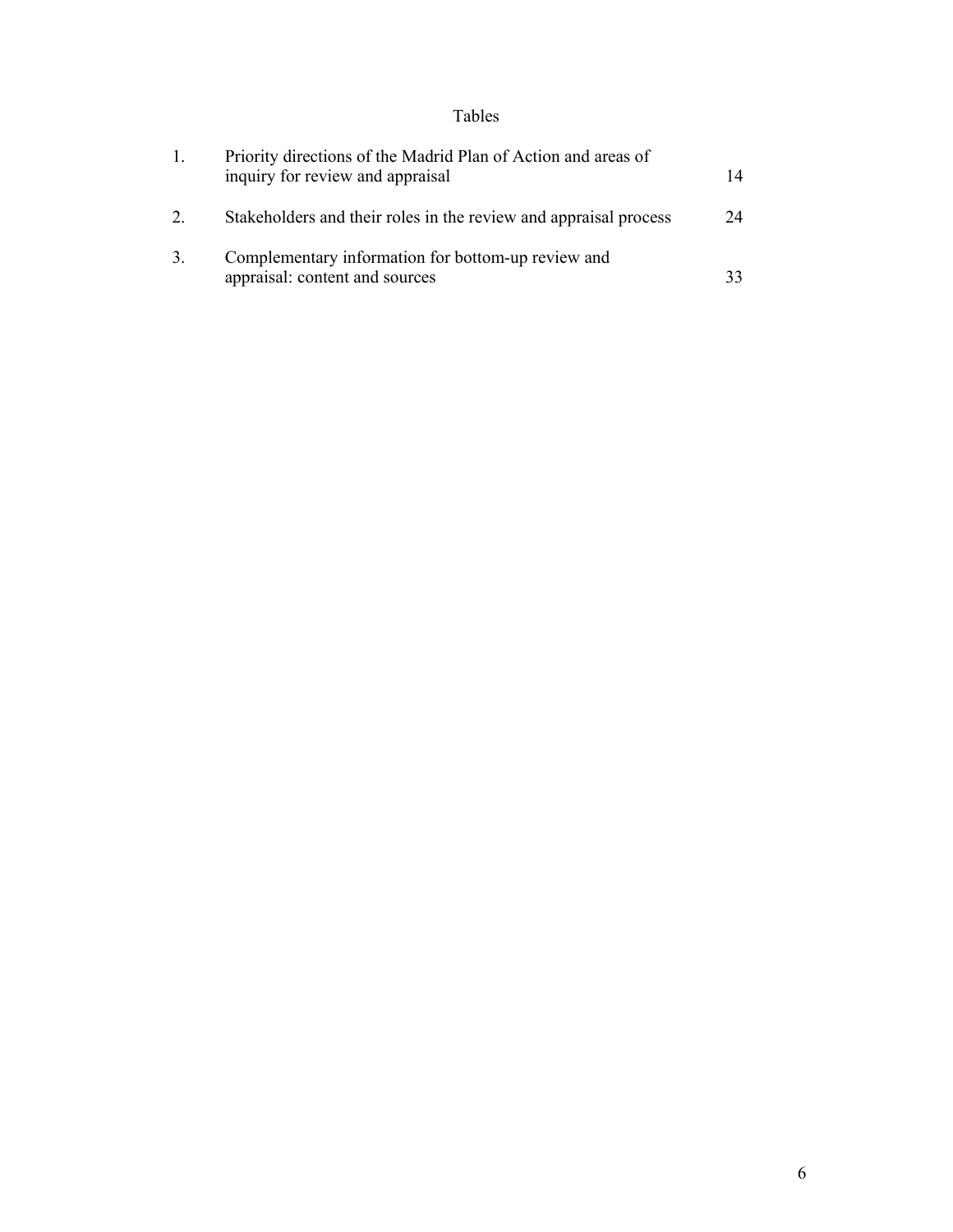## **Foreword**

The present guidelines have been produced to assist national Governments in carrying out a bottom-up review and appraisal of the implementation of the Madrid International Plan of Action on Ageing, 2002. The intention of this publication is not to offer a set of rigid instructions, but rather to serve as a source of ideas and practical examples that could help Governments design and conduct their own review and appraisal projects.

The participatory approach should not be viewed as a panacea developed to replace all other methods of monitoring, review and appraisal. Instead, it entails a call for their supplementation through a wider use of qualitative participatory methods. While concrete methodology may vary, qualitative and participatory content should be strengthened and more fully utilized. In addition, the quantitative monitoring of social situations, for example, through censuses, surveys and civil registration, can play a highly important role in assessing national ageing situations and in helping to identify local and national priorities on ageing for a more precisely targeted and in-depth participatory inquiry.

The guidelines are primarily intended for use by *national focal points on ageing* – which are very often single-person offices responsible for developing, implementing and monitoring national policy on ageing, including the implementation of Madrid Plan of Action. These guidelines were prepared in order to help national focal points on ageing organize and facilitate the process of review and appraisal of the Madrid Plan of Action.

At the same time, the guidelines could be useful to policy staff in different ministries such as those responsible for health, finance, development and planning.

 The guidelines will also be of interest to all **other stakeholders** in this process, namely:

- Older people's organizations
- Cross-government working groups on social and development policy
- Civil society organizations working with disadvantaged older people and other marginalized groups
- Offices, programmes and agencies system of the United Nations system
- Private sector organizations, employers and insurance providers and
- Academic institutions and researchers engaged in social policy research

While a bottom-up participatory approach has been effectively used by Governments and civil society all over the world for diverse research and policy monitoring activities, the adoption of this approach at a global scale for the review of an international framework such as the Madrid Plan of Action is new. This publication offers a clear overview and provides simple and achievable steps for facilitating the process practically and realistically.

#### **How to use this publication**

These guidelines will help the user prepare for an in-depth participatory inquiry by reviewing current policy on ageing and offering assistance on deciding where to begin. They also outline how to organize and support a bottom-up process of review and appraisal.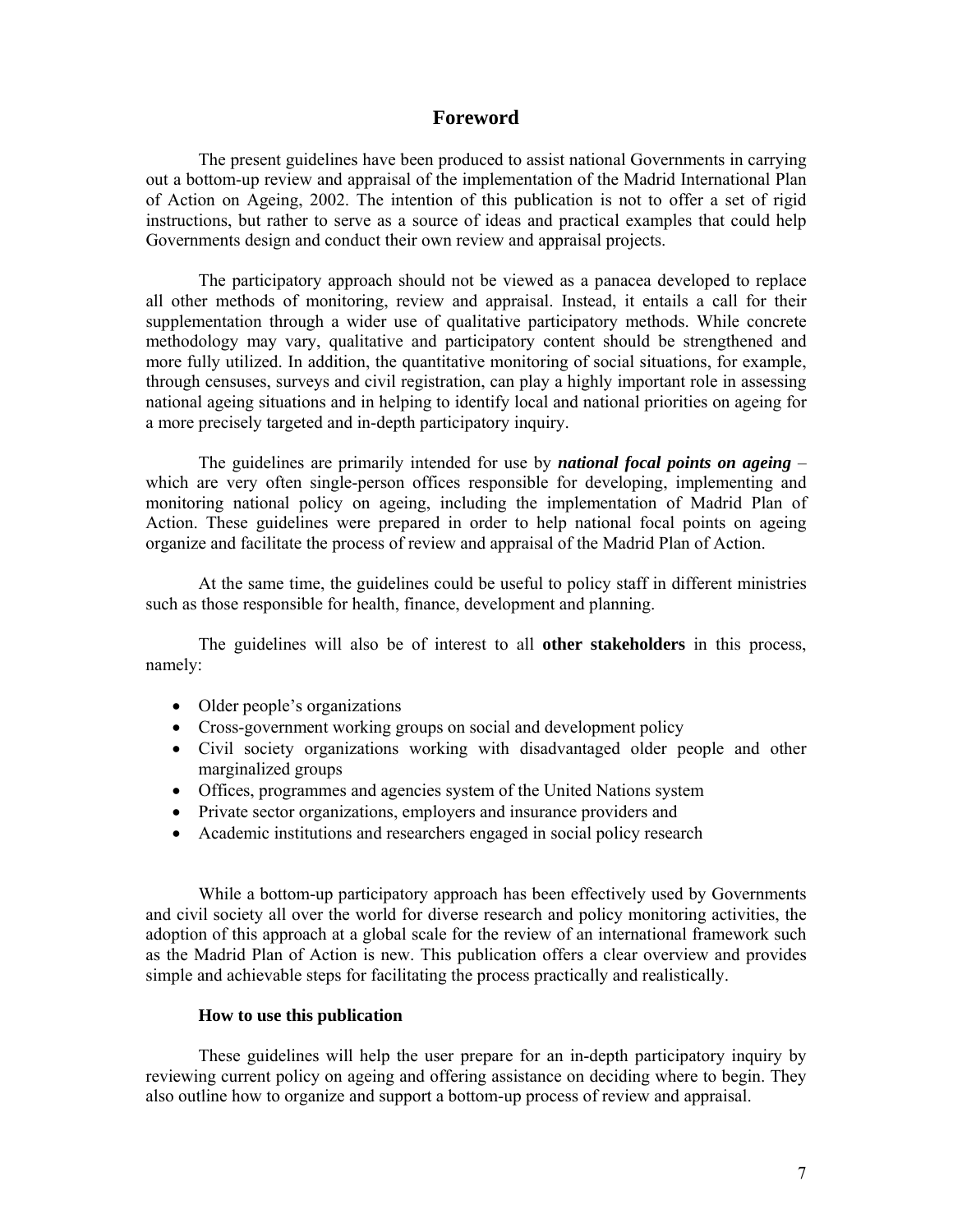The steps presented in this publication are not intended to be carried out by only one person, namely, the national focal point on ageing. We hope the guidelines will prove helpful to those responsible for organizing the process and supporting others in carrying out the tasks required within the time allotted and with the participants and resources that are available.

Users are encouraged to utilize these guidelines in a flexible way, building on their experience and adapting suggestions to fit the scope and objectives of their own reviews and appraisals. This publication does not offer a set of prescriptive recommendations that government officials and other stakeholders are expected to follow step by step. The steps are presented in logical sequence, but in practice they may run simultaneously and may require different emphases, based on their appropriateness with respect to the national policy environment. For example, some Governments with established policies and programmes on ageing that have a clear idea of the focus (theme) of their review may omit some preparatory steps and proceed immediately to participatory assessment of the impact on older people.

Most users of this publication will have multiple responsibilities and functions, of which review and appraisal of the Madrid Plan of Action will constitute only one aspect. They might find it helpful to integrate the review and appraisal of the Madrid Plan of Action with established monitoring activities of government and civil society groups. This will contribute to awareness-raising and mainstreaming of ageing.

Additional materials and useful websites are highlighted in the Resources section following the annexes.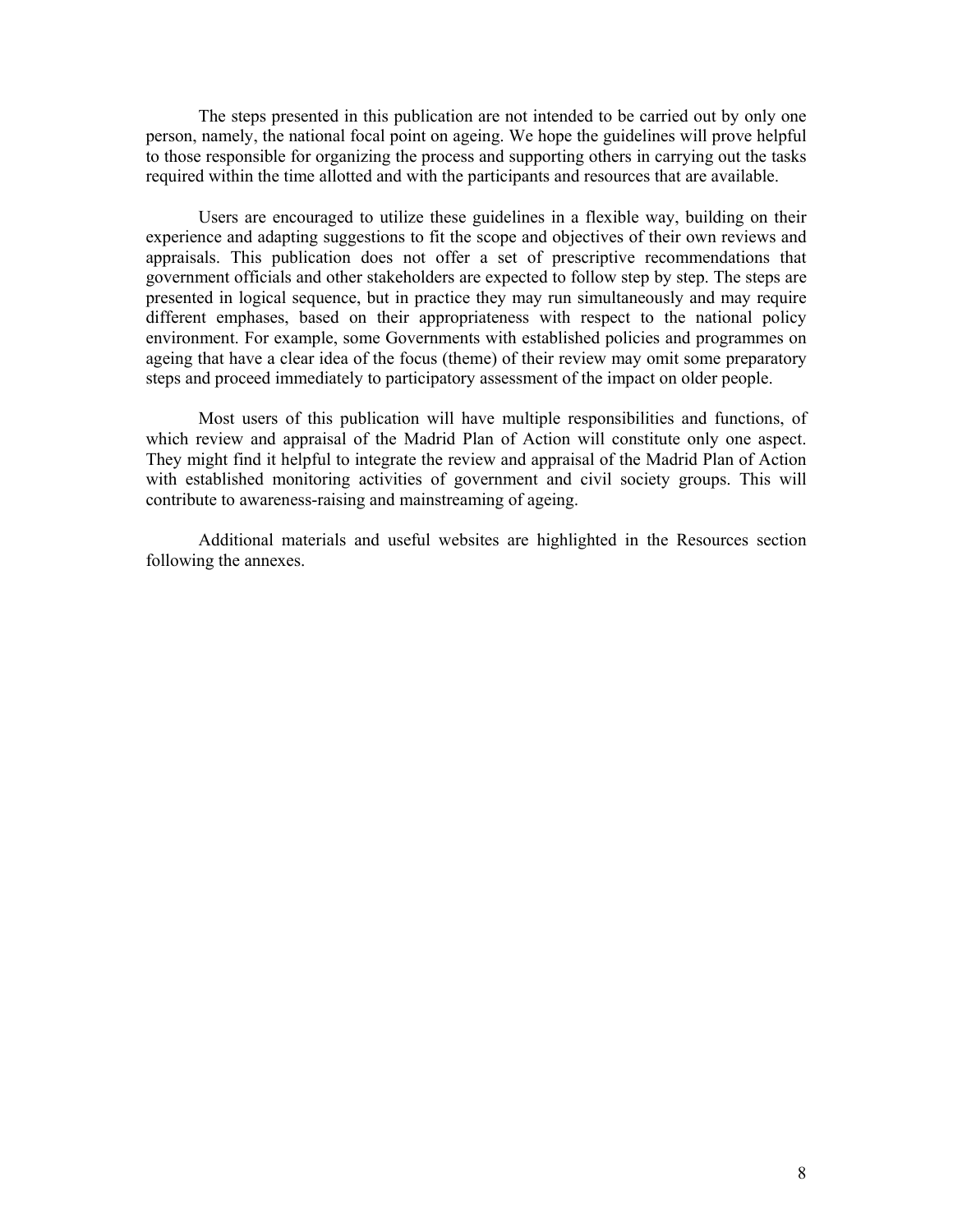#### **Executive summary**

The present guidelines, produced by the Department of Economic and Social Affairs of the UN Secretariat, constitute a step-by-step guide for a bottom-up participatory review and appraisal of the Madrid International Plan of Action on Ageing,  $2002$ <sup>1</sup>. They are intended to be used in a flexible way, one adapted to appropriate national contexts. The guidelines are primarily intended for use by national focal points on ageing. They will also be of use to policy staff in different ministries (for example, those responsible for health, finance, development and planning) and other stakeholders<sup>2</sup>. The aim of this approach is to discover the impact of the Madrid Plan of Action on the quality of life of older people through involving them in its review. The guidelines set out clearly how to identify the stakeholders with whom one may work and how to review national policies and define priorities for action on ageing. They also explain how to conduct a bottom-up review and appraisal with older people, including guidance on collection, collation, analysis and dissemination of policyrelevant information.

The broad aim of the Madrid Plan of Action is "to ensure that persons everywhere are able to age with security and dignity and to continue to participate in their societies as citizens with full rights" (para. 10). The three priority directions for the Madrid Plan of Action are:

• Older persons and development

-

- Advancing health and well-being into old age
- Ensuring enabling and supportive environments

Government implementation of policies based on the Madrid Plan of Action varies according to widely differing national contexts. Implementation should be a dynamic process in conjunction with review and appraisal. By promoting this bottom-up participatory and flexible approach to monitoring, reviewing and appraising the Madrid Plan of Action, the Department of Economic and Social Affairs recognizes that empowering older people to participate in mainstream policy development processes requires special efforts. While bottom-up participatory processes are commonly used in many countries for various purposes, the adoption of such an approach on a global scale for review of an international framework such as the Madrid Plan of Action is new. It reflects the need to recognize and build upon the capacity of older persons to contribute to society and to facilitate their participation in decision-making processes at all levels.

The reality of disadvantaged and less powerful older people is often not visible to others. Bottom-up participatory approaches bring together primary and secondary stakeholders in order to make this reality visible, and to promote mutual learning and sharing of information.

This process generates knowledge for policymakers, supports action and promotes public awareness. Policies and programmes are thus improved. Governance is enhanced as

<sup>&</sup>lt;sup>1</sup> Report of the Second World Assembly on Ageing, Madrid, 8-12 April 2002 (UN publication, Sales No. E.02.IV.4), chap. I, resolution 1; annex II.

<sup>&</sup>lt;sup>2</sup> For instance: older people's organizations; cross-government working groups on social and development policy; civil society organizations working with disadvantaged older people and their marginalized groups; offices, programmes and agencies of the UN system; private sector organizations; employers and insurance providers; and academic institutions and researchers engaged in social policy research.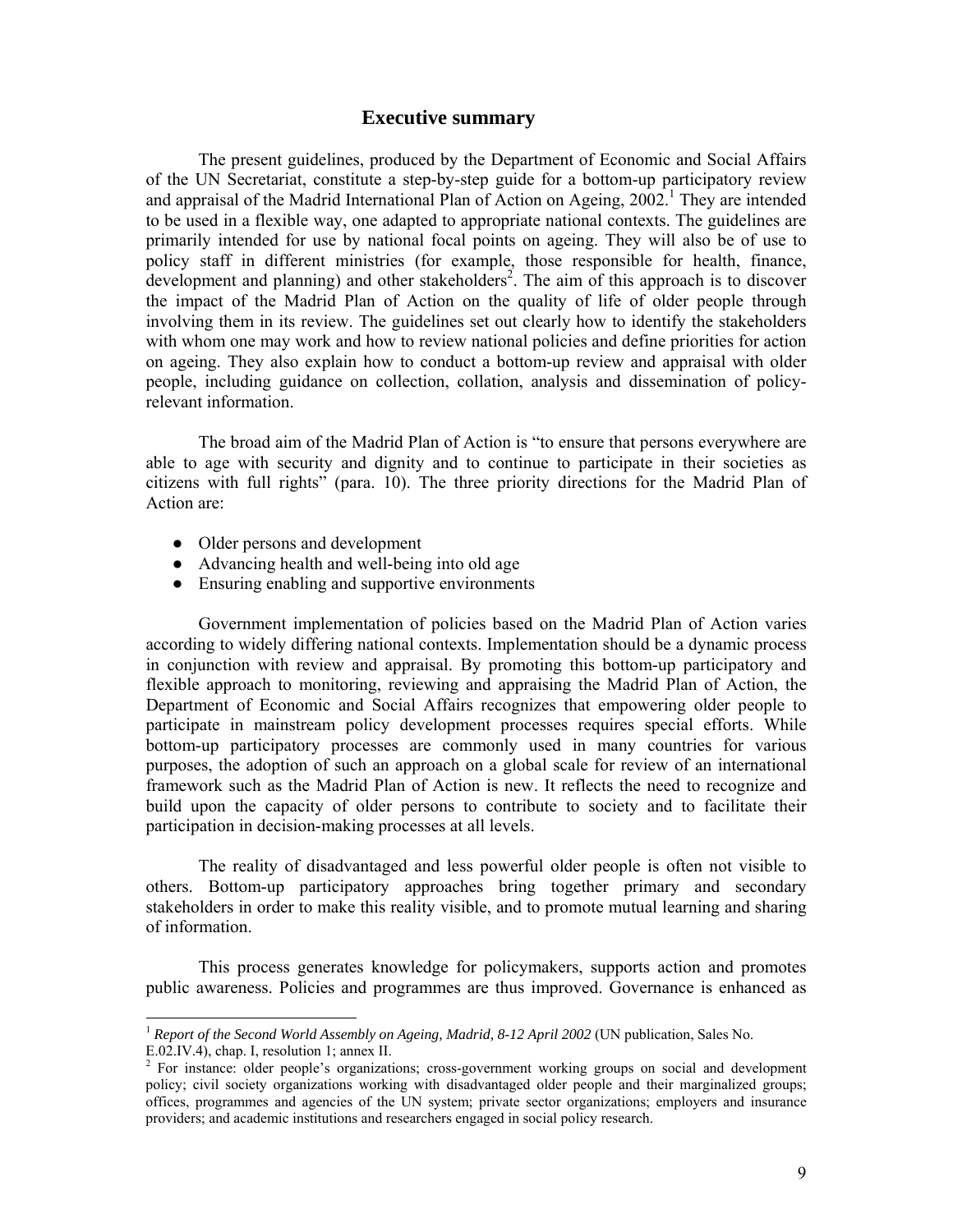social capital is developed and people are motivated to organize and advocate for improvements in their own well-being.

Such an approach to the review of the Madrid Plan of Action will enable:

● Broadening of policy- and programme-relevant information sources (in-depth qualitative data to complement quantitative data)

● Priority-setting of policies and programmes that reflect the interests of the primary stakeholders

● Opportunities for marginalized participants to analyse and articulate their situation with other stakeholders. This promotes partnership in working for realistic change

The guidelines comprise four key sections covering:

- Identification of stakeholders: who to work with and how
- How to review national policies and define priorities for action on ageing
- How to review implementation of the Madrid Plan of Action with older persons through bottom-up participatory assessment
- How to distill and analyse this information at national and regional levels

Case studies from Africa, Asia, South America and New Zealand offer positive examples of the engagement of policymakers with older people and other stakeholders to improve policy and programme design and implementation.

Annex I suggests the quantitative indicators that can be used to help assess implementation of the Madrid Plan of Action combined with findings from bottom-up participatory reviews with older people.

Annex II and the listed resources provide further in-depth advice and discuss tools for conducting participatory research.

#### **Overview of key steps**

#### **1. Identifying stakeholders**

*Main task: decide who to work with and how* 

The key focal point person on ageing should be the catalyst for this process, supported where possible by the national coordinating mechanism on ageing (or another stakeholder group if this does not exist). Other stakeholders can play various roles in reviewing policies, assessing impact, facilitating participatory processes, distilling and analysing information and raising the public's awareness of the review. Primary stakeholders are older persons and secondary stakeholders include government ministries and departments, civil society, the private sector, national academic and research institutions and the media. Their various roles should be clarified through a stakeholder analysis including all the important stakeholders.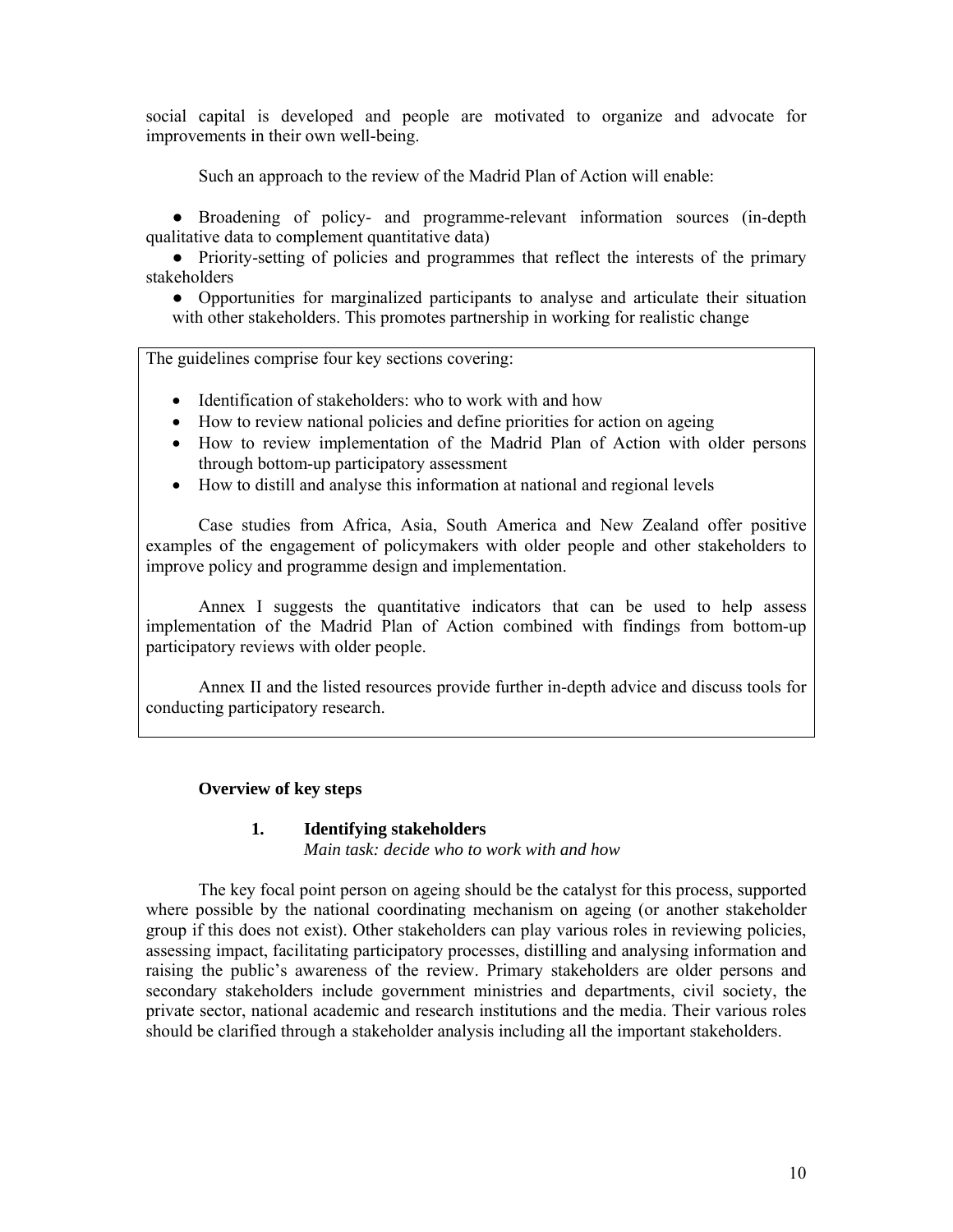#### **2. Review national policies in response to ageing**

*Main tasks: define challenges and priorities for action on ageing and determine what to review using a bottom-up approach* 

Reviews should identify specific policies on ageing related to the Madrid Plan of Action and examine how ageing issues are addressed through other national policies, programmes and national budgets. (Suggested indicators and assessment tools for this national-level review are included in annex I). This involves assessing to what extent ageing is being mainstreamed and looking at how this could be taken forward. Review of existing sources such as national censuses, household surveys and other research studies can provide additional information (as well as highlight the gaps that exist in information concerning the economic, social and health status of older people in each country).

The focus or the theme(s) for bottom-up review should then be decided upon. However, review and appraisal of the Madrid Plan of Action constitute an ongoing process: it will not be possible to carry out a meaningful bottom-up review of all priority areas simultaneously.

#### **3. Reviewing implementation of the Madrid Plan of Action with older persons**

*Main task: conduct bottom-up participatory assessment of policy impact on older persons* 

Facilitators with sufficient experience in participatory research should be identified. Poor and marginalized communities should be purposively selected for research. Appraisal teams and field guides also need to be put together and training needs to be organized to enable team members to successfully engage with older people. Following research focusing on a few broad areas (themes) of enquiry, findings should be shared with the communities to validate the findings and provide additional information. Ultimately, information gathered and analysed at the community level should be synthesized and used by older people themselves in local and national advocacy and policy engagement with other stakeholder groups. This research can therefore encompass in itself an empowering process, as examples from Bangladesh, India and South Africa illustrate.

#### **4. Distillation and analysis of information at national, regional and global levels**

#### *Main task: identify policy relevant implications and recommendations*

National-level analysis of the implementation of the Madrid Plan of Action should draw on the outcomes of information gained through national policy review and background information sources as well as the results of bottom-up reviews and appraisals with older people. It should be structured around two key questions:

 (a) What has been done in our country since the Second World Assembly on Ageing?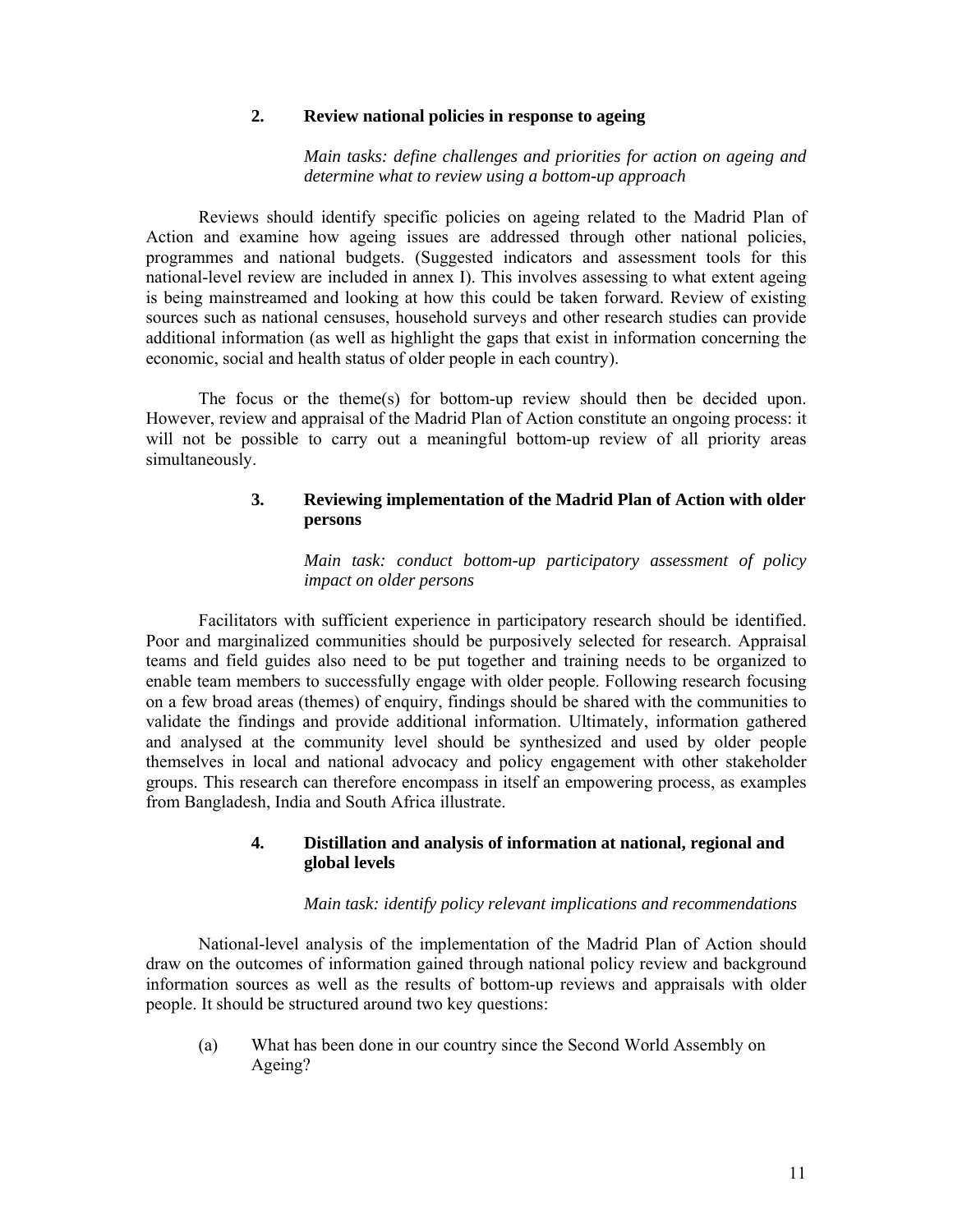(b) What was the impact on the quality of life and well-being of older people in our country?

Policy-relevant implications and recommendations should be considered and discussed with policymakers and civil society representatives at local, provincial and national levels with older people present. This will help to determine the more general applicability of the research in the country. A national workshop conducted with the national coordinating body or stakeholder group should present the major findings and proposals, and involve the media in disseminating the findings more widely. These outcomes can then feed into regional- and global-level reviews.

The figure below provides an overview of this process:



Additional materials and resources are listed in the Resources and References sections and the annexes**.**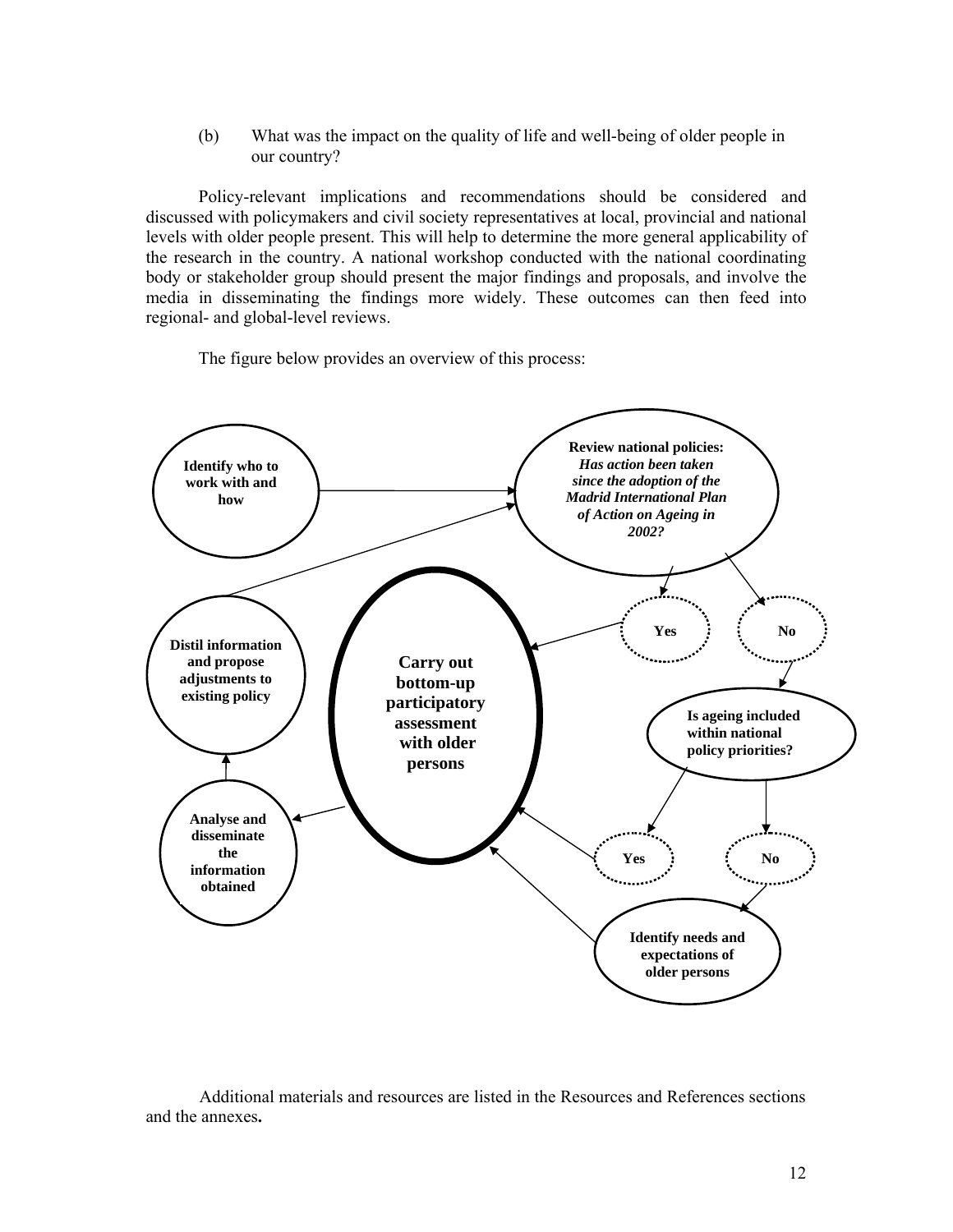# **Introduction**

1. The present publication has been prepared to provide support to the process of the monitoring, review and appraisal of the Madrid International Plan of Action on Ageing, 2002,<sup>3</sup> through focusing on the bottom-up participatory approach.

2. The Madrid Plan of Action was adopted in 2002 by the Second World Assembly, held in Madrid. As stated in article 1 of the Political Declaration,<sup>4</sup> the Madrid Plan of Action was created "to respond to the opportunities and challenges of population ageing in the twentyfirst century and to promote the development of a society for all ages<sup>55</sup>. Since then, the task of national Governments has been to translate the objectives and recommended actions of the Madrid Plan of Action into policies and practices that impact positively on the lives of older people in the local context. The broad aim of the Madrid Plan of Action is "to ensure that persons everywhere are able to age with security and dignity and to continue to participate in their societies as citizens with full rights"<sup>6</sup>. Policy actions taken by Governments to implement this aim are shaped by the widely differing economies, political structures, resource bases, cultural norms and social and demographic conditions that exist among nations and regions. The implementation of the Madrid Plan of Action is a continuous and dynamic process that goes hand in hand with its review and appraisal: these processes are highly interdependent and are continuously evolving.

3. The three priority directions of the Madrid Plan of Action are designed to guide policy formulation and implementation, and thus provide a broad framework for monitoring, review and appraisal activities. These directions are: older persons and development; advancing health and well-being into old age; and ensuring enabling and supportive environments. In respect of these three directions, three broad areas of inquiry are suggested, within which specific topics (issues, themes) for review and appraisal can be identified (see Table 1).

<sup>-</sup><sup>3</sup> *Report of the Second World Assembly on Ageing, Madrid, 8-12 April 2002* (UN publication, Sales No. E.02.IV.4), chap. I, resolution 1, annex II.

<sup>4</sup> Ibid., annex I.

<sup>5</sup> Ibid., annex I.

<sup>6</sup> Ibid., annex II, para. 10.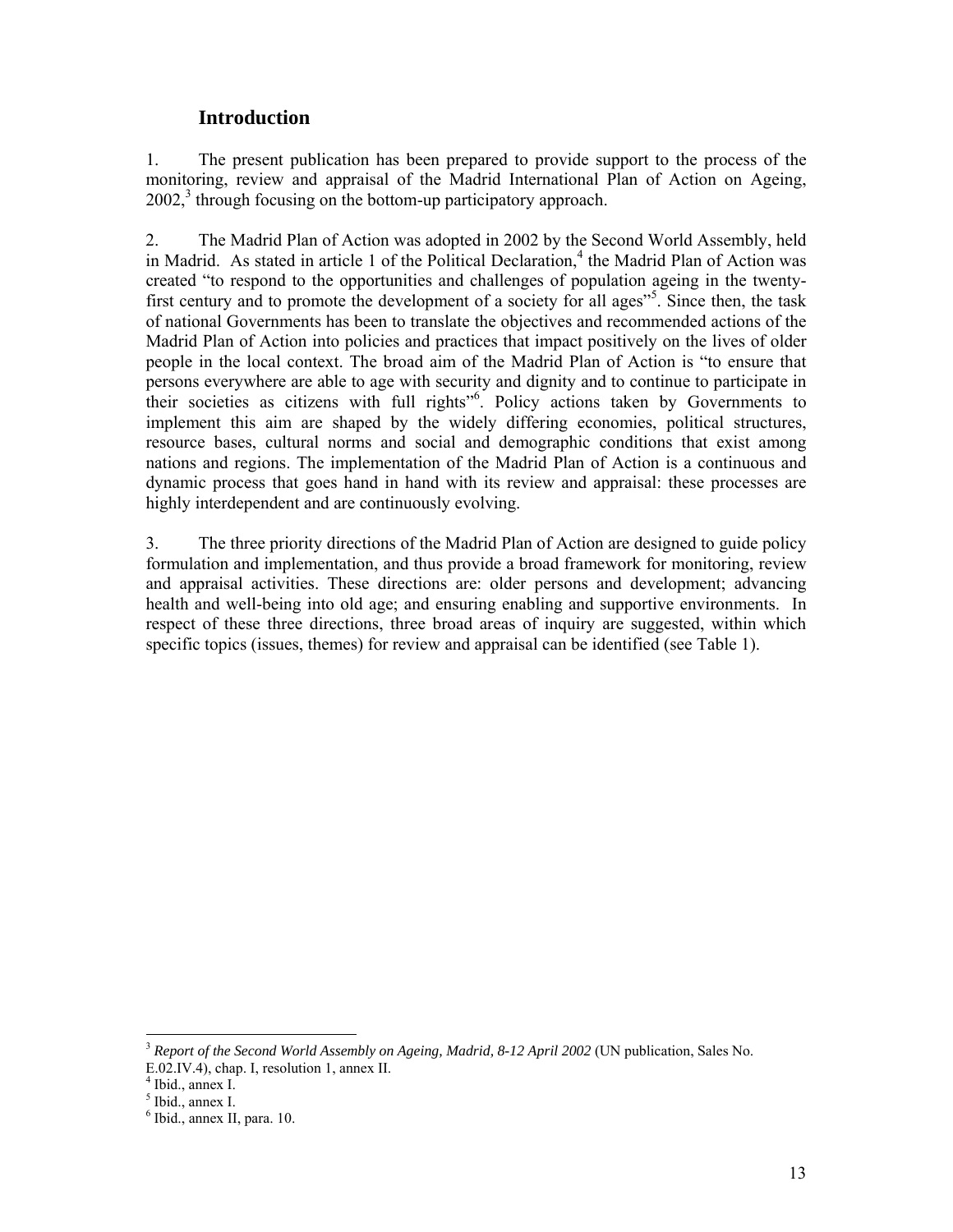|    | <b>Priority direction of</b><br>the Madrid Plan of Action | Area of inquiry                                                                 |
|----|-----------------------------------------------------------|---------------------------------------------------------------------------------|
|    | Older persons and development                             | Level of integration of ageing in<br>development                                |
| 2  | Advancing health and well-being<br>into old age           | Quality of life for older persons                                               |
| 3. | Ensuring enabling and supportive<br>environments          | State of the environment for promoting<br>individual development into older age |

## Table 1. **Priority directions of the Madrid Plan of Action and areas of inquiry for review and appraisal**

4. Using this as a broad framework, Governments are encouraged, in cooperation with other stakeholders, to decide on the focus of national review and appraisal and to develop appropriate mechanisms for organizing and supporting this. Within the United Nations, the Commission for Social Development has responsibility for follow up of the Madrid Plan of Action at the global level. At its forty-first session in 2003, the Commission endorsed a **bottom-up participatory approach** for review and appraisal of the Madrid Plan of Action, thus promoting greater participation of older people and other stakeholders in the process.

5. The endorsement of the bottom-up approach is a significant development. At its heart lies the conviction that all sectors of society must play a role in the implementation of the Madrid Plan of Action if the ideals, objectives and actions set out therein are to be realized. A central theme of the Madrid Plan of Action is the need to recognize and build upon the capacity of older persons to contribute to society and to facilitate their participation in  $decision$ -making processes at all levels<sup>7</sup>. The bottom-up approach seeks to include the voices of older people in local and national decision-making processes that affect them. Because the majority of the world's older people are excluded from mainstream policy development processes, special efforts are required to empower older people to participate meaningfully in all stages of policy development, implementation, monitoring, review and appraisal.

6. In facilitating the review and appraisal, Governments are encouraged to consider all sectors that have a direct or an indirect impact on older persons and to work with colleagues across departments, rather than limit their inquiries to ageing-specific policies.

7. At the forty-second session of the Commission in 2004, Member States were encouraged to establish or strengthen **national coordinating bodies on ageing,** or similar mechanisms, to facilitate implementation and dissemination of information on the Madrid Plan of Action, including its review and appraisal.

 $\frac{1}{7}$  Ibid., para. 22.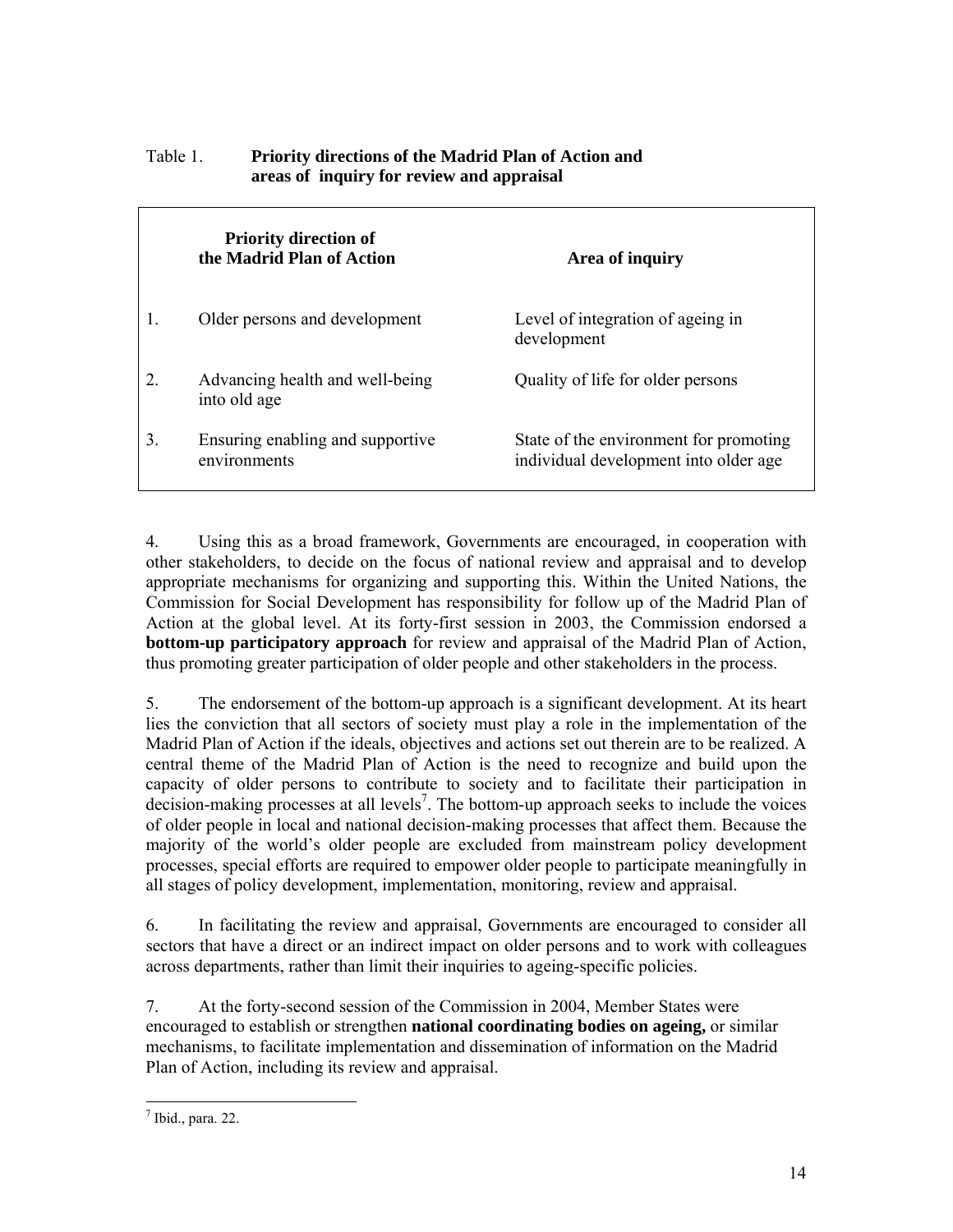8. At the global level, the review and appraisal will be undertaken every five years, focusing on priority directions of the Madrid Plan of Action. While review and appraisal constitute an ongoing process at the national level, this process will provide important and regular opportunities to share and consolidate outcomes at the international level. The global theme for the first five-year cycle, "Addressing the challenges and opportunities of ageing", was identified by the Commission for Social Development at its forty-forth session in 2006.<sup>8</sup>

9. In 2007, five years after the adoption of the Madrid Plan of Action by the representatives of Governments meeting at the Second World Assembly on Ageing, the Commission for Social Development will mark the occasion with an update on the global situation on ageing.<sup>9</sup> This will provide the first opportunity for Member States to share, through the United Nations regional commissions, any progress made on the implementation of the Madrid Plan of Action since 2002. It will also enable Member States and regional commissions to identify the focus of their plans for national and regional review and appraisal during the first cycle beginning in 2007.

10. The publication of these Guidelines by the Department of Economic and Social Affairs of the United Nations Secretariat, the United Nations entity responsible for promoting the implementation of the Madrid Plan of Action, represents the first step in assisting Member States in their efforts to implement, monitor and evaluate the Madrid Plan of Action at national level. The Department of Economic and Social Affairs would like to invite all interested parties to share their experience during the first cycle of the review and appraisal process, so that good practices, as well as obstacles encountered, can be identified and shared by the international community.

## **The bottom-up participatory approach**

11. The bottom-up participatory approach has a dual function in the process of implementation of the Madrid Plan of Action. The first is of a "technical" or "methodological" nature, as the participatory approach will be used for in-depth evaluation of national efforts to implement the Madrid Plan of Action.

12. The aim of the second function of the bottom-up participatory approach is to directly involve older persons in actions on their behalf, thus promoting their participation in the implementation of the Madrid Plan of Action. The immediate purpose of the participatory approach is to ensure that older persons have an opportunity to express their views on the *impact* of national policy actions affecting their lives. However, the overall goal is to ensure that older persons are involved in *all phases* of policy actions on ageing, including policy design, implementation, monitoring and evaluation. Therefore, the participatory approach to review and appraisal of the Madrid Plan of Action could be viewed as providing an *entry point* for the engagement of older persons in all spheres of implementation of the Madrid Plan of Action, not simply as entailing a one-time activity undertaken for the purpose of reporting to national authorities or international bodies. The bottom-up participatory approach should ideally represent an ongoing process of engagement and participation that

-

<sup>&</sup>lt;sup>8</sup> See Official Records of the ECOSOC, 2006, Supplement No. 6 (E/2006/26), chap. I, sect. C, resolution 44/1, para. 3.

See the report of the Secretary-General on the modalities for the review and appraisal of the Madrid International Plan of Action on Ageing (E/CN.5/2006/2).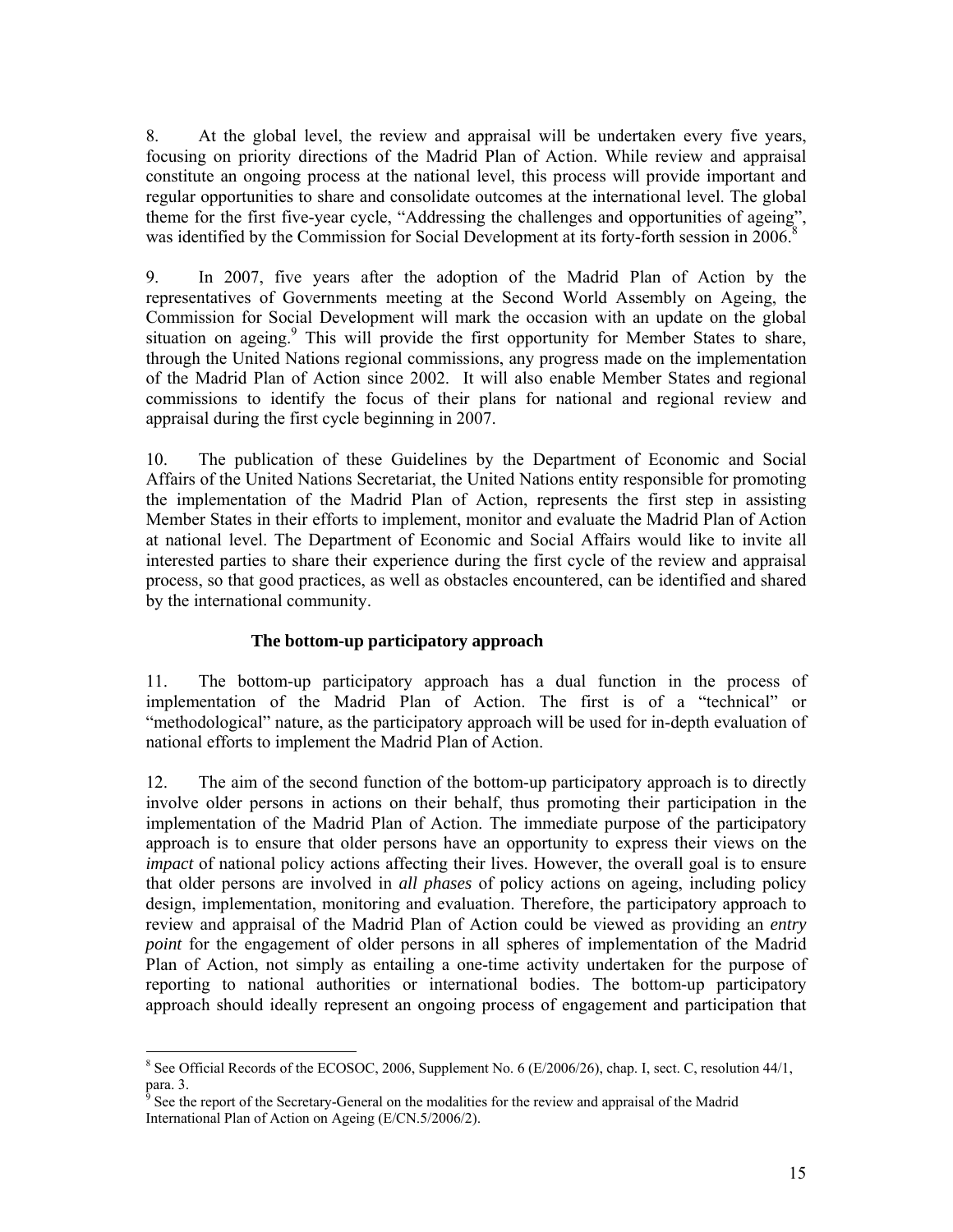will be incorporated into the implementation of the Madrid Plan of Action. This would be in full agreement with the participatory context of the Madrid Plan of Action.

13. Thus, the bottom-up approach should be seen as a means of bringing older people's voices into the process of development, implementation and review and appraisal of the Madrid Plan of Action - related policies and programmes on ageing. The inclusion of older people who are disadvantaged and less powerful is particularly important in policy review and appraisal, because their reality is often not visible to others. Bottom-up and participatory approaches attempt to make this reality visible and enable people to act upon it. Findings and learning from community-level appraisal are an important part of the national review process, which feeds into activities of the regional commissions and from there into the global-level review and appraisal of the Madrid Plan of Action. This is an ongoing process, which evolves along with the more general process of implementation of the Madrid Plan of Action, rather than an activity carried out at one specific time.

14. Participatory approaches are based on a mixture of methods and a systematic learning exercise. The use of a combination of methods, rather than a single procedure, requires teamwork and flexibility. Some of the methods are those used in qualitative research such as semi-structured interviewing, focus group discussions and participant observation. Other methods feature diagramming and visual sharing of information, which facilitate build-up and analysis of information by the participants for themselves. The aim common to all these methods is the full participation of people in the process of identifying their needs, learning about opportunities and deciding on the actions required to address those needs.

15. A key feature of this approach is the bringing together of primary and secondary stakeholders to share information and accumulate knowledge. The aim is not purely one of generating knowledge for policymakers, but of supporting action and promoting public awareness. The techniques and methods used encourage community members to analyse their situation and define their priorities and the desired outcomes of development processes. The participation of different stakeholders enables a range of perspectives to be considered and valued.

16. Participatory processes rely not on the representative sampling of participants, but on the deliberate selection of a range of viewpoints. Marginalized groups are purposely included, since their views could not otherwise be heard. It is therefore important to be transparent about who is represented and how.

17. The outcomes of participatory processes are by nature unpredictable, since the focus is on people's views and analysis of key issues in their lives. The findings are also contextspecific: they reflect the view of particular groups of people in a particular situation. At the same time, the detailed information revealed can be extremely helpful in shaping implementation and delivery of programmes and services.

18. A bottom-up participatory approach to review and appraisal is expected to offer the following *advantages*:

• Broadening the sources of information available to policymakers by complementing numerical data with qualitative information whose acquisition is not always possible through surveys and other research methods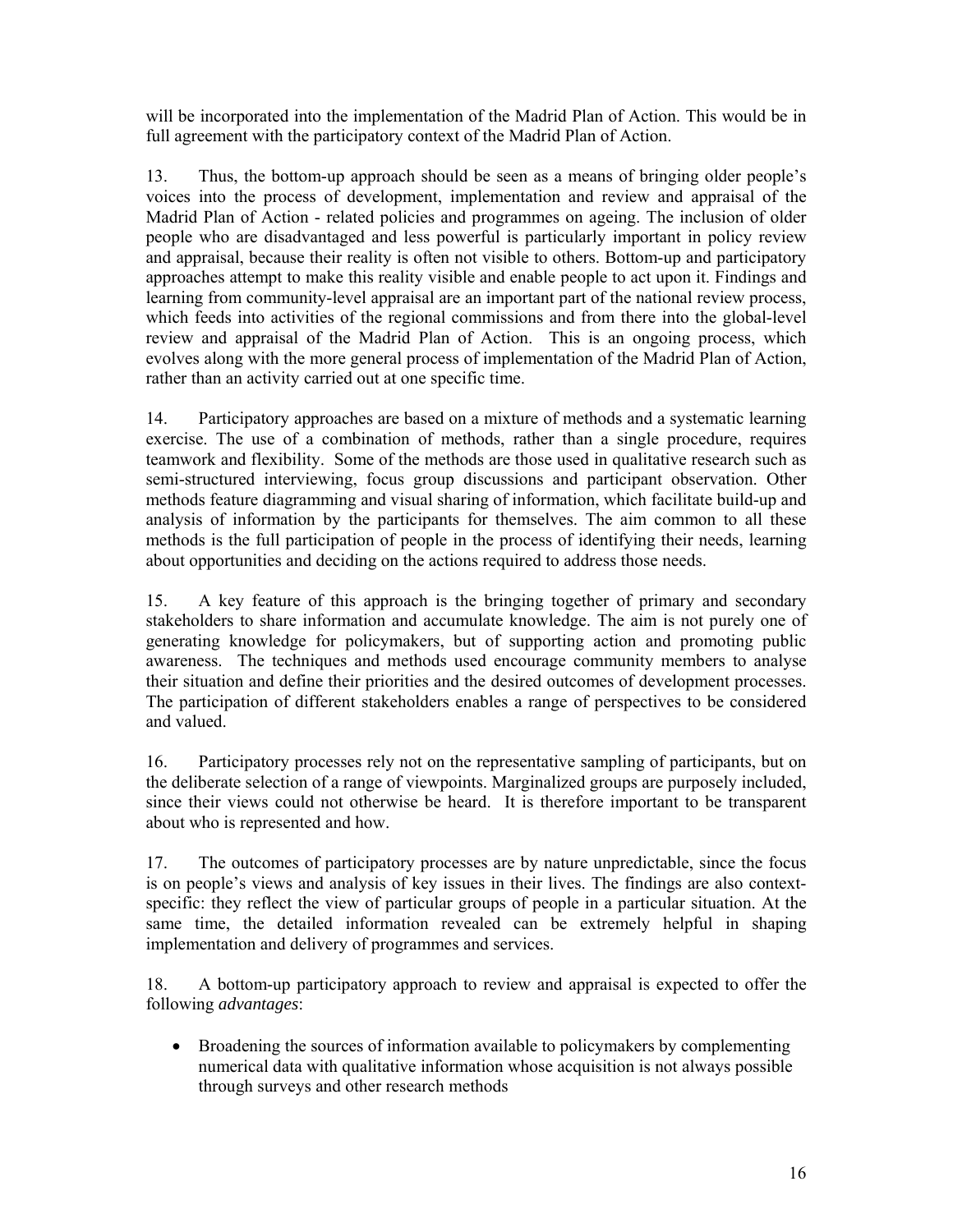- Gathering information directly from older persons, the primary stakeholders in the implementation of the Madrid Plan of Action, and providing opportunities for participants, particularly those who are excluded and marginalized, to analyse and articulate their situation, needs and aspirations
- Discovering emerging issues quickly
- Giving regular feedback to stakeholders as a basis for making necessary adjustments to existing policies and programmes

19. At the same time, a bottom-up participatory approach is neither the ideal nor the only possible way to review and appraise national efforts to implement the Madrid Plan of Action. The *limitations* of participatory assessment include:

- The complexity of the process
- The difficulties in assuring the continuing availability of core stakeholders originating from the same community
- The challenge of ensuring participation of the most vulnerable older persons, such as those with problems of mobility, communication or cognition
- The availability of sufficient expertise to analyse and process information

20. Other possible challenges include how to assure that the bottom-up review and appraisal process is representative and that its results are informative and valid for policy adjustment. Meanwhile, it is the approach that directly responds to the participatory thrust of the Madrid Plan of Action, which promotes participation of older persons in decision-making processes at all levels.

## **Reviewing and appraising the Madrid International Plan of Action on Ageing**

21. The overall task of the bottom-up participatory review and appraisal of the Madrid Plan of Action is to determine the impact of Madrid Plan of Action-related policy measures on the quality of life of older persons. The implementation, monitoring and review and appraisal exercises are ideally carried out in parallel, with a bottom-up participatory approach at their core (see figure I).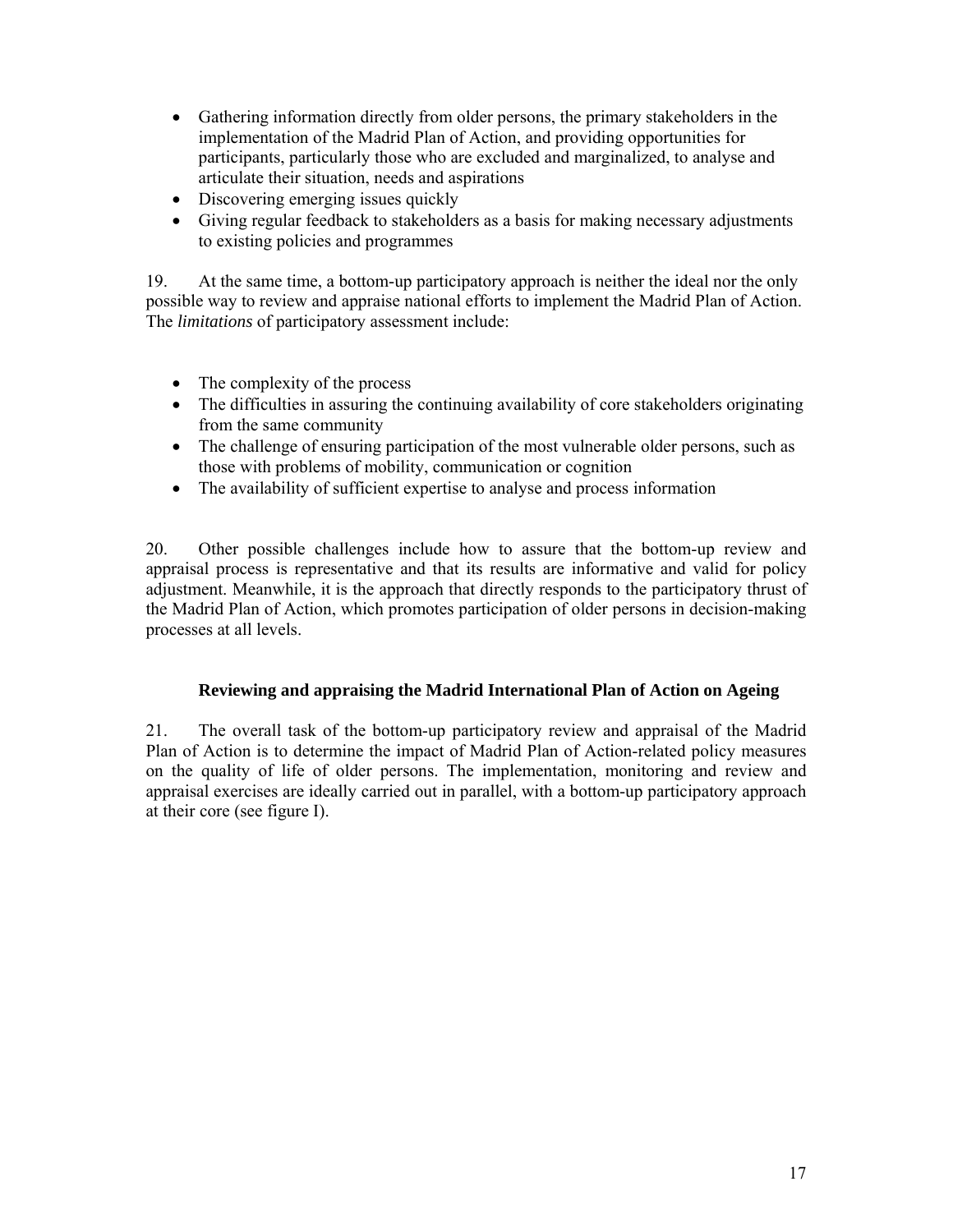## Figure I. **Interactions between implementation and review and appraisal of of the Madrid Plan of Action**

|                                 | Implementation<br>process                       | The Madrid<br>Plan of<br>Action $\rightarrow$                | Regional<br>implementation<br>strategies $\rightarrow$                | National<br>implementation<br>plans $\rightarrow$                                                         | Implementation<br>activities $\rightarrow$                          | Outcome and<br>impact                                          |
|---------------------------------|-------------------------------------------------|--------------------------------------------------------------|-----------------------------------------------------------------------|-----------------------------------------------------------------------------------------------------------|---------------------------------------------------------------------|----------------------------------------------------------------|
|                                 | <b>Bottom-up</b><br>participatory<br>assessment | Assessing<br>awareness of<br>the Madrid<br>Plan of<br>Action | Assessing<br>awareness of<br>regional<br>implementation<br>strategies | Assessing<br>awareness of<br>national actions                                                             | Assessing<br>participation of<br>older persons in<br>implementation | Assessing the<br>impact on older<br>persons                    |
| <b>Review</b><br>and<br>apprai- |                                                 |                                                              |                                                                       | $-$ How are older<br>persons<br><i>involved?</i>                                                          | $-$ How are older<br>persons<br>involved?                           | - What do older<br>persons think<br>of the<br>impact?          |
| sal                             | "Instrumental<br>assessment"                    |                                                              |                                                                       | What policies<br>have been<br>introduced<br>following the<br>adoption of the<br>Madrid Plan of<br>Action? |                                                                     | What has been<br>the<br>outcome/impact<br>on older<br>persons? |
|                                 |                                                 |                                                              |                                                                       | <i>Instrumental</i><br>indicators                                                                         |                                                                     | <i><u><b>Outcome</b></u></i><br>indicators                     |

# How to begin<sup>10</sup>

22. The guidelines provide practical suggestions on how to plan and facilitate the review and appraisal exercise, and analyse the findings of its bottom-up participatory inquiry. It will help you to:

- Identify who to work with and how (chap. I)
- Review national policies and define priorities for action on ageing (chap. II)
- Determine what to review and appraise using a bottom-up approach (sect. III.A)
- Carry out a bottom-up review and appraisal with older people (sects. III.B and III.C)
- Put together, analyse and disseminate the information gathered from different sources (sect. III.D)
- Distil gathered information and propose relevant policy adjustments (chap. IV).

<sup>-</sup> $10$  The following text is directed towards the person(s) responsible for organizing and carrying out national review and appraisal exercises.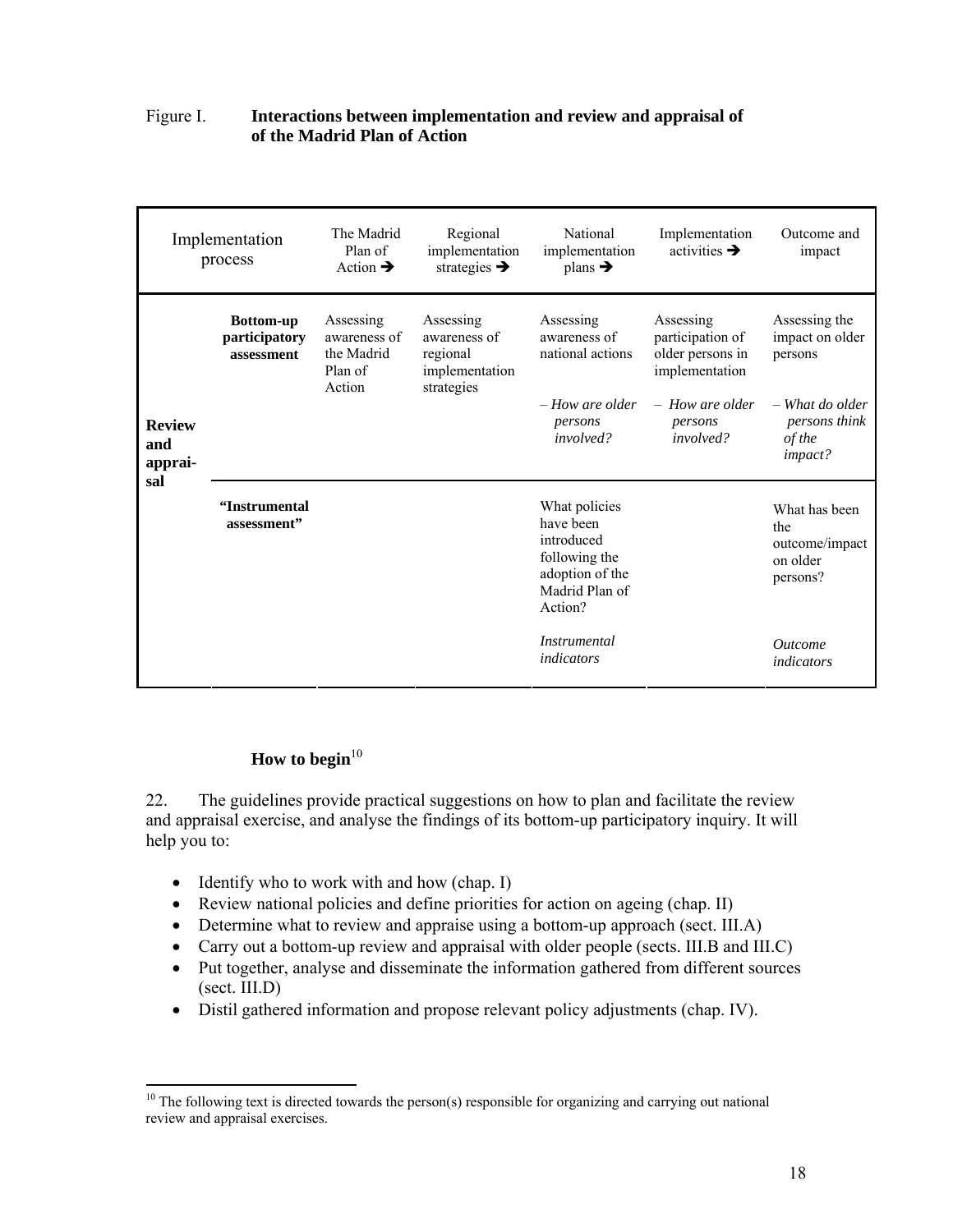23. The principal stages of your review and appraisal project are presented in fig. II.



Figure II. **Principal stages of the review and appraisal of the Madrid Plan of Action**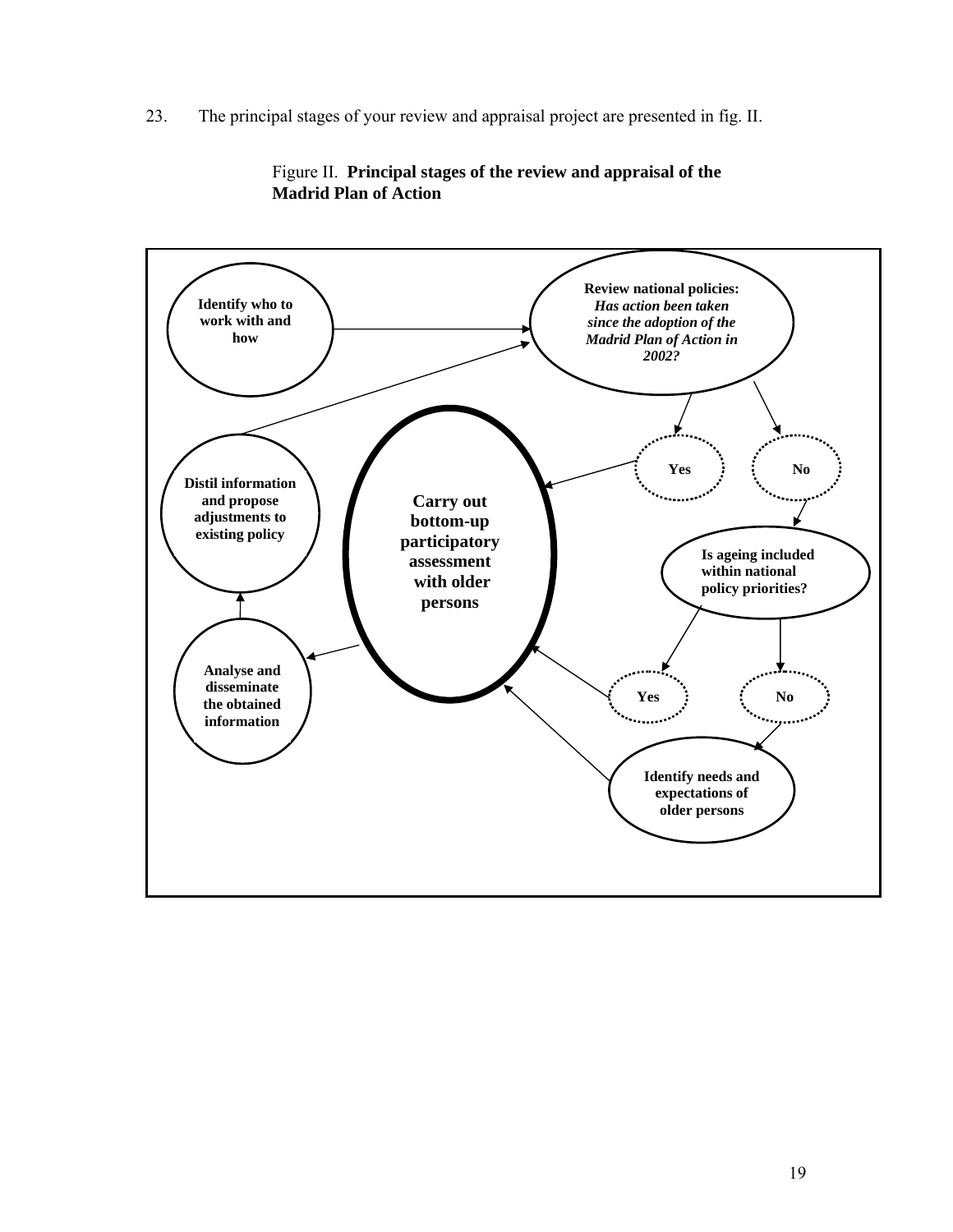# **I. Identifying stakeholders: who to work with and how**

- 24. The present section will help you to
	- Identify people who will help you to manage the review and appraisal
	- Clarify their roles and raise awareness

*The implementation of the International Plan of Action on Ageing, 2002, will require the partnership and involvement of many stakeholders: professional organizations; corporations; workers and workers organizations; cooperatives; research, academic and other educational and religious institutions; and the media.* 

Article 17 of the Political Declaration adopted at the Second World Assembly on Ageing, April 2002

## **A. Identify people who will help you to manage the review and appraisal**

25. The process of review and appraisal needs a catalyst and a facilitator. As a government focal point on ageing, you should see yourself as a principal **catalyst** and **organizer** of the entire process, involving, as necessary, **facilitators** with sufficient experience in conducting participatory research. In performing your tasks, you may receive essential support from an established national mechanism (coordinating body) on ageing, which would have overall responsibility for implementation, monitoring and appraisal of national action on ageing, including implementation of the Madrid Plan of Action.

26. The national mechanism on ageing, whether a council, committee or similar body, will have important responsibilities for the review and appraisal exercise. First of all, it has to decide, after consulting with all major stakeholders, what to review and appraise. That involves identifying principal national *priorities* on ageing, relevant *policies* and *programmes* that were adopted on the basis of the recommendations of the Madrid Plan of Action, *goals* and *targets* established and *resources* allocated for their accomplishment by each stakeholder. Available statistical data could allow for a preliminary assessment of the local and national ageing situation and the identification of areas for more specific participatory inquiries. Another important step is to find out what participatory experience and traditional practices of participatory dialogue are available in the country and to decide how they could be adapted to the specific objectives of the review and appraisal exercise. A major partner with experience in participatory research — a non-governmental organization, academia or a consultant group — could be invited to facilitate, but not direct, the participatory exercise, including gathering information, analysing it and presenting it in a policy-relevant format.

27. Some Governments have already set up national coordinating bodies on ageing**,** which can plan and coordinate the review and appraisal process. If there is no such body, you will need to form a new group of stakeholders. You may wish to include other people in your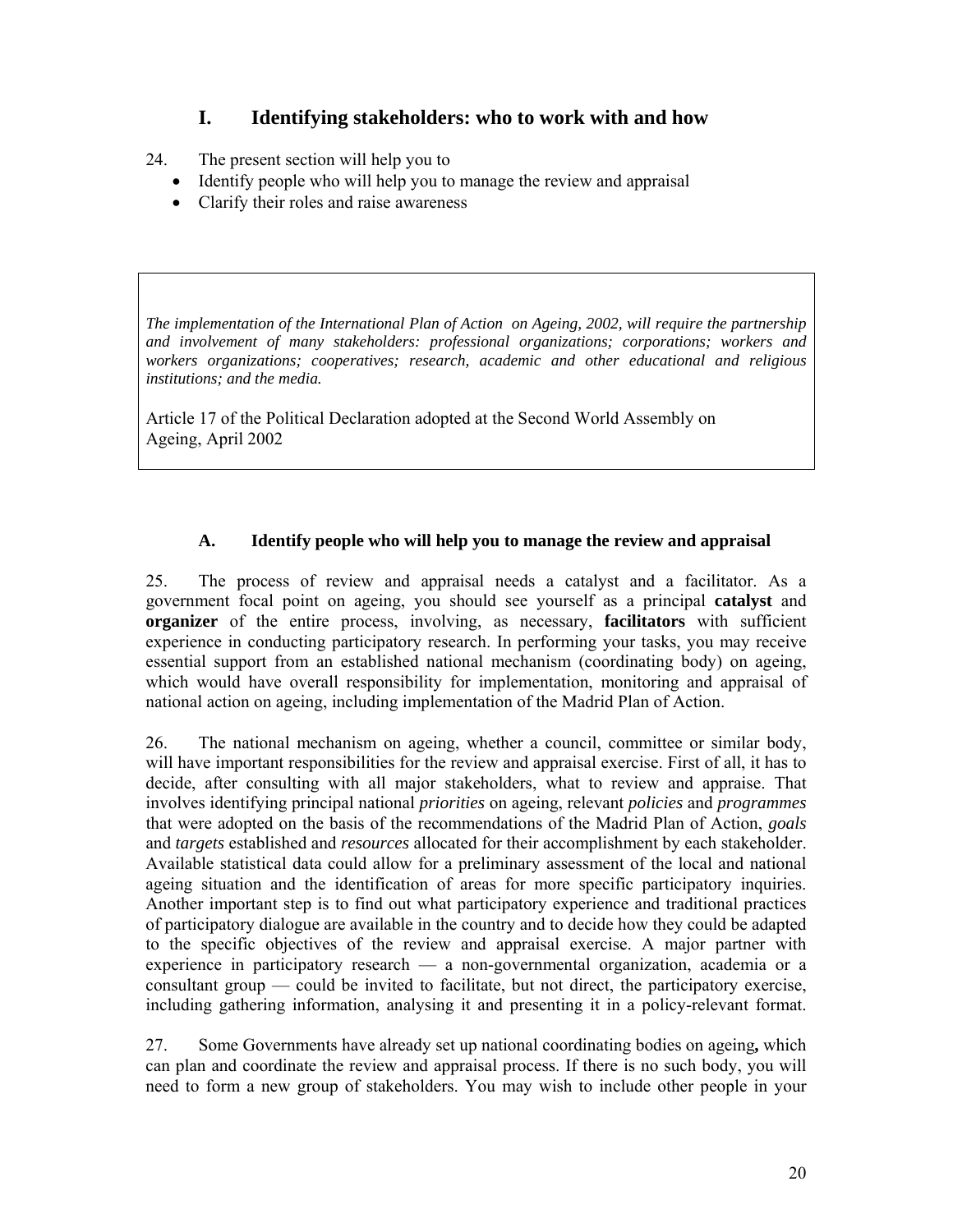existing group once you have carried out a stakeholder analysis as outlined below. Priorities are to include older people and to achieve gender balance.

28. **Stakeholders** in this review and appraisal exercise are people and groups that are affected by the outcome of a proposed intervention, and those that can influence the outcome.

29. The **primary stakeholders** are the many groups of older people<sup>11</sup> whose concerns the Madrid Plan of Action aims to address. Secondary stakeholders include all other groups who contribute to developing and implementing policy and programmes that affect the lives of older people. All these categories of stakeholders are potential partners in the process of your review and appraisal.

30. While older persons are the primary stakeholders in the implementation of the Madrid Plan of Action, including its review and appraisal, the participatory nature of the review and appraisal exercise implies the involvement of members of the family and the community of different ages, including children and youth. This could add an important intergenerational context to the review and appraisal, and build consensus and commitment among community members of all ages.

## **Government ministries and departments**

31. It is important to build relations between different government departments, so that ageing policy is integrated across all sectors. Ensuring that older people's views and needs are included in national policies – or "mainstreaming ageing" – is the approach recommended in the Madrid Plan of Action. Key ministries to work with include those responsible for health, social development, youth and gender, finance, planning, population and statistics. This will allow you to integrate reporting on the Madrid Plan of Action with already established monitoring frameworks. It is particularly important for you to establish relations with gender focal points across sectors and involve them in the review and appraisal.

32. For example, most Governments have systems for measuring progress on the Millennium Development Goals (coordinated by the United Nations Development Programme), and for monitoring development or poverty reduction plans (coordinated by ministries of finance). Although these frameworks directly impact the lives of older people, an ageing-related perspective is often missing and older people are invisible in these national reviews. By working with people involved in these processes you can gather important information (for example, on poverty and older people) and raise awareness of the Madrid Plan of Action and ageing issues across sectors.

33. In most countries, ministries or departments of social welfare or health are responsible for policies and services for older people. However, inasmuch as older people are affected by many government policies and services, you will need to work with stakeholders from a wider range of government departments.

34. National offices of statistics are key sources of background information, for example, on the demographic, economic and social situation of older people. However, it is sometimes the case that national statistics are not well disaggregated on the basis of age and sex, and your role could be to encourage greater disaggregation in future.

<sup>-</sup> $11$  This publication considers older people or persons to be those aged 60 years or over.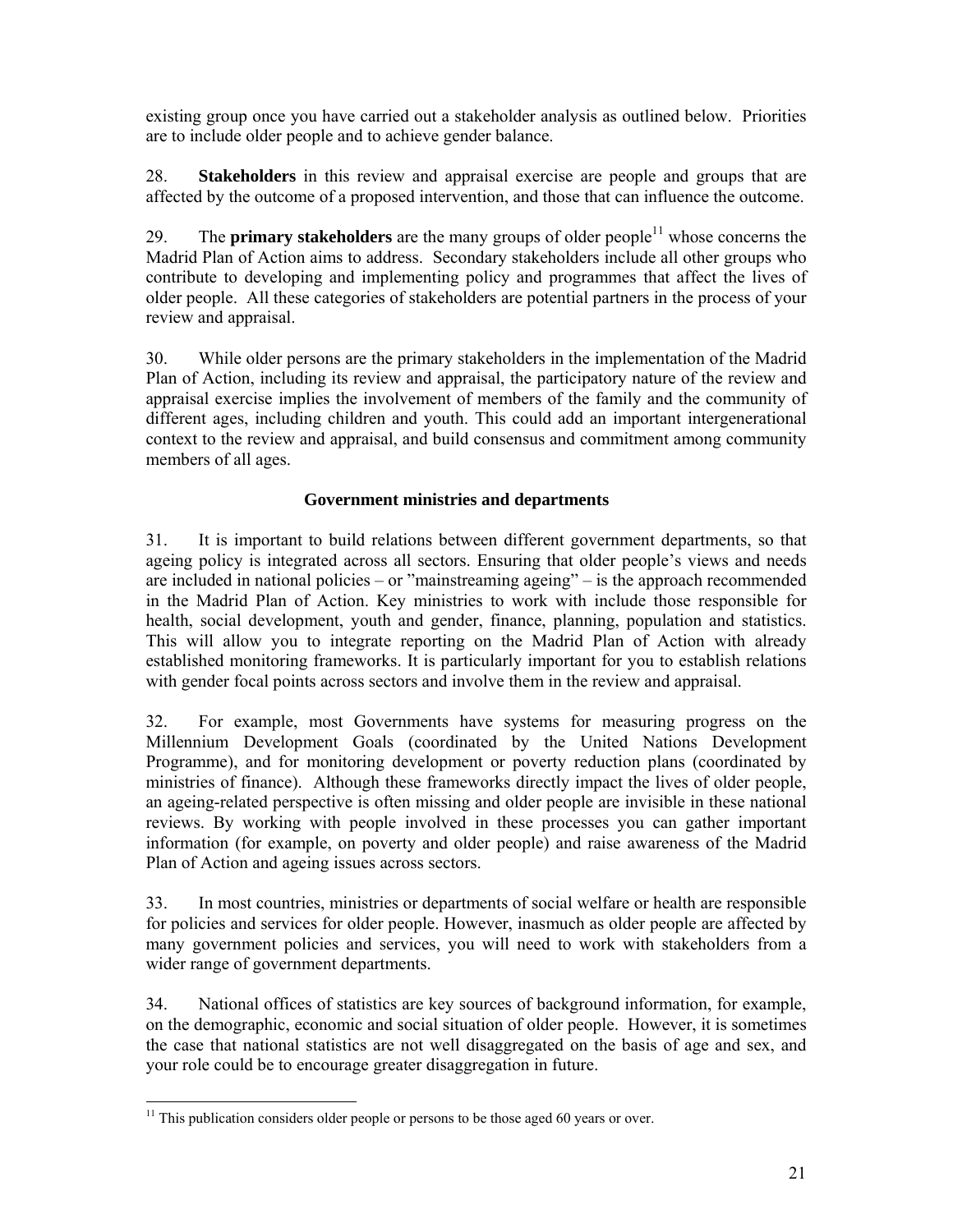35. Government authorities at the local level should also be included as essential partners. Local government staff are particularly important stakeholders, especially in countries where responsibilities are decentralized to district and local levels. Initial review and appraisal activities will have to be conducted with older people at community level, and it is therefore vital to ensure that local and municipal authorities support and facilitate this process.

#### **United Nations system**

36. United Nations organizations and funds and the specialized agencies can also contribute at national and global levels. These entities work at different levels on policy, research and action on issues related to ageing. In addition, these entities can offer technical experience and support. For example, the World Health Organization (WHO) can provide information on health, well-being and equity and information on some of the quantitative indicators suggested for the Madrid Plan of Action and the Millennium Development Goals.

#### **Civil society**

37. Community-based organizations, faith-based organizations, national and international non-governmental organizations, trade unions, and older people's groups can contribute to the review and appraisal of the Madrid Plan of Action. These organizations may work with older people directly, or indirectly through their focus on social and economic issues such as poverty, health or rights. They are important partners for understanding the impact of current policies on the lives of different groups of older people in your country. It is likely that some organizations working closely at community level have expertise in using participatory and bottom-up approaches. Such organizations can provide experienced **facilitators** for bottomup and participatory review and appraisal of the Madrid Plan of Action at local and national levels.

38. At community level, you will need to identify and work with **indigenous or traditional structures** and organizations, such as burial societies, water associations, shura gatherings in Muslim communities, and credit circles. The existence of such local structures is not always obvious to outsiders but these structures may be crucial vehicles for consulting with groups of local people. You may not be able to identify these local groups until you plan for participatory work at community level and begin to discuss local structures with people who know the community.

## **Private sector**

39. Private companies also influence and implement social policy, although this is not always apparent at first glance. Many companies deliver basic services such as health care and water although they may not have taken into account the needs of ageing populations. The involvement of private sector firms can help to raise awareness and build a sense of joint responsibility for the health and well-being of older citizens. They may also provide organizational support or financing for local review and appraisal activities.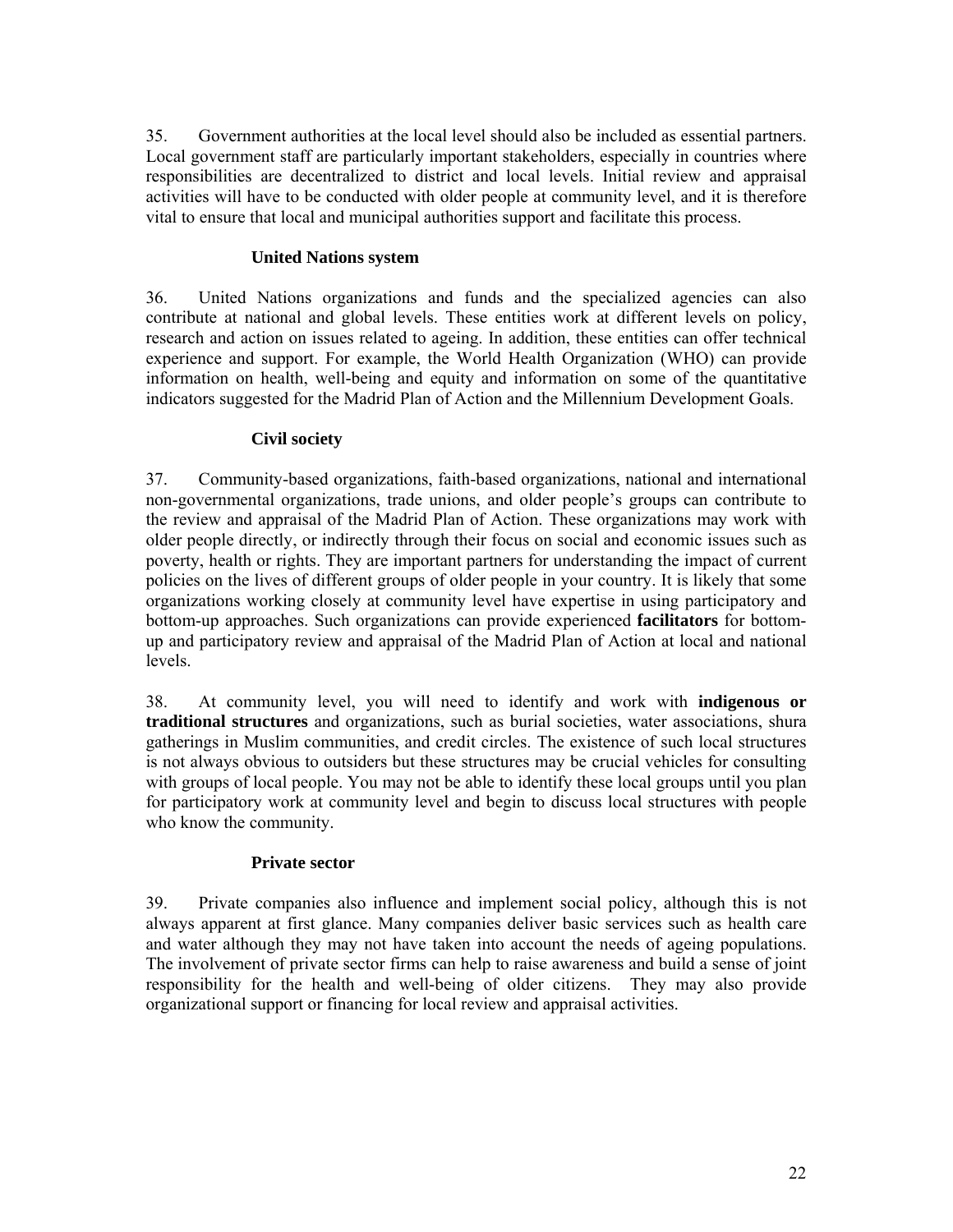#### **National academic and research institutions**

40. Universities and research institutions can provide background information for the review and appraisal, and along with other partners, help to determine the focus of your activities. They often possess expertise and experience in conducting qualitative participatory research, and could therefore be involved, along with civil society, in facilitating the review and appraisal exercise. Their involvement in the review of the Madrid Plan of Action can also raise awareness within their institutions of ageing issues and ensure that their future work takes account of ageing issues. They can also help to ensure that existing data are disaggregated by age and sex.

#### **Media**

41. Radio, television and press agencies are vital partners that can help change perceptions of older persons, raise awareness on their issues, inform them of those Government policies and programmes that affect them, and build support for their rights as outlined in the Madrid Plan of Action.

- 42. A checklist of stakeholders might include some of the following:
	- Older people and their families
	- National government officers from ministries and departments, such as those responsible for finance, statistics, health, social welfare, the interior, gender, housing, agriculture, education and legal affairs
	- Local government officers, including municipal authorities
	- Existing committees on ageing or national networks of older people
	- Community members
	- Local health workers and other service providers
	- Research institutes, universities
	- Geriatric and gerontological societies
	- Organizations (government, non-government and private) working in the area of prevention of elder abuse
	- Local non-government organizations working with older people
	- Local non-government organizations working in the area of development and human rights
	- Women's or men's organizations
	- International non-government organizations
	- United Nations organizations and donors
	- Private sector organizations, such as business, pension and insurance companies and private utility (power, water) providers
	- Labour organizations or trade unions
	- Media, such as press, television and radio

43. As you develop the focus of your review, you may need to identify specific subgroups of stakeholders. For example, if the focus is on the Madrid Plan of Action priority direction II (Advancing health and well-being into old age), you may choose to focus on health services for older people in rural areas, thereby making the members of this subgroup the most important stakeholders. If the eradication of poverty is an important focus of your review and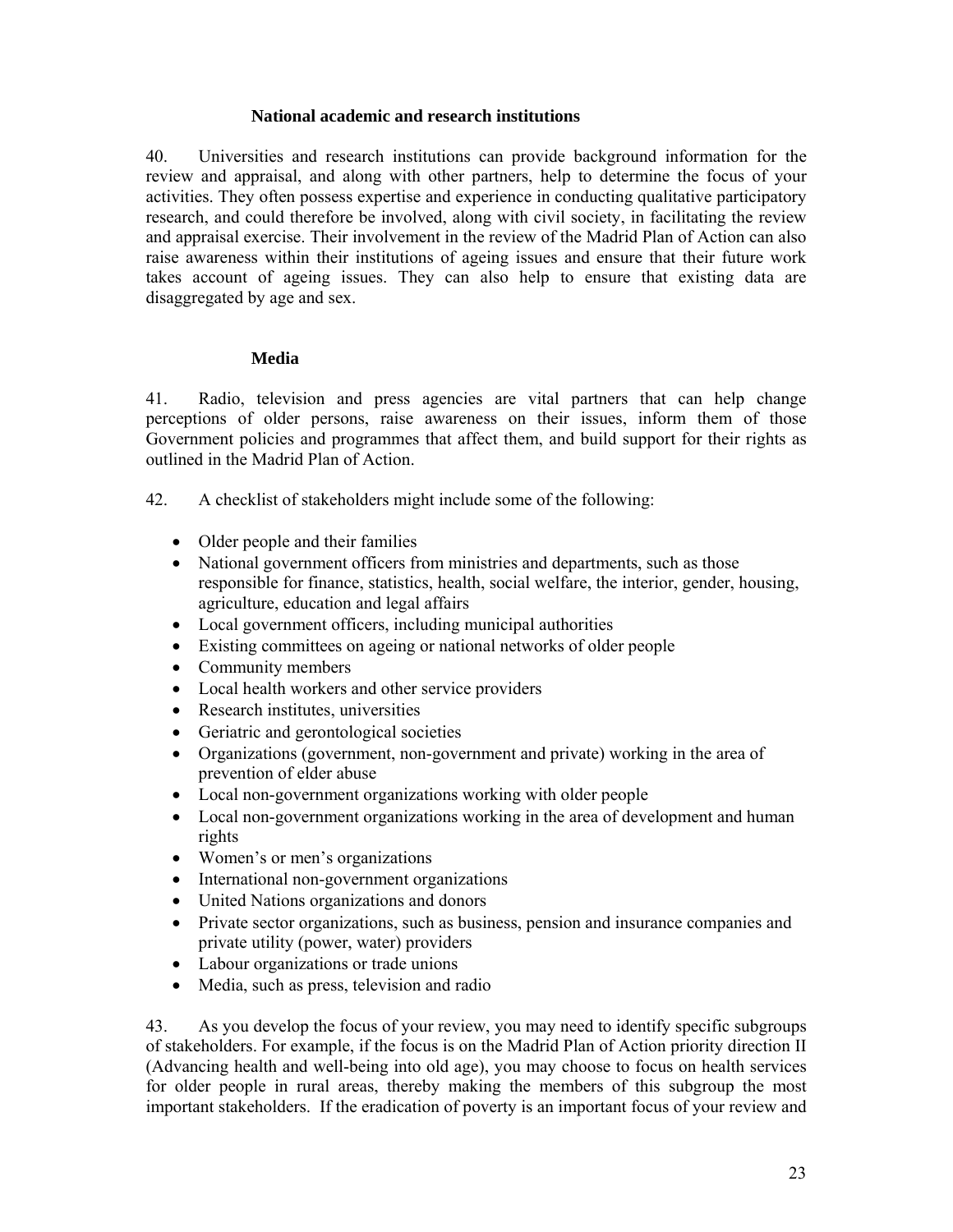appraisal (Madrid Plan of Action priority direction I, issue 6), the primary stakeholders will be the poorest and most disadvantaged older people, in both urban and rural areas.

## **B. Clarify roles**

44. By working with your **national coordinating group**, or stakeholder group, you will be able to share responsibilities and function in a team.

45. As a major role of the stakeholders is to raise public awareness regarding the Madrid Plan of Action, you may have to explain to them what the Madrid Plan of Action is and why it is needed. The stakeholders will have ideas about ways in which they and others can contribute to the review and appraisal. You could conduct a stakeholder analysis to identify who should participate, and then organize meetings or workshops that involve all the important stakeholders, including older people (see box I for tips on working with stakeholders). You could use a chart like the one set out below (table 2), which maps out the stages of review and appraisal and the contributions of stakeholders at each stage.

## Table 2. **Stakeholders and their roles in the review and appraisal process**

| Stakeholder*                                     | Role in<br>reviewing<br>national policies<br>and identifying<br>priorities for<br>bottom-up<br>participatory<br>review of the<br>Madrid Plan of<br>Action | Role in assessing<br>policy impact<br>through bottom-<br>up participatory<br>review with older<br>people            | Role in<br>facilitating older<br><i>people's</i><br>continuing<br>engagement in<br>policy review<br>and development     | Role in the distillation<br>and analysis of<br>information at national<br>and regional levels |
|--------------------------------------------------|-----------------------------------------------------------------------------------------------------------------------------------------------------------|---------------------------------------------------------------------------------------------------------------------|-------------------------------------------------------------------------------------------------------------------------|-----------------------------------------------------------------------------------------------|
| Older people,<br>especially poor<br>older people | Attend planning<br>meetings and<br>provide feedback<br>on your<br>assessment of<br>ageing policy<br>and priorities                                        | Participate in<br>review exercises<br>at local and<br>national levels to<br>generate<br>information and<br>analysis | Engage in<br>national<br>consultation<br>processes on key<br>policies (for<br>example, health,<br>poverty<br>reduction) | Engage in verification<br>and analysis of findings<br>and formulation of<br>policy proposals  |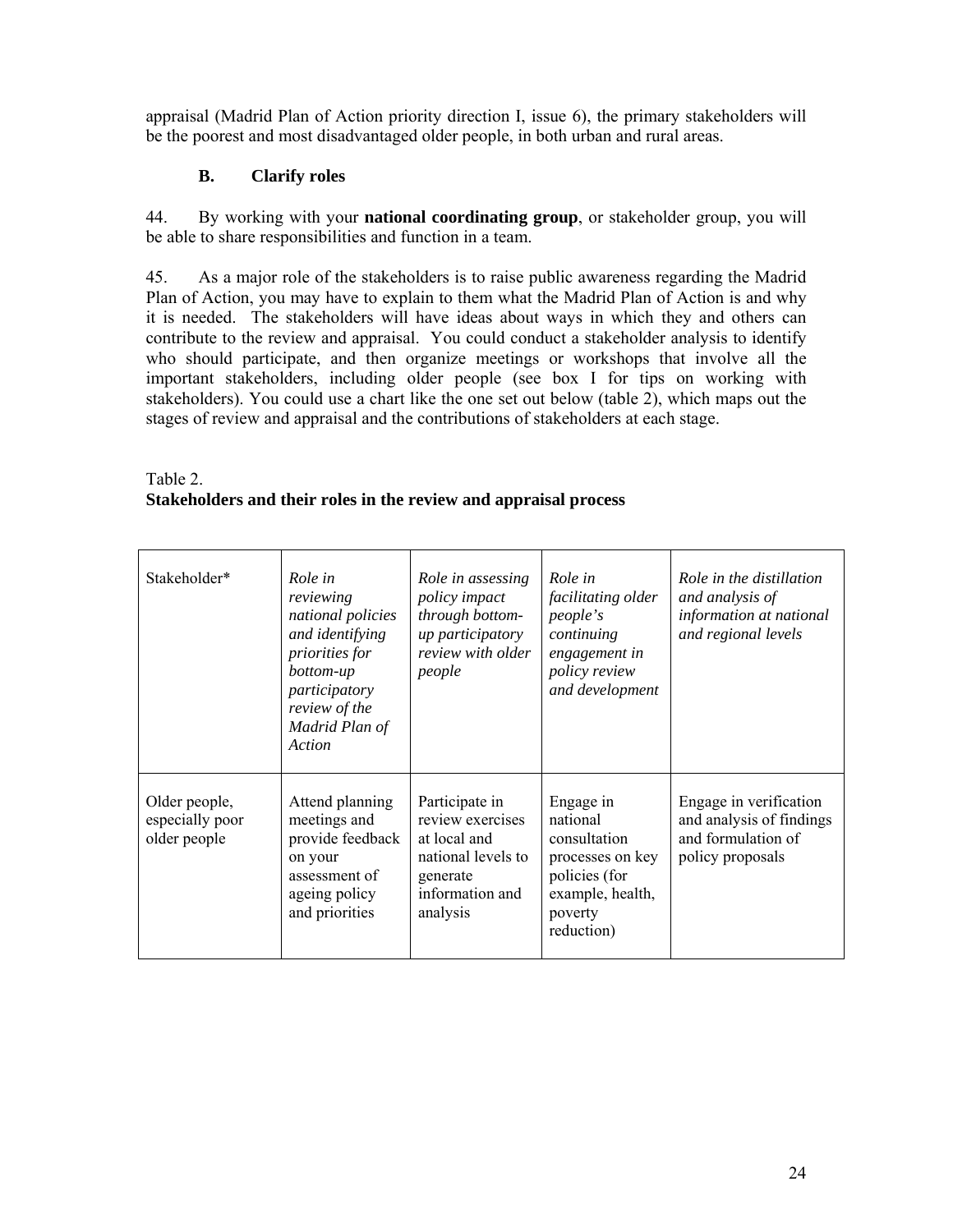| Staff of ministries<br>of health, finance<br>and planning, and<br>local government,<br>etc. | Identify older<br>people-focused<br>policies, attend<br>planning<br>meetings and<br>provide feedback<br>on your<br>assessment of<br>ageing policy<br>and priorities | Provide<br>background<br>information,<br>participate in<br>participatory<br>review at local<br>and national<br>levels                                                   | Identify gaps and<br>opportunities in<br>service<br>provision,<br>include older<br>people's groups<br>in consultation<br>processes                                                                                     | Engage in verification<br>and analysis of<br>findings. Lead the<br>process of formulation<br>of proposals for policy<br>adjustment |
|---------------------------------------------------------------------------------------------|---------------------------------------------------------------------------------------------------------------------------------------------------------------------|-------------------------------------------------------------------------------------------------------------------------------------------------------------------------|------------------------------------------------------------------------------------------------------------------------------------------------------------------------------------------------------------------------|------------------------------------------------------------------------------------------------------------------------------------|
| Staff of non-<br>governmental<br>organization<br>working with and<br>for older people       | Attend planning<br>meetings and<br>provide feedback<br>on your<br>assessment of<br>ageing policy<br>and priorities                                                  | Facilitate or<br>support<br>participatory<br>review exercises<br>with older people<br>at community<br>and national<br>levels, provide<br>information                    | Work with<br>government to<br>create<br>opportunities for<br>older people to<br>participate in<br>national policy<br>review processes                                                                                  | Engage in verification<br>and analysis of<br>findings. Lead the<br>process of formulation<br>of proposals for policy<br>adjustment |
| Research groups,<br>academia                                                                | Share research<br>findings on<br>existing national<br>policies and<br>programmes on<br>ageing                                                                       | Facilitate or<br>support<br>participatory<br>review exercises<br>with older people<br>at community<br>and national<br>levels, provide<br>information and<br>methodology | Provide<br>background and<br>justification for<br>continuing<br>involvement of<br>older persons in<br>national policy<br>review process.<br>Assist in<br>analysing past<br>experience of<br>participatory<br>exercises | Lead the process of<br>verification and<br>analysis of findings.<br>Assist in formulation of<br>proposals for policy<br>adjustment |

\*Note: The table provides examples of stakeholders; each country will identify its own stakeholders.

46. Think about how to keep stakeholders informed and involved. One way to do this is to organize stakeholder meetings at important stages of the review. If you cannot hold regular meetings, then you need to reach an agreement with stakeholders at the start on how they can best be kept informed and involved. Use, when available, electronic means of communication, such as e-bulletins, to keep an established network of stakeholders functional.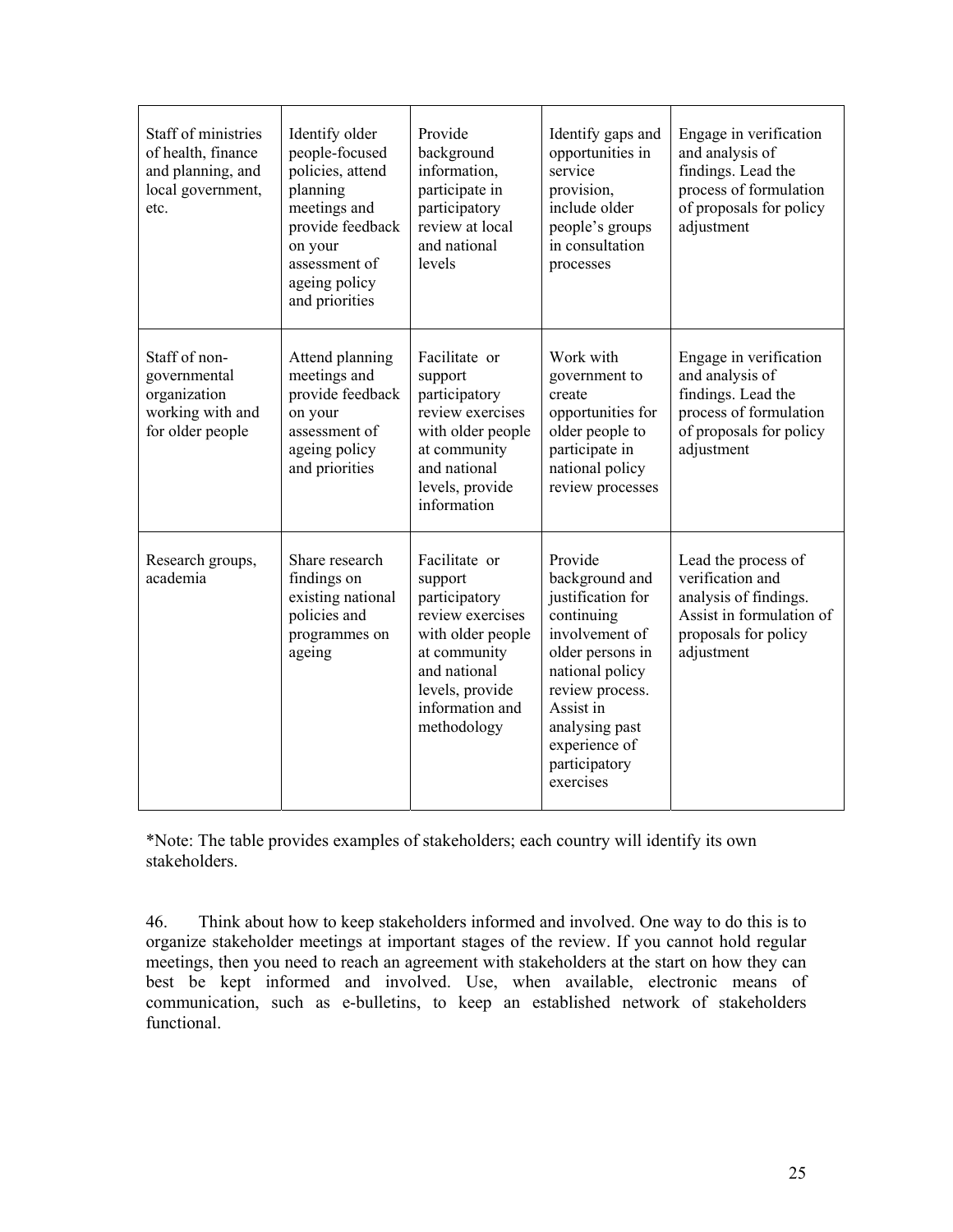#### Box I. **Practical tips for working with stakeholders**

- Use a stakeholder analysis chart to make sure that all the important stakeholders are included at different stages of the project
- Hold meetings with stakeholders early on in the process, so that they can contribute to defining the tasks of the review and appraisal and carrying them out
- Try to include groups and organizations that normally would not be involved in issues concerning older people, as well as those that would
- Encourage everyone in the group to share contact information
- Plan meetings so that people can learn from the experience and views of others
- Identify facilitator(s) who will work with older persons at local level, assisting -- but not directing -- the review and appraisal

## **C. Raise awareness**

47. Stakeholders can support your planned review by informing the public about it and about the issues to be addressed therein. This can lead to wider participation in the process. Word of mouth is an important means for disseminating information and raising awareness. One drawback is that information may not always be accurately conveyed. Therefore, more formalized arrangements should also be utilized, and here is where the media can be involved. A press release is an effective way of publicizing key information to the media. Think about how you can use print media such as newspapers and newsletters and find out about opportunities on radio and television. Remember to keep the information you offer clear and simple, summarizing what you are doing, and why, when and with whom, in your first paragraph.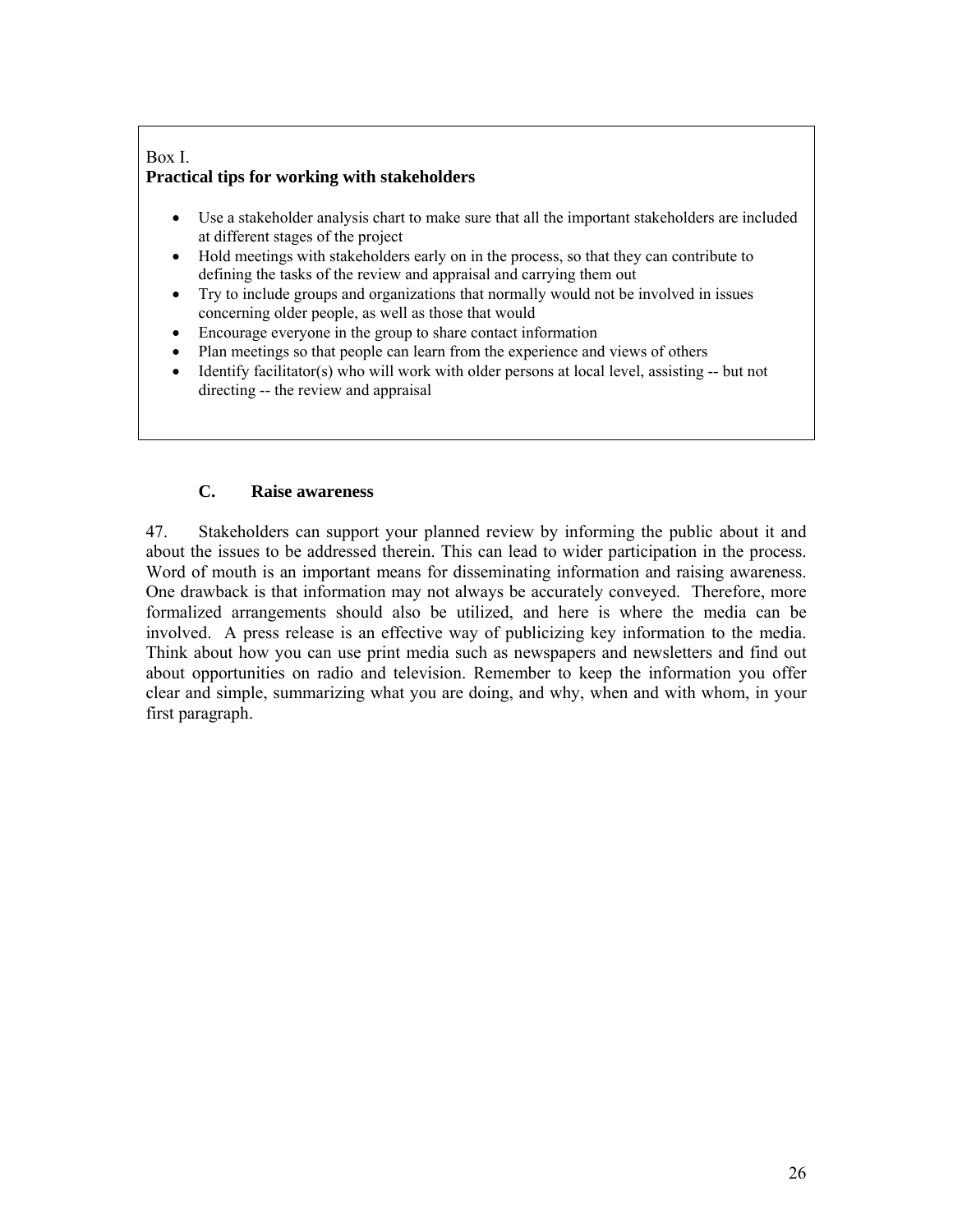48. Case studies on working with stakeholders are presented in boxes II and III.

#### Box II. **Identifying stakeholder groups in Lithuania**

 During the development of participatory research with older people in Lithuania (2000), a meeting was organized for a group of older people, leaders of older people's organizations, service providers and local government officials. At the meeting, participants drew up a list of the stakeholder groups they wanted to have participate in the research and specified very clearly which categories of older people they needed to involve. They identified the following categories:

- Older men and women aged 80 years or over
- Older people in rural and in urban areas
- Older people living with their families or without them
- Older people in institutions
- Three-generation households
- Older people with or without a good level of education
- Older people with high or low levels of pension
- •

 Note: This exercise was carried out under the auspices of the Elderly Woman's Activity Centre, Kaunas, Lithuania.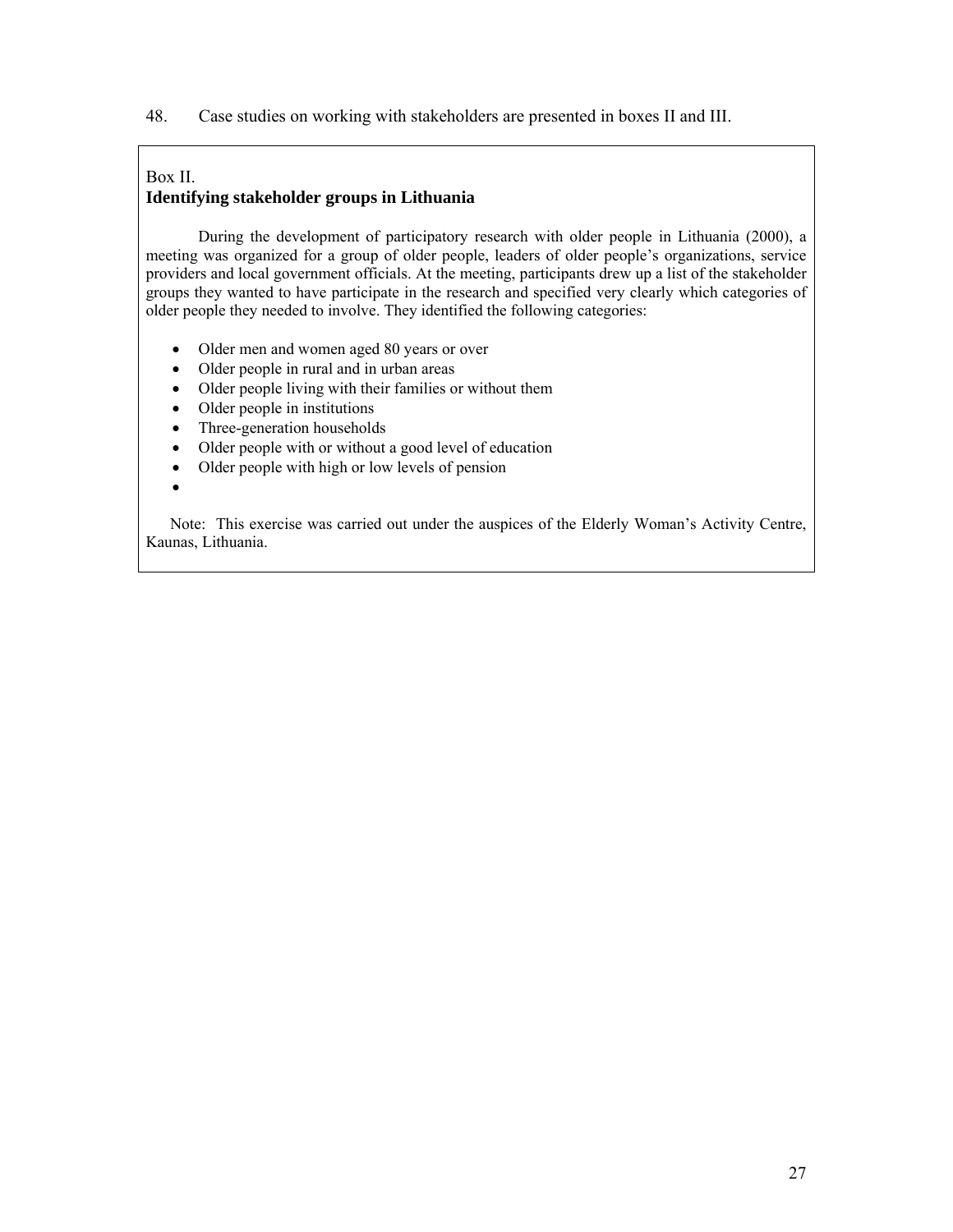### Box III. **Working with stakeholders in New Zealand**

 New Zealand has a Positive Ageing Strategy,\* which aims to build "a society where older persons' contributions are valued, where they can participate in their community, and where people of all ages value older age as positive and empowering". The strategy was drafted using a highly participatory process involving many stakeholders and coordinated by the Ministry for Social Development. This process built on research undertaken and networks developed during the International Year of Older Persons in 1999. Care was taken to integrate policy development with actions being taken ranging across different government departments.

 A range of stakeholders continue to be involved in evaluating the strategy in a variety of ways through, for example:

- A yearly action plan, which reports on the previous year's results. This has been developed by the Office of Senior Citizens of the Ministry for Social Development, in collaboration with 34 government departments. It is published and widely disseminated to the public and members of government
- A triennial report on the status of older persons, which identifies achievement and time frames for future monitoring
- Quarterly interdepartmental network meetings, including officials from most other government departments, which are convened to discuss current progress on implementing the action plan and future actions
- The Office of Senior Citizens, which is frequently asked to comment on other policies and programmes using the Positive Ageing Strategy as a guide.

 \*Note: Information on the Strategy is available from http://www.osc.govt.nz/positive-ageingstrategy/.

## **II. Reviewing national policies and defining priorities for action on ageing**

- 49. The present chapter will help you to:
	- (a) Review national policies in response to ageing;
	- (b) Define challenges and priorities for action on ageing;
	- (c) Determine what to review using a bottom-up approach.

50. This chapter will help you to make a preliminary review and appraisal of the Madrid Plan of Action in terms of programmes and policies, and to assess the national ageing situation using available existing information.

51. Your task here is to identify policy measure(s) that have an impact on older persons an impact that you will assess further in depth, using a participatory approach. Start your review by determining whether a specific national policy on ageing (plan, programme, legislation) exists. If so, this will provide your focus for review and appraisal. If not, you can investigate whether ageing is addressed in different areas of other national policies, such as those on education, health care, employment, housing or transport, to name a few.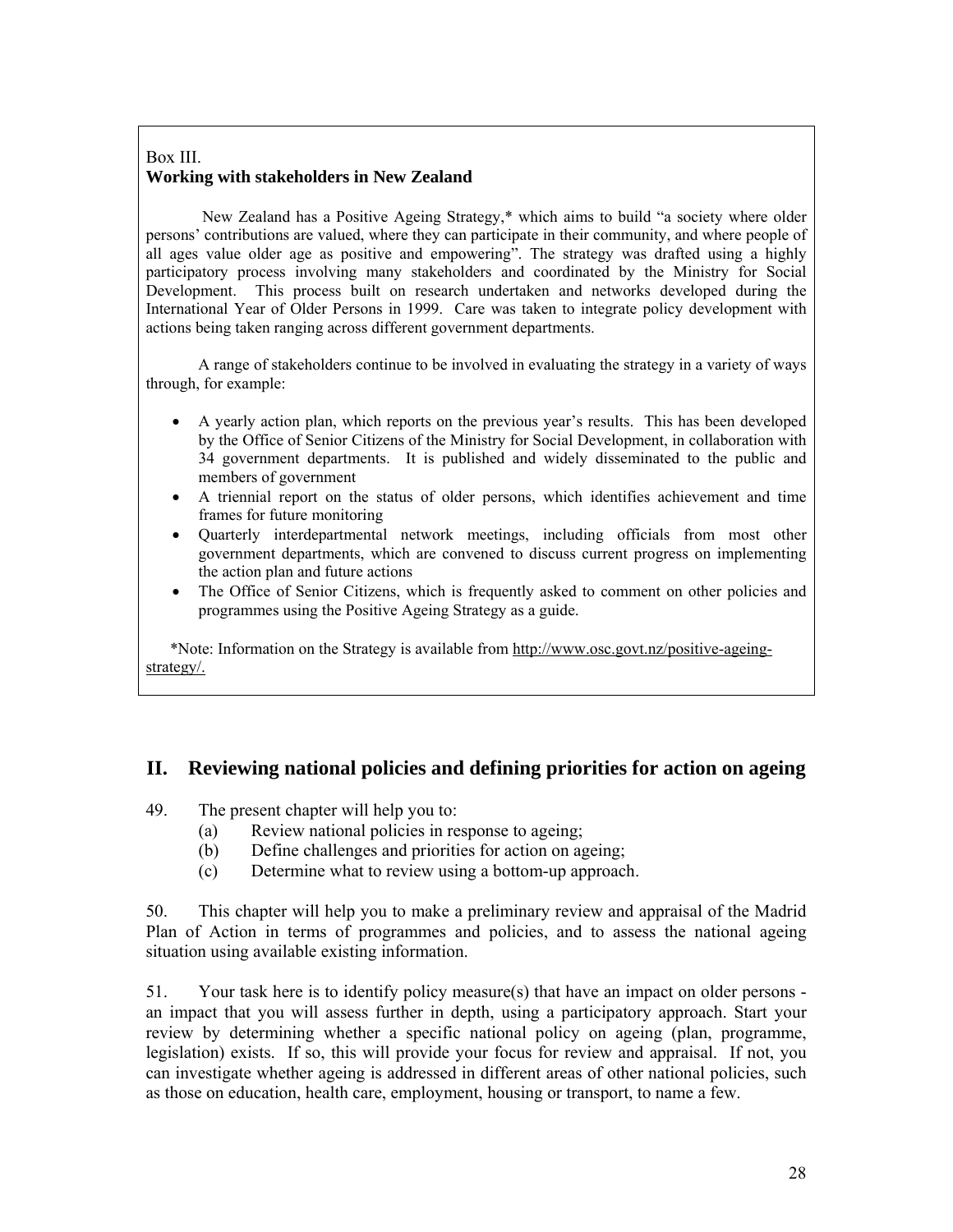52. Policy responses to ageing differ enormously between regions and nations because of differences in demographic, economic and social conditions. Chapter III below may be less relevant to readers and users in countries with a longer history of developing and mainstreaming ageing policy, but should be viewed as encompassing a preliminary stage in bottom-up and participatory review and appraisal exercises involving older people. You may not have the time, participants and resources to make a very detailed policy review. When you have read through this chapter, consider how much you can do and adapt these guidelines, as appropriate, to your situation.

# **A. Review national policies in response to ageing**

53. The first step is to familiarize yourself and your stakeholders with the broad contents of the Madrid Plan of Action.<sup>12</sup> This will enable you to link existing policies with some of the broad objectives of the Madrid Plan of Action.

54. You will also find it helpful to refer to the set of indicators and assessment tools for national review and appraisal of the Madrid Plan of Action, as presented in annex I to this publication.13 Suggested instrumental indicators can be used to assess the availability of policies and programmes addressing issues of ageing in relation to the objectives of the Madrid Plan of Action. The outcome indicators are designed to assess how the Madrid Plan of Action-related actions have affected the quality of life of older persons, as they themselves determine it. You will also find instrumental and outcome indicators useful for assessing the national ageing situation using existing statistical and quantitative data that may be available in national surveys. For example, a policy on ageing that promotes free health care for all older persons would demonstrate significant achievement with respect to the Madrid Plan of Action priority direction II, issue 2 (Universal and equal access to health-care services). An instrumental indicator could tell you how many older persons use health services; an outcome indicator could tell you how they feel about the quality of the services they have received.

55. It would not be practical to try to work on every objective of the Madrid Plan of Action: there are literally hundreds of recommendations in the document. The purpose of this stage of the review and appraisal is to identify which broad areas of policy linked to the Madrid Plan of Action should be focused on for bottom-up review and appraisal with older people.

56. In reviewing specific policy on ageing, you will:

- Identify what, if any, policies on ageing or plans of action on ageing have been introduced since the Madrid Plan of Action was adopted in 2002
- Identify any national ageing policies or provisions for older people in the constitution that existed prior to 2002
- Identify current priorities of these policies (what issues do they address?)
- Note which broad Madrid Plan of Action objectives these policies address (see suggested instrumental indicators in annex I)
- Note the stage of development of these policies or plans (for example, are they at the planning stage or the legislative stage, or are they already being implemented?)
- Note how these policies are financed, if at all (is there a budget attached?)

<sup>-</sup>12 Also available from http://www.un.org/esa/socdev/ageing.

 $13$  Ibid.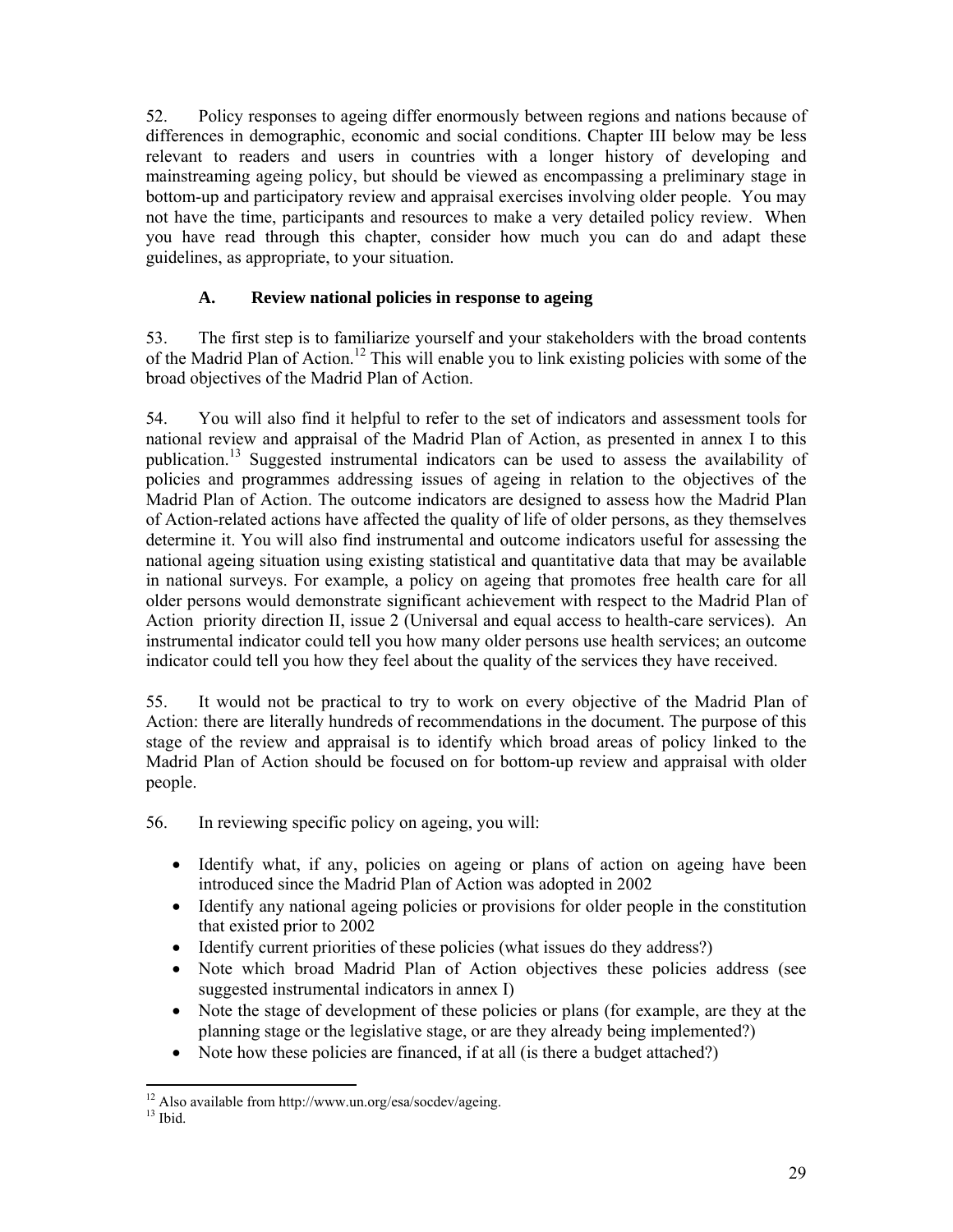• Finally, identify one or more priorities of the policy on ageing that could be the focus of a bottom-up participatory review and appraisal with older people

57. If there is no specific national policy on ageing, you may wish to consider how ageing issues are addressed through other national policies and programmes and even in national budgets. For instance, if no specific ageing policy exists, but there is a national poverty reduction strategy that includes measures to reduce the poverty of older persons, among others, this would demonstrate significant achievement with respect to Madrid Plan of Action priority direction I, issue 6 (Eradication of poverty), and could be regarded as constituting a contribution to achieving the goals of the Madrid Plan of Action.

## **Review ageing within national policy priorities**

58. Whether or not Governments have developed specific policies on ageing, it is important to look at how ageing is addressed within the broad range of national policies. This activity could be undertaken by stakeholders from government departments and nongovernmental organizations, including older people's groups.

59. In some countries, national priorities are expressed through development plans or national poverty reduction strategies. Most developing countries have clear-cut national plans and programmes designed to achieve the Millennium Development Goals, but these rarely address the needs of older populations. One of the key objectives of priority direction I of the Madrid Plan of Action (issue 6, objective 1) is identical to target 1 of Millennium Development Goal 1, namely, to halve global poverty by 2015. Governments are urged, in action (b) under objective 1, to"(I)nclude older persons in policies and programmes to reach the poverty reduction target".

60. National policies on health, education, employment, children, agriculture, HIV/AIDS, and the environment also cover sectors in which older people play a significant role. There may also have been actions on, for example, employment, rural development, decentralization or participatory government that you could assess for their inclusion of older people. There may be policies on social protection that may include provisions for old-age pensions, health insurance, or protection for people who are disabled or unemployed.

61. The following steps will enable you to consider how far ageing is mainstreamed and what opportunities exist for further mainstreaming:

- Identify a current policy priority (priorities) in your country
- Taking these core policies in turn, identify whether they currently address the needs of an ageing population
- Note which broad objectives of the Madrid Plan of Action they address (see suggested instrumental indicators in annex I)
- Finally, for each policy or strategy, note any ways in which ageing issues could be included

62. The examples given below in the checklist are taken from suggested indicators for national review and appraisal of the Madrid Plan of Action (in annex I)

Do these policies or strategies provide: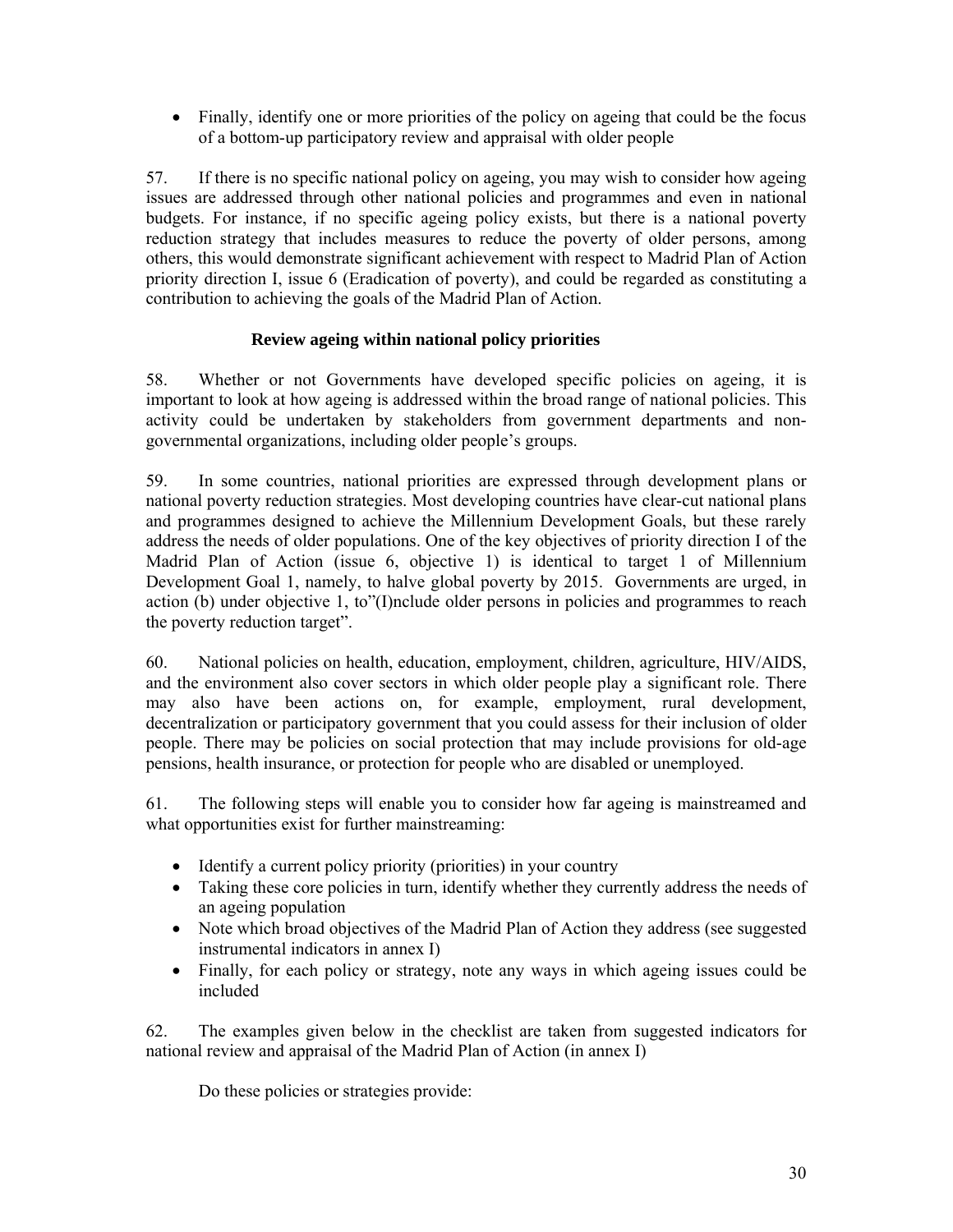- Opportunities for older persons to participate in decision-making processes? (Madrid Plan of Action priority direction I, issue 1, objective 2: Participation of older persons in decision-making processes at all levels)
- Opportunities for increased labour-market participation of older people? (Madrid Plan of Action priority direction I, issue 2, objective 1: Employment opportunities for all older persons who want to work)
- Pensions or cash transfers for older people? (Madrid Plan of Action priority direction I, issue 7, objective 1: Promotion of programmes to enable all workers to acquire basic social protection/social security, including, where applicable, pensions, disability insurance and health benefits)
- Educational programmes for older people, such as skills-building to permit them to remain in employment, literacy programmes, information on social issues such as new technology, HIV/AIDS or the environment? (Madrid Plan of Action priority direction I, issue 4, objective 1: Equality of opportunity throughout life with respect to continuing education, training and retraining as well as vocational guidance and placement services)
- Recognition of older people as a vulnerable group in emergencies? (Madrid Plan of Action priority direction I, issue 8, objective 1: Equal access by older persons to food, shelter and medical care and other services during and after natural disasters and other humanitarian emergencies)
- Measures for disadvantaged groups, such as poor older people caring for spouses, vulnerable children or people living with HIV/AIDS? (Madrid Plan of Action priority direction II, issue 3, objectives 2 and 3: Provision of adequate information, training in caregiving skills, treatment, medical care and social support to older persons living with HIV/AIDS and their caregivers; and enhancement and recognition of the contribution of older persons to development in their role as caregivers for children with chronic diseases, including HIV/AIDS, and as surrogate parents)

63. Conclude your review of national policy priorities vis-à-vis ageing by identifying an ageing-related priority whose impact on older persons you would assess in depth using a bottom-up participatory approach.

## **Review national budgets from an age perspective**

64. A national budget is a policy statement, since it reflects, in monetary terms, a Government's commitment to specific programmes and policies. Although national budgets may appear to be age-neutral, government expenditure and revenue collection have different impacts on people of different ages. Reviewing what is being spent at a national and at a local level can be a useful part of any policy appraisal of the implementation of the Madrid Plan of Action.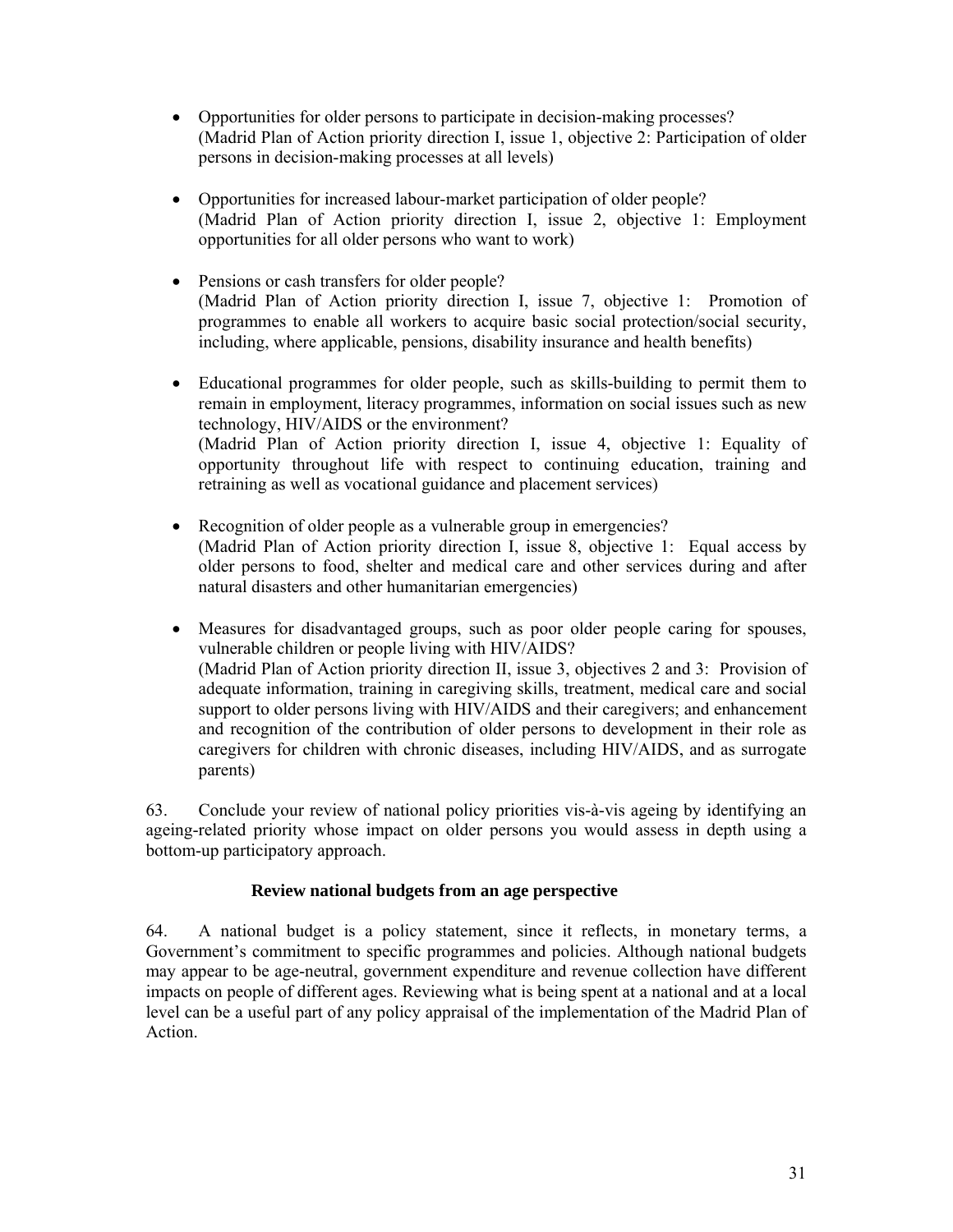65. For example, the following budget questions and indicators could be used in measuring progress towards universal and equal access to health-care services:

The Madrid Plan of Action priority direction II, issue 2, objective 2: Development and strengthening of primary healthcare service to meet the needs of older persons and promote their inclusion in the process

Some budget questions:

- How much money has the government allocated and spent to provide free services to older people so that they can avoid having to pay fees?
- How much money has the government allocated and spent to pay community health workers?
- How much money has the government allocated and spent to train primary healthcare workers in basic gerontology and geriatrics?

Some output indicators:

- How many older people received free health services, and how many paid user fees?
- How many village and community health workers did the government employ?
- How many primary healthcare workers were trained in basic gerontology and geriatrics?

See box IV below for practical tips.

## Box IV. **Practical tips for reviewing policies**

- Carry out the policy review with your coordinating body on ageing or stakeholder group
- Write a short summary of this review

## **B. Define challenges and priorities for action on ageing**

66. Your review of current policies and programmes will give you a sense of priority issues that are emerging at the national policy level. You should also find out what information is already available on these themes. This will help you to avoid gathering information that has already been collected and to focus your review and appraisal activities.

67. A bottom-up participatory approach focuses on the ideas generated by local people themselves (see chap. III). Information gathered from other sources and with different objectives in mind provides contextual material and complements locally derived information. You may find some of these sources of information useful (see table 3).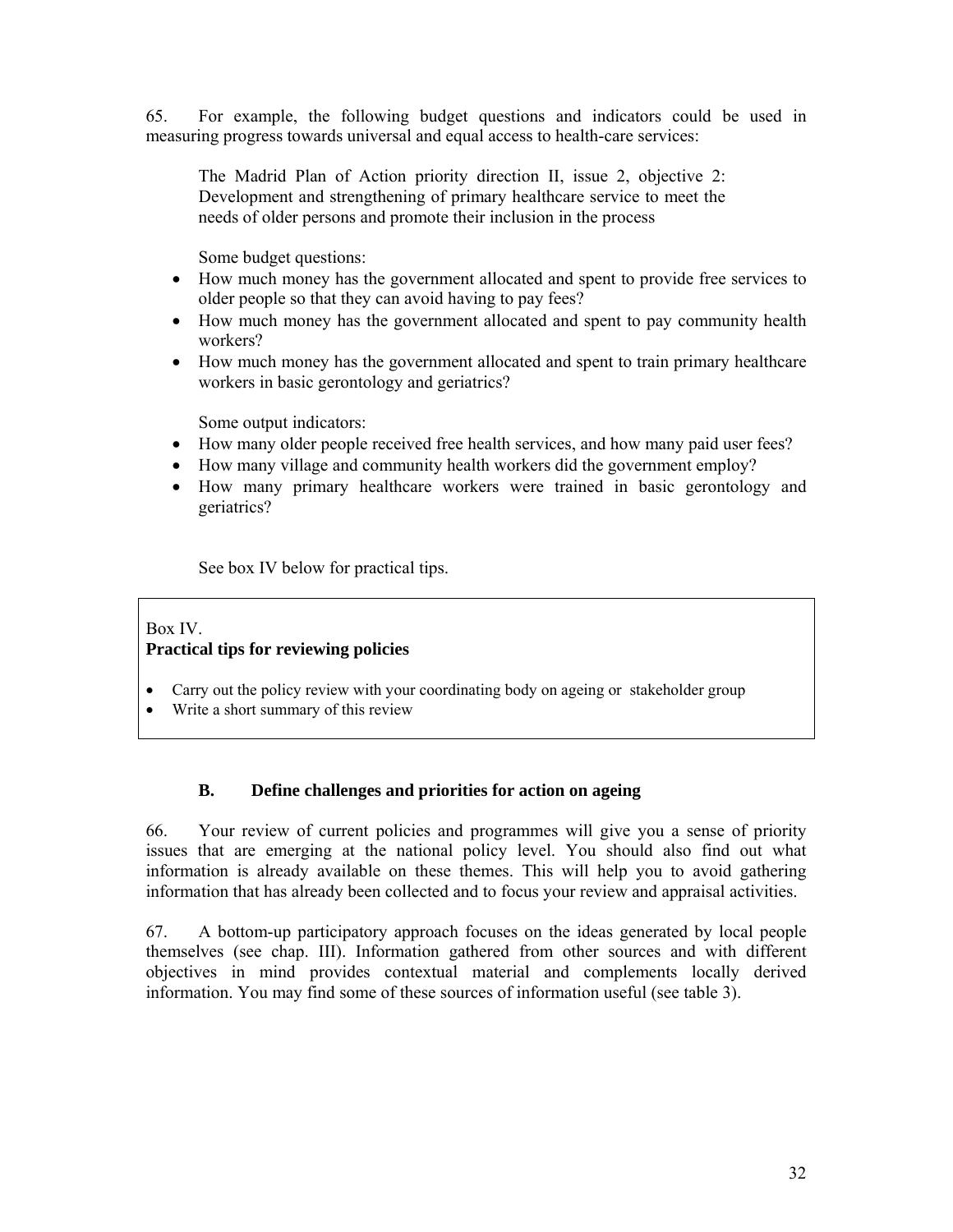## Table 3. **Complementary information for bottom-up review and appraisal: content and sources\***

| Type of information                                                                                                                                                                                                            | Source                                           | Where to find it                                                                                                                                                    |
|--------------------------------------------------------------------------------------------------------------------------------------------------------------------------------------------------------------------------------|--------------------------------------------------|---------------------------------------------------------------------------------------------------------------------------------------------------------------------|
| Demographic and population<br>information (for example, age,<br>sex, ethnicity, births, deaths,<br>marital status)                                                                                                             | National census or vital<br>registration systems | Bureau of statistics/government<br>statistical services.<br>Department/ministry of home affairs<br>or other government offices                                      |
| Broad range of household social<br>and economic issues in a<br>population (for example,<br>geographical location, water<br>source, sanitation, sources of<br>income, consumption patterns,<br>poverty levels, use of services) | Household survey                                 | National (statistics institutes, bureau<br>of statistics, universities, research<br>institutes)<br>International (international<br>organizations, private agencies) |
| Health status, well-being,<br>economic status, living<br>environment, work, function and<br>disability, quality of life, life<br>satisfaction, community and social<br>supports                                                | Health and living<br>standard survey             | International organizations, national<br>statistics offices, universities                                                                                           |
| Social policy issues (for example,<br>impact of pension and transfers on<br>poor households, inequalities,<br>poverty, social capita, access to<br>services (social and health))                                               | <b>Research studies</b>                          | National and local government<br>offices, University and research<br>institute libraries                                                                            |
| Possible causes and consequences<br>of social, economic, political,<br>environmental change                                                                                                                                    |                                                  | National and international non-<br>governmental and donor agencies<br>Internet sites                                                                                |

\* Compiled with assistance from Paul Kowal, Coordinator, Study on Global Ageing and Adult Health, WHO, November 2005.

68. You do not have to look at all these sources of information. Select one or two sources that are most relevant to your review. Your **national coordinating body on ageing** or stakeholder group should be able to help you identify and review the most helpful documents. Some of these sources may not have the information you hoped to find. For example, statistics disaggregated by age and sex are absent or incomplete in many countries. Through discussions with the agencies responsible, you may be able to persuade them to disaggregate by age in routine national data-collection processes.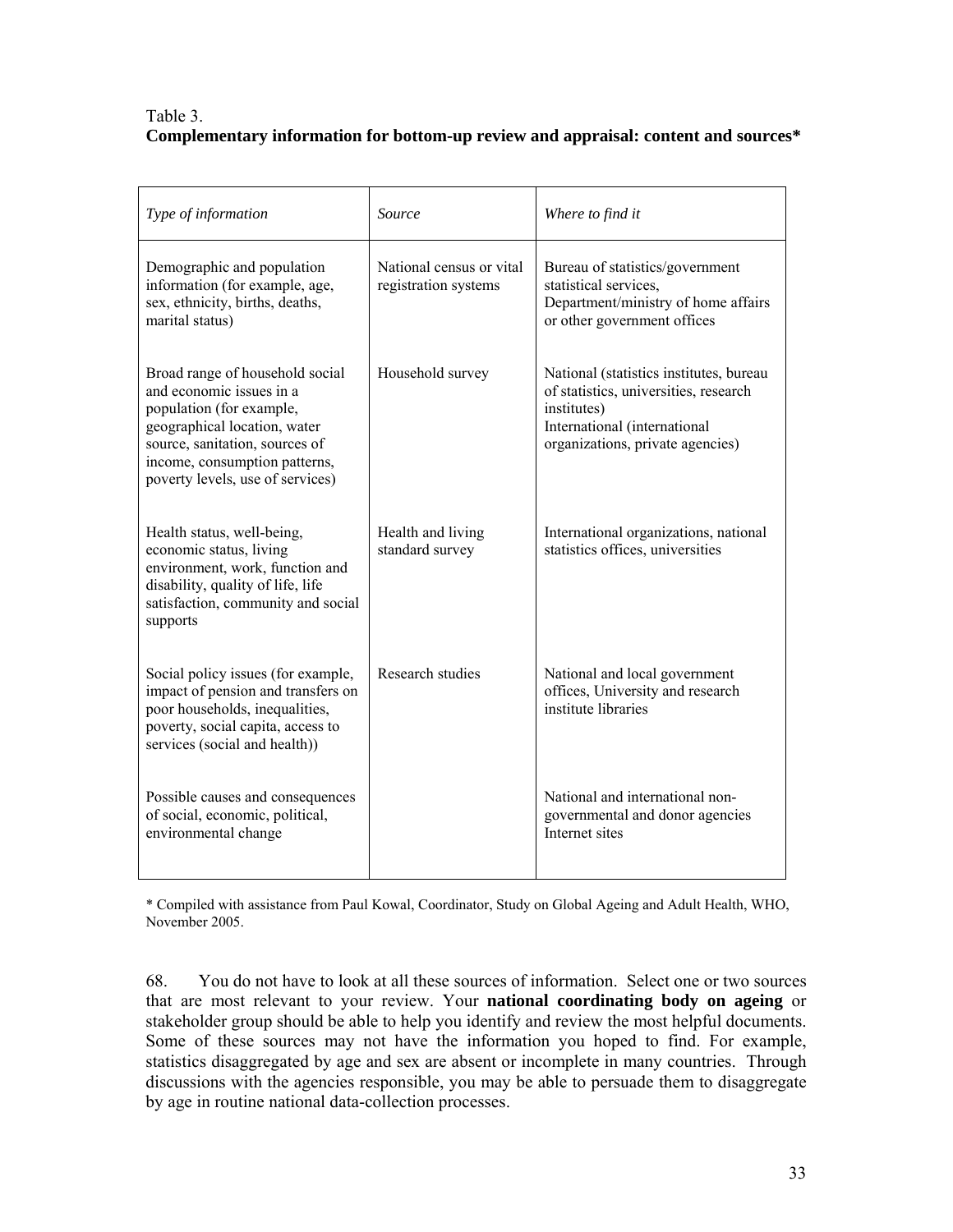69. Many national surveys collect more information than is actually analysed and published. Information collected on age during a survey may be excluded from the analysis owing to other priorities, or lack of time or resources. In some countries, it has been possible to revisit existing survey data sets and extract new information on age and sex. If, despite limited resources, a good statistician can be hired, this objective can be achieved very quickly.

70. Another way of obtaining the information needed to fill the gaps you identify is through encouraging your country's statistics office to include one or two key questions in the national census or regular household surveys so that data thereon are routinely collected.

71. You may find it useful to include in your review of current national policy and programmes on ageing a clear statement on the existence and availability – or lack thereof – of information about the economic, social and health status of older persons in your country.

72. Again, you may wish to refer to the important areas for data-gathering highlighted under *instrumental* and *outcome* indicators in annex  $I<sup>14</sup>$ . Some examples of the kind of contextual information you may be able to obtain include:

#### *Poverty*

Madrid Plan of Action priority direction I, issue 6, objective 1: Reduction of poverty among older persons

## Indicators:

- Percentage of older persons living below national poverty line (by age and sex)
- Percentage of older persons living below international poverty line of US\$ 1 per day (by age and sex)

## *HIV/AIDS*

Madrid Plan of Action priority direction II, issue 3, objectives 1 and 3: Improvement in the assessment of the impact of HIV/AIDS on the health of older persons, both for those who are infected and for those who are caregivers for infected or surviving family members; and enhancement and recognition of the contribution of older persons to development in their role as caregivers for children with chronic diseases, including HIV/AIDS, and as surrogate parents.

## Indicators:

- Inclusion of data on older persons (both infected and caregivers) in national HIV/AIDS statistics
- Percentage of older persons caring for orphaned grandchildren/kin
- Percentage of older persons caring for adult children with HIV/AIDS
- Percentage of older persons caring for grandchildren with HIV/AIDS

## *Health services*

Madrid Plan of Action priority direction II, issues 2 and 4: Universal and equal access to health-care services; and training of care providers and health professionals.

<sup>-</sup><sup>14</sup> Also available from http://www.un.org/esa/socdev/ageing.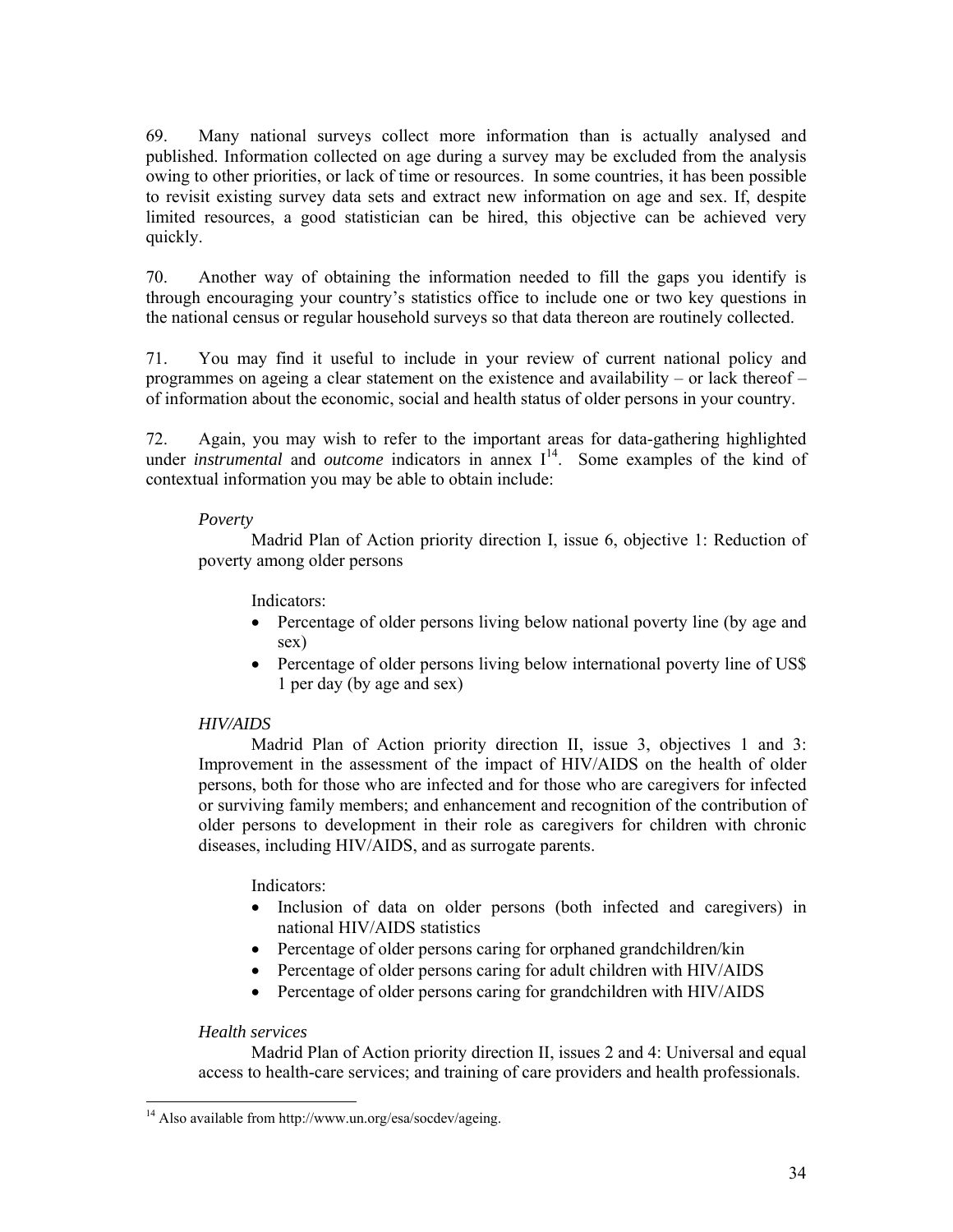Indicators:

- Percentage of older persons having access to primary health care services
- Proportion of older population with access to affordable essential drugs<sup>15</sup> (see also Millennium Development Goals indicator 46)
- Number of healthcare and social care professionals with training in the care of older clients, per capita

# **C. Determine what to review using a bottom-up approach**

73. The review described so far is necessarily broad and indicative. Once the policy responses to ageing in your country are mapped out, you will have a good idea of national priorities relating to older people and how these relate to Madrid Plan of Action priority directions or specific Madrid Plan of Action objectives. A more in-depth assessment centred on the views of older people will improve understanding of what is most relevant to them in their own context. The inclusion of older people's forums or groups in this process may have highlighted areas where policies and programmes are making a positive difference to older people, areas where implementation could be improved, and concerns that are currently still to be addressed. This will give you a focus, or a theme, for your bottom-up participatory inquiry.

74. For example, if a policy or programme has recently been introduced, you may wish to find out how aspects of this have impacted on particular groups of older people. If you have identified clear gaps in policy, you may wish to gather views of different groups of older people on how a particular service could be introduced or improved.

75. Review and appraisal of the Madrid Plan of Action constitute an ongoing process and it is not possible to carry out a meaningful bottom-up review of all priority areas at the same time. This is perfectly acceptable. Once you have identified priorities, you can cover as many of them as your time and resources permit.

76. Several case studies on national policy and information on ageing are presented in boxes V - VII.

77. The next chapter outlines a process for enabling older people and other key stakeholders to review any actions taken and to contribute to the shaping of programmes and policies that could address their concerns.

<sup>-</sup><sup>15</sup> Essential drugs are those drugs that satisfy the healthcare needs of the majority of the population (WHO Expert Committee on Essential Drugs, November 1999). Essential drugs are listed by WHO in its Model List of Essential Drugs (1997 version), available from www.who.int.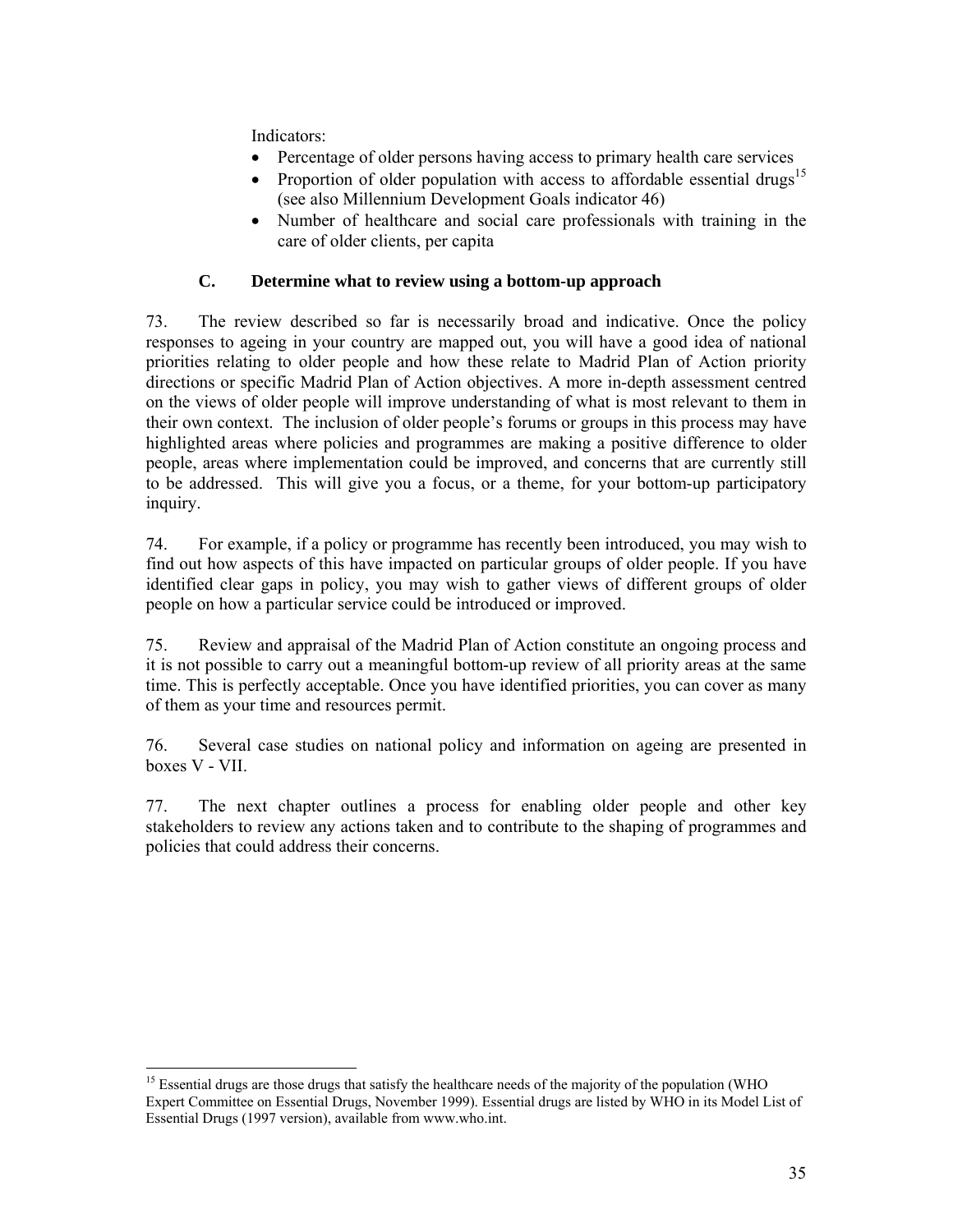#### Box V. **A mainstream approach to policy review in Uganda**

*The task is to link ageing to other frameworks for social and economic development and human rights*  - Madrid Plan of Action, para. 15

 In 2003, members of the Government of Uganda formed an innovative partnership with community-based older people's organizations and an international non-governmental organization, to promote greater inclusion of ageing in government policy. The programme was launched during a stakeholder meeting in which government and non-governmental organization representatives presented research on the situation of older people and considered ways of integrating ageing issues across all policy areas.

 To carry out the work, a 12-member cross-ministerial working group was formed representing the Ministries of Health; Gender, Labour and Social Development; Agriculture; and, critically, Finance and Economic Planning, as well as two non-governmental organizations that work with older people.

 An early task was a detailed review of policies and sector plans, identifying opportunities for greater inclusion of older people. A key document was the Uganda Poverty Eradication Action Plan, which outlined the overall policy framework and budget priorities.

 The members of the group found that the Poverty Eradication Plan both included older people among the vulnerable groups to be targeted through social protection, and recognised older people's role as carers of people living with HIV/AIDS and of orphans and vulnerable children. However, review of the sector policy documents demonstrated gaps. For example, it was revealed that national HIV/AIDS plans and programmes lacked interventions to support older carers.

 For most members of the group, it was the first time they had analysed the national policy response to ageing, and for many, the first time they had considered policies outside the remit of their own departments. The working group member from the Ministry of Finance was simultaneously working on a revision of the Poverty Eradication Plan, and was able to feed the analysis into that process.

 The cross-sectoral representation and participation of representatives of older people generated learning within the group and raised awareness of how issues of ageing impact in every sector of policy. In particular, awareness of older people as a vulnerable group was raised within the Ministry of Finance through the presence of a ministry representative in the working group. This is a work in progress. In 2004, the working group had carried out a survey with older people in six provinces of the country, the findings of which were disseminated during a workshop in December 2005. Twentyfive older persons participated in this meeting, presenting their views directly to the Minister for Older People and Disability, who responded to each point made. Recommendations discussed at this meeting would be reflected in the national policy on ageing being prepared by Government at that time.

Key to success was the fact that, inter alia,:

- Time was taken to establish good contacts within several departments
- A cross-section of departments was represented as well as older people's representatives
- The programme was located within the government, and had non-governmental organization support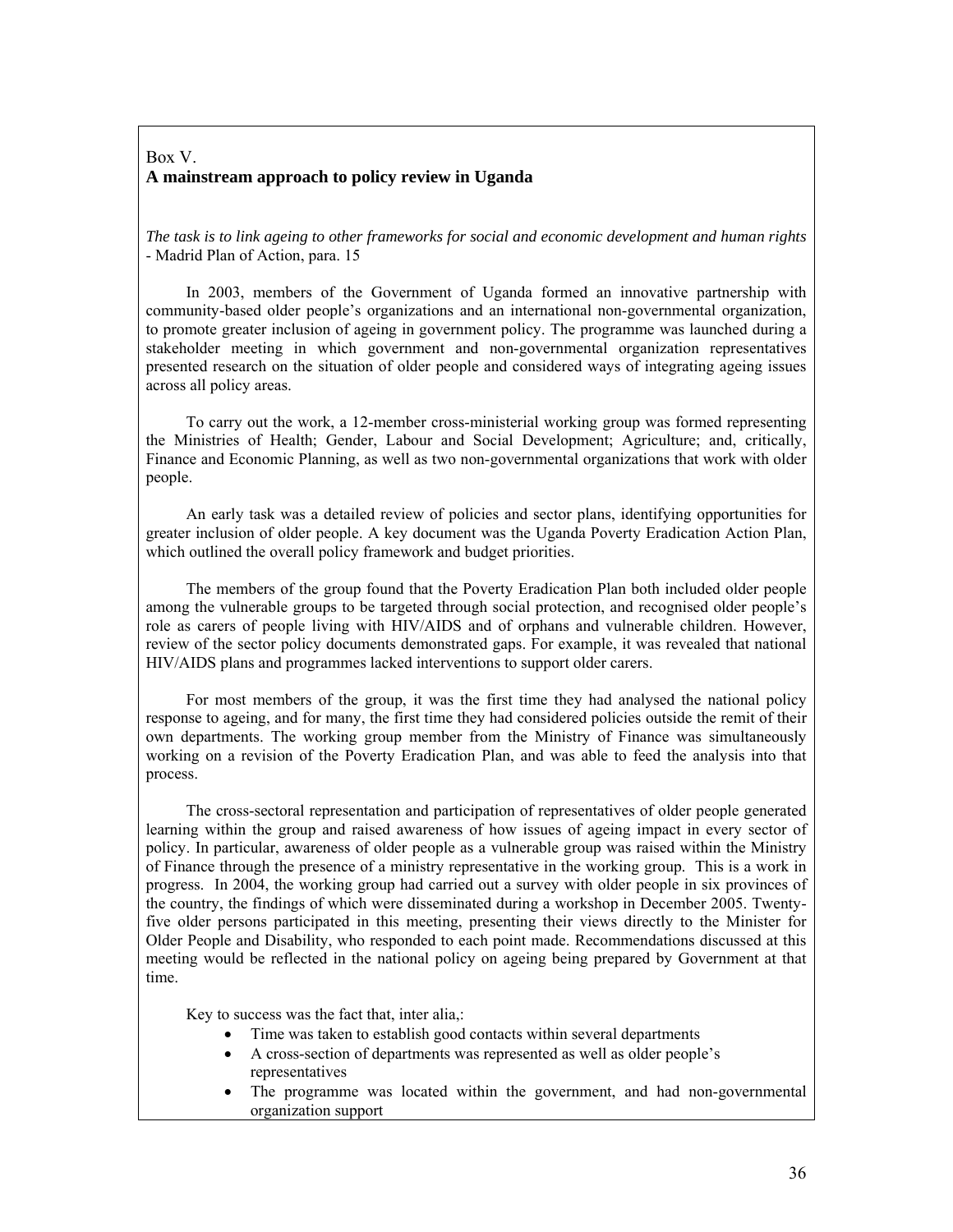- The working group had secretarial support and a budget
- Activities were jointly planned and scheduled during times when all members were available to undertake tasks
- A team of champions emerged within Government to continue this mainstreaming work

 This example illustrates how a review of policy responses to ageing could be conducted with a multisector stakeholder group. Older people were represented through community-based organizations and many participated in the survey that followed. It was equally important that members of government from a range of sectors were involved, as this would facilitate policy development in response to ageing in future. Priority areas for policy on ageing identified by this review and survey could be the focus of a bottom-up and participatory review and appraisal of the Madrid Plan of Action.

Further information is available from the Ministry of Health, Uganda (www.health.go.ug).

 The email address for the Uganda Reach the Aged Association (URAA) is ugreach@africaonline.co.ug.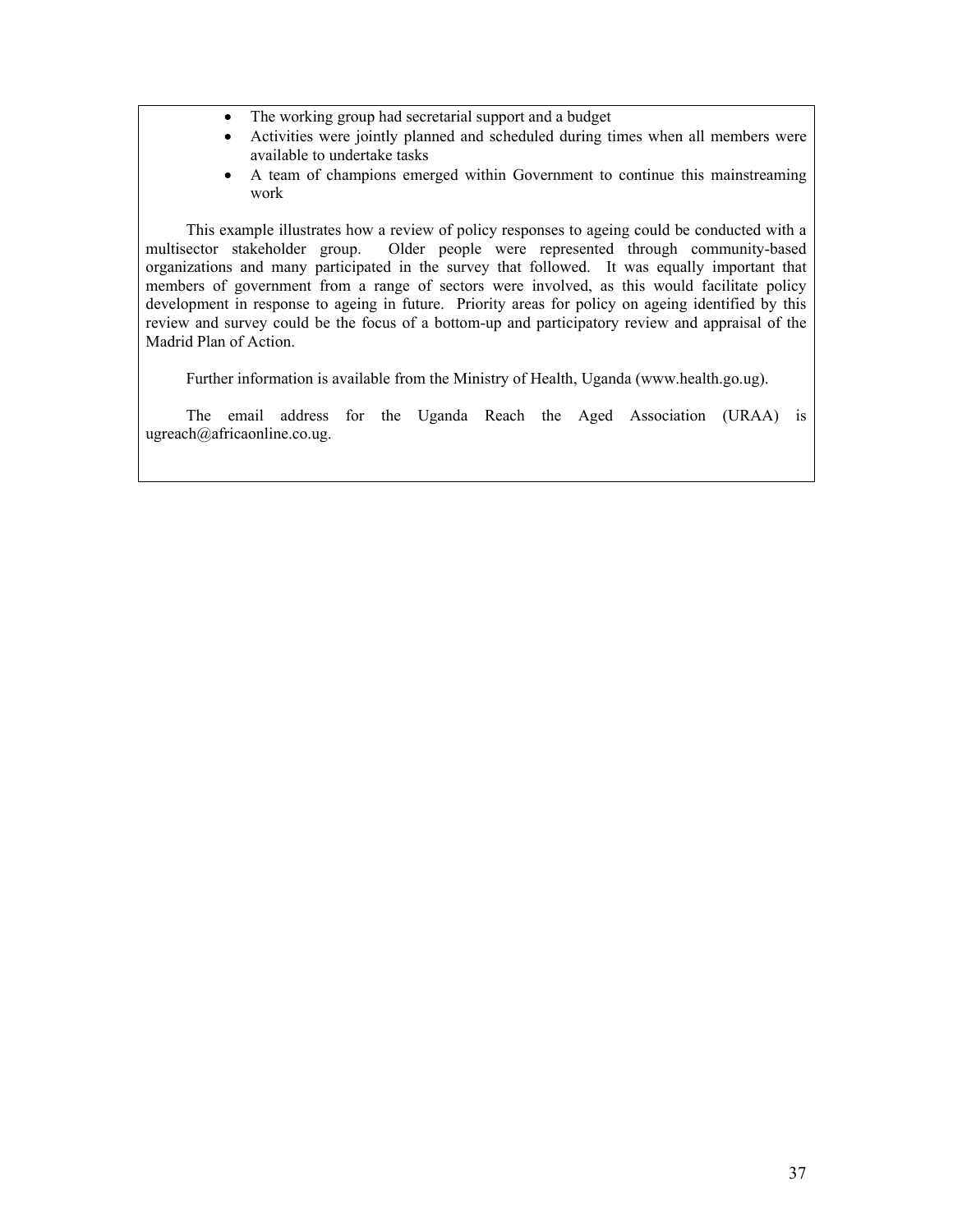## Box VI. **Mainstreaming ageing in poverty reduction in the United Republic of Tanzania**

 *The Madrid Plan of Action priority direction I, issue 6, objective 1: Reduction of poverty among older persons. Instrumental indicator: Availability, scope and coverage of poverty reduction strategies of the government, such as poverty reduction strategies that include older persons as a target group* 

 The United Republic of Tanzania adopted its second National Strategy for Growth and Reduction of Poverty (NSGRP), or MKUKUTA (the Swahili acronym) in early 2005. It seeks to sharpen the focus on vulnerable groups and clarify measures to address their needs. In 2003, the Vice-President's Office established a "cross-cutting group" representing various sectors of government as well as non-governmental organizations. Vulnerable groups were identified as older persons, children, youth, women, persons living with HIV/AIDS, widows and orphans.

 Organizations involved in the work of the cross-cutting group were encouraged to facilitate national consultations with representatives of identified vulnerable groups. Consultations were held at district level and at village level through village assemblies. The Government also requested members of the cross-cutting group to submit clear recommendations to ensure that the new National Strategy accommodated the issues being raised in the consultations.

 HelpAge International and its national partners worked with older people and other marginalized groups to provide input to local-level consultations and to develop their submission to the Government. A national workshop with "age care" groups was also held. The fact emerged that lack of income made it difficult for older people to buy even basic necessities, including adequate food, and to access social services. Water shortage caused by droughts in some areas and lack of piped water supply constituted a major issue for many older people unable to buy water or to walk long distances to fetch it. Although health policy provides for free health services for older people, they were still charged levies of 500-1,000 Tanzanian shillings (US\$ 0.45 – US\$ 0.90). They also needed to purchase medicines in advance, since stocks in the public-health units did not last.\*

 Provisions of the MKUKUTA respond to older people's voiced concerns about income, health, water, inheritance, identity cards, adult education and abuse. It commits to delivering "adequate social protection and rights of the most vulnerable and needy groups with basic needs and services" and "the reduction of political and social exclusion and intolerance". Operational targets under social protection include reaching 40 per cent of eligible older people with effective social protection measures by 2010, and increasing support to poor households and communities in caring for vulnerable groups targeting older people, orphans, other vulnerable children and persons living with HIV/AIDS. It recognizes the need for a baseline study disaggregated by age, sex and disability and for the development, piloting and monitoring of different social protection schemes, including those developed at community level.

 The challenge for government and its non-governmental partners is to ensure that budgetary provision is made available for delivery on these commitments.

 Information on the Poverty Monitoring System of the United Republic of Tanzania is available from http://www.povertymonitoring.go.tz/. Information on the poverty eradication action plan is available from http://www.tanzania.go.tz/nsgrf.html.

 $\mathcal{L}=\mathcal{L}=\mathcal{L}=\mathcal{L}=\mathcal{L}=\mathcal{L}=\mathcal{L}=\mathcal{L}=\mathcal{L}=\mathcal{L}=\mathcal{L}=\mathcal{L}=\mathcal{L}=\mathcal{L}=\mathcal{L}=\mathcal{L}=\mathcal{L}=\mathcal{L}=\mathcal{L}=\mathcal{L}=\mathcal{L}=\mathcal{L}=\mathcal{L}=\mathcal{L}=\mathcal{L}=\mathcal{L}=\mathcal{L}=\mathcal{L}=\mathcal{L}=\mathcal{L}=\mathcal{L}=\mathcal{L}=\mathcal{L}=\mathcal{L}=\mathcal{L}=\mathcal{L}=\mathcal{$ 

<sup>\*</sup> Adapted from the report of consultations with older people on poverty reduction strategies on 11 May 2004.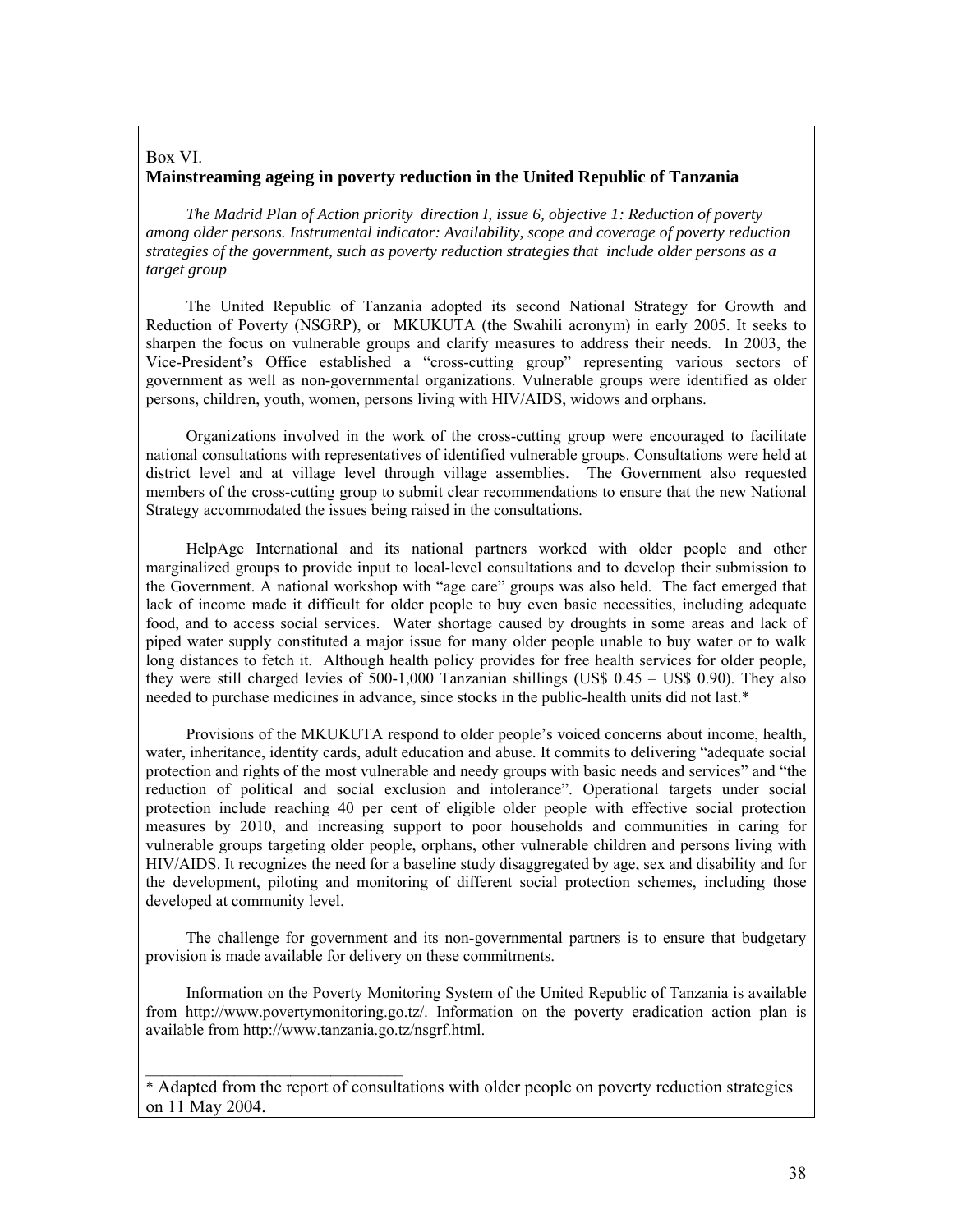### Box VII. **Filling information gaps: age figures in Bolivia**

 Although a National Plan on Ageing was formulated in Bolivia in 1998, there was very little specific data on ageing that could inform how this plan could translate into policies and programmes. HelpAge International in Bolivia had qualitative information on older people based on programme experience and work with partners, but it needed quantitative data to confirm certain dimensions of population ageing and local statistics in order to work with local authorities. In 2002, a year after the last 10-year census had been carried out, HelpAge approached the National Institute of Statistics (INE) with a proposal to draw on data collected for a study on ageing. It discovered that the United Nations Population Fund (UNFPA) had supported a number of studies and was interested in a study on older people. A project was quickly created by these three partners and two demographers were hired to analyse the data. The partners met regularly to agree on what information was most needed, and to review first results. The process lasted three months, and findings were published and sent to national agencies and all of Bolivia's 314 municipalities. Further funds were raised to produce leaflets that have been used by local and national organizations in awareness-raising, advocacy and training events.

Some of the key findings, which have highlighted priority areas for policy development, were:

- High level of poverty among older people: 63 per cent (higher than that among the national population at 59 per cent)
- Higher poverty among rural older people: 90 per cent
- Lack of identification documents: 8 per cent without documentation and a high percentage with incorrect documentation
- High level of economic participation: 4 out of 9 older people work for a living, and in rural Areas, more than 4 out of 5 older people are engaged in agriculture

Further information is available from HelpAge International Latin America Regional Development Centre, whose e-mail address is info@helpage.org.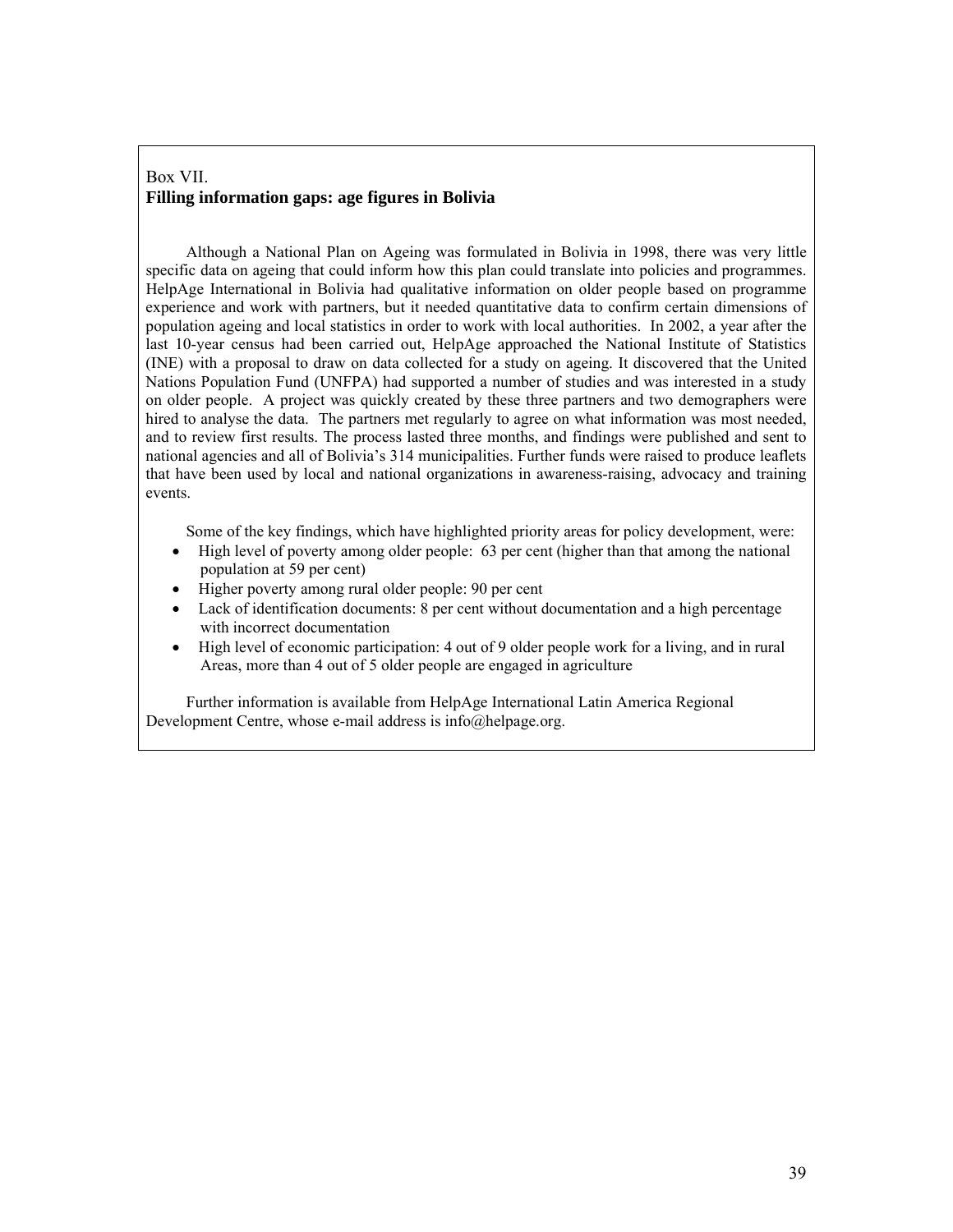# **III. Reviewing implementation of the Madrid International Plan of Action on Ageing with older persons: bottom-up participatory assessment**

78. The present chapter considers the core activities of the bottom-up participatory review and appraisal of the Madrid Plan of Action in your country. In undertaking these activities, you will need to work closely with the facilitators who will lead your review and appraisal teams. This chapter helps you to look at the implementation and impact of policies and programmes as perceived by older people, and to enable older people and other stakeholders to participate in ongoing policy formulation.

79. This chapter will specifically help you to understand how to:

- Plan bottom-up participatory review and appraisal activities
- Carry out participatory review and appraisal with older people
- Share findings with communities
- Put together and analyse information gathered

## **A. Plan bottom-up participatory review and appraisal**

80. Many non-governmental and community-based organizations, research institutions and government departments use bottom-up participatory approaches. Your **national coordinating body on ageing** or stakeholder group and your other networks should help you to determine which organizations or individuals have experience in this way of working. The United Nations regional commissions may also provide information on relevant activities in the region. HelpAge International has a network of affiliates in many countries, and you can contact your regional HelpAge office for details on organizations in your country (see the Resources section).

81. You will need to identify and work with **facilitators** with experience in planning and in leading participatory inquiry activities. The facilitators will need to:

- Contribute to the design and planning of the bottom-up review and appraisal
- Train a team to undertake participatory review and appraisal
- Facilitate and support the participatory review in selected communities, including collating and analysing information, feedback and report-writing

82. It is important to ensure that your **facilitators** understand participation and how it works bottom-up, as claims are often made about participatory processes that are in fact quite top-down.

83. You may look for facilitators among community workers or members of nongovernmental organizations active at the local level, as well as in academia and research institutions. They often have extensive experience with participatory methodologies. Do not limit your search to people who have previously worked with older persons. Many agencies use bottom-up approaches at community level, although these may not have included older people. Organizations that are working in particular sectors such as agriculture, water or health may not have realized how these issues impact on older people's lives. This offers a good opportunity to raise their awareness and promote the inclusion of older people across all sectors.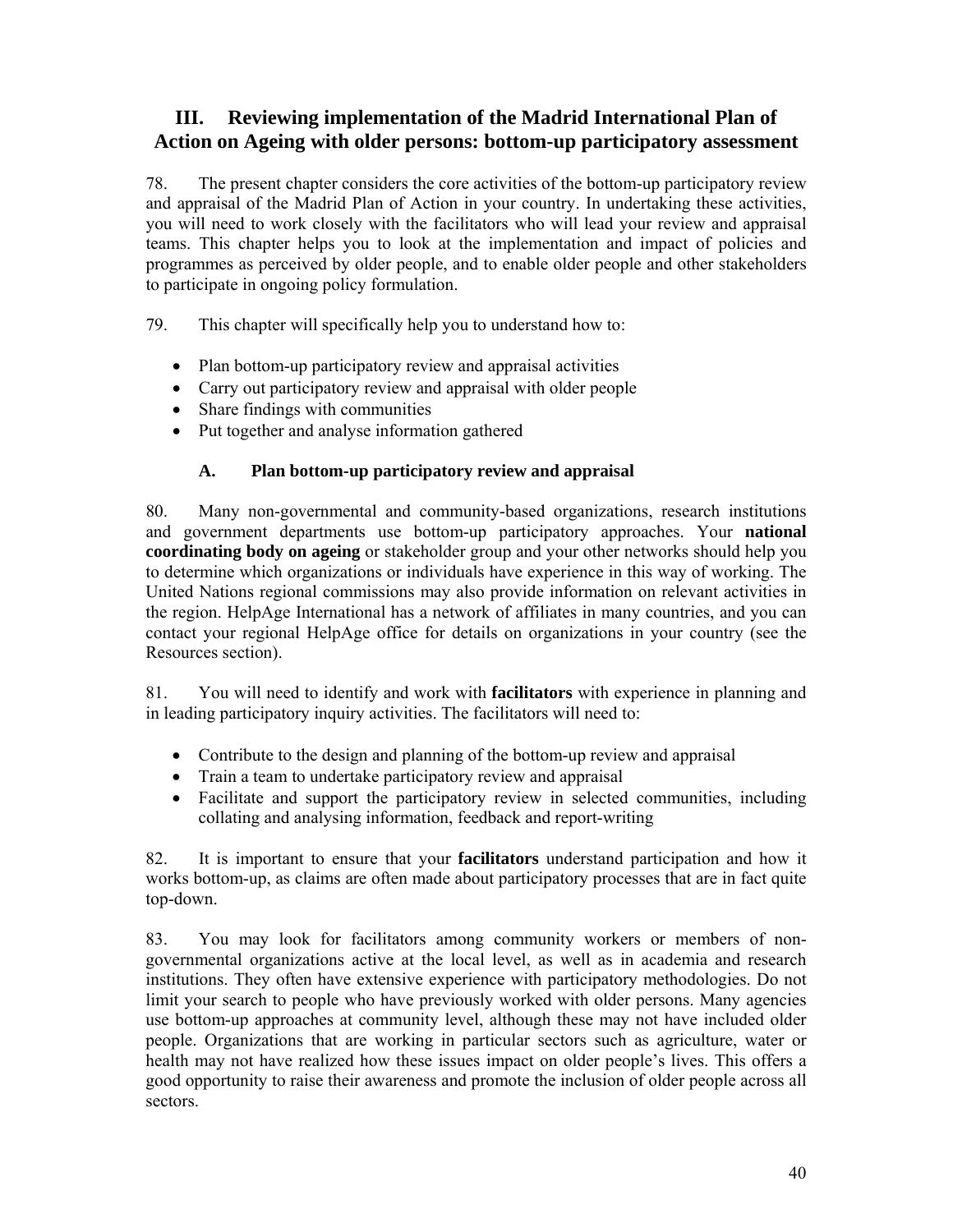84. Once you have identified experienced facilitators, they can help plan the activities with your **national coordinating body** or stakeholder group. If this group is large, you may wish to form a smaller **advisory group** whose members have time and particular skills to contribute.

85. Together, they will need to agree and plan for the following:

- The objective of your inquiry and the participatory methods that the review and appraisal teams will use
- The communities where review and appraisal teams will work
- Who will lead and carry out the appraisal exercise

86. You will already have agreed with stakeholders on the focus, or the theme, of the review. You may wish to examine the impact of a particular policy on older people, or, more generally, what their main concerns are. A participatory approach starts with a broad theme of inquiry which becomes more focused as participants' priorities emerge and knowledge about them deepens. This ensures that you do not miss important aspects of a theme by asking very specific questions at the beginning of the process. You will therefore need to identify some broad objectives and questions. Experienced facilitators will be able to match these questions with tools for generating discussion and analysis. These constitute what is sometimes called a **field guide,** which is usually drawn up by the facilitators and teams that will carry out the appraisal.

87. You will also need to identify one or more communities in which the assessment will be conducted. It is a good idea, if resources allow, to carry out similar exercises in more than one community, for the sake of comparison. Facilitators should be able to help you choose appropriate communities, so that comparability could be assured. If you are examining access to services, you may wish to compare the situation in a remote rural area with that in a poor part of a town or city. Communities can be selected to determine whether there are differences between urban and rural areas, between lightly populated and densely populated communities, between communities with different environmental, income and livelihood characteristics, and so on. This will depend on the objectives of your review and appraisal. One guiding principle of a bottom-up approach is to include people who have typically been excluded from review and appraisal processes; it is therefore a good idea to include communities that are poor and marginalized.

88. Participatory methods are most effectively applied by a small team. This enables the facilitation of interviews and other approaches and the careful recording of their findings, and makes it possible for team members to work with different groups at the same time. Try to include people with a mix of skills and experience in one team. These can be drawn from your coordinating body, government departments and local communities. If possible, include policymakers who can apply what they learn from communities in future policy formulation, and people who can share findings widely. Many languages may be spoken in your country, and you may choose communities where different languages are used. You will need to ensure that your **appraisal team** includes some people who can speak these languages and some people who are familiar with the community or area.

89. Your participatory facilitators and review and appraisal teams (those who will carry out the review and appraisal activities) will need to prepare for the review and appraisal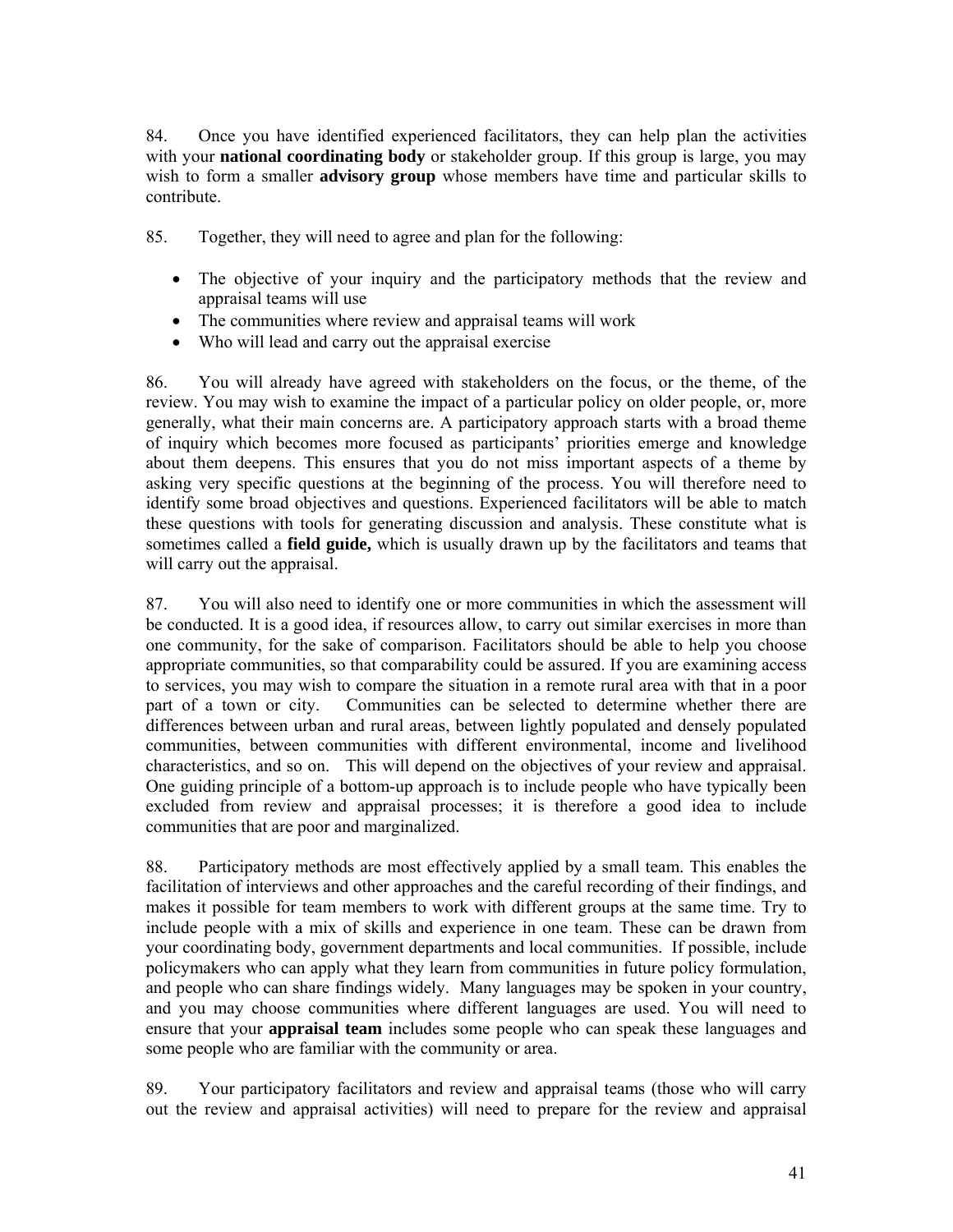exercises before they visit the communities. Even if teams comprise people with experience, it is still essential to build good working relationships among team members. They will work together very closely over several days, and this requires an appreciation of the skills that each team member brings, as well as a shared understanding of the work. A workshop can be organized to build and practise team member skills and develop a plan for the fieldwork, or **field guide**. Since team members may not have worked with older people before, it will be important for them to understand how older people can be encouraged to participate. Some older people may have problems with eyesight, hearing or mobility, and some may not read or write; therefore, the team members should discuss how they will engage all people and enable them to participate.

# **B. Carry out review and appraisal with older people**

90. When you have selected your research sites, your facilitators should visit them and prepare people for the process. At least one member of each review and appraisal team should be from the community. To help develop your understanding, it would be a good idea for you to accompany your facilitators during these visits and during the appraisal exercises. When you visit, explain your plans, seek permission to carry them out, and indicate clearly to people in the communities what you intend to do with the information generated. Talk to traditional and government officials and as many groups as possible. People may be surprised to learn about the Madrid Plan of Action. This is therefore an opportunity to raise awareness about government commitments to older people.

91. Communities are usually very willing to participate if they are clear about the purpose and outcomes. Once your teams have agreed on review and appraisal activities with the appropriate authorities, your facilitators -- and, if possible, you personally -- should be prepared to spend several days in the community for the conduct of your review and appraisal. People, especially in poor communities, have little time to spare, and your team members can build good relationships by showing a willingness to reciprocate with the investment of their own time.

92. The appraisal teams may need to organize separate focus groups/meetings for women and men, as women may not feel comfortable expressing their views and needs in public and/or may be likely to censor their thoughts and speak up for their husbands and fathers rather than for themselves.<sup>16</sup>

93. Participatory methods emphasize joint learning and analysis and rely on strong skills in facilitating interviews and discussions. Sources of more information about these methods can be found in the Resources section and in annex II.

94. Your appraisal teams can use visual techniques such as maps, diagrams, seasonal calendars and matrices to stimulate analysis with individuals and groups. These modalities enable older people to explain complex relationships and link issues in ways not possible through verbal means alone. They also encourage everyone to participate as equals, regardless of age, status, gender or ability to read and write. The construction of a map or

-

<sup>&</sup>lt;sup>16</sup> See, for example, Jane Parpart, "The participatory empowerment approach to gender and development in Africa: pancea or illusion?" (2000), available from

www.teol.ku.dk/cas/nyhomepage/mapper/Occasional%20Papers/Occ\_paper\_Parpart%20(Word).doc; and Patricia Maguire, *Doing Participatory Research: A Feminist Approach* (Amherst, Massachusetts, Centre for International Education, 1987).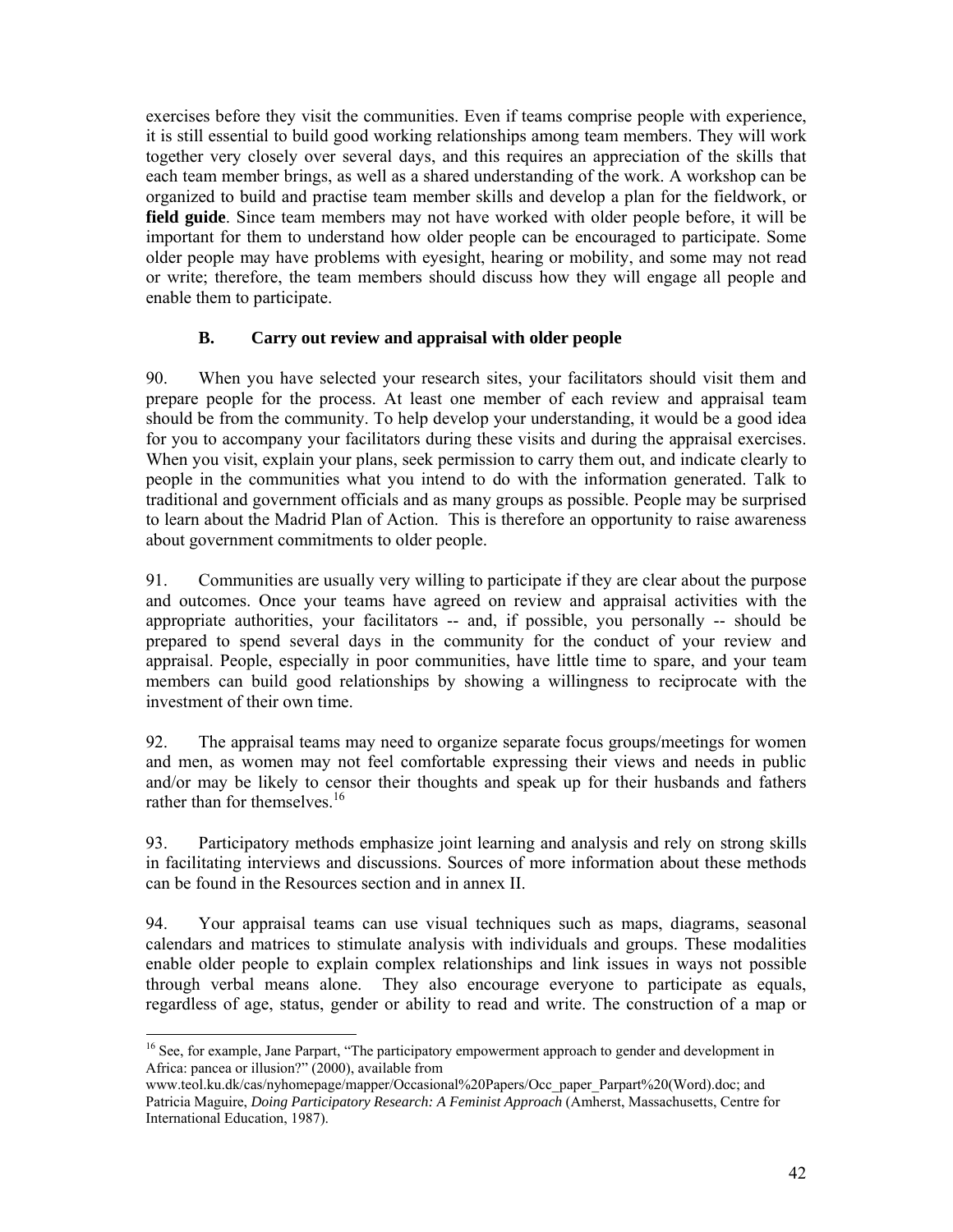diagram provides a clear focus for discussion and allows people to represent complex issues in their own way. When using visual tools, your appraisal team, guided by a facilitator, should *support but not direct* the review and appraisal activities, thereby allowing older people to become the investigators.

95. One of the core methods is semi-structured interviewing. While it can be used alone, all of the methods, in a sense, constitute interviews in which review and appraisal teams listen, record the dynamics of discussions, and probe for further analysis.

96. Team members, guided by facilitators, work within the framework developed but use their initiative in selecting and sequencing appropriate tools to investigate themes, and to follow up new lines of inquiry as they emerge.

97. **Triangulation** is a key feature of the methodology. This encompasses the sharing of information from different sources (women, men, health practitioners) and in different ways (ranking exercises, interviews). It encourages analysis of diversity and different perspectives, especially gender analysis and, potentially, also age analysis. It is also a tool for continuous cross-checking of information and it therefore adds rigour and credibility to the findings. Good teamwork is essential, however, for successful facilitation of the methods, encouragement of analysis, and recording and collating of information.

98. An important outcome of this bottom-up approach to review and appraisal is the generation of the findings by the older people themselves and their ownership of those findings. If managed well, this can empower older people to engage in further review and appraisal activities and build closer relationships with policymakers. Your appraisal teams should create opportunities for older people and local implementing bodies to continue to work together to find ways of achieving the desired changes highlighted by the review and appraisal.

# **C. Share findings with the community**

99. Holding a feedback meeting with community members (not just those who participated) transmits an important message, namely, that your review and appraisal teams have genuinely sought to understand their perspectives. It is also a demonstration of downward accountability: it shows that your teams are willing to be held accountable by older people for having requested their time and input. Feedback meetings also enable older people to verify the findings presented and to provide explanations for any remaining inconsistencies. Review and appraisal teams should include the diagrams or maps constructed by participants during the review. These should be reproduced in poster size to elucidate community analysis. These posters can be left with the community as a public record of the findings and testimony of any commitments made. When revisited in future reviews, these diagrams can be used as a starting point for discussions about what changes have been made.

100. Feedback meetings should take place at a time when as many people as possible can participate. This constitutes another opportunity to raise awareness and gain local support for implementation of the Madrid Plan of Action.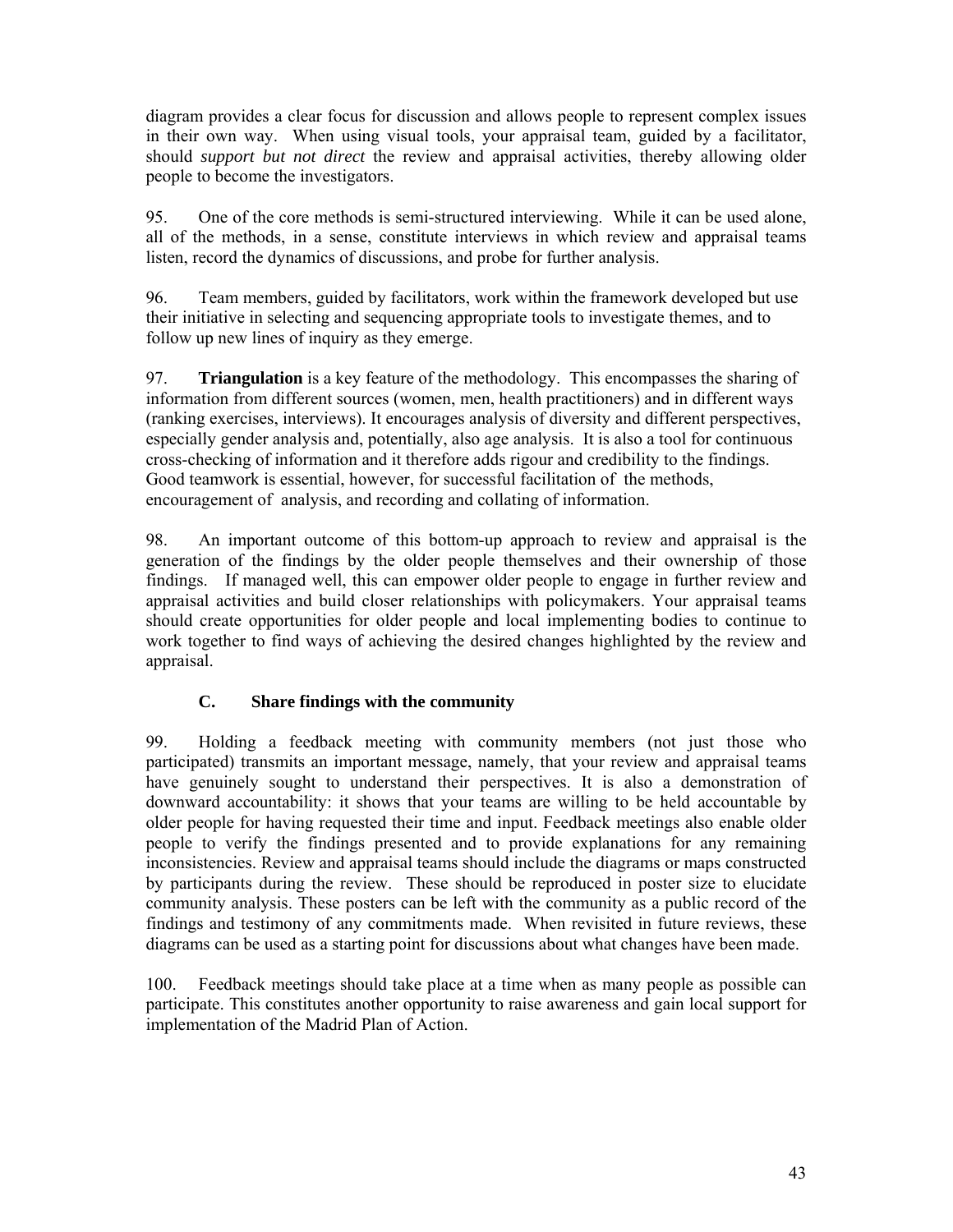# **D. Put together and analyse the information gathered**

101. Your review and appraisal at local level includes feedback of findings and their policy implications with members of the community and local authorities. The team's report of local-level review and appraisal exercises should therefore be finalized only after this feedback process has been completed, and should incorporate any additional information or corrections obtained during the feedback.

102. Because the findings of bottom-up participatory review and appraisal are cumulative, analysis is continuous and takes place daily. Since each team will generate information fairly rapidly from a wide range of sources and through different methods, the appraisal teams will need to record findings systematically. Notes should be taken during each discussion and interview, and carefully catalogued with date, location, participants and theme of inquiry. At the end of each day, a team should meet to share findings from all records made that day, and plan for the next stage of the review. At the end of the review and appraisal exercise, a facilitator can pull together these notes to produce a **community report**.

103. The following steps will help a facilitator synthesize information and write up findings:

- Discuss objectives and key themes investigated, including new topics that emerged during the exercise
- Take each theme in turn, and note key points gathered, taking care to note any differences in this regard between different groups and between older women and men
- Write down key points on cards and arrange them under subject headings: these headings can become section headings of the report
- Keep in mind specific underlying questions that clarify the information being obtained, namely:
	- What pieces of information are most important?
	- Which findings are most surprising?
	- What are the main similarities and differences in viewpoints?
	- What are the gender and age differences of respondents? Are there patterns in their responses?
	- What are the key implications for policy and implementation?
- Select diagrams that illustrate the main points and provide comparative perspectives
- Select quotes from older people and other stakeholders that highlight particular viewpoints, taking care to record how common or uncommon each viewpoint was, and whether this reflected the views of a particular group of older people

Facilitators can have team members write up different sections of the report and then lead a team review of the whole report.

104. If you conduct review and appraisal in more than one community, you will need to draw all these community reports together into a single report. You should do this together with the facilitators of all review and appraisal teams. It is easier to do this if agreement with your facilitators is achieved in advance on how to structure all team reports in a similar manner so that they are centred around the themes of your inquiry. The following steps will help you to synthesize several community reports: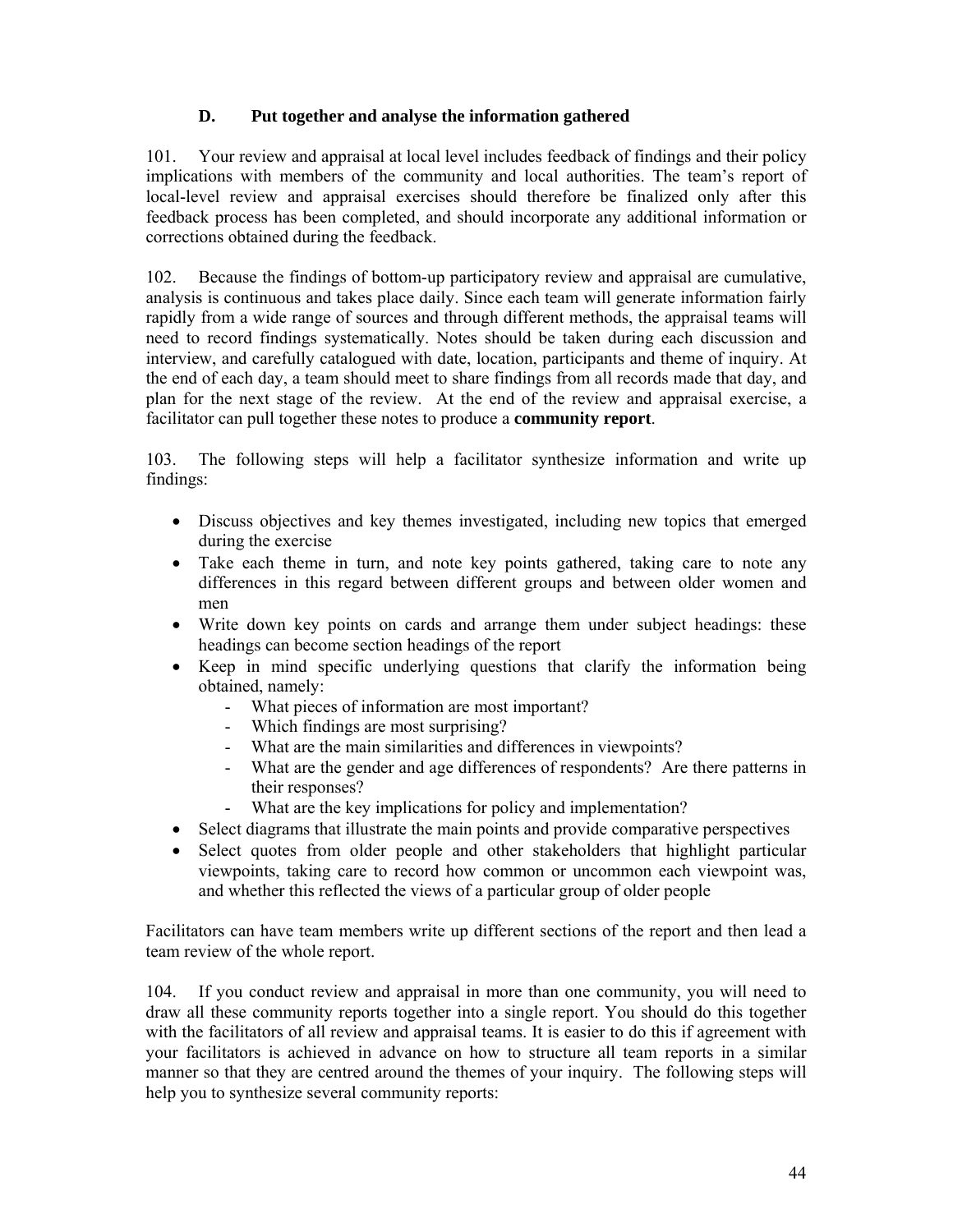- Take each main theme (or each topic of a single theme) of your review and appraisal in turn
- Look at findings under each theme in each community report, asking:
	- Which findings are the same in all communities?
	- Which findings are different across communities?
	- Which findings highlight age and gender differences?
	- Which similarities and differences are linked to cultural, geographical, economic, social or political environments?
	- Which findings stand out as surprising or as hard to explain?
- Note the key points under each theme
- Select diagrams and quotes of participants to illustrate key points and comparative perspectives

105. As you proceed, you will notice more and more links between themes; the important issues will become clearer and your analysis deeper. This process will provide the structure, examples and key areas of analysis for your report. You and your facilitators should now be able to write the report within a few days. Include a summary of key findings and implications for policy implementation at the beginning of the report, as this is the section that most people will read.

106. By involving older people in analysis at local level, you will have created opportunities for wider dialogue among older people, service providers and responsible officials. The involvement of older people in the review and appraisal project will stimulate civil society participation in the policy development and monitoring cycle. This will help build political support for the Madrid Plan of Action. Information gathered and analysed at community level can be synthesized and used by older people in local and national advocacy and policy engagement with other stakeholder groups.

107. Several case studies related to bottom-up and participatory review and appraisal with older people are presented in boxes VIII through XI.

## Box VIII**.**

## **Supporting older people's advocacy: the older citizens' monitoring project in Bangladesh**

 Government social protection schemes provide vital support for poor older people in Bangladesh, particularly older women. However, many are not receiving their entitlements, a problem identified by the Resource Integration Centre (RIC), one of a small number of non-governmental organizations that target older people in Bangladesh. The project they devised demonstrates that Governments have the potential to work with users to improve services.

 The aim of the older citizens' monitoring (OCM) pilot project in Bangladesh has been to increase older people's access to two government services that are intended to alleviate poverty: the Old Age Allowance and the Vulnerable Group Development Programme. The project covers nearly 6,000 older people in 80 villages in a rural and peri-urban area of Bangladesh. With Resource Integration Centre facilitation, these participants have formed older people's associations (OPAs). At an early stage of the project, the older people had conducted their own census and found significantly higher percentages of older people than those recorded by the last government census. In the rural community for example, they found that 9 per cent of the total population was over age 60, rather than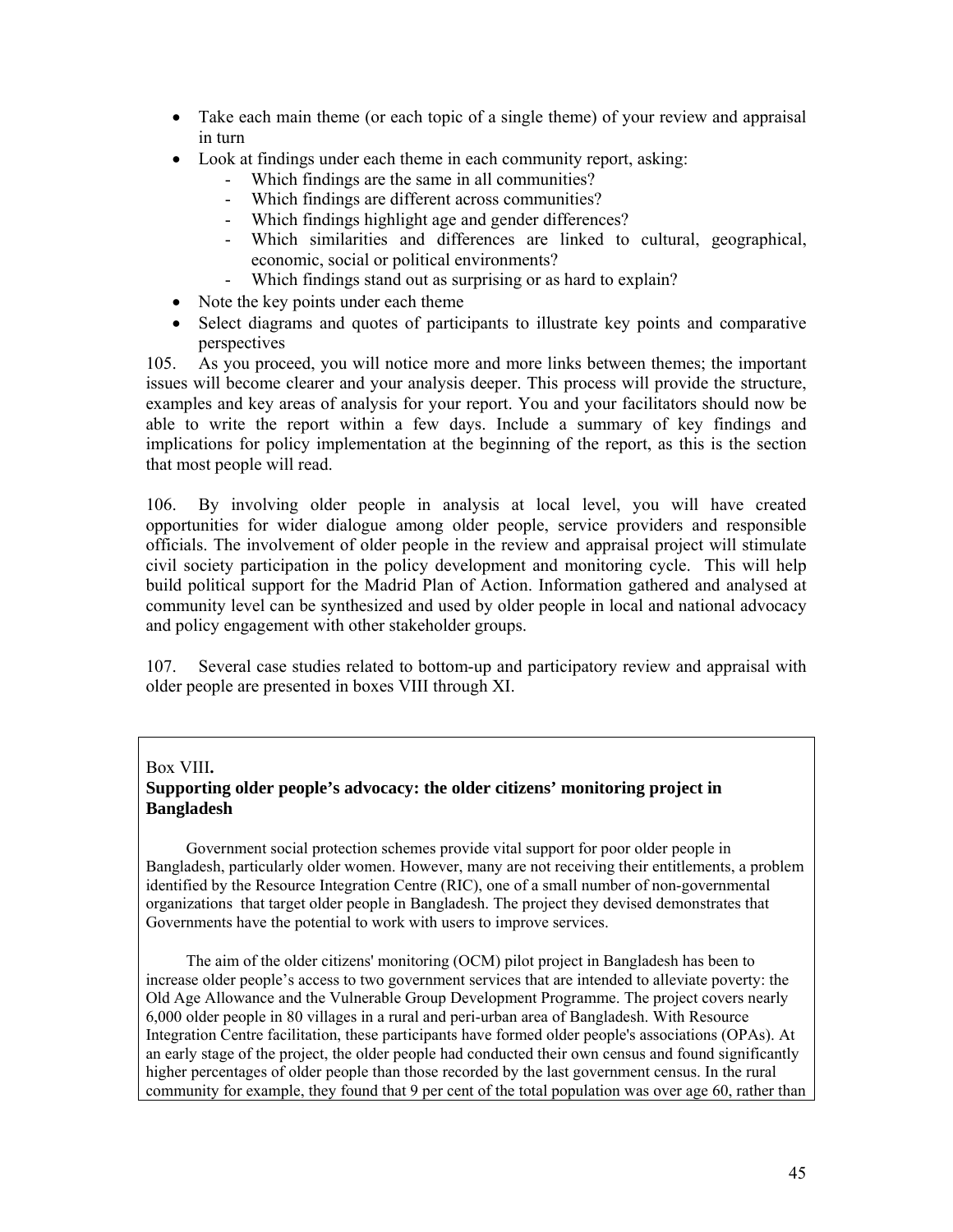6 per cent, as recorded by the official census.

 The Resource Integration Centre began by holding village meetings with older people to discuss their priorities. They identified food security as a major problem, together with low income, a lack of assets and the absence of government health services. These meetings initiated a process of forming older people's associations, and electing committees and monitoring groups. The older people involved all received training in leadership and data collection.

 The participants reviewed each government policy and then identified relevant indicators for monitoring how the policies were being implemented over time. They established systems to collect, analyse and discuss their findings with local, district and national stakeholders, including government officials, in order to improve implementation. Regular meetings were held with local government officials, providing opportunities to cover a range of issues affecting older people.

 For example, older people's associations in each village identified who is eligible for the Old Age Allowance and compared their findings with data on those actually receiving it. In one village in Pubail district, only 85 older people had been receiving the Old Age Allowance, out of 978 who were eligible. The group is petitioning so that an additional 243 persons among those who are eligible – the most vulnerable – can receive the allowance.

 During 2005, the monthly Old Age Allowance in Bangladesh increased from US \$2.50 to US \$2.75 and was extended from 1 million to 1.32 million people. This may in part have been due to national-level advocacy undertaken by the project. Local-level management and administration have also improved. The fact that local banks have streamlined the distribution of the Old Age Allowance and allocated specific times for its collection, makes it easier for older people to collect.

 The confidence of older people has increased through their involvement in organizations that promote their interests: "We were sleeping … before this organization we were lambs, now we are lions", says Bhimkanthi, a committee chairman in one project area. The older people's associations have also developed other activities in addition to their monitoring work. A number of committees make regular home visits and offer basic health care. In one case, the committee was involved in relief work following floods. Another committee has developed dispute-resolution techniques and tackled family issues, such as the neglect of frail older people.

 Older men and women see potential for the project. One committee member said that it should be developed across the country, as working in only two areas meant that there was not enough negotiating power with the national Government. Other members have talked about using the voting power of older people as a potential incentive to encourage local officials to cooperate with the associations.

The e-mail address of the Resource Integration Centre, Bangladesh, is: ricdirector@yahoo.com.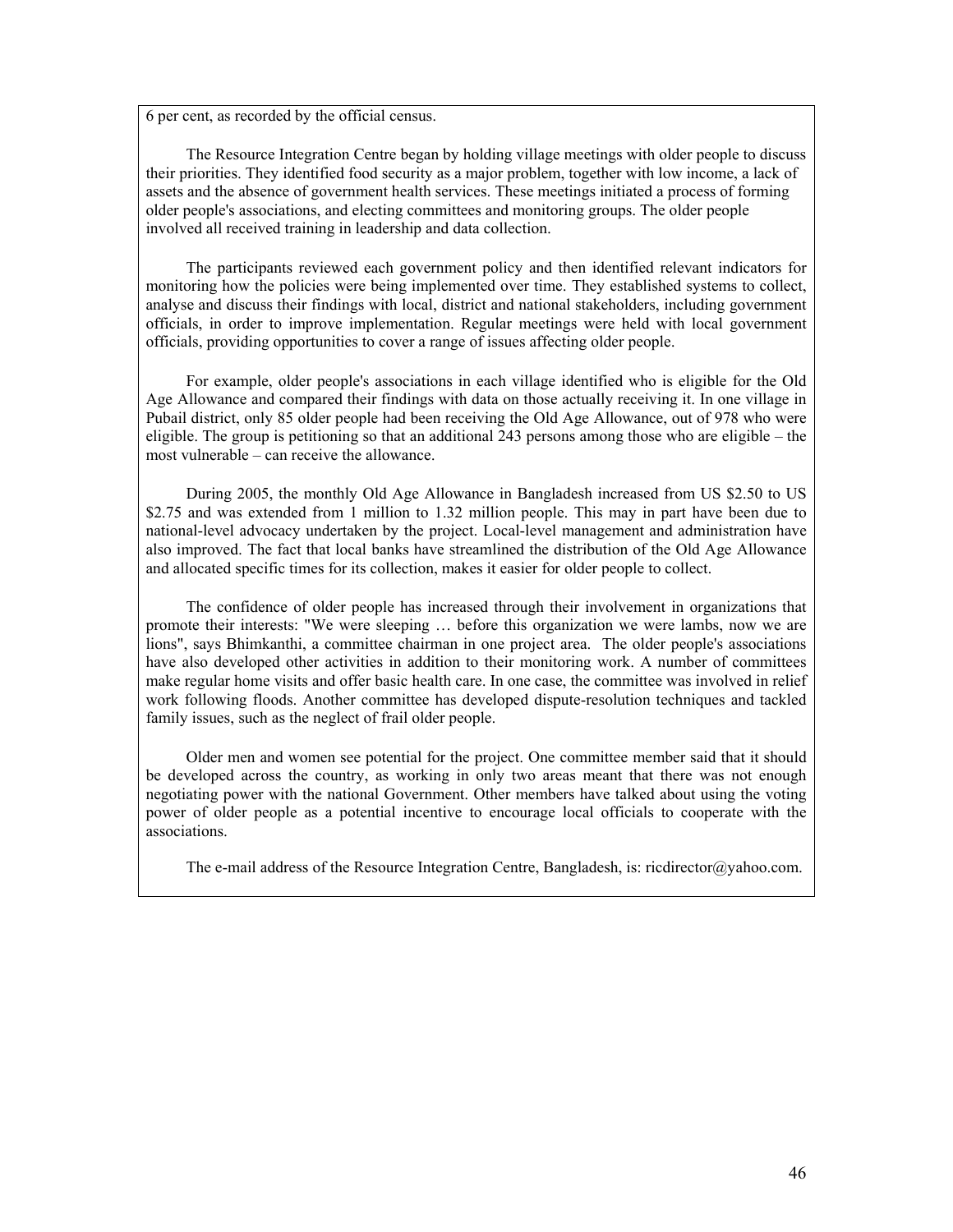### Box IX**. Accountability to users of services: a bottom-up approach in India**

 Monitoring and evaluation have become familiar tools for review of service delivery, but normally this entails a "top-down" approach, whereby Governments and official agencies decide to review their own performance or that of their providers such as non-governmental organizations. However, accountability to the users of services is also important, and this can be achieved using very basic tools. HelpAge India has been developing such approaches in its work with coastal communities in the wake of the Asian tsunami.

 One method used in working with local communities is social mapping. Social maps, developed as a tool for participatory planning with community groups, can also be an effective means of feeding back information to policymakers. The relief stage of the tsunami operation had inevitably proceeded at a very fast pace, and HelpAge India staff felt the need to enable the communities to "understand, analyse and question what we did and how we did it". The organization and its partner non-governmental organizations had worked with communities to identify priority needs, and the mapping exercise enabled the communities to identify and agree on the households that required these services.

 At a meeting convened by village elders, both the community and all project staff were assembled. The agreed inputs (these ranged from replacement fishing boats and nets to ploughs and other agricultural equipment) and the processes required to prioritize households needing support were described.

 Households were identified on a map sketched on the ground and, through discussion, a priority list of those needing support was agreed. These households were then marked on the map. Symbols were used to represent the various inputs and provided a simple way of indicating key features of the village so as to enable beneficiary households to be easily identified.

 The community discussion also highlighted cases where older people or their households had been inadvertently excluded, identified which households were receiving multiple benefits, provided commentary on the adequacy or inadequacy of the support, and helped to explain the reasons for inclusion or exclusion, from the perspective of service deliverers.

 The resulting maps were then reproduced in printed form on large posters and displayed prominently in the villages. This enabled community members to see where services were provided, and helped other non-governmental organizations to identify provisions and gaps in services. A further development has been community auditing of the effectiveness of service provision, again using the map as a reference point.

 Participatory methodologies such as social mapping are powerful tools for community inclusion, and older community members in particular were able to participate in the mapping exercise. More information on participatory approaches can be obtained from organizations based in many countries. Particularly useful resources can be found in the Resources section.

Source: Head of Emergencies, HelpAge India, New Delhi 110 061, India, www.helpageindia.org.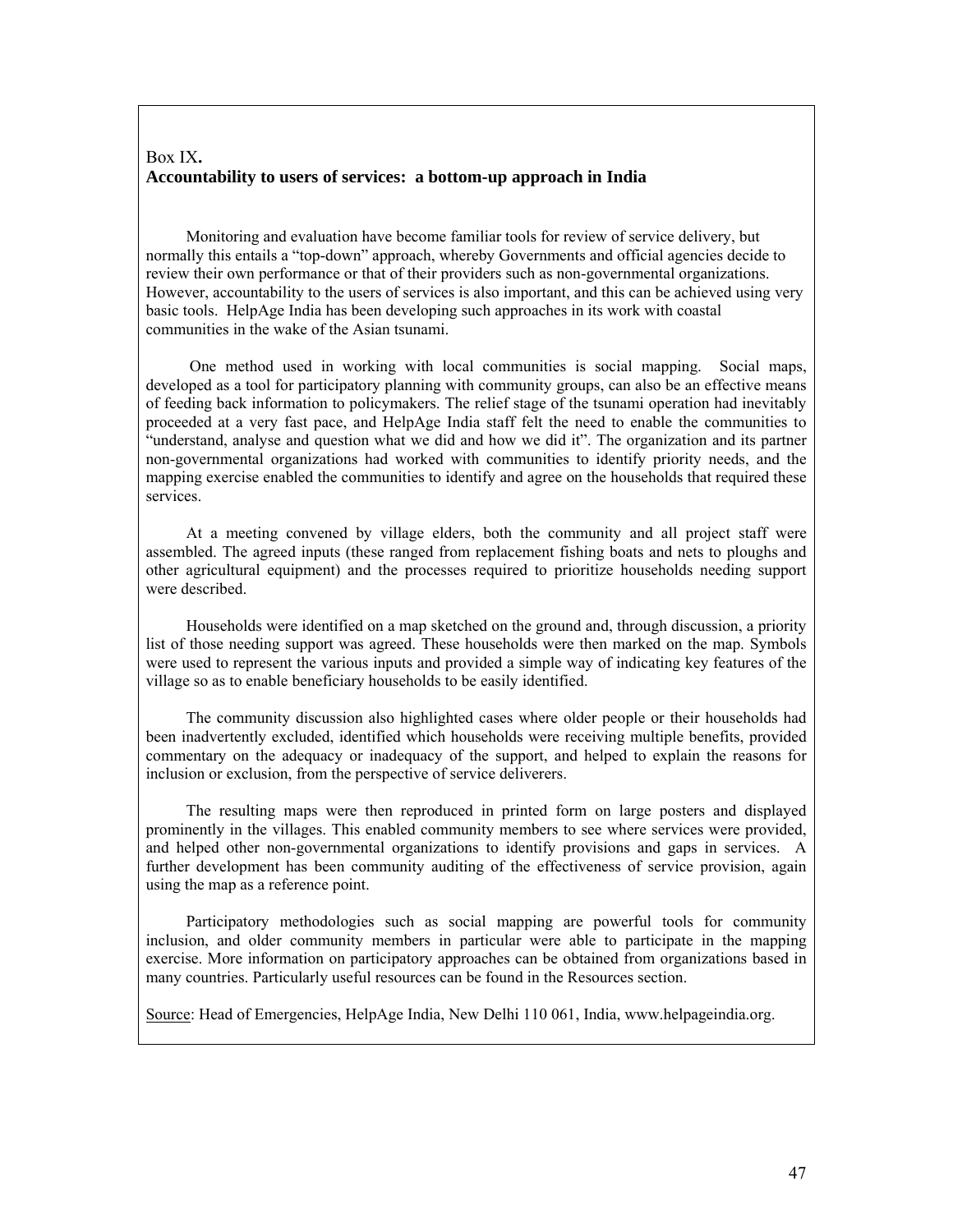# Box X. **Impact review of an action research project in South Africa**

 The benefits of involving all stakeholders in implementation and delivery of the Madrid Plan of Action, in this regard, (see Madrid Plan of Action, para. 22) are illustrated in the present case study. In 2000, a year after completing action research in South Africa, the stakeholder group comprising older people, government representatives, non-governmental organizations and community-based organizations reviewed the impact of the project on policy, practice and the lives of older people. The review consisted of workshops with the research team and partner organizations, and meetings with older people and government representatives.

The main findings were:

- More information had been available to older people at pension pay points and queuing time at pension pay points was reduced
- Older people who had taken part in the research said that they felt that, during the national dissemination workshop, government officials had listened to them and understood. This had given them great hope for change in future

 The Government had taken forward some action points agreed to at the dissemination workshop. It had:

- Made a start on undertaking education activities regarding older people's rights
- Begun the networking of social services databases
- Distributed booklets on resources, services and contacts for older people
- Built good public awareness of new national leaflets about services for older people with cancer and diabetes
- Increased numbers of home visits made to older people by health staff in two provinces
- Ensured that family members were included on the health boards of two provinces

Non-governmental and community-based organizations had:

- Initiated education activities centred around older people's rights
- Improved coordination with government on programmes for older people, especially for the purpose of combating abuse
- Increased emphasis on income-generation work with older people

Source: "The contribution of older people to development: South Africa study", (HelpAge International, 1999) (www.helpage.org).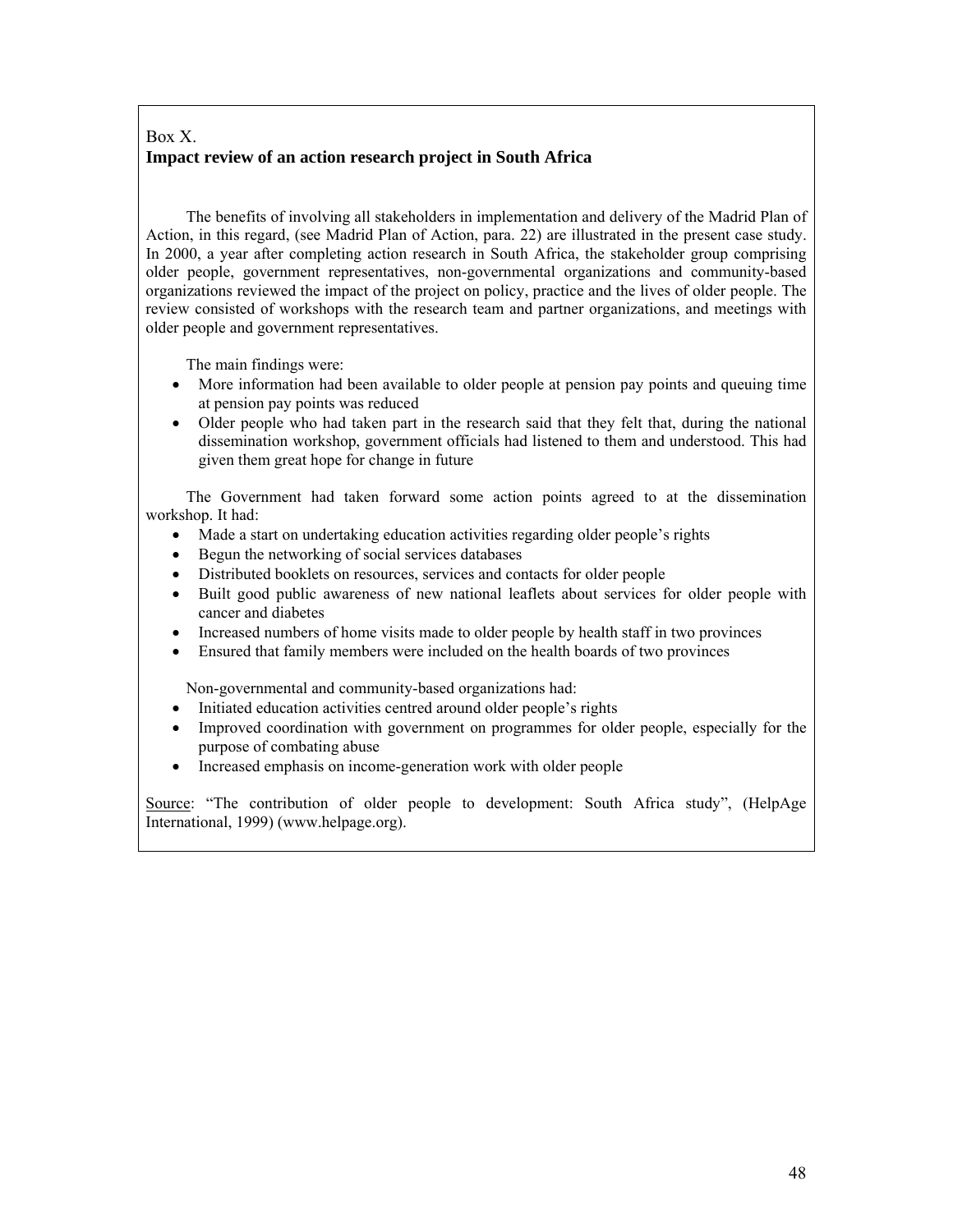#### Box XI. **Report of the qualitative assessment of the living conditions, health and nutrition situation of older people in six districts of Uganda**

 Recognizing that older people were excluded from existing health and nutrition policies, standards and practices, the Ugandan Ministry of Health (www.health.go.ug) set up an interministerial working group with support from HelpAge International and Uganda Reach the Aged Association (e-mail address: ugreach@africaonline.co.ug). It combined a qualitative participatory study with older people to assess their health and nutrition situation and living conditions with a review of existing governmental and non-governmental poverty reduction initiatives. In addition to providing marginalized older people with the opportunity to talk to people with technical expertise who influenced policy processes, the research team took the opportunity to raise awareness among older people of their rights.

 The research also highlighted discrepancies between what older people had stated regarding their access to services and what service providers and district planners stated regarding budget allocation.

Recommendations of the report included the following:

- Older peoples' issues needed to be mainstreamed within policies and programmes in all sectors
- Older people needed to be enabled to improve their income security through the provision of grants, loans and social security services
- Concerted effort was needed from health service providers to ensure, increased and improved health care for older people, for example, subsidized/free drugs, mobile clinics, support to older people in home-based care programmes, support to traditional healers, appropriate training on older people's issues in medical institutions and HIV prevention/care work targeted at older people
- Information, education and communication materials on nutrition, voluntary counseling and testing, HIV/AIDS, water and sanitation and older people's rights needed to be developed in an appropriate format for older people
- Support was needed for older people and orphans and vulnerable children to reduce the burden of care for these groups
- Further research was needed to highlight successful programmes alleviating poverty among older people
- Access to retirement benefits for older people should be improved
- Uganda should consider a universal social protection scheme that ensured income for all older people aged 60 years or over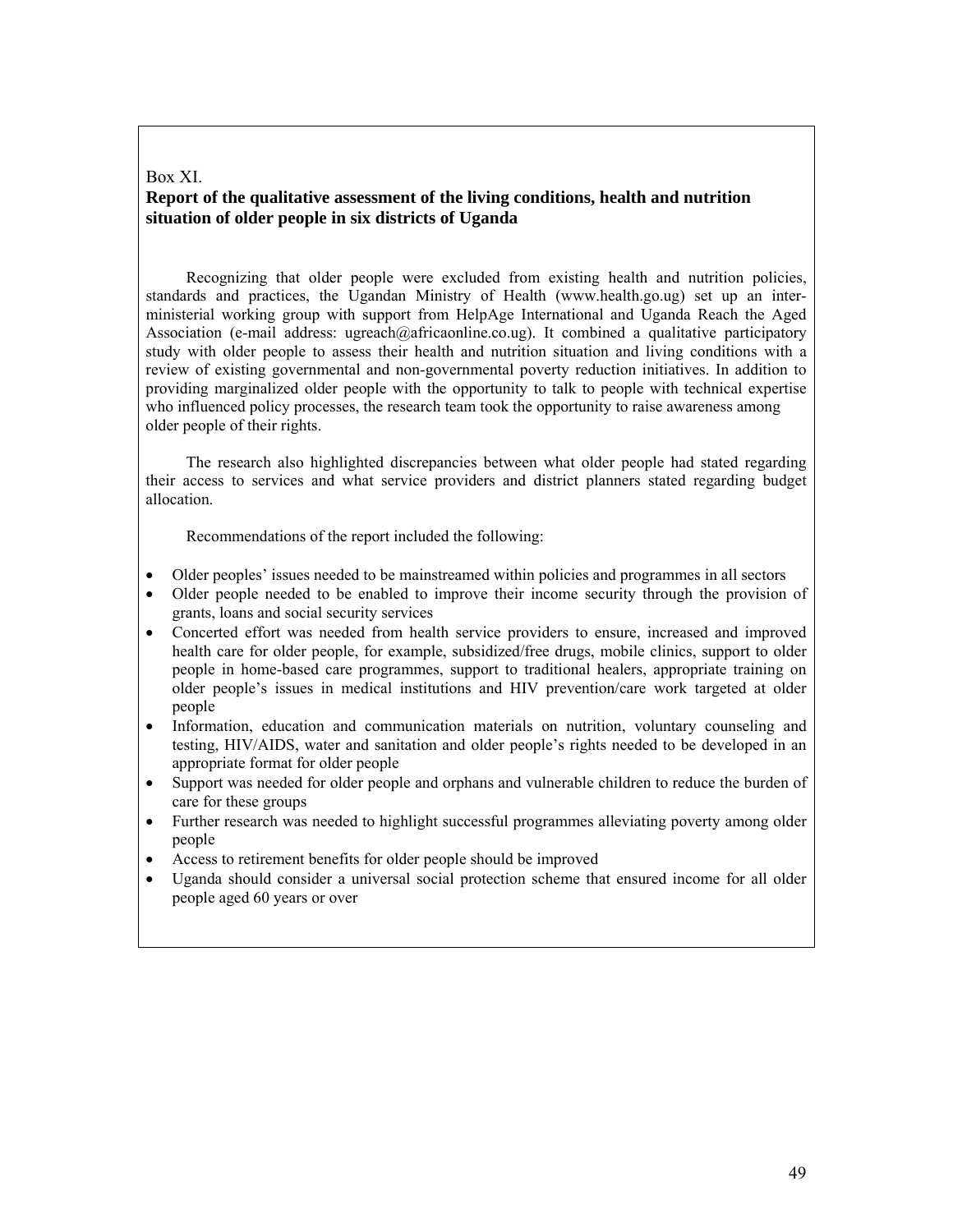# **IV. Distillation and analysis of information at national and regional levels**

# **A. National level**

108. At this stage, you will link all the information derived from your review and appraisal exercises to produce composite national findings. If you have followed the steps outlined in the guidelines above, you should have recorded the following findings:

- Key priority areas for policies and programmes on ageing in your country
- Key outcomes of the preparatory policy review and review of background information (outlined in chap. II of these guidelines)
- Key information obtained through in-depth review and appraisal with older people in selected communities (described in chap. III)

109. While there may be some non-Madrid Plan of Action-related policy interventions and programme measures that have had an impact on older persons, along with people belonging to age groups under age 60, you may wish to structure your presentation of national findings on the basis of two fundamental questions that were central to the whole exercise:

- What has been done in your country since the Second World Assembly on Ageing?
- What was the impact on the quality of life and well-being of older people in your country?

110. In answering the first question, you tapped many sources of information and generated different types of knowledge. These included your review of the policy environment and government priorities in relation to ageing and review of any available quantitative and qualitative information at the national level. In analysing the information obtained, you can use instrumental indicators to assess the availability and focus(es) of national policy and programmes on ageing and their relations to the Madrid Plan of Action.

111. In respect of answering the second question, the findings of bottom-up participatory review and appraisal with older people during community-based exercises will provide the central evidence for determining how well policies have succeeded. In conclusion, and equally important, you should be able to propose adjustments to the ongoing implementation process in order that any shortcomings and obstacles that were revealed might be overcome.

112. In order for the information that you have obtained through participatory exercises to be useful in drawing conclusions for your review and appraisal, you may, however, need to interpret or "distil" it. You may find that the information you received is very specific or anecdotal, and it may be necessary to extrapolate to the domain of more general lessons, so that issues can be crystallized and patterns can be identified that will guide policy review. The first question to ask is, What do policymakers want to know? Policymakers generally do not want raw information, but an understanding of information in ways that are relevant to policymaking. Therefore, in drawing up your findings, you should always consider the question, What is the policy relevance of the information?

113. It is also essential to document how conclusions were arrived at, and to record the process in a transparent way. A transparent process should also enable those who participate to determine whether the findings are legitimate, reliable and valid. This will lend credence to your findings. Ultimately, however, it is important to remember that a participatory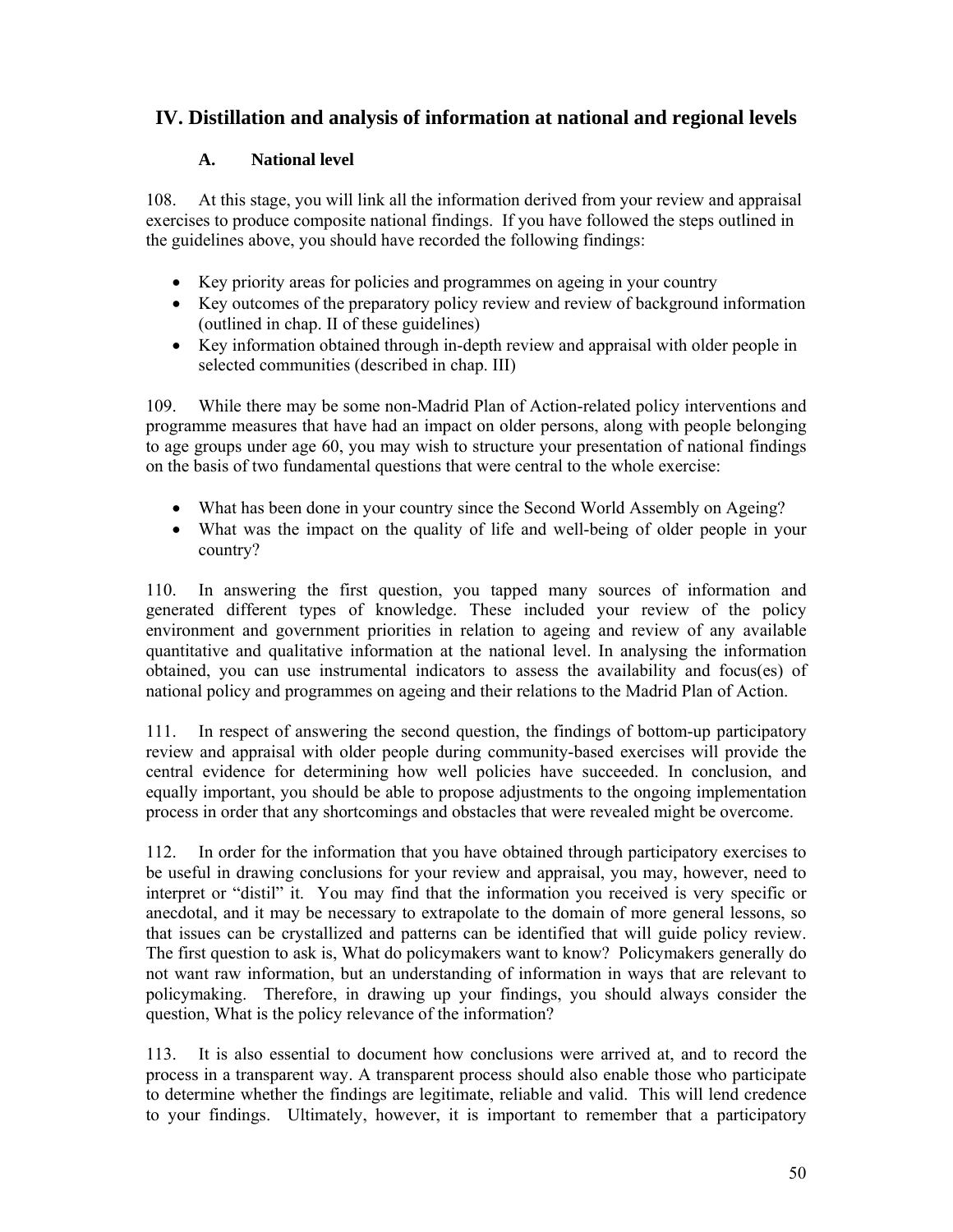bottom-up review and appraisal is not carried out with a representative sample of all older people; rather, participants are purposefully selected.

114. The findings of participatory bottom-up review and appraisal are context-specific, as they reflect the analysis of particular groups of people in a particular location or situation. The task in distiling the information is to determine what the information tells you about policies in general and whether it is valid across locations and situations. The team members should meet to compare notes and make sense of the vast amount of information that is before them. They will have to look very carefully for any patterns and trends that may be emerging. They should look at findings as measured against key instrumental and outcome indicators of the quality of life of older persons and the success, or the lack thereof, of policies that affect older persons (increase in services for older persons, improvement in social security benefits, as described by participants in participatory exercises). They should examine the information that was gathered with a view to determining whether current laws and policies adequately reflect the concerns of older persons. If not, what did the older persons say with regard to what needed to be done? If any new policies or programmes have been introduced, the team should check to see if older persons reported any benefits accruing from them. After careful analysis, the team should come up with a clearer picture of changes in the quality of life of older persons as well as their concerns, hopes and fears, and whether any progress had been made since implementation of the Madrid Plan of Action began.

115. It is essential to ensure, to the best of your ability, that the information obtained through participatory exercises is reliable, valid and relevant. The next step would be to share this information with policymakers and civil society representatives at local, provincial and national levels – with older persons present – to determine whether the findings obtained through selected participatory activities can be generalized to apply to larger settings. This is an important step in the distilation process, because it provides an opportunity to discuss and confirm your findings publicly and thereby give them greater validity, and allows for other views to be incorporated. It also sets the stage for larger public discussion of issues of ageing, so that appropriate steps can be taken in areas that call for further action. At this point, it would be advisable to raise the issue of adequate national budgeting for older persons.

116. It is important to support continued involvement of older people in the various dissemination and analysis activities, including media work. At community level, the review process should create opportunities for older people and local authorities to meet to discuss findings and initial implications for policy. Relationships built up during the initial review process between older people and other stakeholders can be maintained, and this may be achieved with just a little support from you. In this way, review and appraisal can become an ongoing process at this level.

117. You will conclude your national review and appraisal exercise by discussing its major findings and formulating proposals for policy adjustments. The activities at this stage should be conducted together with your national coordinating body or stakeholder group, and they might be conducted within the format of a national workshop. The media should be encouraged to disseminate the national findings widely. National findings can also feed into the regional-level review and appraisal, at which stage countries will share their experiences and discuss best practices and constraints.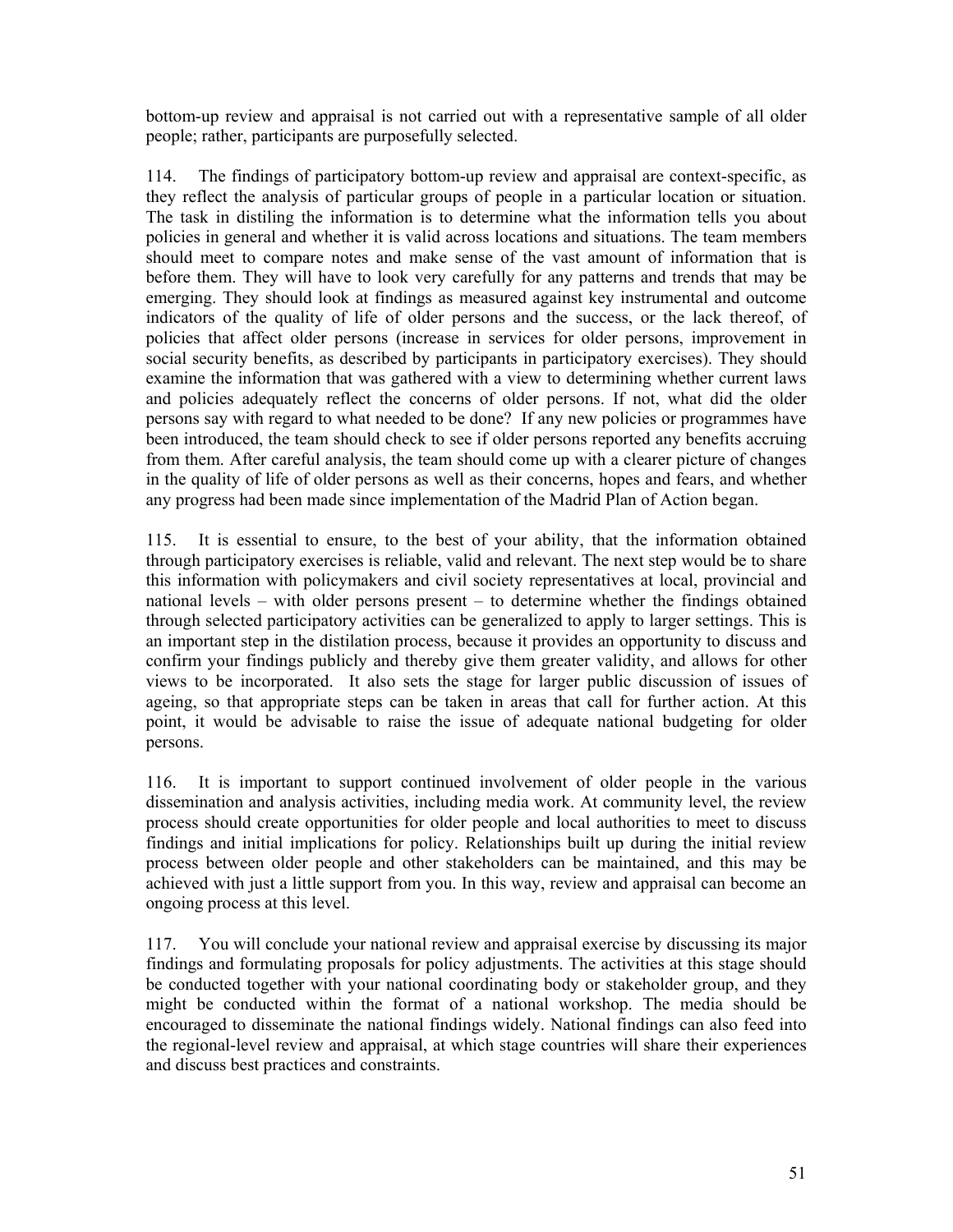118. This process should continue. Implementation and monitoring of the Madrid Plan of Action should be ongoing and continue to include older people both in further research and in policy review and development. This includes ensuring that older people are represented in national processes open to civil society engagement such as the review of poverty reduction strategies. Alliances should also be developed with non-age-focused organizations and networks to encourage them to include older people in their development programmes. Older people should also be involved in collaborations with regional bodies and United Nations organizations working on regional implementation strategies.

# **B. Regional level**

119. The regional commissions are responsible for the regional implementation strategies<sup>17</sup> of the Madrid Plan of Action and will coordinate the regional review and appraisal exercises. They will invite Governments to feed the findings of their national review and appraisal activities into a regional assessment exercise, so that Governments may learn from one another. The actual arrangements for these regional exercises have yet to be determined, and they may vary from region to region. You may wish to consult with the focal point on ageing for your region for further information and to consider areas where support and assistance may be forthcoming. Contact details for all the regional commissions are provided in the Resource section of this publication.

120. The regional commissions might support your national review and appraisal activities by providing advice and technical support. They could assist you in such areas as information-gathering, as well as in the distillation and analysis of that information. At the regional level, the regional commissions will also be engaged in the formulation of regional findings and priorities for future policy action. The technical cooperation activities of the Economic Commission for Latin America and the Caribbean (ECLAC), for example, cover six areas: (a) advocacy; (b) diagnosis of the situation of older persons; (c) assistance in developing national action plans involving various stakeholders; (d) indicators development; (e) promotion of research; and (f) long-term implementation of national policy. The Economic and Social Commission for Asia and the Pacific (ESCAP) responds to requests for national capacity-building services in the areas of data-gathering, indicators development, health and social security.

121. Regional review and analysis exercises will be based on findings of national review processes, and will consider the following:

<sup>-</sup><sup>17</sup> To date, three of the regional commissions have developed regional implementation strategies for the Madrid Plan of Action: the Economic Commission for Europe (ECE) in September 2002, the Economic and Social Commission for Asia and the Pacific (ESCAP) also in September 2002, and the Economic Commission for Latin America and the Caribbean (ECLAC) in November 2003. The specific situations that exist in the remaining two regional commissions, namely, the Economic Commission for Africa (ECA) and the Economic and Social Commission for Western Asia (ESCWA) are the following: While ECA has not elaborated its regional implementation strategy, the Heads of State and Government of the African Union did adopt the African Union Policy Framework and Plan of Action on Ageing, in Durban, South Africa, in July 2002. Similarly, ESCWA does not have a regional implementation strategy; however, it did adopt the Arab Plan of Action on Ageing to the Year 2012 during the Arab Preparatory Meeting for the Second World Assembly on ageing, held in Beirut in February 2002. Both the ECA and ESCWA regional policy documents on ageing are conceptually and operationally closely related to the Madrid Plan of Action. On the other hand, they differ in terms of priorities for action.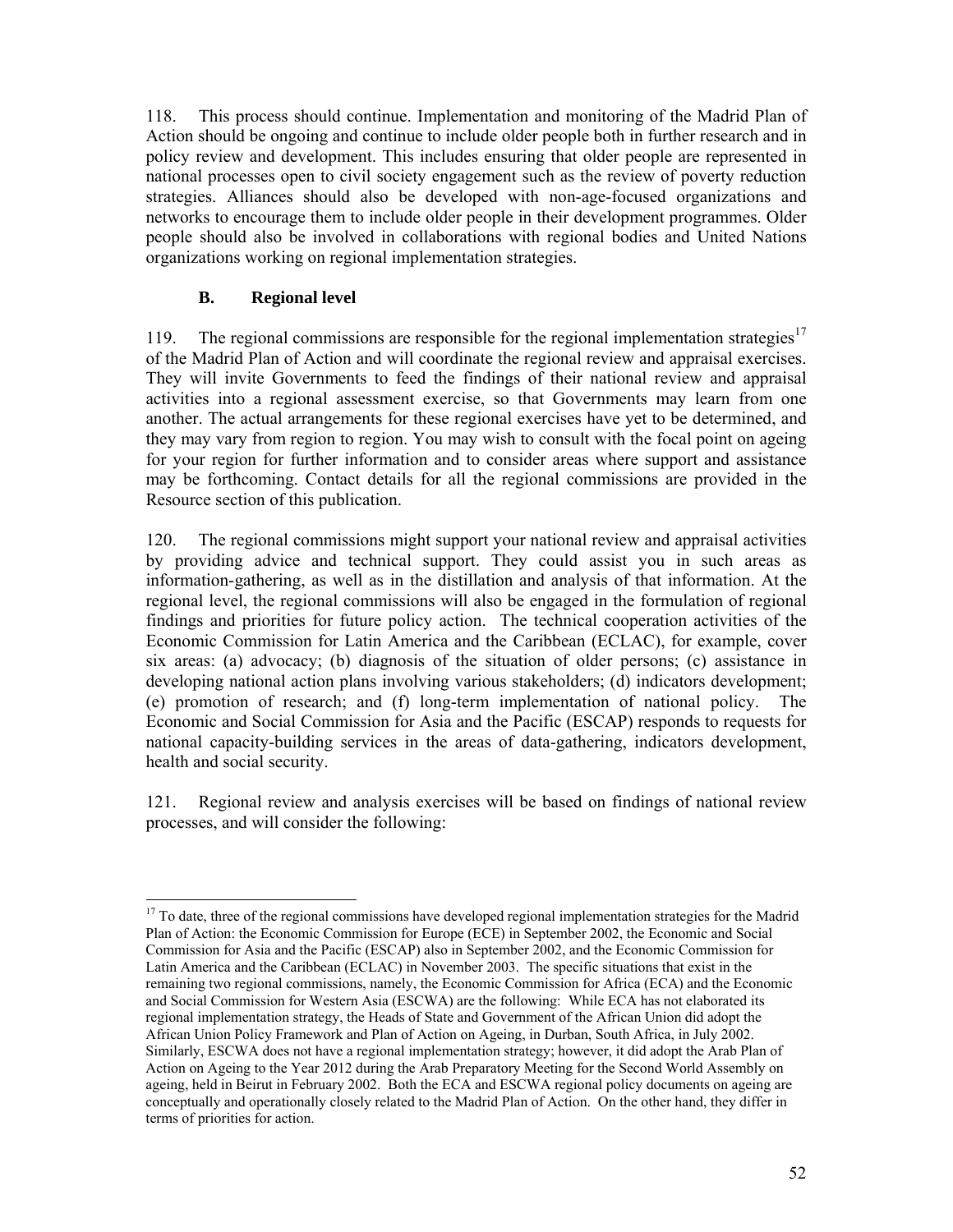- 1. Ageing situation in the region since the endorsement of the Madrid Plan of Action
- 2. Policy developments on ageing within the region
- 3. Inclusion of ageing in regional frameworks and plans
- 4. Differences between sub-regional and country-level ageing situations
- 5. Priorities for future action on ageing in the region

# **C. Global level**

122. National and regional findings of review and appraisal will be consolidated at the global level by the Commission for Social Development. The first cycle of the global review and appraisal process was launched by the Commission in February 2006 and will end in February 2008 at the forty-sixth session of the Commission.

123. You may find it useful to consult the calendar for the first cycle of the global review and appraisal<sup>18</sup> in order to better plan your national review and appraisal activities (see box XII).

### Box 12.

## **Calendar for the first cycle of the review and appraisal of the Madrid Plan of Action**\*

#### **2006**

-

(a) The Commission for Social Development decides on the timing, the modalities and the theme for the first cycle of the review and appraisal;

(b) Member States receive practical guidelines for the review and appraisal of the Madrid Plan of Action prepared by the Department of Economic and Social Affairs of the United Nations Secretariat in consultation with the regional commissions and programmes and agencies of the United Nations system. As a first step, Member States will indicate their priorities for review and appraisal and undertake an "instrumental" assessment, including identifying laws and implementing regulations, institutions, policies and programmes introduced or altered since 2002 in response to the Madrid Plan of Action. Countries will also recall national priorities and review the national ageing situation. As a result, each country will have identified for itself specific areas for in-depth participatory inquiries using the bottom-up approach. They would present this information to the Commission for Social Development in 2007;

(c) The Department of Economic and Social Affairs and the United Nations system work jointly to promote awareness of the bottom-up approach and familiarity with the guidelines, to assist countries in beginning the process;

(d) Regional commissions, at their governing bodies, undertake an initial regional assessment of the ageing situation based on country reports on the accomplishments of national plans of action on ageing and submit their findings to the Department of Economic and Social Affairs for inclusion in a report of the Secretary-General to the Commission for Social Development;

<sup>&</sup>lt;sup>18</sup> Endorsed by the Commission for Social Development at its forty-fourth session on 17 February 2006 (see *Official Records of the Economic and Social Commission, 2006, Supplement No. 6* (E/2006/26), chap. I, sect. C, resolution 44/1, paras. 1 and 2).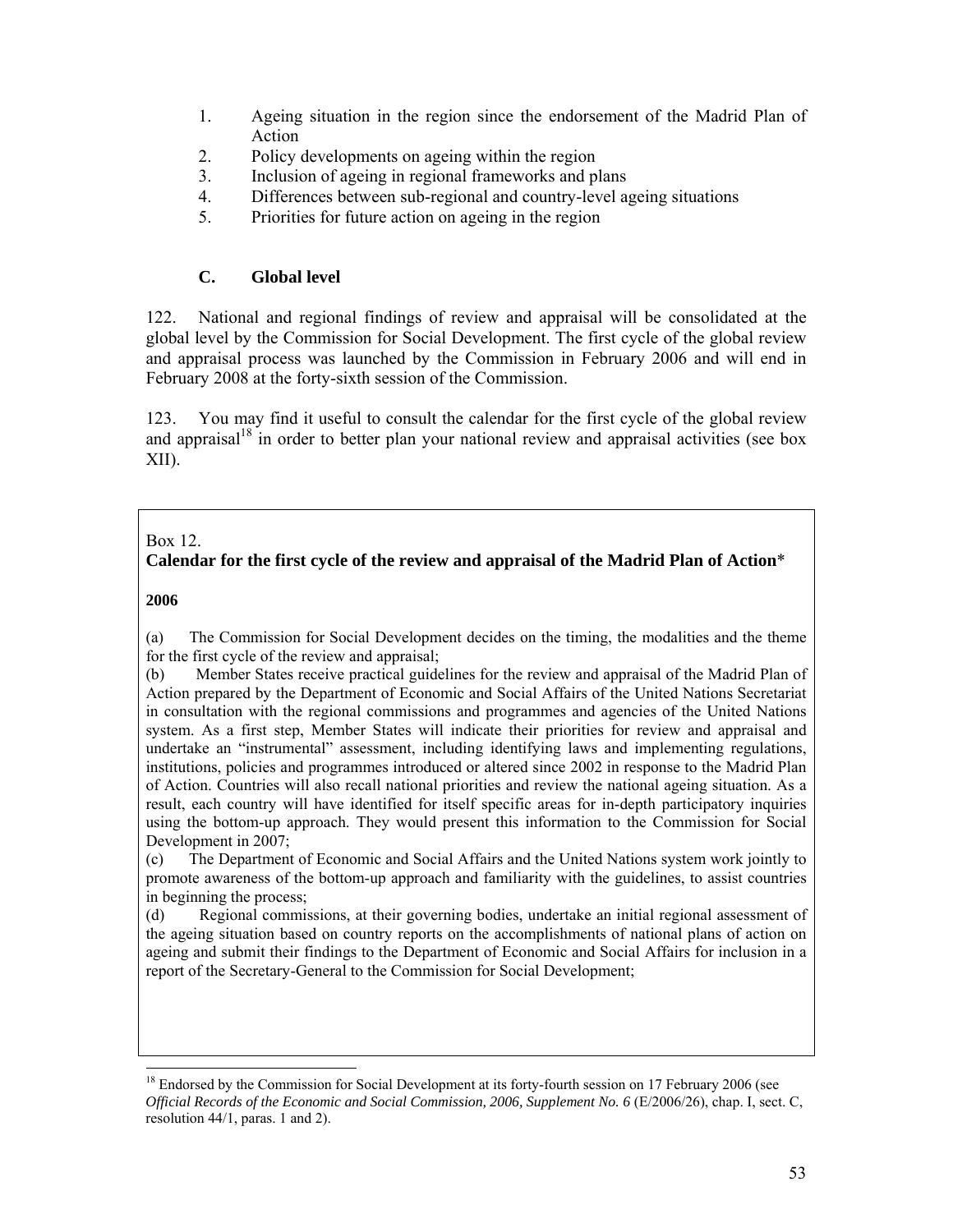#### **2007**

(a) The Commission for Social Development will mark the fifth anniversary of the Second World Assembly on Ageing. The Secretary-General will submit to the Commission a report on major developments in the area of ageing since the Second World Assembly (report on the world ageing situation), which could include short regional contributions (regional ageing situations) from the regional commissions. Member States will inform the Commission about the actions they have taken since the Second World Assembly to implement the Madrid Plan of Action (for example, new laws, policies and programmes, the establishment of coordinating mechanisms and information campaigns) and exchange information on which area each country will determine for itself to evaluate using a bottom-up participatory approach;

(b) National and regional processes of review and appraisal will begin. Countries will review and appraise the national policies and strategies that they identified. Information on the initial experience and good practices in organizing and conducting bottom-up participatory evaluation at the local and national levels will also be collected, analysed and presented to the regional commissions;

(c) Upon request, the regional commissions, in cooperation with other entities, will assist countries in conducting their national review and appraisals and encourage participatory approaches to the process;

(d) Regional commissions will convene regional conferences (pending the availability of sufficient resources) to consider the findings of national reviews, share experiences and good practices and identify priorities for future action. The commissions will submit the conclusions of the meetings and individual national reports to the Commission for Social Development in 2008;

\* See the report of the Secretary-General on the modalities for the review and appraisal of the Madrid International Plan of Action on Ageing (E/CN.5/2006/2), submitted to the Commission for Social Development at its forty-fourth session, also available from http://www.un.org/esa/socdev/ageing/.

#### **2008**

(a) The Commission for Social Development, at its forty-sixth session in February 2008, will conduct the global segment of the first cycle of the review and appraisal of the Madrid Plan of Action. The modalities of this segment could include a series of plenary meetings or deliberations of a series of round tables. An outcome document could include the conclusions of the first review and appraisal exercise along with the identification of prevalent and emerging issues and related policy options. A series of parallel events, including panels, workshops and the seminars organized by all major stakeholders, will be conducted, including the presentation of the findings of independent monitoring projects.

124. The undertaking of the participatory review and appraisal of the implementation of the Madrid International Plan of Action on Ageing marks a watershed in respect of the way that Governments and the international community assess their actions in fulfillment of international commitments and consider the impact of those actions. Yet, participatory methods do not represent something new and extraordinary that has fallen from the sky. They are already being used in countries all over the world. The social perspective they introduce provides essential information to policymaking and increases understanding of actual conditions in a country, as portrayed by the people concerned. Such methods encourage participation and promote the active involvement of older persons who have often been overlooked. They also encourage the development of social capital, as people begin to organize and develop essential networks to promote their interests and well being. A bottom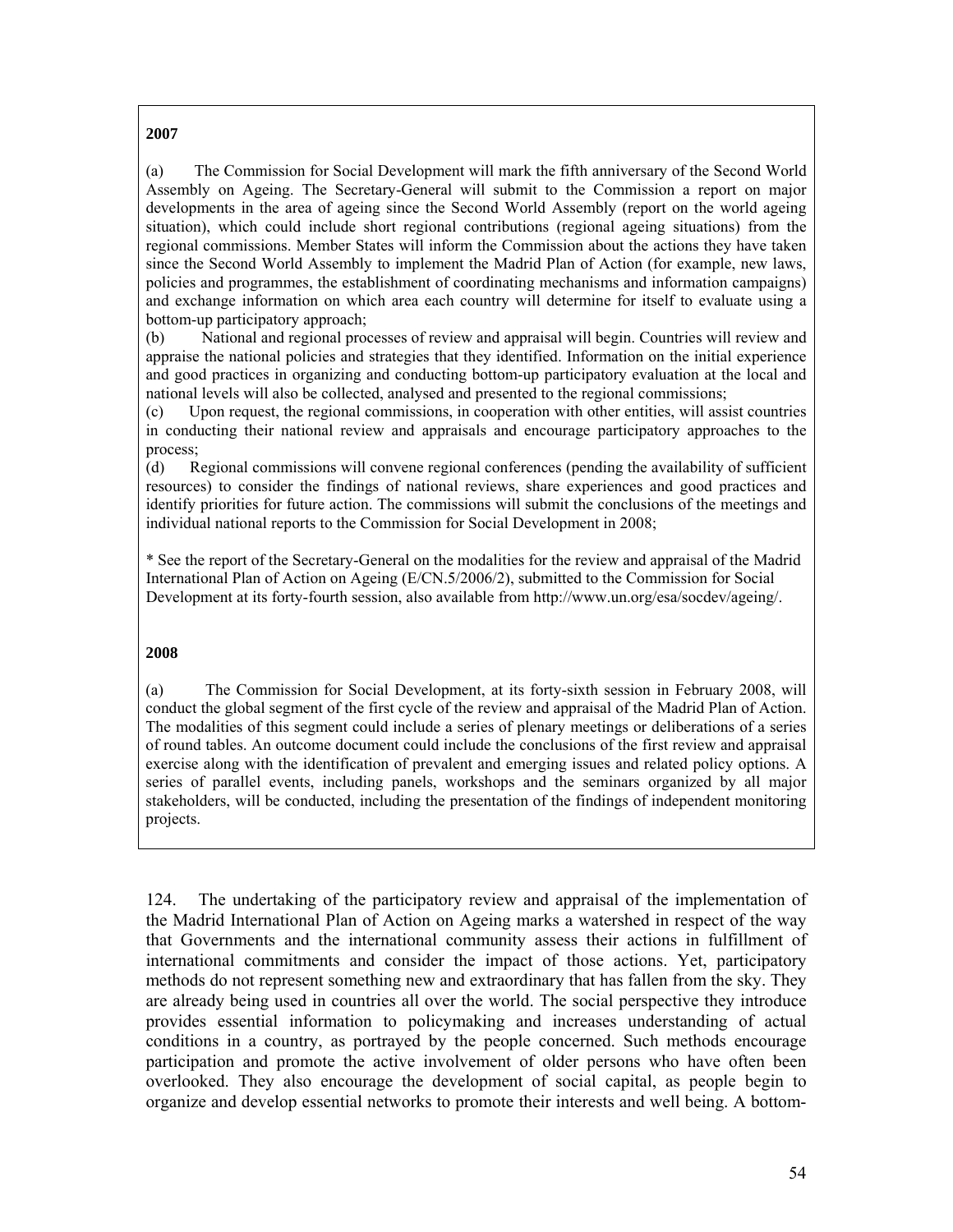up participatory review and appraisal constitute a tool for better decision-making for the purpose of improving not just policies and programmes, but also governance. Although this tool may not always provide the right answers to questions of policy, its use is nevertheless essential if crucial mistakes are to be avoided.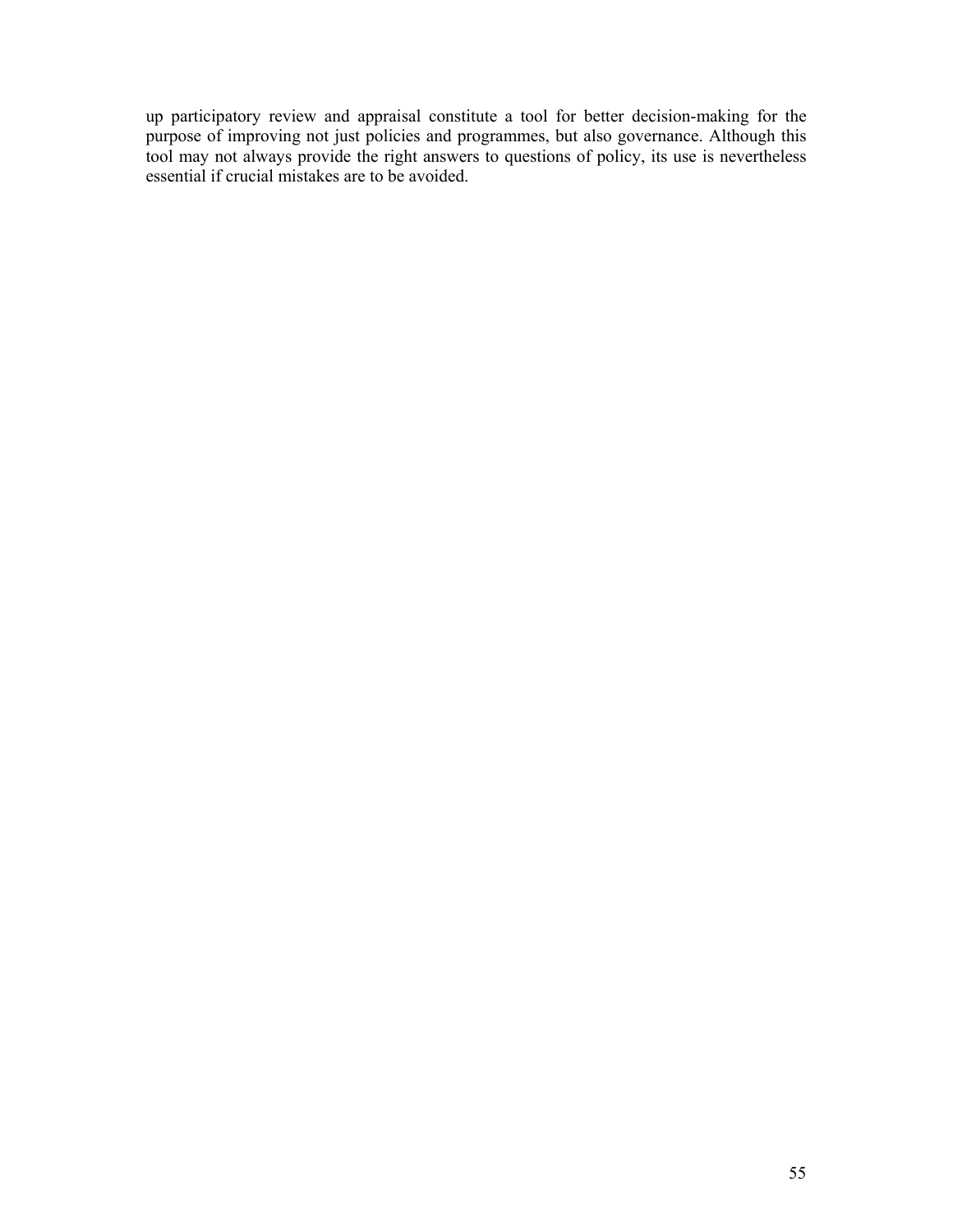# **Resources**

The following documents are available at the **website of the United Nations programme on ageing** (http://www.un.org/esa/socdev/ageing):

- Political Declaration and Madrid International Plan of Action on Ageing, 2002
- The framework for monitoring, review and appraisal of the Madrid International Plan of Action on Ageing (containing a description of qualitative and quantitative methods that can be used in review and appraisal, and a set of indicators to assess progress made on the implementation of the Madrid Plan of Action)
- United Nations reports and resolutions related to implementation and review and appraisal of the Madrid Plan of Action

The Madrid Plan of Action regional implementation strategies:

- ECE: http://www.monitoringris.org/skel.php?id=27
- ECLAC: http://www.eclac.org/celade/noticias/paginas/1/1361/FINAL-DSC-1- Ingles.pdf
- ESCAP: http://www.unescap.org/esid/psis/ageing/strategy/index.asp

African Union Policy Framework and Plan of Action on Ageing:

• http://www.helpage.org/Resources/Policyreports/main\_content/1118337558-0- 11/AUFrameworkBook.pdf

The Arab Plan of Action on Ageing to the Year 2012:

• http://www.escwa.org.lb/information/publications/edit/upload/sd-02-01.pdf

## **Contacts with websites**

National focal points on ageing

In ECE region: http://www.monitoringris.org/skel.php?id=177 In ESCAP region: http://www.unescap.org/esid/psis/ageing/profile/directory.pdf

## **Organizations**

#### HelpAge International

For information on issues affecting older people in developing countries, and for contact details of national affiliates of HelpAge International, visit www.helpage.org.

#### *E-mail addresses for HelpAge International regional centres*:

Africa Regional Development Centre helpage@helpage.co.ke Asia Regional Development Centre hai@helpageasia.org Brussels Office helpage.brussels@skynet.be Caribbean Regional Development Centre helpage@candw.lc Eastern Europe and Central Asia ltemple@helpage.org Latin America Regional Development Centre info@helpagela.org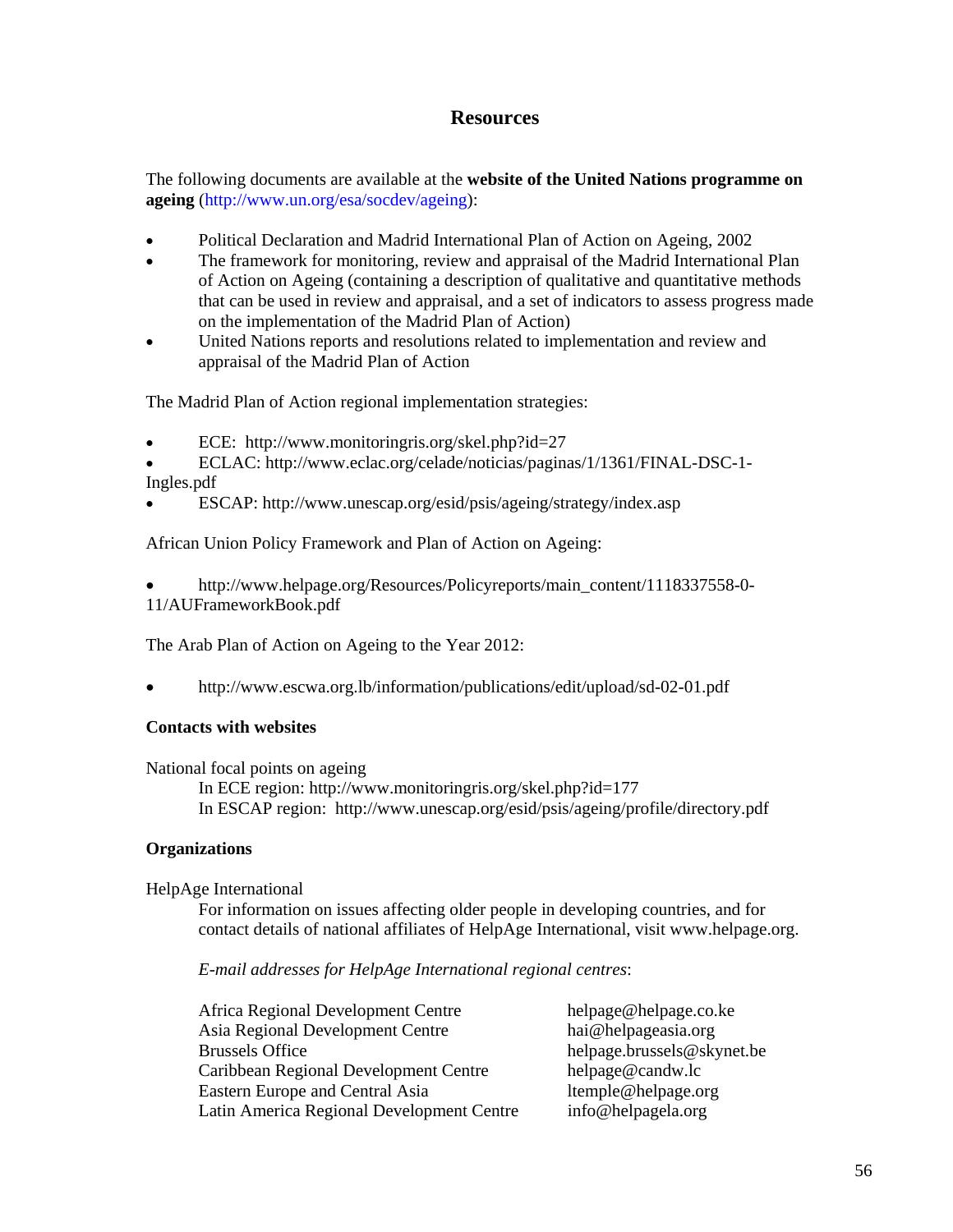| International Federation on Ageing (IFA)                                 | http://www.ifa-fiv.org |
|--------------------------------------------------------------------------|------------------------|
| AARP                                                                     | http://www.aarp.org    |
| Fédération Internationale des Associations<br>de Personnes Agées (FIAPA) | http://www.fiapa.org   |
| International Association of Gerontology<br>and Geriatrics (IAGG)        | http://iagg.com.br     |

### **Materials, with websites**

"Participatory research with older people: a sourcebook". (London, HelpAge International, March 2002). Available free of charge from HelpAge International and downloadable from website: www.helpage.org/Resources/Manuals

Participatory Learning and Action. A trainer's Guide. (London, International Institute for Environment and Development, 1995). Available by ordering from orders@earthprint.com

#### http://www.iied.org/NR/agbioliv/pla\_notes/index.html

PLA (Participatory Learning and Action) notes by International Institute for Environment and Development. Informal series to enable people using participatory methods from around the world to share practical experiences, reflections and innovations.

http://www.ids.ac.uk/ids/particip/information/recentpubkn.html The website of the Participation Resource Centre group at the University of Sussex Institute of Development Studies (IDS) has many resources on the theory and practice of participation.

www/worldbank.org/participation World Bank websites include various manuals and tools on participation.

#### www.eldis.org

The Eldis website provides a gateway to a wide range of development information, including summaries and texts of the latest development research publications, and lists of books and articles on participation. It also includes useful links to international participation networks and other resource centres. The participation pages can be reached through the alphabetical site map.

#### http://www.who.int/healthinfo/systems/sage/en/index.html

WHO Study on Global Ageing and Adult Health contains quantitative data on the situation of older persons, including health, well-being, poverty, gender, water and sanitation, and healthcare utilization data on older adults in low- and middle-income countries for the Millennium Development Goals and the Madrid Plan of Action. Data are available from 70 countries currently participating in the study and can be downloaded from the website.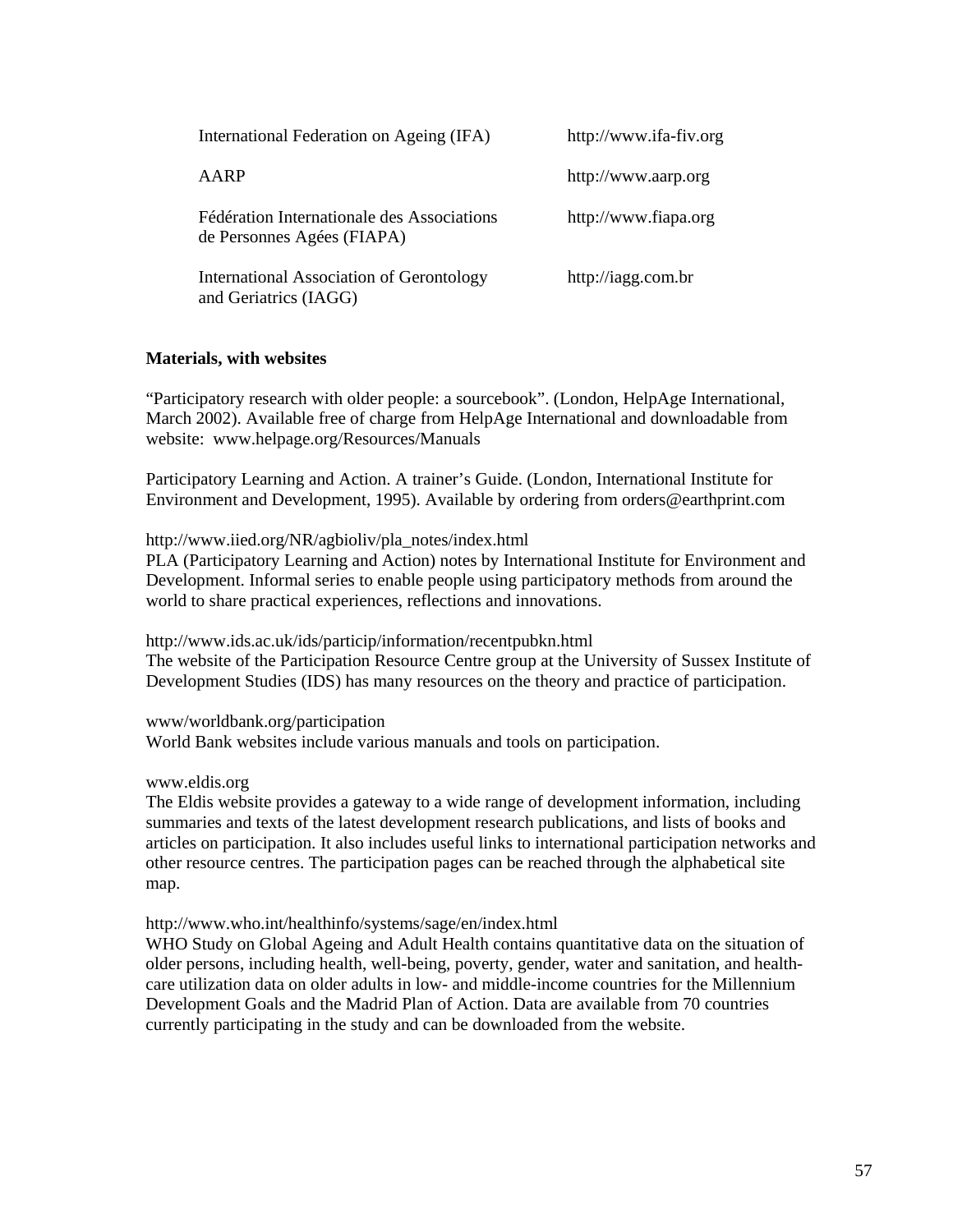# **References**

Blumberg, Rae Lesser, Osama Rajkhan and Yoonsun, Han (2005). Bottomup participatory approaches to measuring progress towards meeting the goals of the Madrid Plan of Action at the community level. United Nations: ESCAP.

Chambers, Robert (2005) *Ideas for Development*. London: Earthscan.

Chan, Alfred C.M., and David R. Phillips (2004). Macau guidelines for the review and appraisal of the Shanghai Plan of Action on Ageing. Hongkong, China: Asia-Pacific Institute of Ageing Studies, Lingnan University.

HelpAge International (2002). Participatory research with older people: a sourcebook. London: HelpAge International.

Holland, J., and J. Blackburn (1998). *Whose Voice? Participatory Research and Policy Change.* London: Intermediate Technology Publications.

United Nations (2003). Political Declaration and Madrid International Plan of Action on Ageing, 2002, adopted at the Second World Assembly on Ageing, Madrid. Available from http://www.un.org/esa/socdev/agein.

United Nations, Department of Economic and Social Affairs (2005). Modalities for the review and appraisal of the Madrid International Plan of Action on Ageing: report of the Secretary-General. E/CN.5/2006/2.

United Nations, Department of Economic and Social Affairs (2003a). Report on expert group meeting on modalities for review and appraisal of the Madrid International Plan of Action on Ageing, 10-12 November, Malta. Available from http://www.un.org/esa/socdev/ageing /documents/.

United Nations, Department of Economic and Social Affairs (2003b). Suggestions for participatory assessment tools and indicators for national review and appraisal of the Madrid International Plan of Action on Ageing.

United Nations, Department of Economic and Social Affairs (2005a). Framework for monitoring, review and appraisal of the Madrid International Plan of Action on Ageing. Draft work in progress.

United Nations, Department of Economic and Social Affairs (2005b). Report on the Interregional Consultation on the Review and Appraisal of the Madrid International Plan of Action on Ageing, 26-28 September 2005, Geneva. Available from http://www.un.org/esa/socdev/ageing /documents/.

Villarreal, M. (2005). Project on participatory mechanisms for design, formulation and implementation of legislation, policies and programmes on ageing. Population Division of ECLAC (CELADE) and Country Support Team for Latin America and the Caribbean, United Nations Population Fund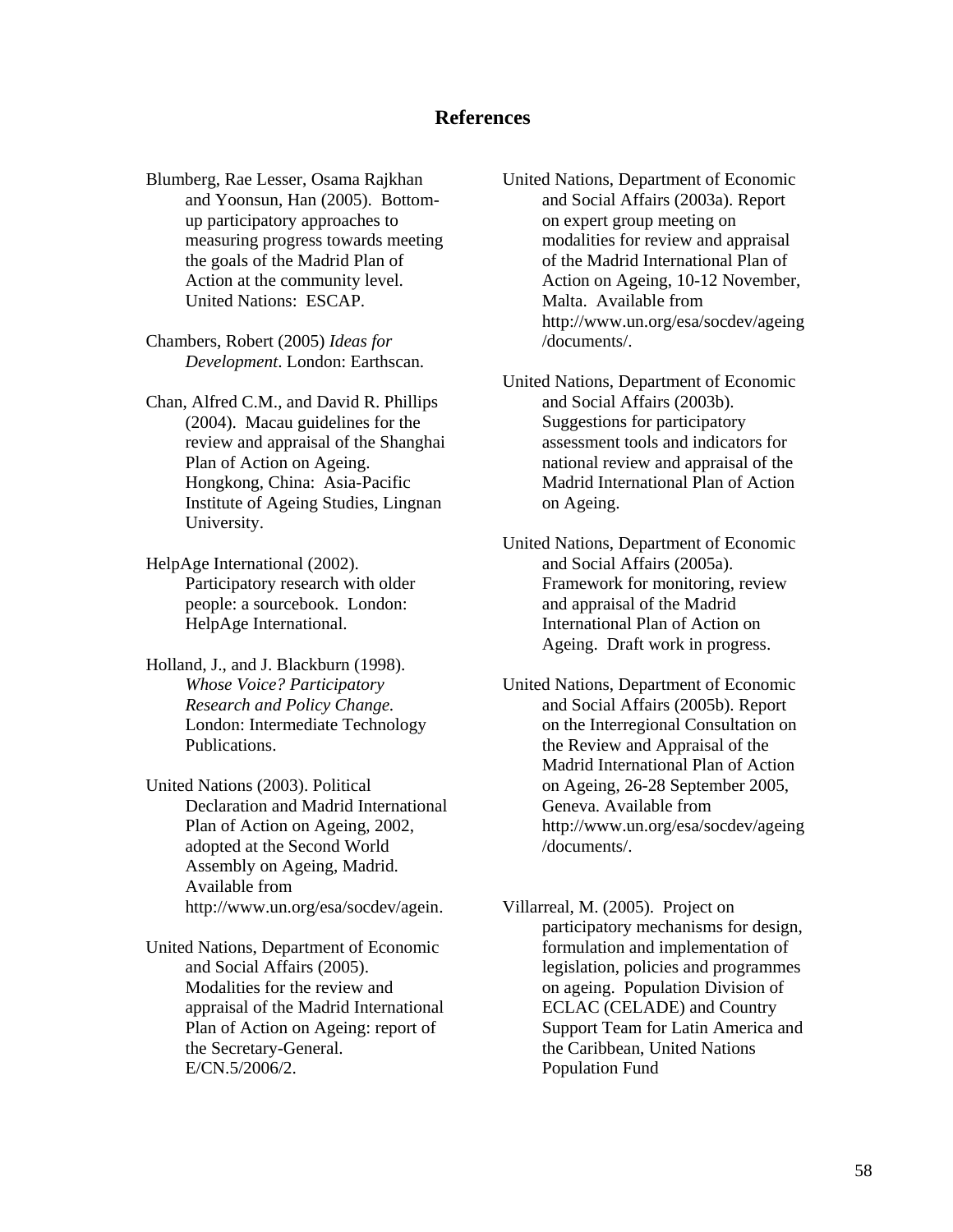### **Annex I**

# **Suggestions for participatory assessment tools and indicators for national review and appraisal of the Madrid International Plan of Action on Ageing**

The present table suggests two approaches to monitoring the implementation of the Madrid International Plan of Action on Ageing, 2002. The first approach uses the participatory assessment tools (column three) for gathering qualitative information; the second entails using indicators (column four), along with the possible sources of data (column five) for compiling the indicators. Both the participatory assessment tools and the suggested indicators aim to assist Governments in monitoring the process of reaching the objectives that pertain to the priority issues within the three priority directions of the Madrid Plan of Action.

The participatory assessment tools are the central and most essential component of the bottom-up approach to national and local review and appraisal exercises. Their use allows a different type of information to emerge – information that may be more qualitative in nature and capable of complementing quantitative monitoring. The bottom-up approach intends to provide direct feedback from individuals and groups concerning the achievement of specific objectives. A wide range of methods can be used to feed into the approach encompassing various indicators, as listed below. These include maps, diagrams, seasonal calendars and matrices, as well as semi-structured interviews and focus groups. Which methods to use will be decided by a review and appraisal team, once the focus of the review and appraisal exercise has been determined. Suggestions for materials for different participatory methods are listed in the Resource section. Annex II contains explanations of some participatory methods of data collection.

The proposed indicators are formulated on the basis of actions as recommended in the Madrid Plan of Action. Two types of indicators are proposed: instrumental and outcome. The instrumental indicators are suggested for mainly quantitative evaluation of the availability, scope and coverage of programmes and policies that have been adopted to address issues of population ageing and improve the well-being of older persons. This type of indicator could be compiled on the basis of already existing statistical data, as appropriate and available. The principal sources of data are reports of government, non-governmental organizations, the private sector and international organizations. The outcome indicators attempt to identify positive or negative changes in the quality of life as well as in socio-economic conditions and in the health of older persons. Both quantitative and qualitative indicators are suggested.

It should be emphasized that participatory assessment tools and indicators could be used simultaneously, or in parallel, for monitoring, review and appraisal of the Madrid Plan of Action.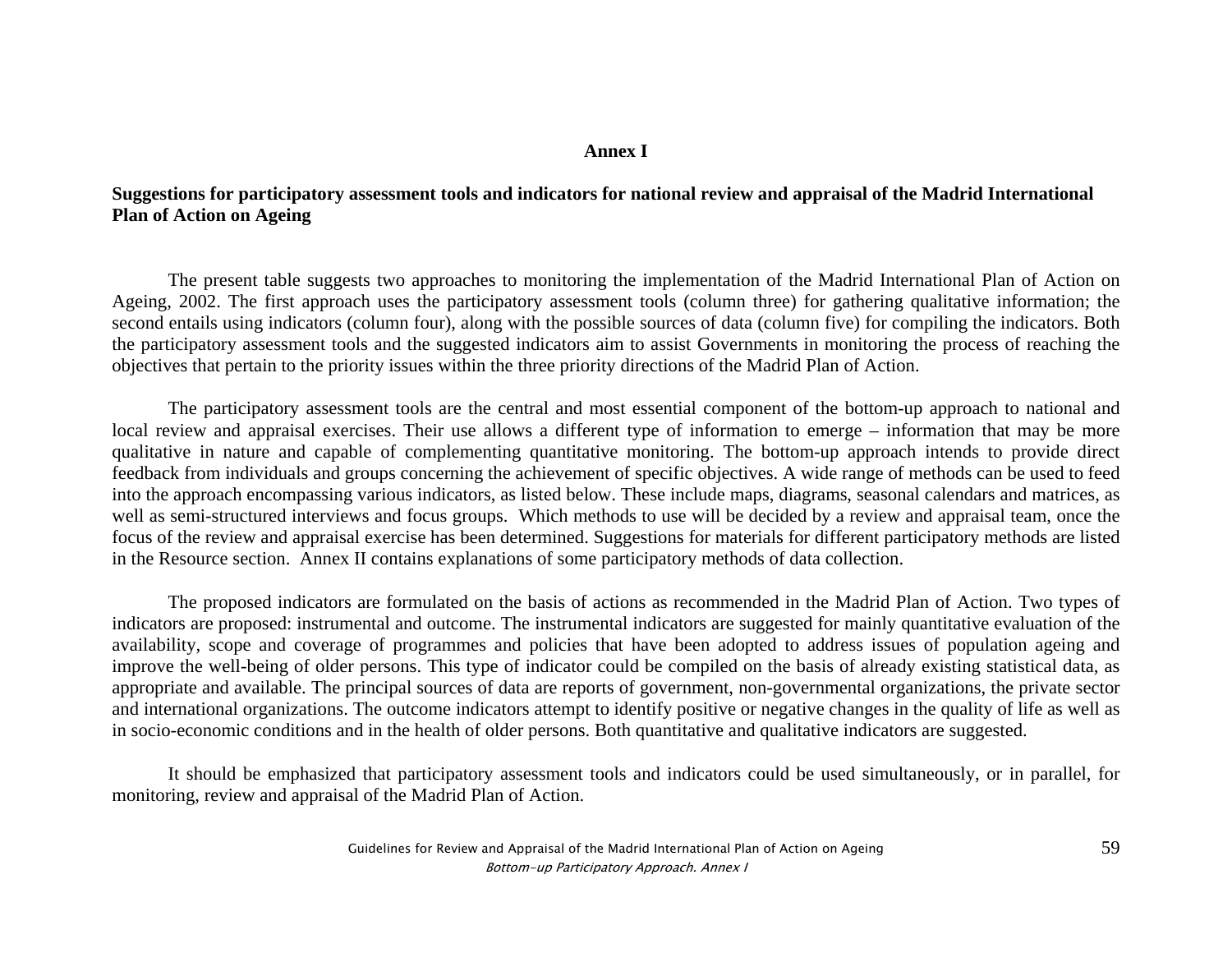| Priority<br>direction/issue                                              | <i>Objective</i>                                                                                                          | Participatory<br>assessment tools for<br>bottom-up approach            | Suggested indicators                                                                                                                                                                               | Sources of data for<br>suggested indicators<br>(collected data should be<br>organized according to<br>gender and five-year age<br>subgroups)                      |
|--------------------------------------------------------------------------|---------------------------------------------------------------------------------------------------------------------------|------------------------------------------------------------------------|----------------------------------------------------------------------------------------------------------------------------------------------------------------------------------------------------|-------------------------------------------------------------------------------------------------------------------------------------------------------------------|
| <b>Priority direction</b><br>I: Older persons<br>and development         |                                                                                                                           |                                                                        |                                                                                                                                                                                                    |                                                                                                                                                                   |
| <b>Issue 1: Active</b><br>participation in<br>society and<br>development | <b>Objective 1: Recognition</b><br>of the social, cultural,<br>economic and political<br>contribution of older<br>persons | Focus groups <sup>a</sup><br>1.<br>Institutional diagrams <sup>b</sup> | <b>Instrumental</b><br>1. Availability, scope and coverage<br>of programmes promoting and<br>facilitating participation of older<br>persons in social, political, cultural<br>and economic matters | 1. Information from<br>Governments, non-<br>governmental organizations,<br>private sector and religious<br>institutions<br>2. Institutional analysis <sup>c</sup> |

<sup>&</sup>lt;sup>a</sup> Focus groups constitute a research tool that involves intensive discussion and interviewing of small groups of people, on a given focus or issue, and usually on a number of occasions over a period of time (A Dictionary

<sup>&</sup>lt;sup>b</sup> Institutional diagrams (or institutional analysis) constitute a visual tool that shows how organizations or individuals influence people's lives, and the relative significance of different institutions within a community. Carried out with older people, this exercise can demonstrate which institutions they engage with and how they integrated within mainstream social, economic and political institutions.

c Attempts to describe an institution on the basis of relevant statistics, finances, staff, and other information pertaining to the institution.

Guidelines for Review and Appraisal of the Madrid International Plan of Action on Ageing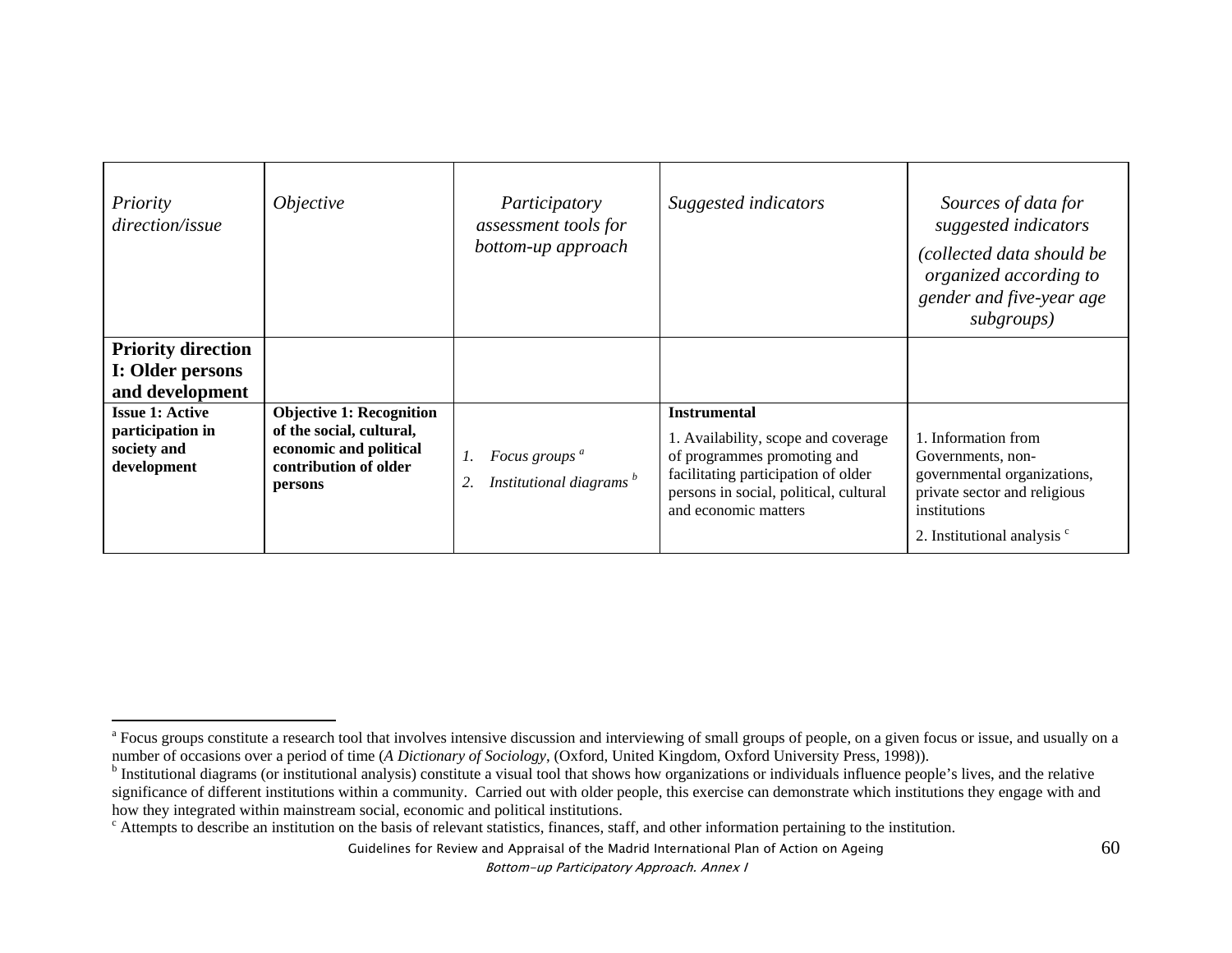|                                                                                                        |                                                    | <b>Outcome</b><br>1. Percentage of older persons<br>among volunteers and/or<br>percentage of volunteers<br>among older persons<br>2. Percentage of membership of<br>older persons in a club,<br>organization or religious<br>institution <sup>d</sup><br>3. Percentage of older persons<br>reporting having voted in last<br>election <sup>e</sup><br>4. Percentage of older persons<br>caring for grandchildren | 1. Survey $f$<br>2. Government reports<br>3. Information from<br>organizations<br>4. Electoral register                                                                         |
|--------------------------------------------------------------------------------------------------------|----------------------------------------------------|------------------------------------------------------------------------------------------------------------------------------------------------------------------------------------------------------------------------------------------------------------------------------------------------------------------------------------------------------------------------------------------------------------------|---------------------------------------------------------------------------------------------------------------------------------------------------------------------------------|
| <b>Objective 2: Participation</b><br>of older persons in<br>decision-making<br>processes at all levels | Focus groups<br>1.<br>Institutional diagrams<br>2. | <b>Instrumental</b><br>1. Number of decision-making<br>bodies with older persons<br>participating at all levels<br>2. Number of organizations of<br>older persons representing them in<br>decision-making                                                                                                                                                                                                        | 1. Government and<br>municipality information<br>2. Non-governmental<br>organizations' reports<br>3. Community-based<br>organizations' information<br>4. Institutional analysis |
|                                                                                                        |                                                    | Outcome<br>1. Percentage of older persons in<br>decision-making entities (city<br>councils, chairs held within<br>organizations and institutions)                                                                                                                                                                                                                                                                | 1. Survey                                                                                                                                                                       |

Guidelines for Review and Appraisal of the Madrid International Plan of Action on Ageing

<sup>&</sup>lt;sup>d</sup> HelpAge International, WHO and United States National Institute on Aging, "Indicators for the Minimum Data Set Project on Ageing: a critical review in sub-Saharan Africa", (WHO/EIP/GPE/01.1), Geneva, 2001.

e Ibid.

<sup>&</sup>lt;sup>f</sup> Household surveys are used most often to collect information based on small but representative samples of households. Household surveys can be conducted by contacting respondents in person, by telephone or by mail.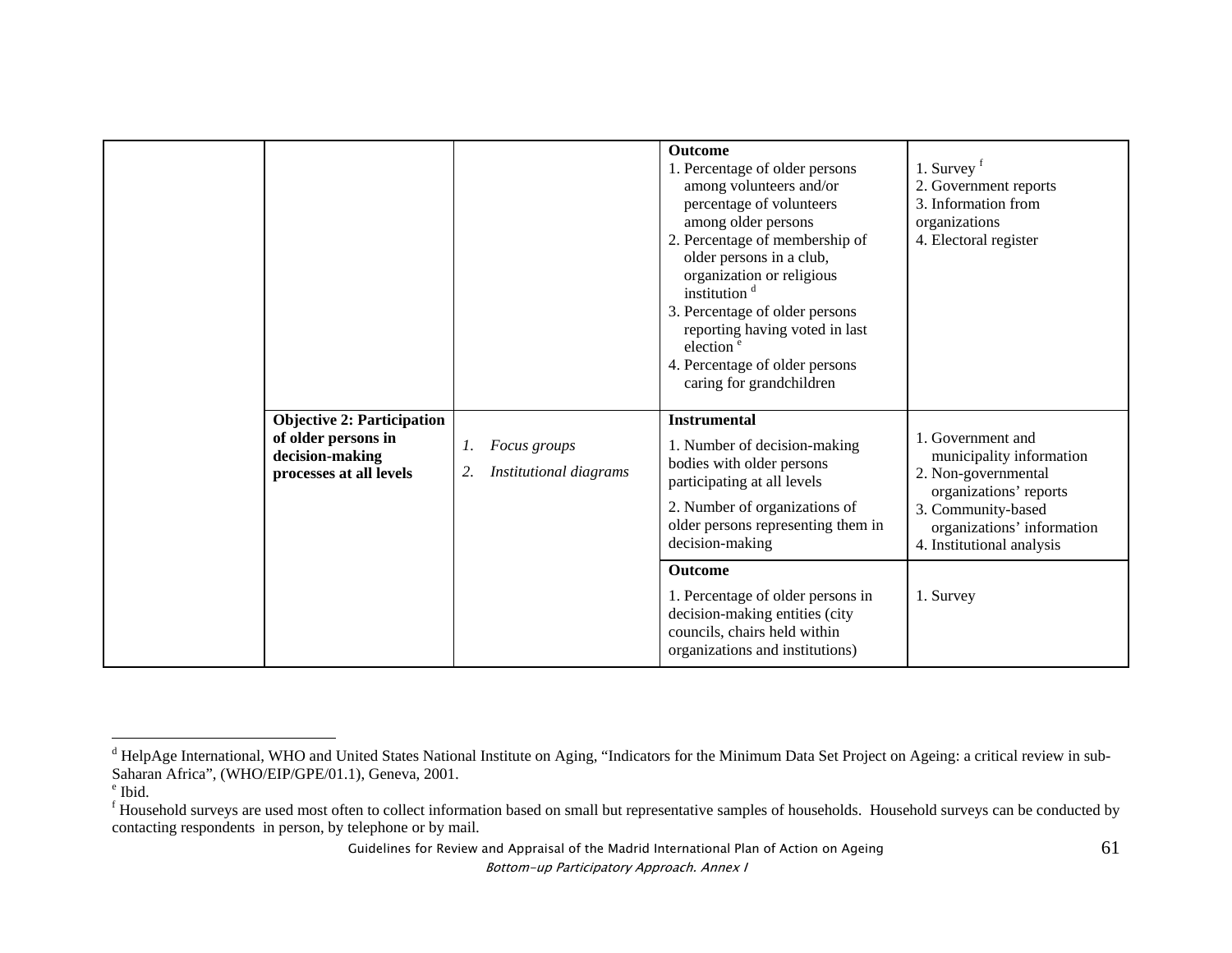| <b>Issue 2: Work and</b><br>the ageing labour<br>force | <b>Objective 1: Employment</b><br>opportunities for all older<br>persons who want to<br>work | 1. Time-use surveys<br>2. Livelihood analysis <sup>8</sup><br>3. Focus groups | <b>Instrumental</b><br>1. Availability, scope and coverage<br>of policies to increase labour-<br>market participation of older<br>persons<br>2. Unemployment rate of older<br>persons and incidence of long-term<br>unemployment (more than one<br>year) (refer to Millennium<br>Development Goals indicator 45)                                                                                                                                                                         | 1. Government information<br>2. Trade union information<br>3. Millennium Development<br>Goals reports if age-<br>disaggregated                                                           |
|--------------------------------------------------------|----------------------------------------------------------------------------------------------|-------------------------------------------------------------------------------|------------------------------------------------------------------------------------------------------------------------------------------------------------------------------------------------------------------------------------------------------------------------------------------------------------------------------------------------------------------------------------------------------------------------------------------------------------------------------------------|------------------------------------------------------------------------------------------------------------------------------------------------------------------------------------------|
|                                                        |                                                                                              |                                                                               | <b>Outcome</b><br>1. Employment ratio of older<br>persons compared with that of<br>general population<br>2. Percentage of older women in<br>wage employment in the non-<br>agricultural sector (refer to<br>Millennium Development Goals<br>indicator 11)<br>3. Labour-force participation of<br>older persons<br>4. Ratio of number of older<br>persons in the informal sector to<br>total number of employed older<br>persons<br>5. Percentage of businesses owned<br>by older persons | 1. National census<br>2. Use of International Labour<br>Organization data<br>3. Survey<br>4. Millennium Development<br>Goals reports if age-<br>disaggregated<br>5. Labour-force surveys |

<sup>&</sup>lt;sup>g</sup> Involves empirical investigation of combinations of modes of livelihood and, above all, of relationships between them in a particular historical context (http://www.chronicpoverty.org/pdfs/livelihoods.pdf).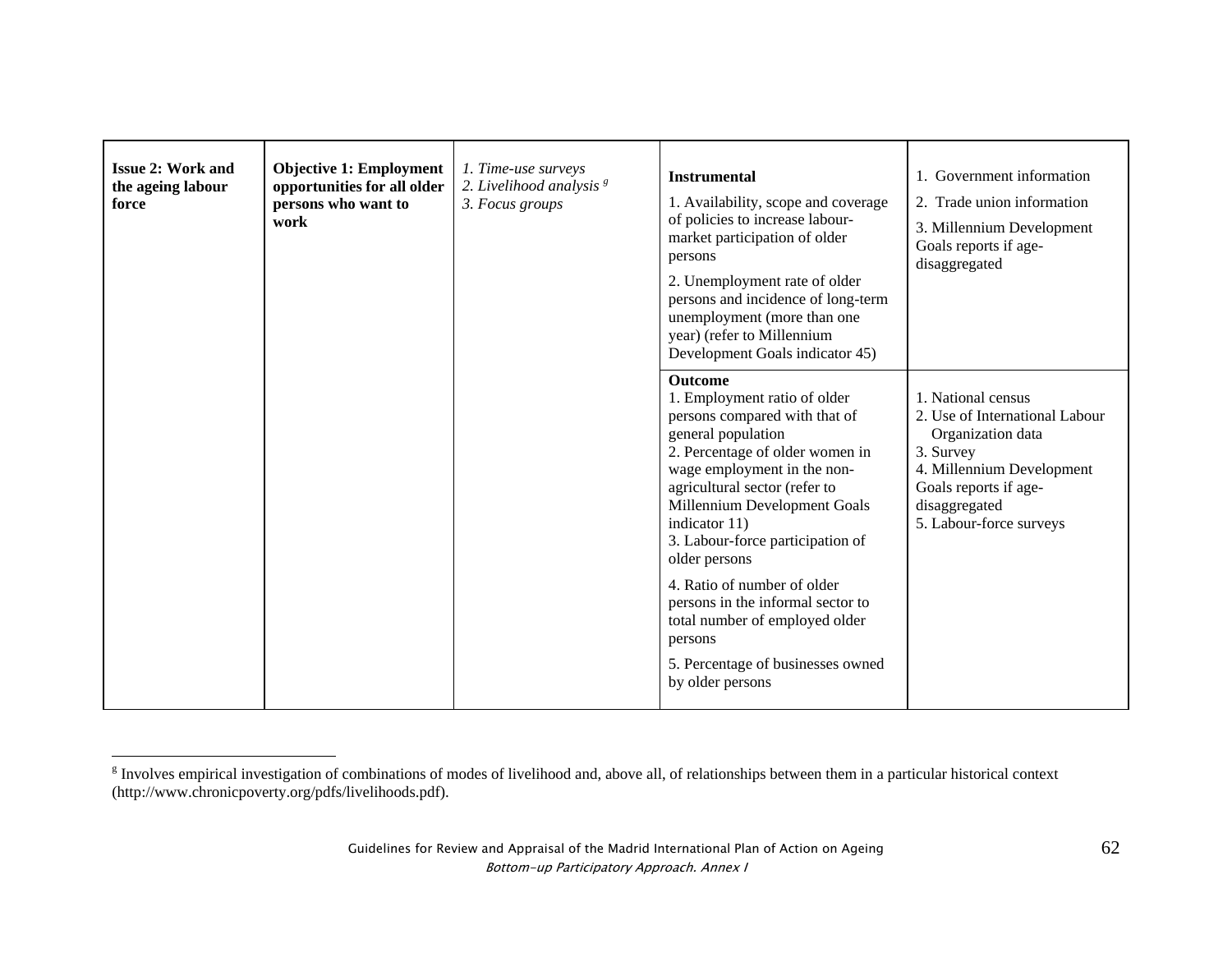| <b>Issue 3: Rural</b><br>development,<br>migration and<br>urbanization<br>areas | Objective 1:<br><b>Improvement of living</b><br>conditions and<br>infrastructure in rural       | Focus groups<br>1.<br>Resource mapping <sup>h</sup><br>2. | <b>Instrumental</b><br>1. Percentage of national<br>(municipal, local) budget spent on<br>programmes targeted towards<br>older persons residing in rural<br>areas<br>2. Availability, scope and coverage<br>of credits provided to older<br>persons channelled through<br>microcredit and/or other<br>institutions in rural areas | 1. Government information<br>2. Non-governmental<br>organization information<br>3. Private sector (banking)<br>information |
|---------------------------------------------------------------------------------|-------------------------------------------------------------------------------------------------|-----------------------------------------------------------|-----------------------------------------------------------------------------------------------------------------------------------------------------------------------------------------------------------------------------------------------------------------------------------------------------------------------------------|----------------------------------------------------------------------------------------------------------------------------|
|                                                                                 |                                                                                                 |                                                           | <b>Outcome</b><br>1. Percentage of rural older persons<br>involved in small-scale enterprises<br>2. Percentage of rural older<br>persons receiving basic social<br>services (namely, health services,<br>transportation, safe water)                                                                                              | 1. National census<br>2. Survey<br>3. Agricultural census                                                                  |
|                                                                                 | <b>Objective 2: Alleviation</b><br>of the marginalization<br>of older persons in<br>rural areas | $\mathfrak{1}.$<br><i>Focus groups</i>                    | <b>Instrumental</b><br>1. Availability, scope and coverage<br>of community care programmes<br>for older persons in rural areas<br>(social, water, health, transport)<br>2. Availability, scope and coverage<br>of programmes promoting<br>empowerment of older persons in<br>rural areas                                          | 1. Government information<br>2. Civil society information<br>3. Information from<br>cooperatives                           |

<sup>&</sup>lt;sup>h</sup> Resource maps of a given community show such information as location of households, natural resources such as forest and streams, and infrastructure such as roads, water points, clinics and schools.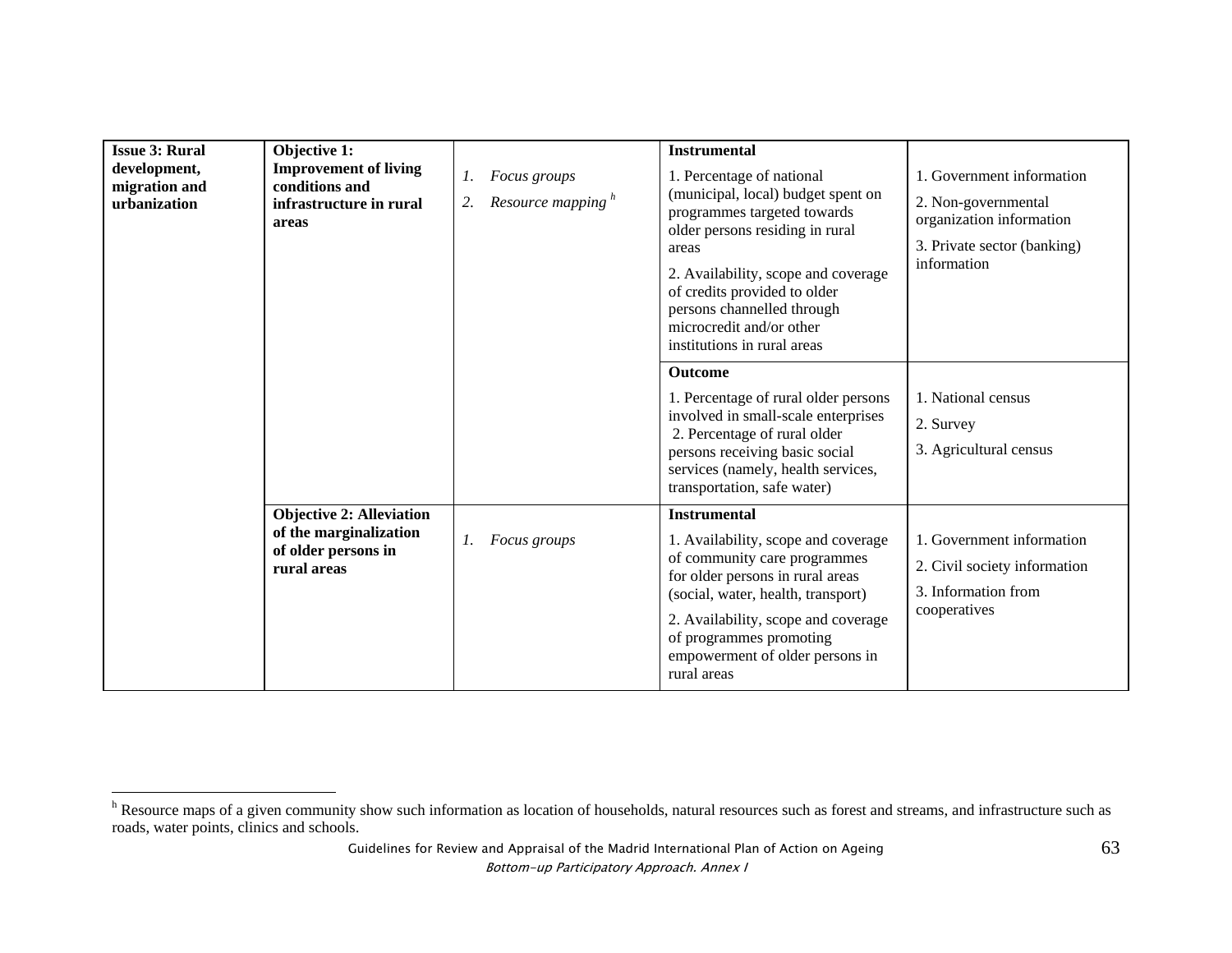|                                                                      |                                                                                                                                |                                                                | <b>Outcome</b><br>1. Percentage of non-<br>institutionalized older persons<br>receiving formal community<br>support services (health, food, care<br>support) in rural areas <sup>1</sup>                                                                                                                                                                                                            | 1. Survey<br>2. Information from religious<br>institutions, non-governmental<br>organizations<br>3. Information from private<br>sector |
|----------------------------------------------------------------------|--------------------------------------------------------------------------------------------------------------------------------|----------------------------------------------------------------|-----------------------------------------------------------------------------------------------------------------------------------------------------------------------------------------------------------------------------------------------------------------------------------------------------------------------------------------------------------------------------------------------------|----------------------------------------------------------------------------------------------------------------------------------------|
|                                                                      | <b>Objective 3: Integration</b><br>of older migrants within<br>their new communities                                           | Focus groups<br>1.<br>Mobility mapping<br>2.                   | <b>Instrumental</b><br>1. Percentage of internal and<br>international older migrants with<br>or without working knowledge of<br>local language<br>2. Availability, scope and coverage<br>of programmes geared to<br>integrating older migrants<br><b>Outcome</b><br>1. Percentage of older migrants<br>benefiting from migrant-specific<br>government programmes<br>(language classes, cultural and | 1. National census<br>2. Mobility maps <sup>j</sup><br>3. Government information<br>1. Survey                                          |
| <b>Issue 4: Access to</b><br>knowledge,<br>education and<br>training | Objective 1: Equality of<br>opportunity throughout<br>life with respect to<br>continuing education,<br>training and retraining | 1. Individual interviews<br>2. Oral history<br>3. Focus groups | social exchange)<br><b>Instrumental</b><br>1. Availability, scope and coverage<br>of programmes focusing on<br>continuing education (training and<br>retraining) for older persons                                                                                                                                                                                                                  | 1. Government information<br>2. Non-governmental<br>organization information                                                           |

<sup>&</sup>lt;sup>i</sup> HelpAge International, WHO and United States National Institute on Aging, "Indicators for the Minimum Data Set Project on Ageing: a critical review in sub-Saharan Africa, (WHO/EIP/GPE/01.1), Geneva, 2001.

 $\mathbf{S}$  Mobility maps map the internal migration or movement of individuals in communities or provinces or at the national level.

Guidelines for Review and Appraisal of the Madrid International Plan of Action on Ageing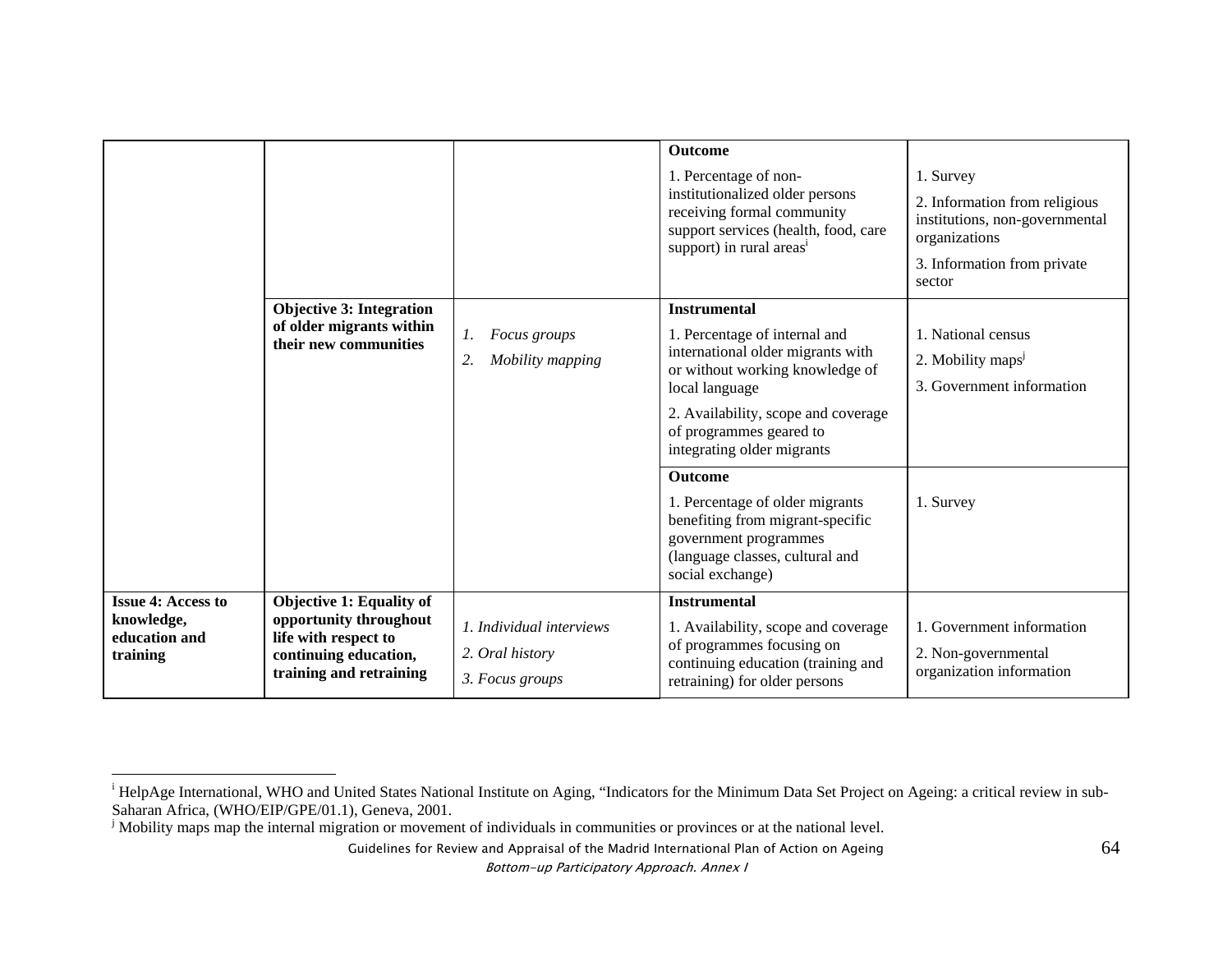| as well as vocational                                                                                                                                                  |                                                                 | <b>Outcome</b>                                                                                                                                                                                                                                                                                            |                                                                                                                                                                                            |
|------------------------------------------------------------------------------------------------------------------------------------------------------------------------|-----------------------------------------------------------------|-----------------------------------------------------------------------------------------------------------------------------------------------------------------------------------------------------------------------------------------------------------------------------------------------------------|--------------------------------------------------------------------------------------------------------------------------------------------------------------------------------------------|
| guidance and placement<br>services                                                                                                                                     |                                                                 | 1. Highest educational attainment<br>of older persons <sup>k</sup><br>2. Literacy rate of older persons <sup>1</sup><br>(refer to Millennium Development<br>Goals indicator 8)<br>3. Ratio of literate females to<br>males among older persons (refer<br>to Millennium Development Goals<br>indicator 10) | 1. Survey<br>2. Millennium Development<br>Goals reports if age-<br>disaggregated<br>3. National census<br>4. Government information<br>5. School records                                   |
|                                                                                                                                                                        |                                                                 | 4. Percentage of older persons<br>enrolled in educational/training<br>programmes<br>5. Telephone lines per 1,000 older<br>persons (refer to Millennium<br>Development Goals indicator 47)<br>6. Personal computers per 1,000<br>older persons (refer to Millennium<br>Development Goals indicator 48)     |                                                                                                                                                                                            |
| <b>Objective 2: Full</b><br>utilization of the<br>potential and expertise<br>of persons of all ages,<br>recognizing the benefits<br>of increased expertise<br>with age | 1. Historical profile $m$<br>2. Oral history<br>3. Focus groups | <b>Instrumental</b><br>1. Availability, scope and coverage<br>of programmes geared towards<br>including older persons in<br>mentoring/training for younger<br>generations                                                                                                                                 | 1. Government information<br>2. Non-governmental<br>organization information<br>3. Information from academia<br>4. Private sector information<br>5. United Nations organization<br>reports |

k United Nations, Principles and Recommendations for Population and Housing Censuses, Revision I, Statistical Papers, No. 67/Rev.1 (United Nations publication, Sales No. E.98.XVII.8).

 $<sup>1</sup>$  Ibid.</sup>

m Description of the evolution of an organization and its activities reflecting changes over time, using visual representation to discuss key events over a period of time, and showing how past conditions have affected the current personal or community situation. Used with individuals to reveal factors that determined choices made in the past.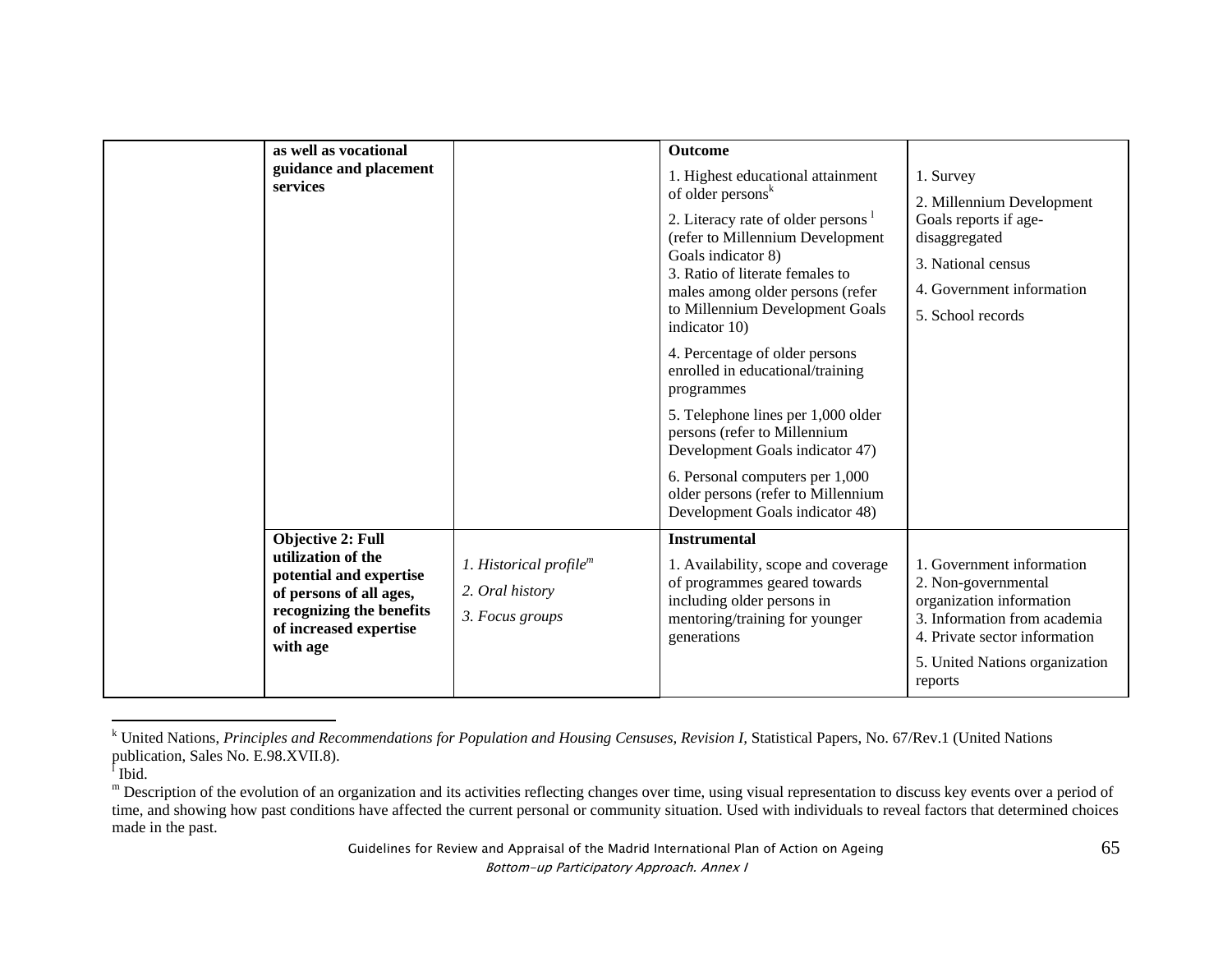|                                                    |                                                                                                                |                                                                                                                              | <b>Outcome</b><br>1. Percentage of older persons<br>participating in mentoring/training<br>programmes                                                                                                                                                                                                                                                           | 1. Survey<br>2. School records<br>3. Non-governmental<br>organization information<br>4. United Nations organization<br>reports                                                                          |
|----------------------------------------------------|----------------------------------------------------------------------------------------------------------------|------------------------------------------------------------------------------------------------------------------------------|-----------------------------------------------------------------------------------------------------------------------------------------------------------------------------------------------------------------------------------------------------------------------------------------------------------------------------------------------------------------|---------------------------------------------------------------------------------------------------------------------------------------------------------------------------------------------------------|
| <b>Issue 5:</b><br>Intergenerational<br>solidarity | Objective 1:<br><b>Strengthening of</b><br>solidarity through<br>equity and reciprocity<br>between generations | 1. Interviews with people of<br>different age groups<br>2. Focus groups<br>3. School competition on<br>perceptions of ageing | <b>Instrumental</b><br>1. Availability, scope and coverage<br>of initiatives for strengthening<br>greater intergenerational solidarity<br><b>Outcome</b><br>1. Percentage of older persons with<br>a positive view towards<br>younger/older generation<br>2. Percentage of older persons<br>providing support (for example,<br>monetary, care, etc.) to younger | 1. Government information<br>2. Non-governmental<br>organizations' information<br>3. School curriculum and<br>reports<br>1. Survey<br>2. Community-based<br>organization information<br>3. Media survey |
|                                                    |                                                                                                                |                                                                                                                              | members of<br>family/community/neighbourhood)<br>3. Percentage of younger persons<br>having a positive view of older<br>persons                                                                                                                                                                                                                                 |                                                                                                                                                                                                         |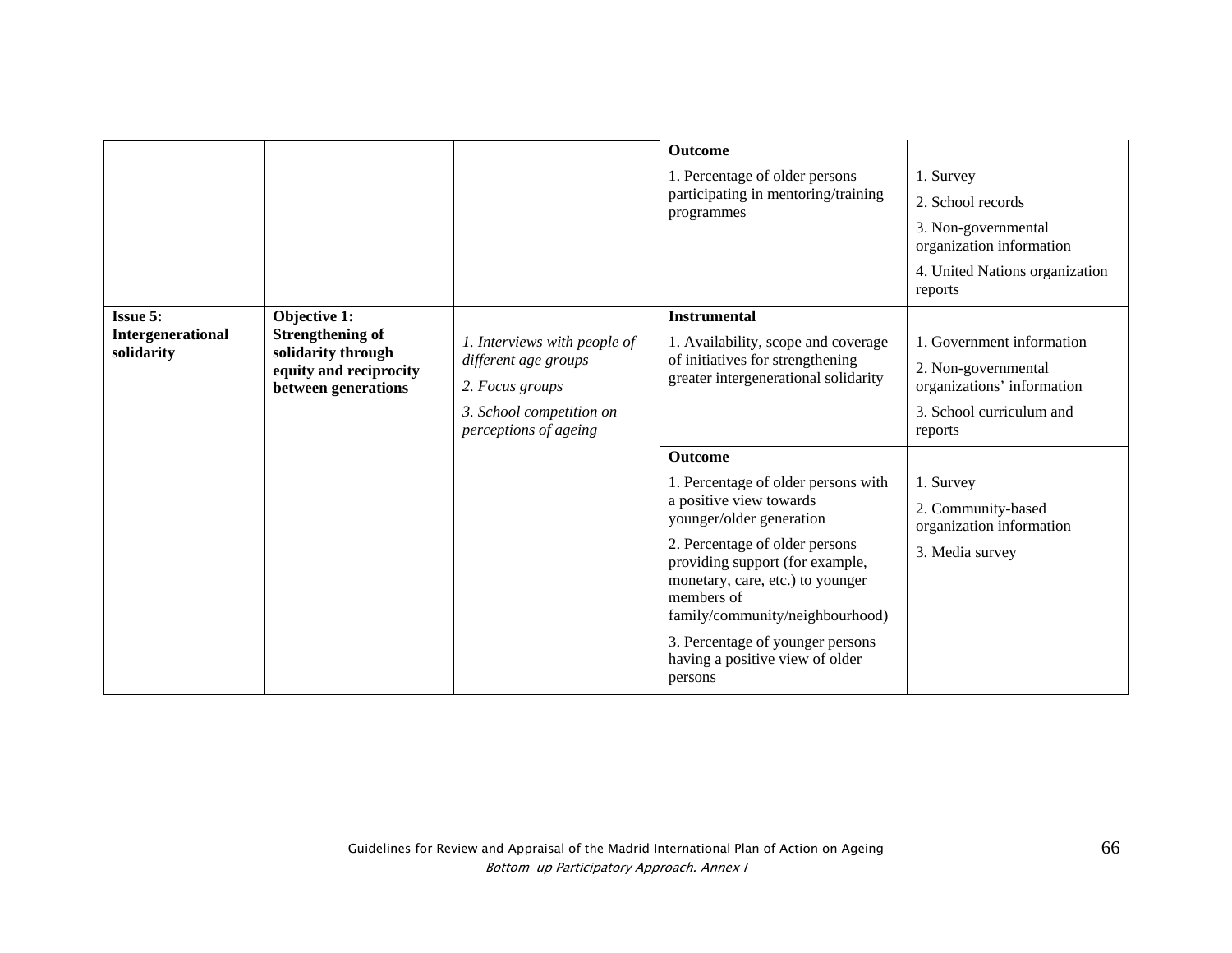| <b>Issue 6:</b><br><b>Eradication of</b><br>poverty<br>persons                                        | <b>Objective 1: Reduction</b><br>of poverty among older<br>1. Livelihood analysis<br>2. Institutional analysis<br>3. Focus groups                                                            | <b>Instrumental</b><br>1. Availability, scope and coverage<br>of poverty reduction strategies of<br>the government, such as Poverty<br><b>Reduction Strategy Papers</b><br>(PRSPs), that include older<br>persons as a target group | 1. Information from<br>Millennium Development<br>Goals reports<br>2. Government information on<br><b>Poverty Reduction Strategy</b><br>Papers                                                                                                                  |                                                                                  |
|-------------------------------------------------------------------------------------------------------|----------------------------------------------------------------------------------------------------------------------------------------------------------------------------------------------|-------------------------------------------------------------------------------------------------------------------------------------------------------------------------------------------------------------------------------------|----------------------------------------------------------------------------------------------------------------------------------------------------------------------------------------------------------------------------------------------------------------|----------------------------------------------------------------------------------|
|                                                                                                       |                                                                                                                                                                                              |                                                                                                                                                                                                                                     | <b>Outcome</b><br>1. Percentage of older persons<br>living below national poverty line <sup>n</sup><br>2. Percentage of older persons<br>living below international poverty<br>line $(\$1/day)^{\circ}$ (refer to Millennium<br>Development Goals indicator 1) | 1. Survey<br>2. Millennium Development<br>Goals reports if age-<br>disaggregated |
| <b>Issue 7: Income</b><br>security, social<br>protection/social<br>security and<br>poverty prevention | <b>Objective 1: Promotion</b><br>of programmes to<br>enable all workers to<br>acquire basic social<br>protection/social<br>security, including,<br>where applicable,<br>pensions, disability | 1. Livelihood analysis<br>2. Focus groups                                                                                                                                                                                           | <b>Instrumental</b><br>1. Availability, scope and coverage<br>of legislation ensuring basic social<br>protection for all ages<br>2. Availability, scope and coverage<br>of programmes of social protection<br>such as non-contributory pensions                | 1. Government information                                                        |

n World Bank, *World Development Report 2000/2001: Attacking Poverty* (New York, Oxford University Press, 2001).<br><sup>o</sup> Ibid.

Guidelines for Review and Appraisal of the Madrid International Plan of Action on Ageing Bottom-up Participatory Approach. Annex I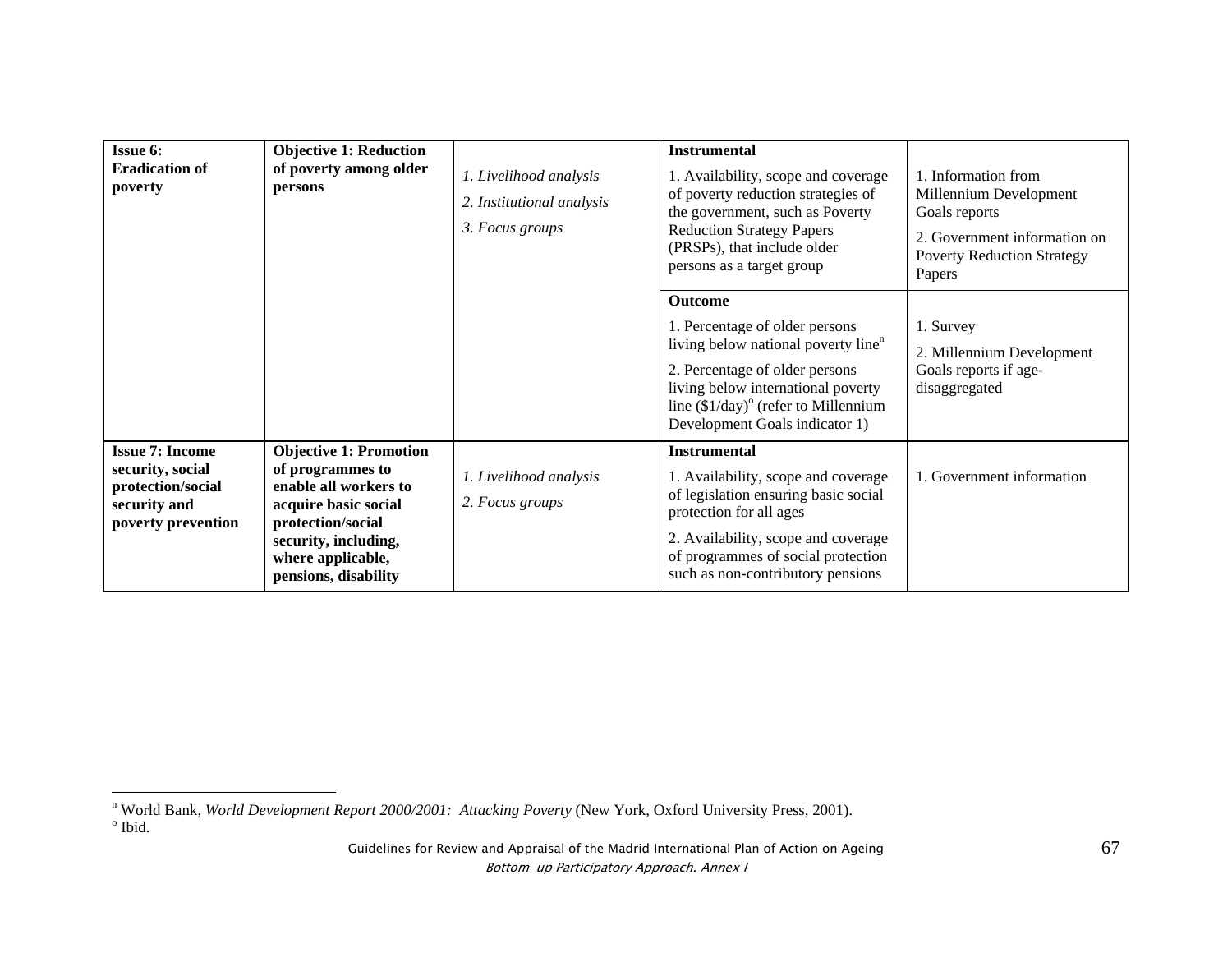| insurance and health                                                                                                               |                                           | <b>Outcome</b>                                                                                                                                                                                                           |                                                                                                                            |
|------------------------------------------------------------------------------------------------------------------------------------|-------------------------------------------|--------------------------------------------------------------------------------------------------------------------------------------------------------------------------------------------------------------------------|----------------------------------------------------------------------------------------------------------------------------|
| benefits                                                                                                                           |                                           | 1. Percentage of older persons<br>benefiting from basic social<br>security/protection programmes                                                                                                                         | 1. Survey<br>2. Government information                                                                                     |
|                                                                                                                                    |                                           | 2. Percentage of older persons<br>using various public-health<br>services                                                                                                                                                | 3. Non-governmental<br>organization information                                                                            |
|                                                                                                                                    |                                           | 3. Worker-to-retiree ratio                                                                                                                                                                                               |                                                                                                                            |
|                                                                                                                                    |                                           | 4. Percentage of health service<br>users who are satisfied with<br>services received                                                                                                                                     |                                                                                                                            |
| <b>Objective 2: Sufficient</b>                                                                                                     |                                           | <b>Instrumental</b>                                                                                                                                                                                                      |                                                                                                                            |
| minimum income for all<br>older persons, paying<br>particular attention to<br>socially and<br>economically<br>disadvantaged groups | 1. Livelihood analysis<br>2. Focus groups | 1. Availability, scope and coverage<br>of public and private programmes<br>designed to ensure sufficient<br>minimum income for all older<br>persons                                                                      | 1. Government information<br>2. Private sector information<br>3. Non-governmental<br>organization information              |
|                                                                                                                                    |                                           | Outcome                                                                                                                                                                                                                  |                                                                                                                            |
|                                                                                                                                    |                                           | 1. Percentage of older persons<br>receiving minimum income<br>2. Percentage of older persons able<br>to meet their needs on minimum<br>income provided<br>3. Sources of income, including<br>labour, pensions and family | 1. Survey<br>2. Government information<br>3. Private sector information<br>4. Non-governmental<br>organization information |
|                                                                                                                                    |                                           | transfers                                                                                                                                                                                                                |                                                                                                                            |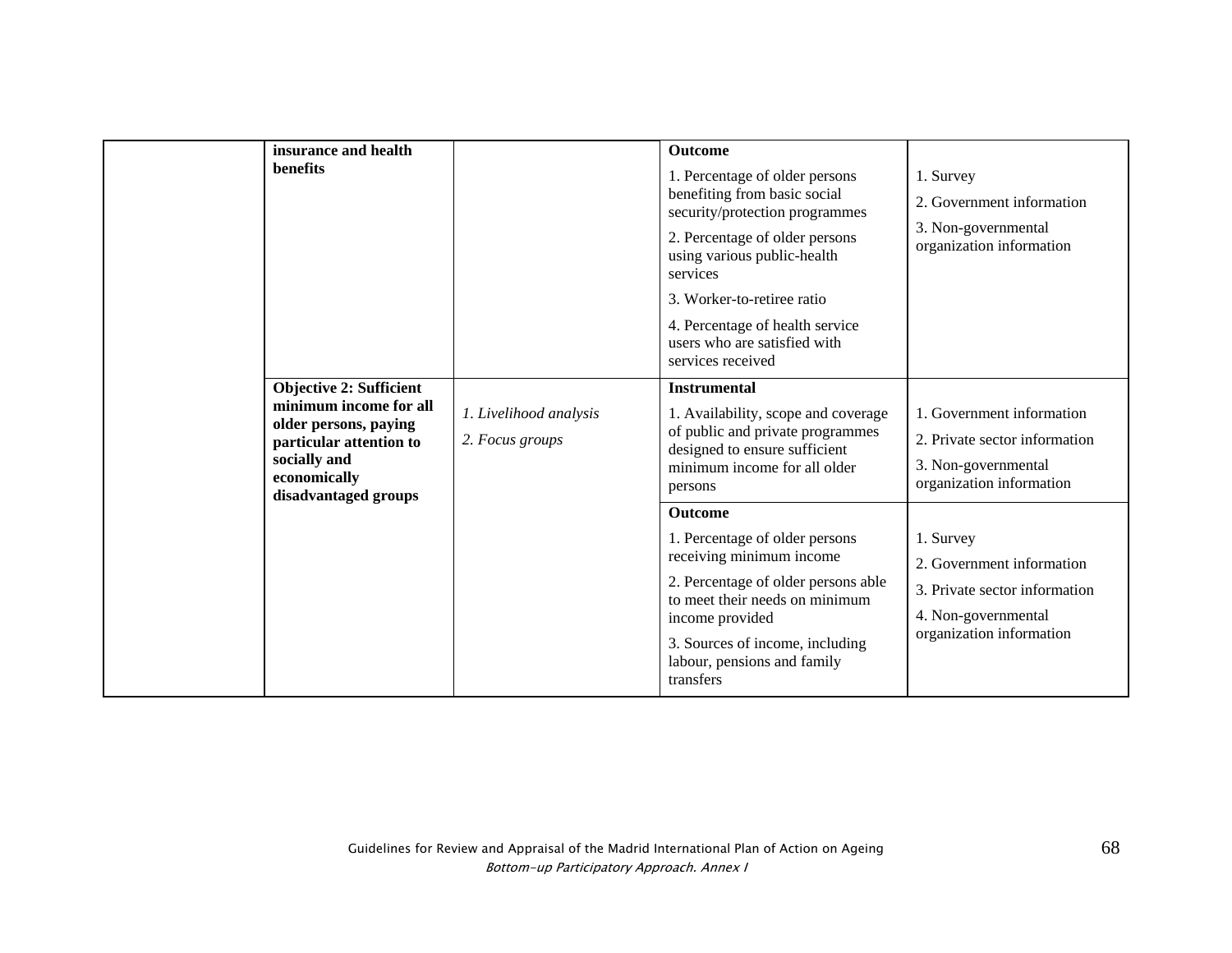| <b>Issue 8: Emergency</b><br>situations | <b>Objective 1: Equal</b><br>access by older persons<br>to food, shelter and<br>medical care and other<br>services during and<br>after natural disasters<br>and other humanitarian<br>emergencies | 1. Focus groups<br>2. Interviews<br>3. Oral history, including<br>history of natural disasters<br>and historical profiles | <b>Instrumental</b><br>1. Availability, scope and coverage<br>of government programmes for<br>older persons in emergency<br>situations<br>2. Availability, scope and coverage<br>of programmes of humanitarian<br>and disaster relief agencies<br>targeting older persons<br>3. Involvement of older persons in<br>decision-making emergency<br>situations | 1. Government information<br>2. Non-governmental<br>organization information                                                                                                                                                                                                                                           |
|-----------------------------------------|---------------------------------------------------------------------------------------------------------------------------------------------------------------------------------------------------|---------------------------------------------------------------------------------------------------------------------------|------------------------------------------------------------------------------------------------------------------------------------------------------------------------------------------------------------------------------------------------------------------------------------------------------------------------------------------------------------|------------------------------------------------------------------------------------------------------------------------------------------------------------------------------------------------------------------------------------------------------------------------------------------------------------------------|
|                                         |                                                                                                                                                                                                   |                                                                                                                           | <b>Outcome</b><br>1. Percentage of older persons who<br>have received appropriate<br>assistance in an emergency<br>situation<br>2. Percentage of older persons who<br>were targeted in programmes of<br>humanitarian and disaster relief<br>agencies<br>3. Participation of older persons in<br>decision-making structures on<br>emergency situations      | 1. Survey<br>2. Reports of United Nations<br>organizations (for example,<br>the office of the United<br>Nations High Commissioner<br>for Refugees (UNHCR), the<br>World Food Programme<br>(WFP), the Food and<br>Agriculture Organization of<br>the United Nations (FAO) and<br>the World Health<br>Organization (WHO) |
|                                         | <b>Objective 2: Enhanced</b><br>contributions of older<br>persons to the re-<br>establishment and<br>reconstruction of<br>communities and the                                                     | 1. Focus groups<br>2. Institutional analysis<br>3. Historical profiles                                                    | <b>Instrumental</b><br>1. Availability, scope and coverage<br>of government programmes that<br>include contributions of older<br>persons to dealing with emergency<br>situations                                                                                                                                                                           | 1. Government information<br>2. Non-governmental<br>organization information                                                                                                                                                                                                                                           |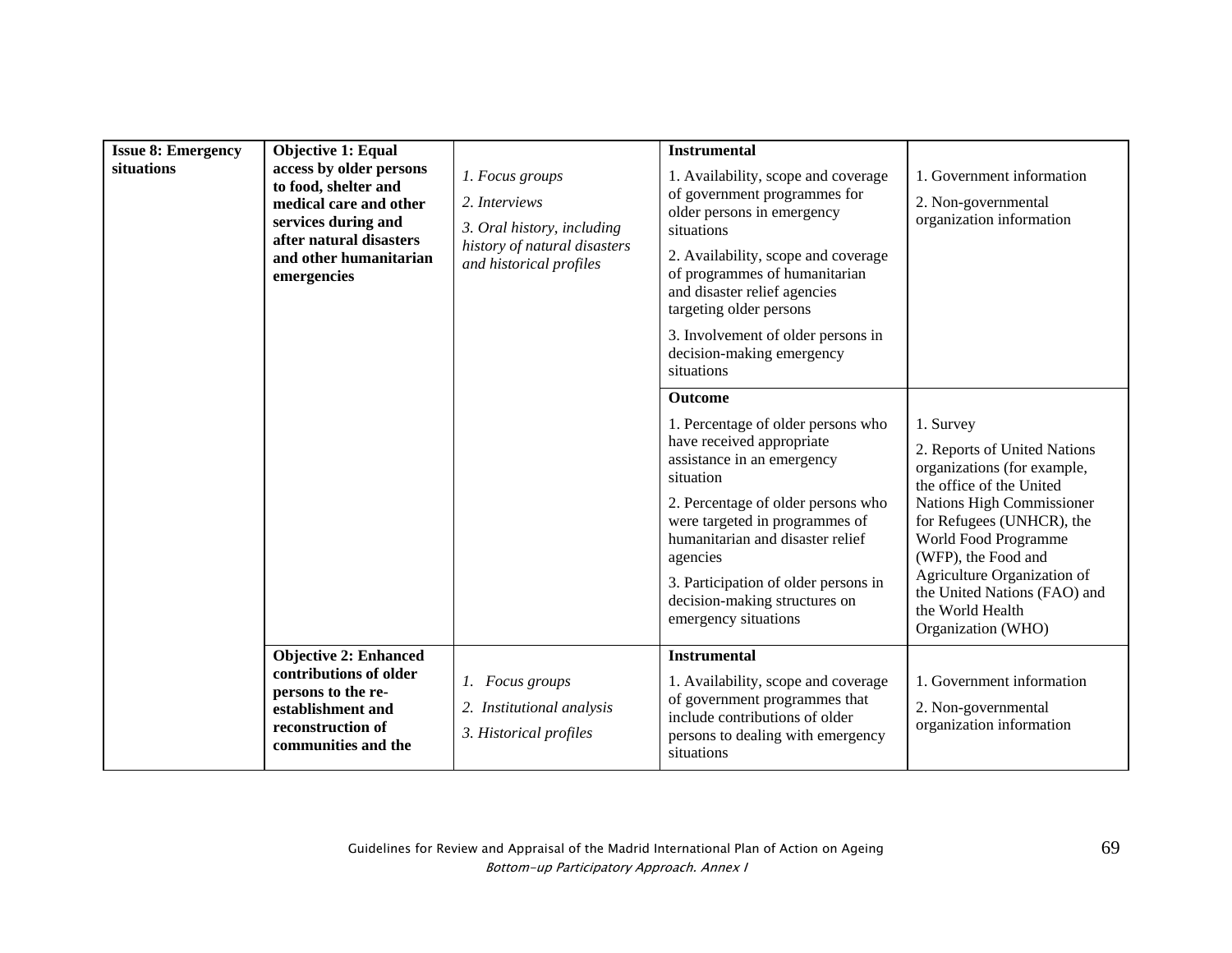|                                                                                                   | rebuilding of the social<br>fabric following<br>emergencies                                                                                                            |                                                                             | <b>Outcome</b><br>1. Percentage of older persons<br>contributing to rebuilding of<br>society (community) after<br>emergency situations                                                                                                                                                                                                                                                                                                                                                                                                                                                                                | 1. Survey<br>2. Non-governmental<br>organization information                                        |
|---------------------------------------------------------------------------------------------------|------------------------------------------------------------------------------------------------------------------------------------------------------------------------|-----------------------------------------------------------------------------|-----------------------------------------------------------------------------------------------------------------------------------------------------------------------------------------------------------------------------------------------------------------------------------------------------------------------------------------------------------------------------------------------------------------------------------------------------------------------------------------------------------------------------------------------------------------------------------------------------------------------|-----------------------------------------------------------------------------------------------------|
| <b>Priority</b><br>direction II:<br><b>Advancing</b><br>health and well-<br>being into old<br>age |                                                                                                                                                                        |                                                                             |                                                                                                                                                                                                                                                                                                                                                                                                                                                                                                                                                                                                                       |                                                                                                     |
| <b>Issue 1: Health</b><br>promotion and<br>well-being<br>throughout life                          | <b>Objective 1: Reduction</b><br>of the cumulative effects<br>of factors that increase<br>the risk of disease and<br>consequently potential<br>dependence in older age | Focus groups<br>Livelihood<br>2.<br>analysis, flow<br>diagrams <sup>p</sup> | <b>Instrumental</b><br>1. Availability, scope and coverage<br>of gender-specific health/active<br>ageing targets<br>2. Availability, scope and coverage<br>of programmes promoting healthy<br>and active ageing including<br>reduction of behavioural risk<br>factors and environmental risk<br>factors at all ages but with<br>particular attention to persons over<br>age 50<br>3 Availability of research projects<br>identifying risk factors at different<br>ages<br>4. Availability, scope and coverage<br>of programmes empowering older<br>persons in promoting health or<br>preventing and managing diseases | 1. Government information<br>2. Non-governmental<br>organization information<br>3. Research reports |

<sup>&</sup>lt;sup>p</sup> Flow diagrams can be used to show causes, effects, relationships and impacts of an event, policy or programme on people's lives.

Guidelines for Review and Appraisal of the Madrid International Plan of Action on Ageing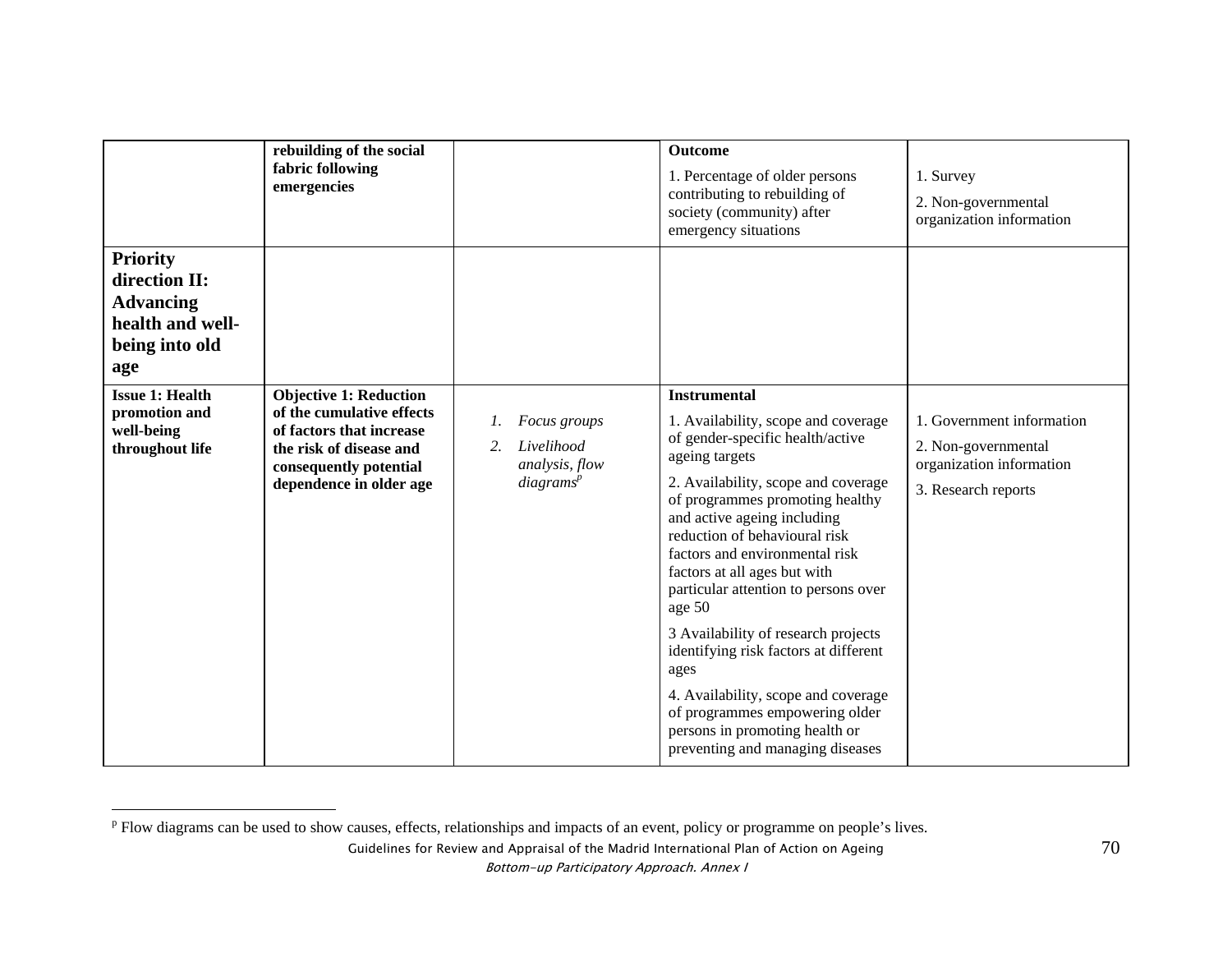|                                                                                                       |                                                                                  | <b>Outcome</b><br>1. Reduction of risk factors<br>(prevalence of smoking, physical<br>inactivity, overweight/obesity,<br>alcohol abuse, etc.)                                                                                                                                                                                                                                                                                                                                                                                                 | 1. Survey<br>5. Research reports                                                                                                                                                              |
|-------------------------------------------------------------------------------------------------------|----------------------------------------------------------------------------------|-----------------------------------------------------------------------------------------------------------------------------------------------------------------------------------------------------------------------------------------------------------------------------------------------------------------------------------------------------------------------------------------------------------------------------------------------------------------------------------------------------------------------------------------------|-----------------------------------------------------------------------------------------------------------------------------------------------------------------------------------------------|
| <b>Objective 2:</b><br><b>Development of policies</b><br>to prevent ill health<br>among older persons | 1.<br><i>Focus groups</i><br>2.<br>Ranking and scoring<br>exercises <sup>q</sup> | <b>Instrumental</b><br>1. Availability, scope and coverage<br>of non-communicable disease<br>prevention programmes (including<br>mental health, vision, hearing and<br>dental health), particularly at the<br>primary health care level<br>2. Adoption of safety standards to<br>prevent injuries at all ages<br>3. Availability, scope and coverage<br>of age-friendly primary health care<br>facilities<br>4. Availability, scope and coverage<br>of programmes promoting health-<br>related quality of life and general<br>quality of life | 1. Government information<br>2. Trade union information<br>3. Millennium Development<br>Goals reports<br>4. WHO reports<br>5. Non-governmental<br>organization reports<br>6. Research reports |

<sup>&</sup>lt;sup>q</sup> Ranking and scoring exercises can be used to understand people's value-rating of materials or services, their preferences and how decisions are made, for example, about uptake of types of health services.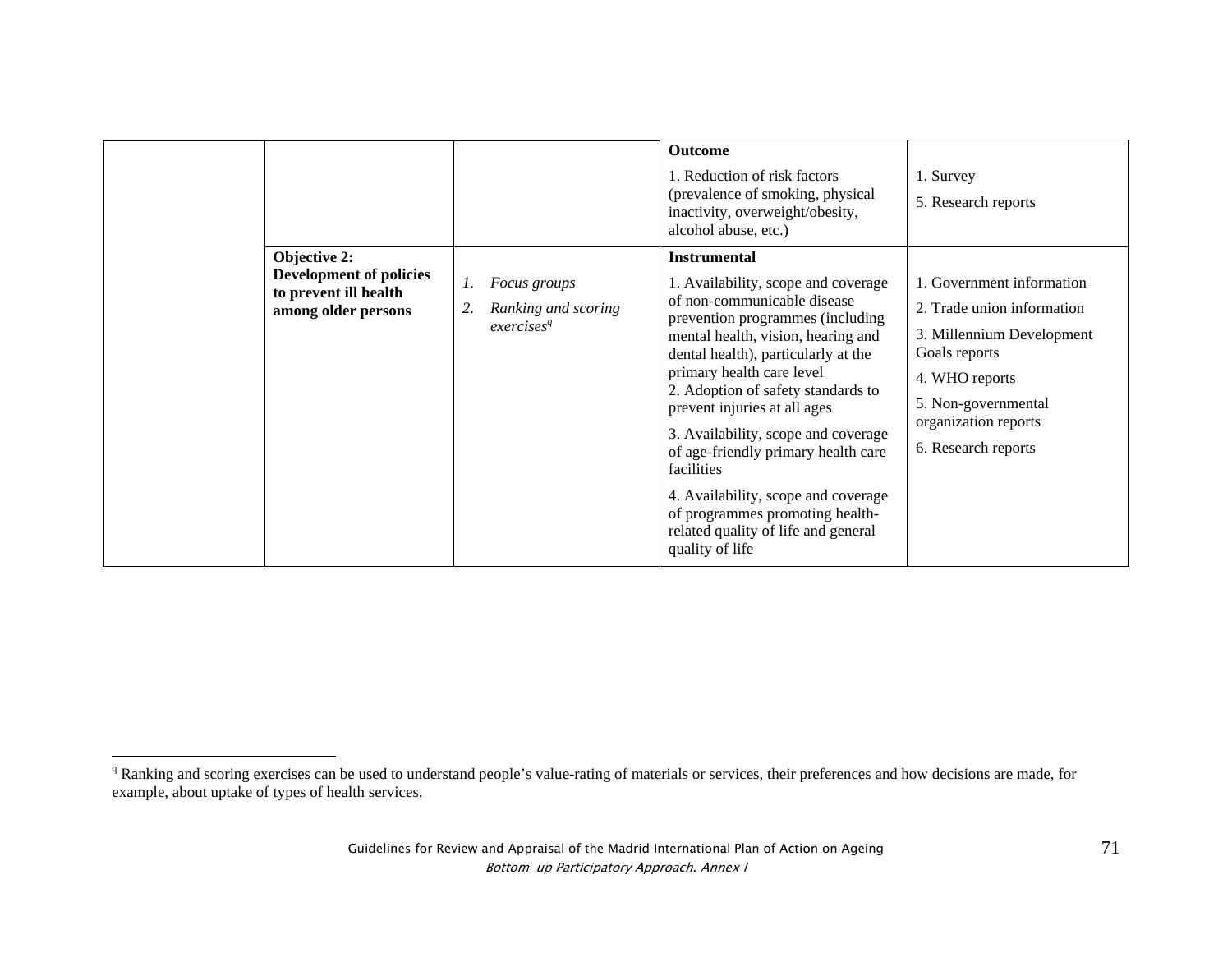|                                                                                          |                                                                                                      | <b>Outcome</b><br>1. Life expectancy<br>2. Healthy life expectancy<br>3. Changes of life quality<br>3. Disability rate<br>4. Chronic disease morbidity                                                               | 1. National census<br>2. Survey<br>3. National human<br>development report<br>4. Assessment of quality of<br>$life^r$<br>5. Epidemiological<br>surveillance, including non-<br>communicable disease<br>surveillance <sup>s</sup><br>6. WHO statistics: healthy life<br>expectancy $(HALE)^t$ |
|------------------------------------------------------------------------------------------|------------------------------------------------------------------------------------------------------|----------------------------------------------------------------------------------------------------------------------------------------------------------------------------------------------------------------------|----------------------------------------------------------------------------------------------------------------------------------------------------------------------------------------------------------------------------------------------------------------------------------------------|
| <b>Objective 3: Access to</b><br>food and adequate<br>nutrition for all older<br>persons | Focus groups<br>1.<br>Daily activity diagrams<br>2.<br>$or$ diaries $u$<br>Livelihood analysis<br>3. | <b>Instrumental</b><br>1. Availability of national dietary<br>goals for all ages<br>2. Availability, scope and coverage<br>of community-based balanced<br>nutritional programmes that<br>include persons of all ages | 1. Government information<br>2. Non-governmental<br>organization information                                                                                                                                                                                                                 |

Guidelines for Review and Appraisal of the Madrid International Plan of Action on Ageing

<sup>&</sup>lt;sup>r</sup> For approaches to assessment of quality of life, please consult the WHO website introducing the World Health Organizations quality of life instruments (http://www.who.int/evidence/assessment-instruments/qol/).

s http://www.who.int/ncd\_surveillance/infobase/en/.

t http://www3.who.int/whosis/hale.

<sup>&</sup>lt;sup>u</sup> Visual representations illustrating a person's daily activities, or a regular record of food intake over a period of time, can generate information about household and individual food intake and analysis of problems.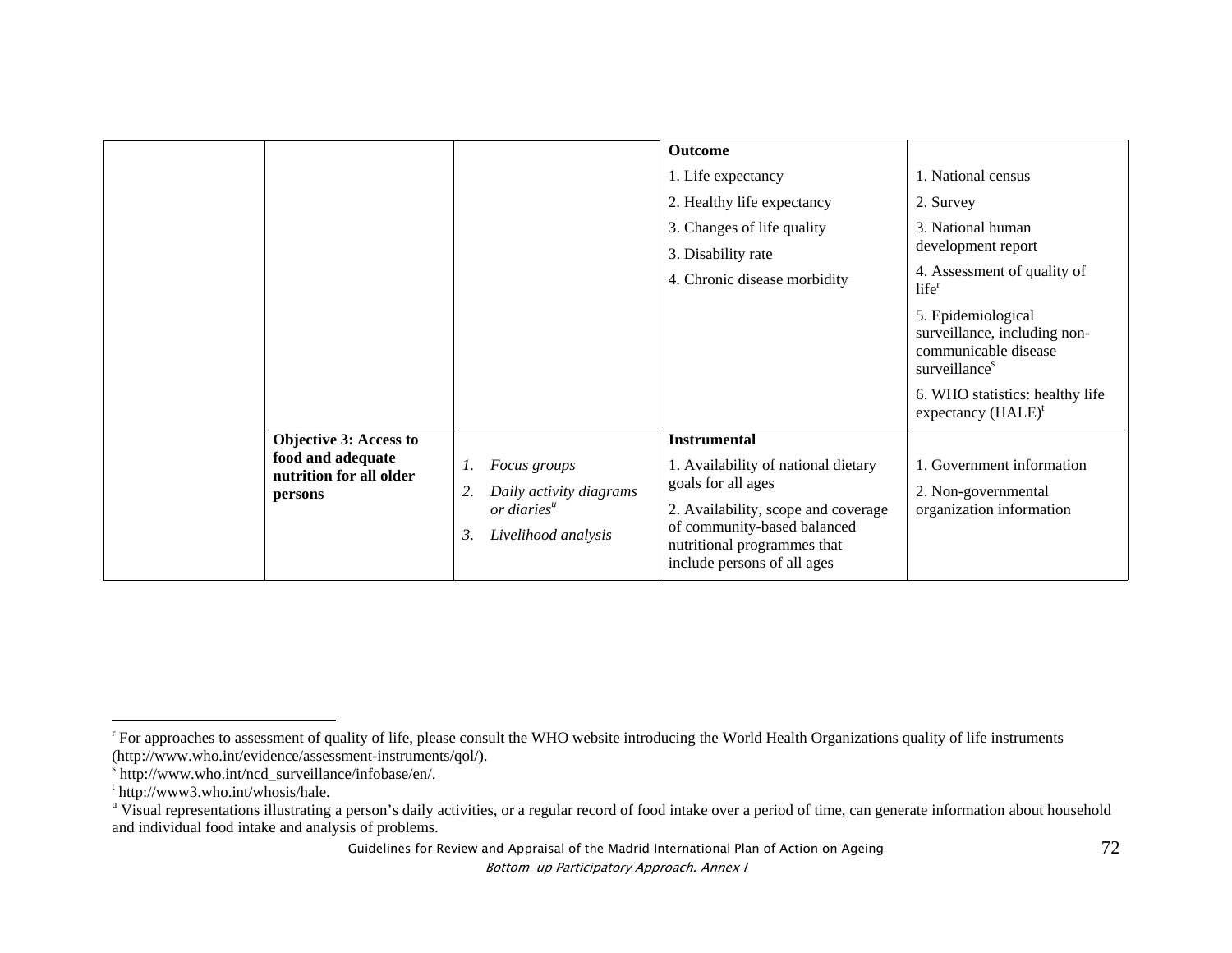|                                             |                                                                                                                                                                        |                                                    | <b>Outcome</b>                                                                                                                                                                                                                                           |                                                                                                        |
|---------------------------------------------|------------------------------------------------------------------------------------------------------------------------------------------------------------------------|----------------------------------------------------|----------------------------------------------------------------------------------------------------------------------------------------------------------------------------------------------------------------------------------------------------------|--------------------------------------------------------------------------------------------------------|
|                                             |                                                                                                                                                                        |                                                    | 1. Percentage of households with<br>older persons with sustainable and<br>accessible safe water<br>2. Proportion of older persons with<br>sustainable access to an improved<br>water source (refer to Millennium<br>Development Goals indicator 30)      | 1. National census<br>2. Survey<br>3. Millennium Development<br>Goals reports if age-<br>disaggregated |
|                                             |                                                                                                                                                                        |                                                    | 3. Percentage of older persons<br>having access to community-based<br>balanced nutritional programmes                                                                                                                                                    |                                                                                                        |
|                                             |                                                                                                                                                                        |                                                    | 4. Percentage of older persons<br>below minimum level of dietary<br>energy consumption (refer to<br>Millennium Development Goals<br>indicator 5)                                                                                                         |                                                                                                        |
|                                             |                                                                                                                                                                        |                                                    | 5. Prevalence of malnutrition<br>among older persons                                                                                                                                                                                                     |                                                                                                        |
| <b>Issue 2: Universal</b>                   | Objective 1:                                                                                                                                                           |                                                    | <b>Instrumental</b>                                                                                                                                                                                                                                      |                                                                                                        |
| and equal access to<br>health-care services | <b>Elimination of social</b><br>and economic<br>inequalities based on<br>age, gender or any<br>other ground, including<br>linguistic barriers, to<br>ensure that older | Focus groups<br>1.<br>Well-being ranking $v$<br>2. | 1. Availability, scope and coverage<br>of community-based programmes<br>for universal and equal access and<br>utilization of health services with<br>particular focus on discriminated<br>groups of older persons<br>2. Availability, scope and coverage | 1. Government information<br>2. Non-governmental<br>organization information                           |
|                                             | persons have universal<br>and equal access to<br>health care                                                                                                           |                                                    | of programmes facilitating the use<br>by older persons of health-care<br>services                                                                                                                                                                        |                                                                                                        |

v Many methods of well-being ranking have been developed to provide an understanding of how different people perceive well-being and poverty. Exercises can be used to identify the most vulnerable groups and generate a better understanding of the nature of social exclusion and discrimination in a particular environment.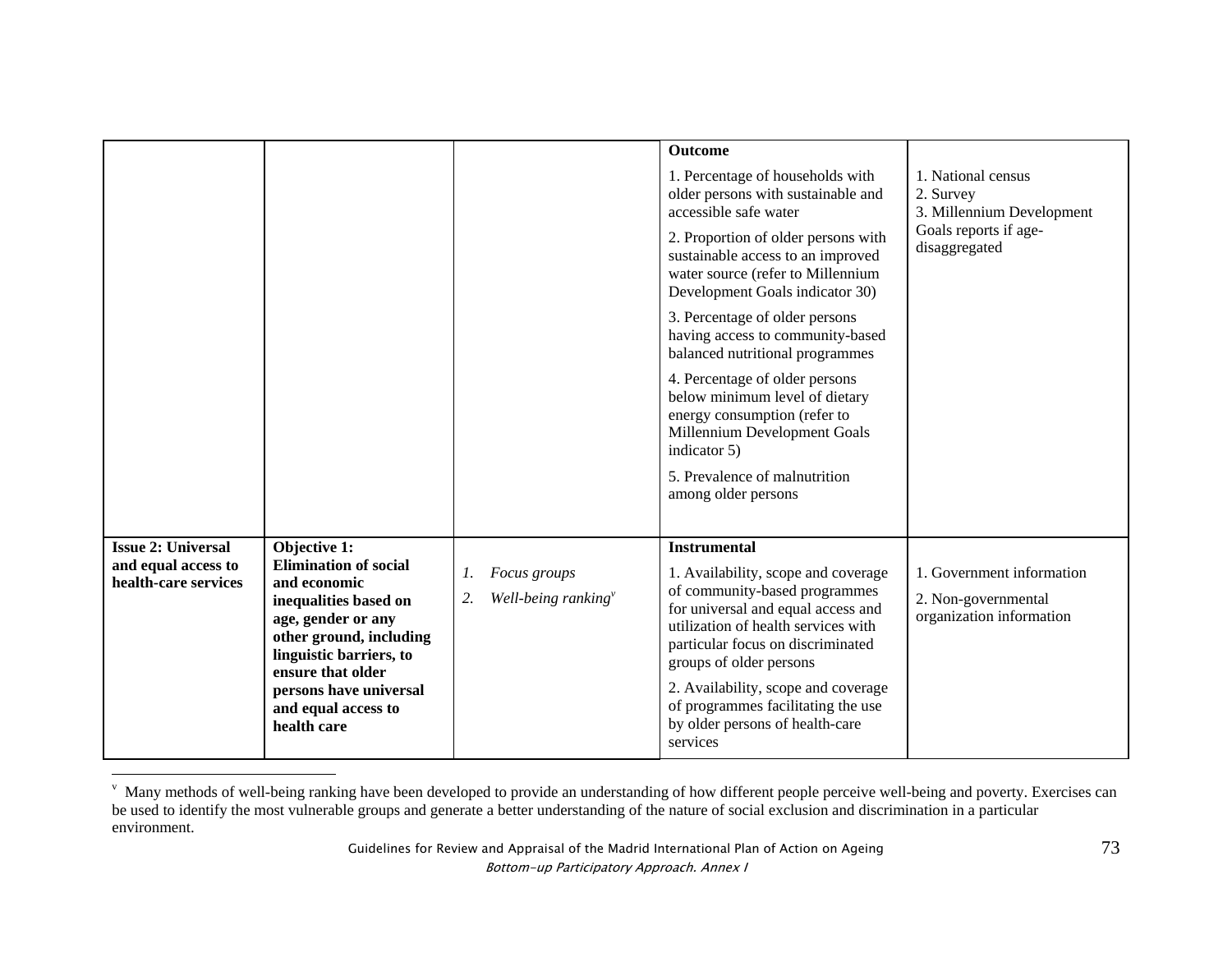|                                  |                                                                                                                                          |                                                        | Outcome<br>1. Percentage of older persons<br>having access to health and<br>rehabilitation resources<br>2. Proportion of older population<br>with access to affordable essential<br>drugs (refer to Millennium<br>Development Goals indicator 46)<br>3. Availability of assistive devices<br>and home-based services without<br>age limits | 1. Survey<br>2. Millennium Development<br>Goals reports if<br>age=disaggregated |
|----------------------------------|------------------------------------------------------------------------------------------------------------------------------------------|--------------------------------------------------------|--------------------------------------------------------------------------------------------------------------------------------------------------------------------------------------------------------------------------------------------------------------------------------------------------------------------------------------------|---------------------------------------------------------------------------------|
| Objective 2:<br>strengthening of | Development and<br>primary healthcare<br>services to meet the<br>needs of older persons<br>and promote their<br>inclusion in the process | Focus groups<br>Ranking and scoring<br>2.<br>exercises | <b>Instrumental</b><br>1. Availability, scope and coverage<br>of community-based programmes<br>for universal and equal access to<br>primary health care services                                                                                                                                                                           | 1. Government information<br>2. Non-governmental<br>organization information    |
|                                  |                                                                                                                                          |                                                        | <b>Outcome</b><br>1. Percentage of older persons<br>having access to primary health-<br>care services                                                                                                                                                                                                                                      | 1. Survey                                                                       |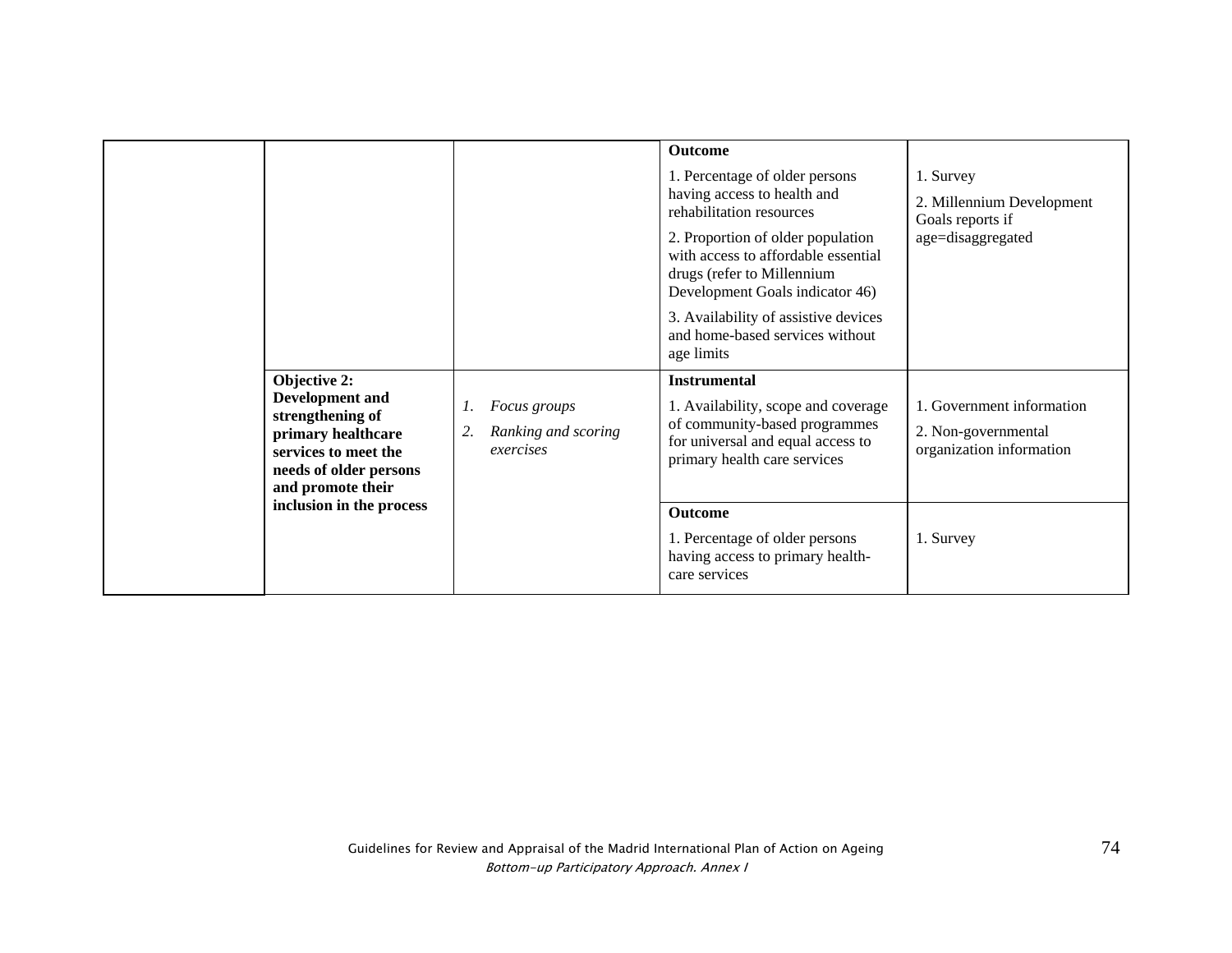| Objective 3:     |                                                                                |                 | <b>Instrumental</b>                                                                                                                           |                                                 |
|------------------|--------------------------------------------------------------------------------|-----------------|-----------------------------------------------------------------------------------------------------------------------------------------------|-------------------------------------------------|
| Development of a | continuum of health                                                            | 1. Focus groups | 1. Establishment of guidelines,<br>standards and norms of health care                                                                         | 1. Government information                       |
| of older persons | care to meet the needs                                                         |                 | and rehabilitation services for<br>older persons                                                                                              | 2. Non-governmental<br>organization information |
|                  |                                                                                |                 | 2. Availability, scope and coverage<br>of community-based programmes<br>establishing and coordinating a full<br>range of health-care services |                                                 |
|                  |                                                                                |                 | 3. Availability, scope and coverage<br>of health-care facilities with<br>specialized care for older clients <sup>w</sup>                      |                                                 |
|                  |                                                                                |                 | <b>Outcome</b>                                                                                                                                |                                                 |
|                  |                                                                                |                 | 1. List of all health-care services                                                                                                           | 1. Survey                                       |
|                  |                                                                                |                 | ever used by older persons                                                                                                                    | 2. Government information                       |
|                  |                                                                                |                 | 2. Subjective satisfaction in<br>respect of the fulfilment of older<br>persons' needs                                                         | 3. Non-governmental<br>organization information |
| Objective 4:     |                                                                                |                 | <b>Instrumental</b>                                                                                                                           |                                                 |
|                  | <b>Involvement of older</b>                                                    | 1. Focus groups | 1. Availability, scope and coverage                                                                                                           | 1. Government information                       |
|                  | persons in the<br>development and<br>strengthening of<br>primary and long-term |                 | of programmes that were<br>developed with the involvement of<br>older persons                                                                 | 2. Non-governmental<br>organization information |
| care services    |                                                                                |                 | <b>Outcome</b>                                                                                                                                |                                                 |
|                  |                                                                                |                 | 1. Percentage of older persons<br>having participated in the<br>planning, implementation and<br>evaluation of health-care<br>programmes       | 1. Survey                                       |

w HelpAge International, WHO and United States National Institute on Aging, "Indicators for the Minimum Data Set Project on Ageing: a critical review in sub-Saharan Africa" (WHO/EIP/GPE/01.1), Geneva, 2001.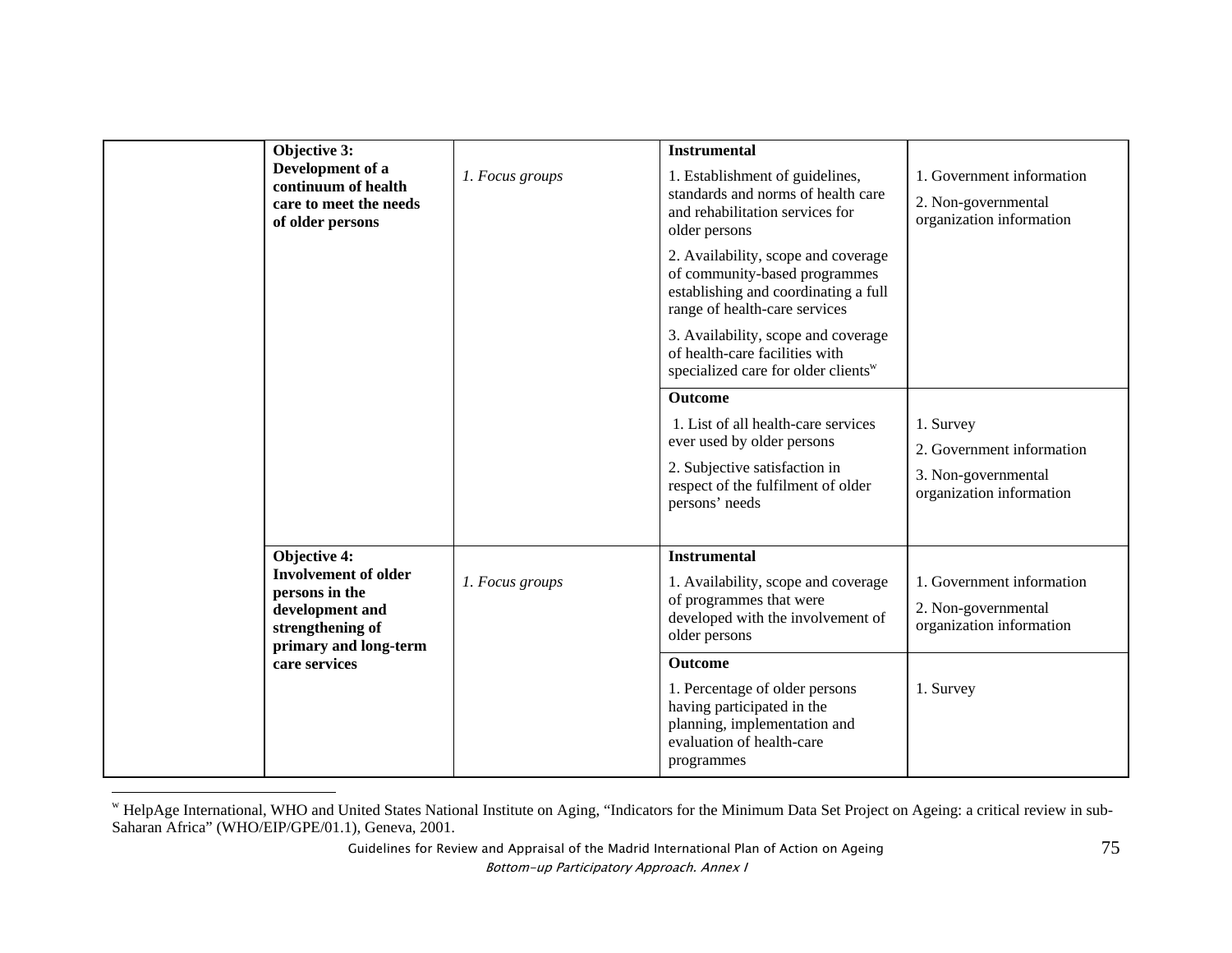| <b>Issue 3: Older</b><br>Objective 1:<br><b>Improvement</b> in the<br>persons and<br>assessment of the<br><b>HIV/AIDS</b><br>impact of HIV/AIDS on<br>the health of older | 1. Focus groups                                                                                                                                                                                                     | <b>Instrumental</b><br>1. Inclusion of data on older persons<br>(both infected and caregivers) in<br>national HIV/AIDS statistics | 1. Government information<br>2. Non-governmental<br>organization information                                                                                                                                                                                                                                                                                                                                                         |                                                                                  |
|---------------------------------------------------------------------------------------------------------------------------------------------------------------------------|---------------------------------------------------------------------------------------------------------------------------------------------------------------------------------------------------------------------|-----------------------------------------------------------------------------------------------------------------------------------|--------------------------------------------------------------------------------------------------------------------------------------------------------------------------------------------------------------------------------------------------------------------------------------------------------------------------------------------------------------------------------------------------------------------------------------|----------------------------------------------------------------------------------|
|                                                                                                                                                                           | persons, both for those<br>who are infected and<br>for those who are<br>caregivers for infected<br>or surviving family<br>members                                                                                   |                                                                                                                                   | <b>Outcome</b><br>1. HIV prevalence among older<br>persons<br>2. Percentage of households with<br>older persons affected by<br>HIV/AIDS <sup>x</sup><br>3. Contraceptive prevalence rate<br>among older persons (refer to<br>Millennium Development Goals<br>indicator 19)                                                                                                                                                           | 1. Survey<br>2. Millennium Development<br>Goals reports if age-<br>disaggregated |
|                                                                                                                                                                           | <b>Objective 2: Provision</b><br>of adequate<br>information, training in<br>caregiving skills,<br>treatment, medical care<br>and social support to<br>older persons living<br>with HIV/AIDS and<br>their caregivers | 1. NGO information<br>including faith-based<br>groups<br>2. Focus groups                                                          | <b>Instrumental</b><br>1. Availability, scope and coverage<br>of information campaigns on<br>HIV/AIDS targeting older persons<br>2. Availability, scope and coverage<br>of training programmes in<br>caregiving skills and medical care<br>implemented for older caregivers<br>of HIV/AIDS patients<br>3. Availability, scope and coverage<br>of programmes providing social<br>support for older caregivers of<br>HIV/AIDS patients | 1. Government information<br>2. Non-governmental<br>organization information     |

x HelpAge International, WHO and United States National Institute on Aging, "Indicators for the Minimum Data Set Project on Ageing: critical review in sub-Saharan Africa*"* (WHO/EIP/GPE/01.1), Geneva, 2001.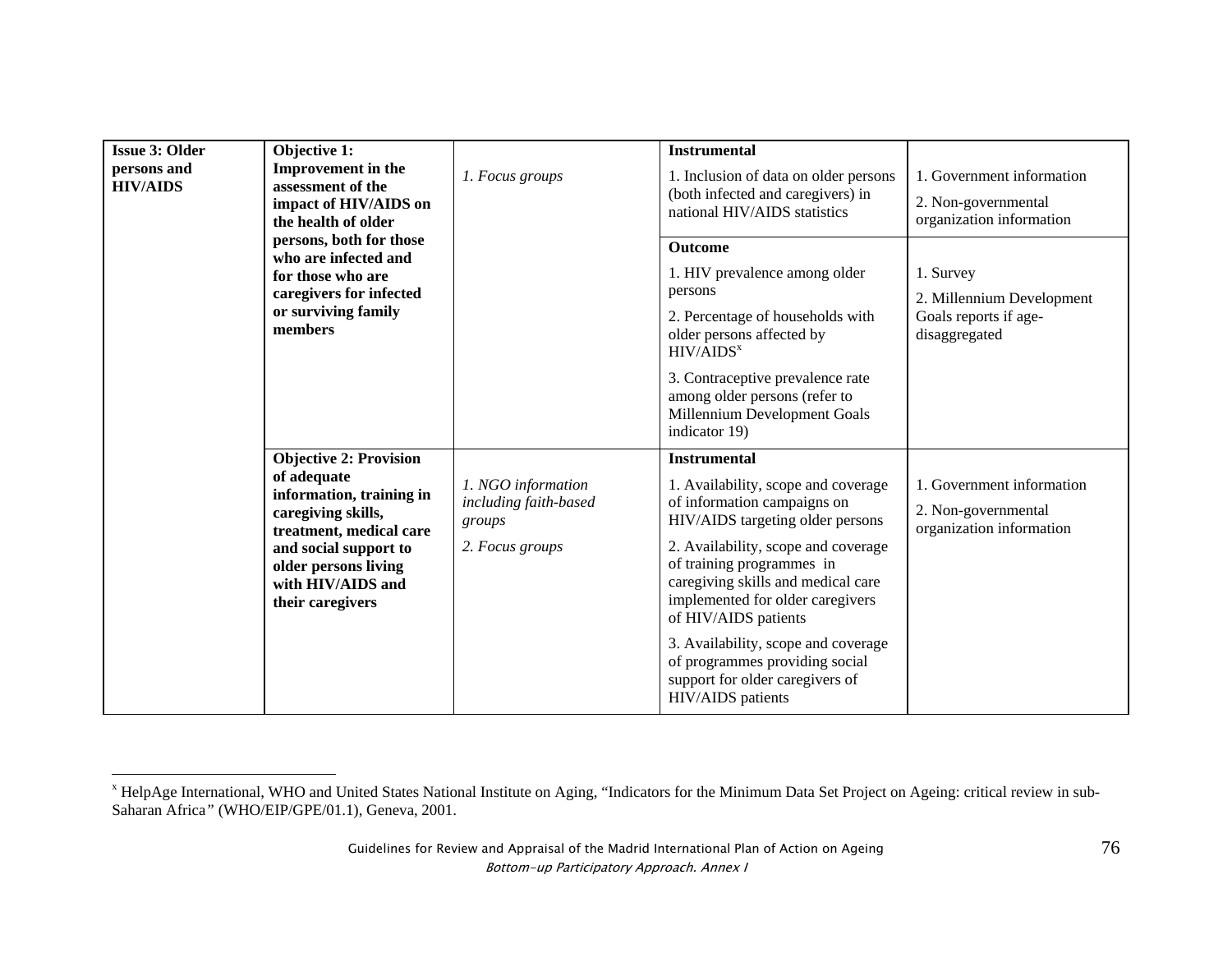|                                                                                                                                                                                                                                |                 | <b>Outcome</b>                                                                                                                                                               |                                                                                         |
|--------------------------------------------------------------------------------------------------------------------------------------------------------------------------------------------------------------------------------|-----------------|------------------------------------------------------------------------------------------------------------------------------------------------------------------------------|-----------------------------------------------------------------------------------------|
|                                                                                                                                                                                                                                |                 | 1. Percentage of older persons<br>reporting to as having been<br>informed about various aspects of<br><b>HIV/AIDS</b>                                                        | 1. Survey                                                                               |
|                                                                                                                                                                                                                                |                 | 2. Percentage of older caregivers<br>of HIV/AIDS patients receiving<br>training in caregiving skills and<br>medical care programmes                                          |                                                                                         |
|                                                                                                                                                                                                                                |                 | 3. Percentage of older caregivers<br>of HIV/AIDS patients benefiting<br>from social support programmes                                                                       |                                                                                         |
| Objective 3:                                                                                                                                                                                                                   |                 | <b>Instrumental</b>                                                                                                                                                          |                                                                                         |
| <b>Enhancement and</b><br>recognition of the<br>contribution of older<br>persons to development<br>in their role as<br>caregivers for children<br>with chronic diseases,<br>including HIV/AIDS,<br>and as surrogate<br>parents | 1. Focus groups | 1. Availability, scope and coverage<br>of community-based programmes<br>promoting recognition of the<br>contribution of older persons as<br>caregivers for HIV/AIDS patients | 1. Government information                                                               |
|                                                                                                                                                                                                                                |                 | <b>Outcome</b>                                                                                                                                                               |                                                                                         |
|                                                                                                                                                                                                                                |                 | 1. Percentage of older persons<br>caring for orphaned<br>grandchildren/kin <sup>y</sup>                                                                                      | 1. Survey<br>2. Media analysis                                                          |
|                                                                                                                                                                                                                                |                 | 2. Percentage of older persons<br>caring for adult children with<br>HIV/AIDS <sup>z</sup>                                                                                    | 3. Non-governmental<br>organization information<br>including from faith-based<br>groups |
|                                                                                                                                                                                                                                |                 | 3. Percentage of older persons<br>caring for grandchildren with<br>HIV/AIDS <sup>aa</sup>                                                                                    |                                                                                         |
|                                                                                                                                                                                                                                |                 |                                                                                                                                                                              |                                                                                         |

<sup>&</sup>lt;sup>y</sup> HelpAge International, WHO and the United States National Institute on Aging, "Indicators for the Minimum Data Set Project on Ageing: a critical review in sub-Saharan Africa" (WHO/EIP/GPE/01.1), Geneva, 2001.<br><sup>z</sup> Ibid.

 $z$  Ibid.

aa Ibid.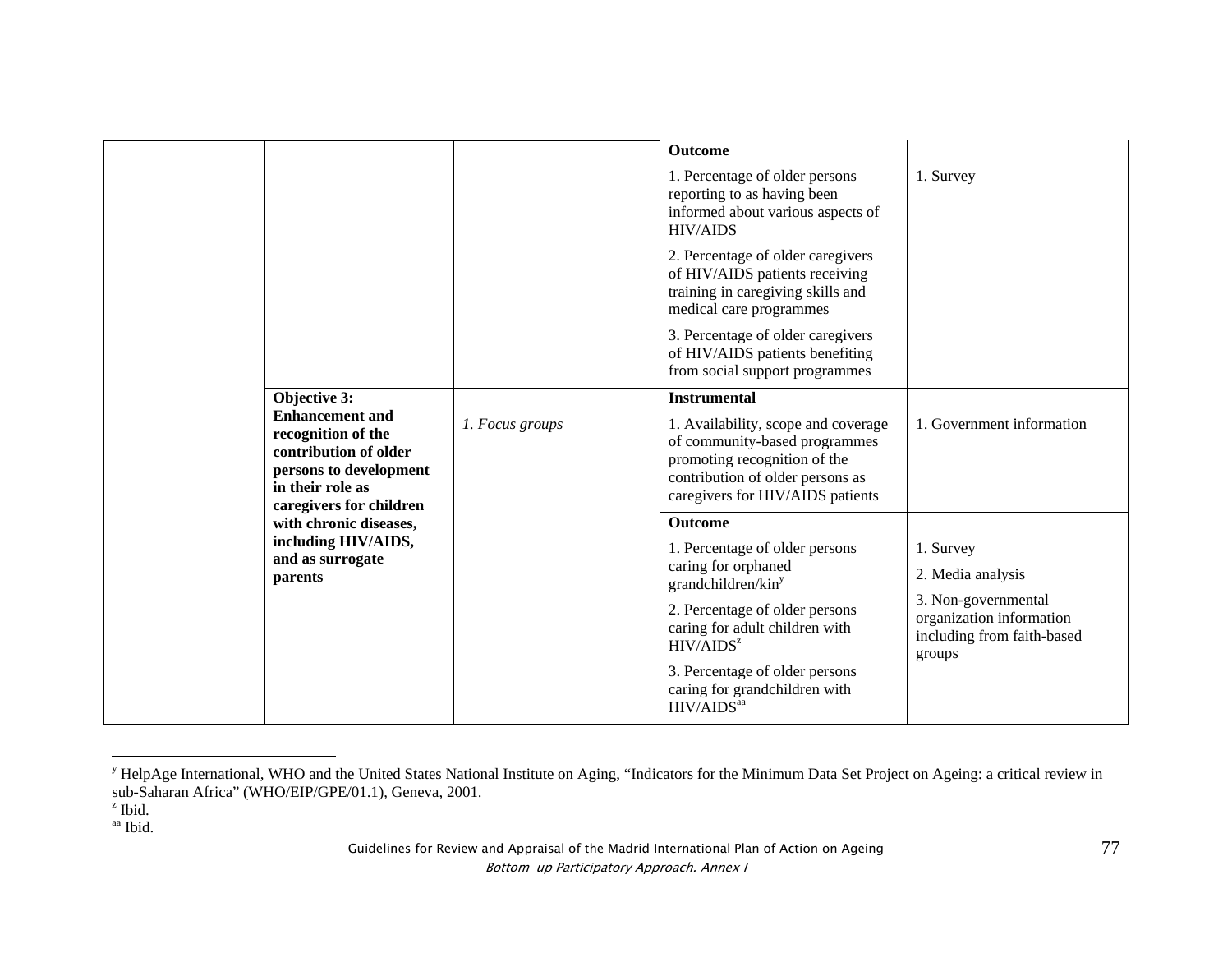| <b>Issue 4: Training of</b>                | <b>Objective 1: Provision</b>                                                                                                      |                 | <b>Instrumental</b>                                                                                                                                                                                            |                                        |
|--------------------------------------------|------------------------------------------------------------------------------------------------------------------------------------|-----------------|----------------------------------------------------------------------------------------------------------------------------------------------------------------------------------------------------------------|----------------------------------------|
| care providers and<br>health professionals | of improved<br>information and<br>training for health<br>professionals and para-<br>professionals on the<br>needs of older persons | 1. Focus groups | 1. Number of primary health care<br>workers (doctors, nurses, physical<br>therapists, district health workers,<br>lab technicians, social workers and<br>others) trained in core<br>competencies of geriatrics | 1. Government information<br>2. Survey |
|                                            |                                                                                                                                    |                 | 2. Number of geriatricians in<br>geriatric care                                                                                                                                                                |                                        |
|                                            |                                                                                                                                    |                 | 3. Number of health care and<br>social care professionals with<br>training in the care of older clients,<br>per capita <sup>bb</sup>                                                                           |                                        |
|                                            |                                                                                                                                    |                 | 4. Number of informal caregivers<br>trained in basic knowledge<br>regarding the special care of older<br>persons                                                                                               |                                        |
|                                            |                                                                                                                                    |                 | <b>Outcome</b>                                                                                                                                                                                                 |                                        |
|                                            |                                                                                                                                    |                 | 1. Percentage of older persons<br>having received health care<br>administered by specialized<br>geriatric services                                                                                             | 1. Survey                              |
|                                            |                                                                                                                                    |                 | 2. Percentage of older persons<br>having received informal care<br>from trained people                                                                                                                         |                                        |

<sup>&</sup>lt;sup>bb</sup> HelpAge International, WHO and United States National Institute on Aging, "Indicators for the Minimum Data Set Project on Ageing: a critical review in sub-Saharan Africa" (WHO/EIP/GPE/01.1), Geneva, 2001.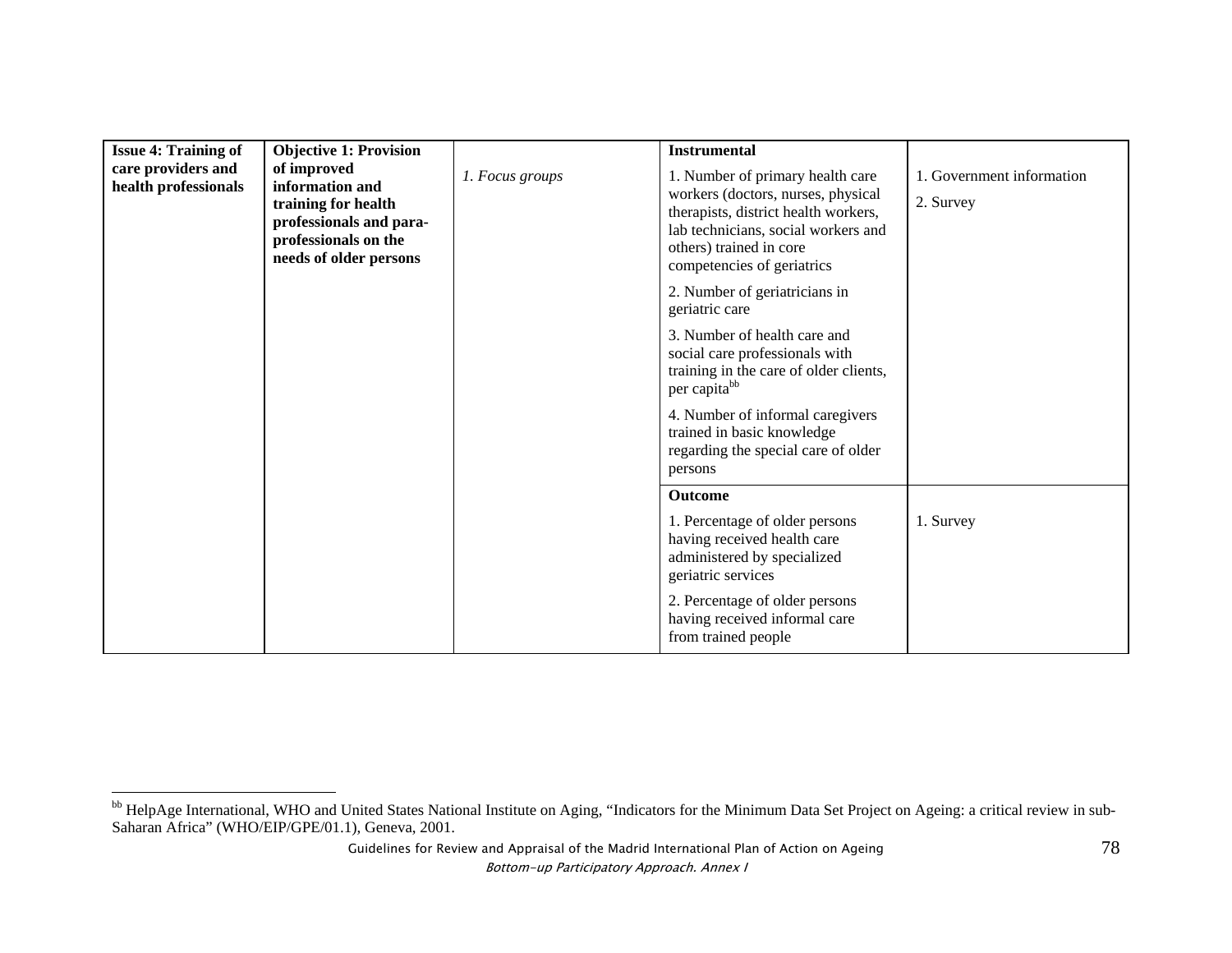| <b>Issue 5: Mental</b><br>health needs of<br>older persons | Objective 1:<br>Development of<br>comprehensive mental<br>healthcare services<br>ranging from<br>prevention to early<br>intervention, the<br>provision of treatment<br>services and the<br>management of mental<br>health problems in<br>older persons | Focus groups<br>1.<br>Ranking and scoring<br>2.<br>exercises<br>3.<br>Daily activity diagrams<br>Institutional analysis<br>4. | <b>Instrumental</b><br>1. Availability, scope and coverage<br>of programmes and services<br>designed to develop<br>comprehensive mental healthcare<br>services for older persons at all<br>levels, particularly the community<br>level<br>2. Availability, scope and coverage<br>of prevention programmes devoted<br>to mental health                                                                            | 1. Government information<br>2. Non-governmental<br>organization information |
|------------------------------------------------------------|--------------------------------------------------------------------------------------------------------------------------------------------------------------------------------------------------------------------------------------------------------|-------------------------------------------------------------------------------------------------------------------------------|------------------------------------------------------------------------------------------------------------------------------------------------------------------------------------------------------------------------------------------------------------------------------------------------------------------------------------------------------------------------------------------------------------------|------------------------------------------------------------------------------|
|                                                            |                                                                                                                                                                                                                                                        |                                                                                                                               | Outcome<br>1. Age-disaggregated prevalence<br>and incidence of mental health<br>problems<br>2. Percentage of older persons<br>having received mental healthcare<br>services in the last 12 months                                                                                                                                                                                                                | 1. Government information<br>2. Survey<br>3. WHO statistics                  |
| <b>Issue 6: Older</b><br>persons and<br>disabilities       | Objective 1:<br><b>Maintenance of</b><br>maximum functional<br>capacity throughout the<br>life course and<br>promotion of the full<br>participation of older<br>persons with disabilities                                                              | Focus groups<br>1.<br>Daily activity diagrams<br>2.                                                                           | <b>Instrumental</b><br>1. Availability, scope and coverage<br>of programmes aiming at having<br>participants maintain the highest<br>level of functional capacity<br>throughout the life course<br>2. Availability, scope and coverage<br>of policies and programmes<br>creating an age-friendly<br>environment<br>3. Availability, scope and coverage<br>of programmes dealing with<br>disabilities at all ages | 1. Government information<br>2. Non-governmental<br>organization information |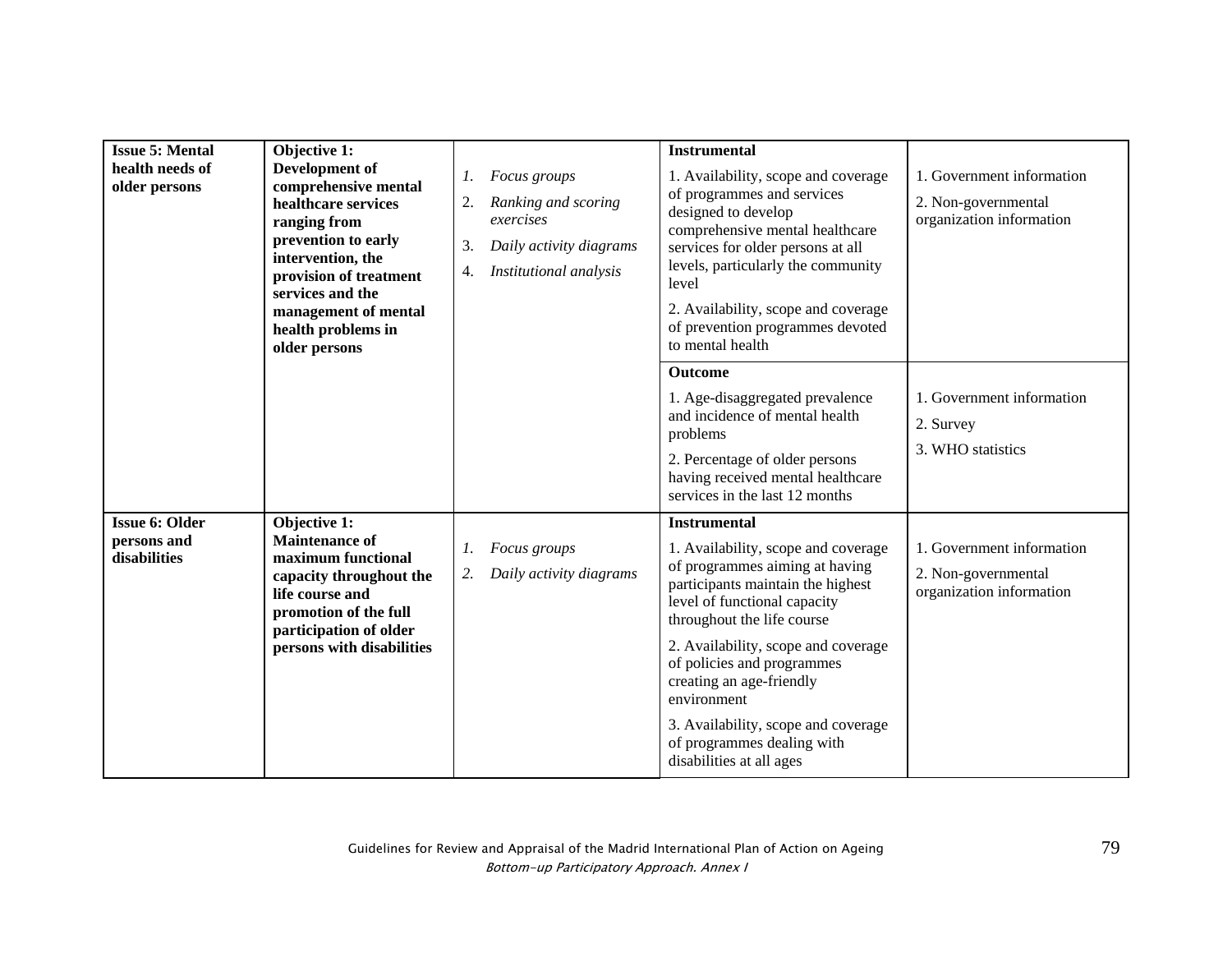|                                                                                                    |                                                                                                                                                                                     |                                                                       | Outcome                                                                                                                                                                                                                                                                                                                    |                                                                                                                            |
|----------------------------------------------------------------------------------------------------|-------------------------------------------------------------------------------------------------------------------------------------------------------------------------------------|-----------------------------------------------------------------------|----------------------------------------------------------------------------------------------------------------------------------------------------------------------------------------------------------------------------------------------------------------------------------------------------------------------------|----------------------------------------------------------------------------------------------------------------------------|
|                                                                                                    |                                                                                                                                                                                     |                                                                       | 1. Number of older persons<br>covered by programmes aimed at<br>preventing the decline of<br>functional capacities                                                                                                                                                                                                         | 1. Survey<br>2. Research findings                                                                                          |
|                                                                                                    |                                                                                                                                                                                     |                                                                       | 2. Number of dwelling units<br>adapted to the needs of older<br>persons with disabilities                                                                                                                                                                                                                                  |                                                                                                                            |
| <b>Priority</b><br>direction III:<br><b>Ensuring</b><br>enabling and<br>supportive<br>environments |                                                                                                                                                                                     |                                                                       |                                                                                                                                                                                                                                                                                                                            |                                                                                                                            |
| <b>Issue 1: Housing</b><br>and the living<br>environment                                           | <b>Objective 1: Promotion</b><br>of "ageing in place" in<br>the community with due<br>regard to individual<br>preferences and<br>affordable housing<br>options for older<br>persons | 1. Focus groups<br>2. Seminars/conferences<br>and consultation forums | <b>Instrumental</b><br>1. Availability, scope and coverage<br>of programmes promoting age-<br>integrated community                                                                                                                                                                                                         | 1. Government information<br>2. Non-governmental<br>organization information<br>3. Survey<br>4. Private sector information |
|                                                                                                    |                                                                                                                                                                                     |                                                                       | <b>Outcome</b><br>1. Percentage of older persons<br>reporting on their housing and<br>living conditions as age-adequate<br>2. Percentage of households with<br>older persons having a toilet,<br>bathing facilities, sewage disposal,<br>solid waste disposal, electric<br>lighting, improved sanitation and<br>safe water | 1. National census<br>2. Survey<br>3. Millennium Development<br>Goals reports if age-<br>disaggregated                     |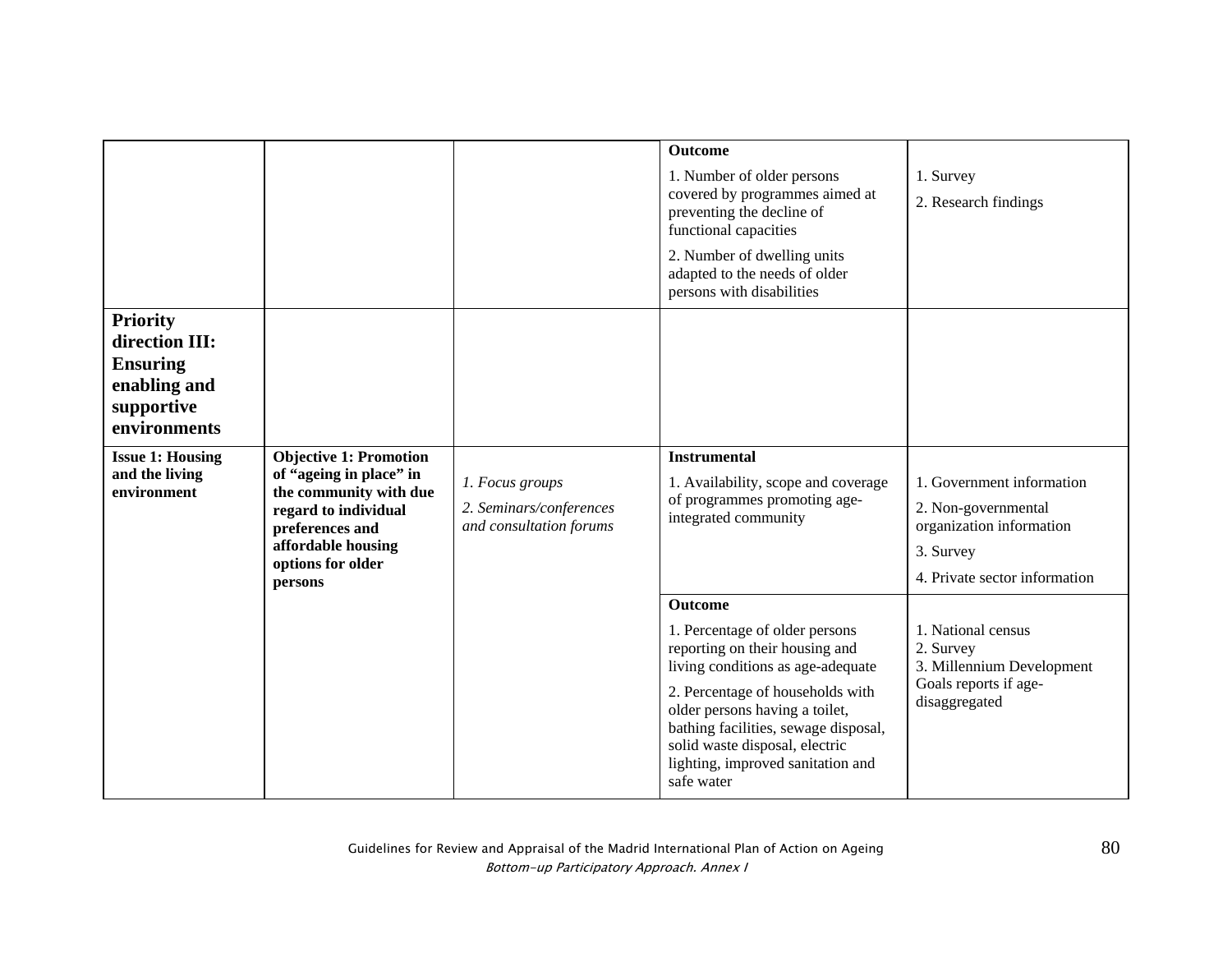| <b>Objective 2:</b><br><b>Improvement</b> in<br>housing and<br>environmental design to<br>promote independent<br>living by taking into<br>account the needs of<br>older persons, in<br>particular those with<br>disabilities | 1. Focus groups<br>2. Seminars/conferences<br>and consultation forums                                                                              | <b>Instrumental</b><br>1. Availability, scope and coverage<br>of programmes promoting<br>independent living, mobility and<br>accessibility | 1. Government information<br>2. Non-governmental<br>organization information                                                                                                          |                                                                                                               |
|------------------------------------------------------------------------------------------------------------------------------------------------------------------------------------------------------------------------------|----------------------------------------------------------------------------------------------------------------------------------------------------|--------------------------------------------------------------------------------------------------------------------------------------------|---------------------------------------------------------------------------------------------------------------------------------------------------------------------------------------|---------------------------------------------------------------------------------------------------------------|
|                                                                                                                                                                                                                              |                                                                                                                                                    | <b>Outcome</b><br>1. Percentage of older persons<br>living on their own with needs<br>requiring and receiving support                      | 1. Survey                                                                                                                                                                             |                                                                                                               |
|                                                                                                                                                                                                                              |                                                                                                                                                    |                                                                                                                                            | 2. Percentage of older persons with<br>needs requiring but not receiving<br>support                                                                                                   |                                                                                                               |
|                                                                                                                                                                                                                              |                                                                                                                                                    |                                                                                                                                            | 3. Percentage of older persons<br>receiving mobile/extramural<br>services                                                                                                             |                                                                                                               |
|                                                                                                                                                                                                                              | <b>Objective 3: Improved</b><br>availability of accessible<br>and affordable<br>transportation for older<br>persons                                | 1. Focus groups<br>2. Seminars/conferences<br>and consultation forums                                                                      | <b>Instrumental</b><br>1. Availability, scope and coverage<br>of programmes promoting<br>availability of barrier-free and<br>appropriate public and private<br>transportation systems | 1. Government information                                                                                     |
|                                                                                                                                                                                                                              |                                                                                                                                                    |                                                                                                                                            | Outcome<br>1. Percentage of older persons<br>expressing their satisfaction with<br>the transportation systems                                                                         | 1. Survey                                                                                                     |
| <b>Issue 2: Care and</b><br>support for<br>caregivers                                                                                                                                                                        | <b>Objective 1: Provision</b><br>of a continuum of care<br>and services for older<br>persons from various<br>sources and support for<br>caregivers | 1. Focus groups<br>2. Seminars/conferences<br>and consultation forums                                                                      | <b>Instrumental</b><br>1. Availability, scope and coverage<br>of programmes facilitating family<br>and community care for older<br>persons                                            | 1. Government information<br>2. Non-governmental<br>organization information<br>3. Private sector information |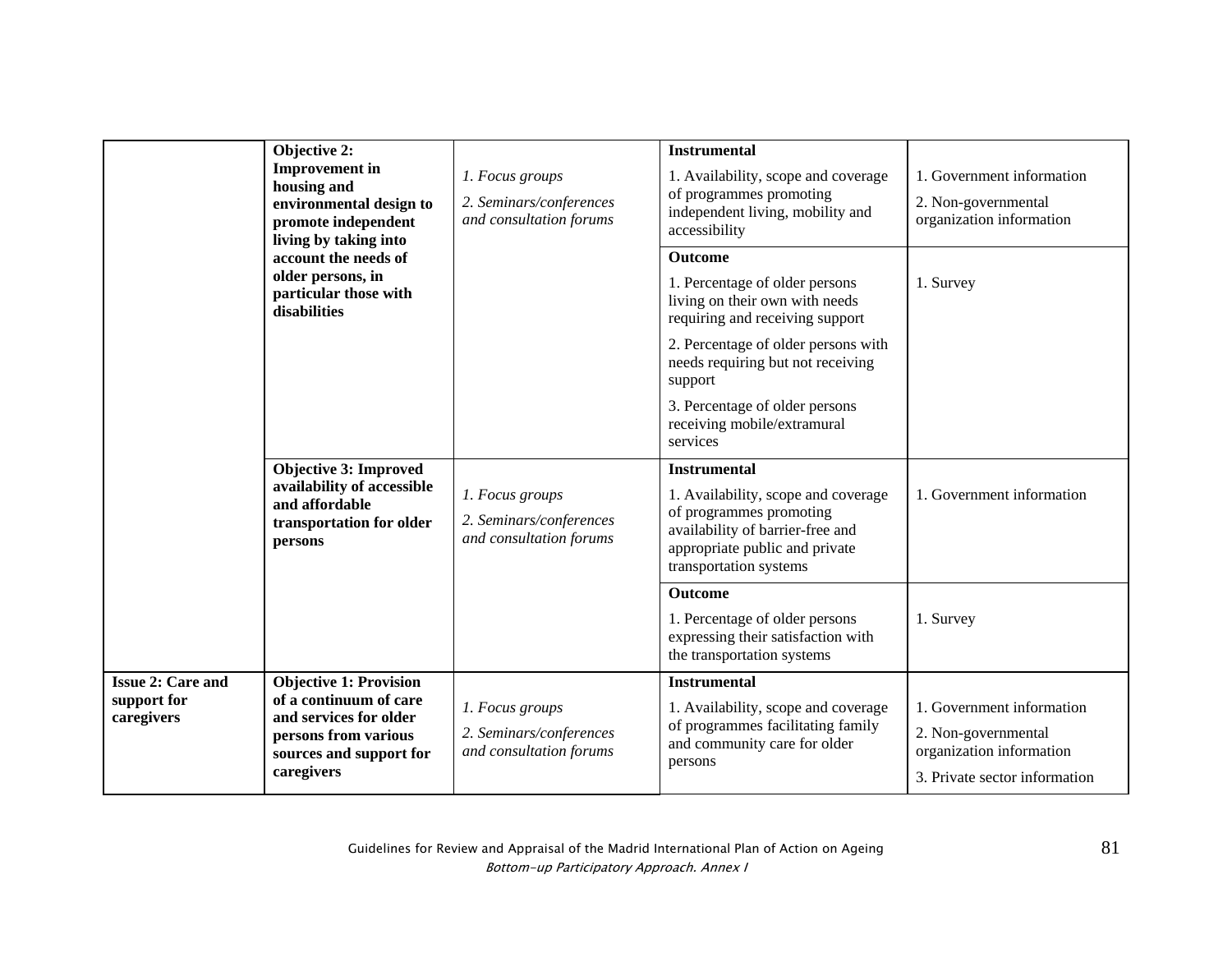|                                                                                                            |                                                                       | <b>Outcome</b><br>1. Percentage of older persons<br>receiving family, community and<br>government support services | 1. Survey                                                                    |
|------------------------------------------------------------------------------------------------------------|-----------------------------------------------------------------------|--------------------------------------------------------------------------------------------------------------------|------------------------------------------------------------------------------|
|                                                                                                            |                                                                       | 2. Percentage of family and<br>community caregivers receiving<br>government support services                       |                                                                              |
|                                                                                                            |                                                                       | 3. Percentage of caregivers<br>expressing satisfaction with<br>support received in their role as<br>caregivers     |                                                                              |
| <b>Objective 2: Support</b><br>for the caregiving role<br>of older persons,<br>particularly older<br>women | 1. Focus groups<br>2. Seminars/conferences<br>and consultation forums | <b>Instrumental</b><br>1. Availability, scope and coverage<br>of support programmes for older<br>caregivers        | 1. Government information<br>2. Non-governmental<br>organization information |
|                                                                                                            |                                                                       | <b>Outcome</b><br>1. Percentage of older persons<br>providing care                                                 | 1. Survey                                                                    |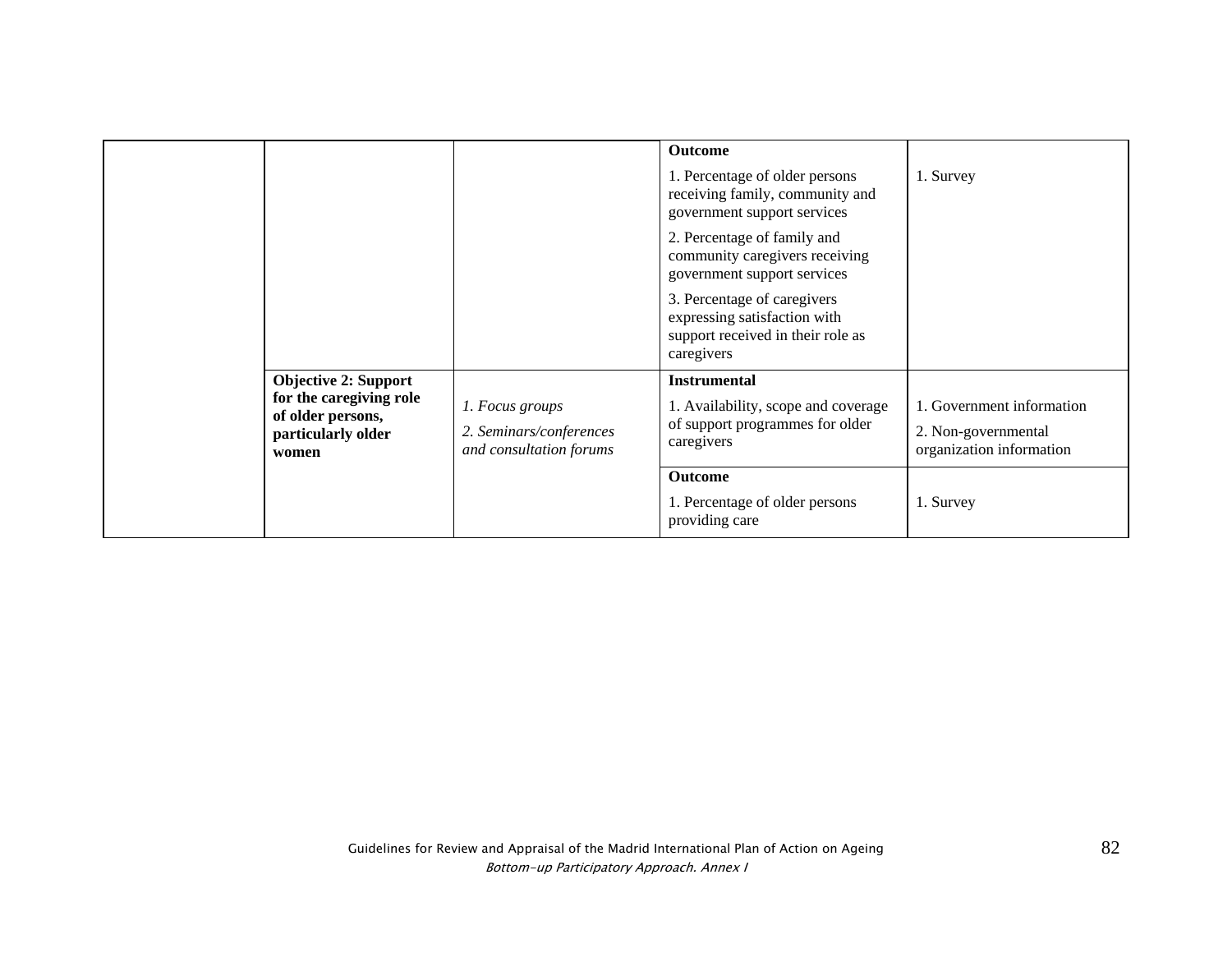| <b>Issue 3: Neglect,</b> | Objective 1:                                                                                  |                 | <b>Instrumental</b>                                                                                                                                                                                                                                                                                                                                                                                                                                                                            |                                                                                |
|--------------------------|-----------------------------------------------------------------------------------------------|-----------------|------------------------------------------------------------------------------------------------------------------------------------------------------------------------------------------------------------------------------------------------------------------------------------------------------------------------------------------------------------------------------------------------------------------------------------------------------------------------------------------------|--------------------------------------------------------------------------------|
| abuse and violence       | <b>Elimination of all forms</b><br>of neglect, abuse and<br>violence against older<br>persons | 1. Focus groups | 1. Availability, scope and coverage<br>of legislation to combat elder<br>neglect, abuse and violence                                                                                                                                                                                                                                                                                                                                                                                           | 1. Government information<br>2. Non-governmental<br>organization information   |
|                          |                                                                                               |                 | 2. Availability, scope and coverage<br>of programmes combating neglect,<br>abuse and violence against older<br>persons, including programmes for<br>awareness-building among the<br>general public, and training of<br>health and social services<br>professionals regarding<br>characteristics of neglect, abuse<br>and violence against older persons<br>3. Availability, scope and coverage<br>of programmes facilitating report<br>of neglect, abuse and violence<br>against older persons | 3. Police, hospital and social<br>services records                             |
|                          |                                                                                               |                 | 4. Development of tools detecting<br>neglect, abuse and violence against<br>older persons                                                                                                                                                                                                                                                                                                                                                                                                      |                                                                                |
|                          |                                                                                               |                 | <b>Outcome</b>                                                                                                                                                                                                                                                                                                                                                                                                                                                                                 |                                                                                |
|                          |                                                                                               |                 | 1. Percentage of older victims<br>reporting neglect and abuse                                                                                                                                                                                                                                                                                                                                                                                                                                  | 1. Survey<br>2. Non-governmental                                               |
|                          |                                                                                               |                 | 2. Incidences of reports by older<br>persons of neglect, abuse and<br>violence                                                                                                                                                                                                                                                                                                                                                                                                                 | organization information<br>3. Police, social services and<br>hospital records |
|                          |                                                                                               |                 | 3. Incidences of reports by others<br>on neglect, abuse and violence<br>against older persons                                                                                                                                                                                                                                                                                                                                                                                                  |                                                                                |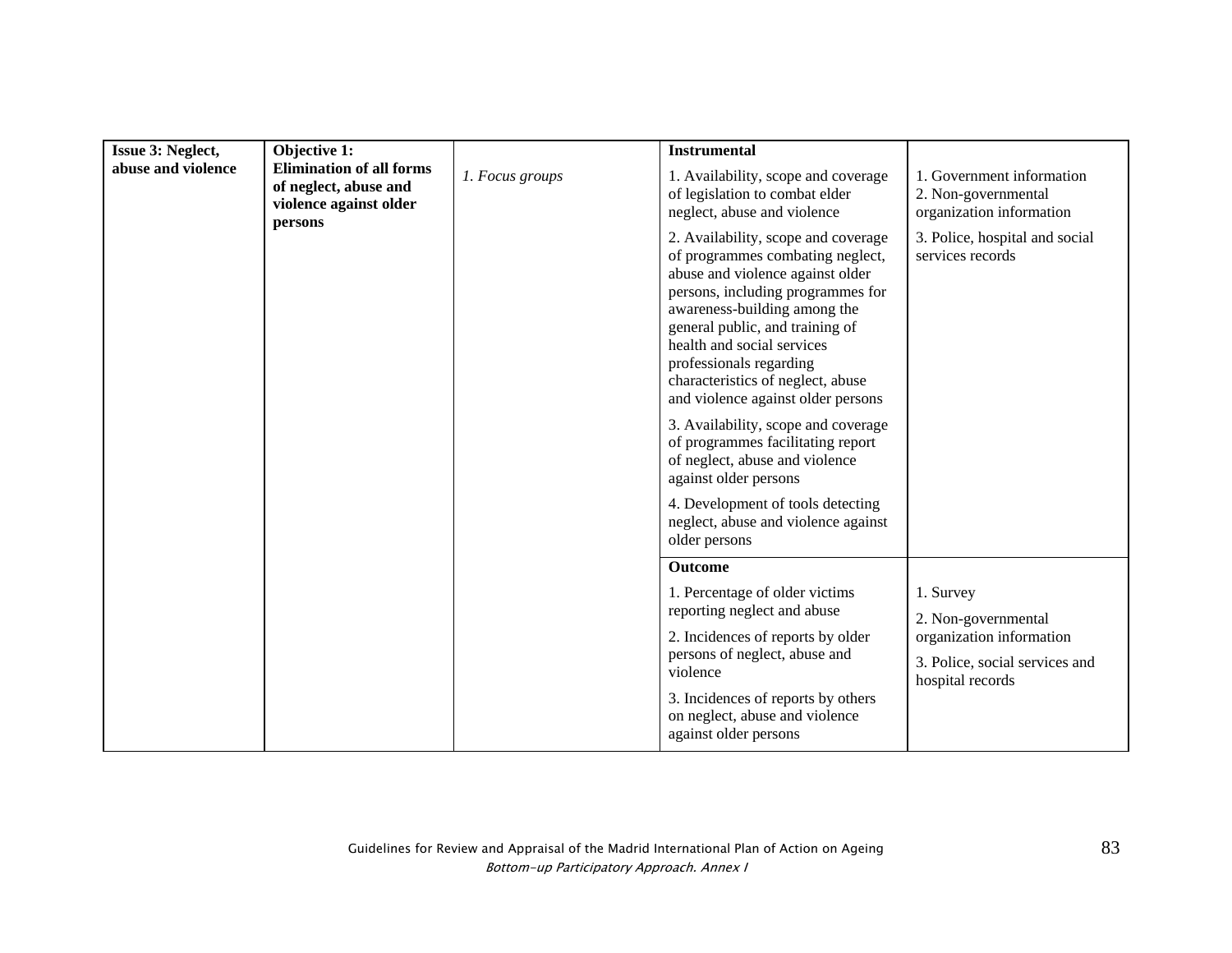|                                     | <b>Objective 2: Creation of</b><br>support services to<br>address elder abuse                                                                                     | 1. Focus groups<br>2. Seminars/conferences<br>and consultation forums                                                                                                                                                                     | <b>Instrumental</b><br>1. Availability, scope and coverage<br>of programmes providing support<br>services to older victims of<br>neglect, abuse and violence<br><b>Outcome</b><br>1. Percentage of older persons<br>having sought services for victims<br>of abuse<br>2. Percentage of older persons<br>having sought services for<br>themselves as victims of abuse | 1. Government information<br>2. Non-governmental<br>organization information<br>1. Survey<br>2. Non-governmental<br>organization information |
|-------------------------------------|-------------------------------------------------------------------------------------------------------------------------------------------------------------------|-------------------------------------------------------------------------------------------------------------------------------------------------------------------------------------------------------------------------------------------|----------------------------------------------------------------------------------------------------------------------------------------------------------------------------------------------------------------------------------------------------------------------------------------------------------------------------------------------------------------------|----------------------------------------------------------------------------------------------------------------------------------------------|
| <b>Issue 4: Images of</b><br>ageing | Objective 1:<br><b>Enhancement of public</b><br>recognition of the<br>authority, wisdom,<br>productivity and other<br>important contributions<br>of older persons | 1. Advocacy and self-help<br>groups, including<br>publications by older<br>persons themselves<br>2. Focus groups<br>3. Seminars/conferences<br>and consultation forums<br>4. Publications by older<br>persons<br>5. Media watch programme | <b>Instrumental</b><br>1. Availability, scope and coverage<br>of public awareness campaigns on<br>ageing<br>2. Availability, scope and coverage<br>of programmes in the media to<br>foster and promote positive images<br>of ageing and older persons,<br>starting from primary schools                                                                              | 1. Government information<br>2. Non-governmental<br>organization information<br>3. Media analysis                                            |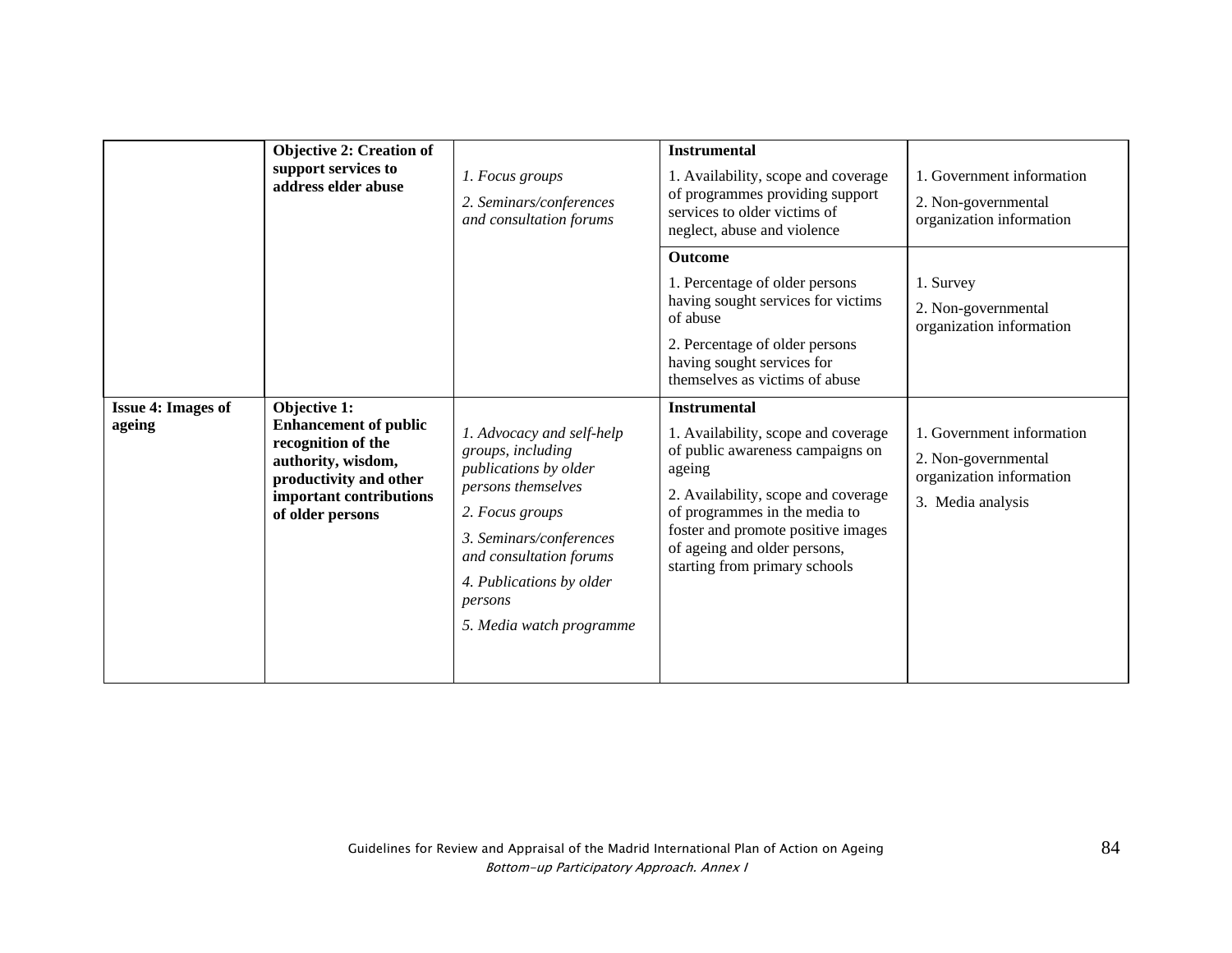|  | Outcome                                                                                                                                        |           |
|--|------------------------------------------------------------------------------------------------------------------------------------------------|-----------|
|  | 1. Percentage of younger persons<br>having positive attitudes towards<br>ageing and older persons                                              | 1. Survey |
|  | 2. Percentage of older persons<br>having a positive perception of<br>themselves                                                                |           |
|  | 3. Percentage of older persons<br>indicating having perceived a<br>positive attitude of younger<br>persons towards older persons <sup>cc</sup> |           |

<sup>&</sup>lt;sup>cc</sup> HelpAge International, WHO and United States National Institute on Aging, "Indicators for the Minimum Data Set Project on Ageing: a critical review in sub-Saharan Africa" (WHO/EIP/GPE/01.1), Geneva, 2001.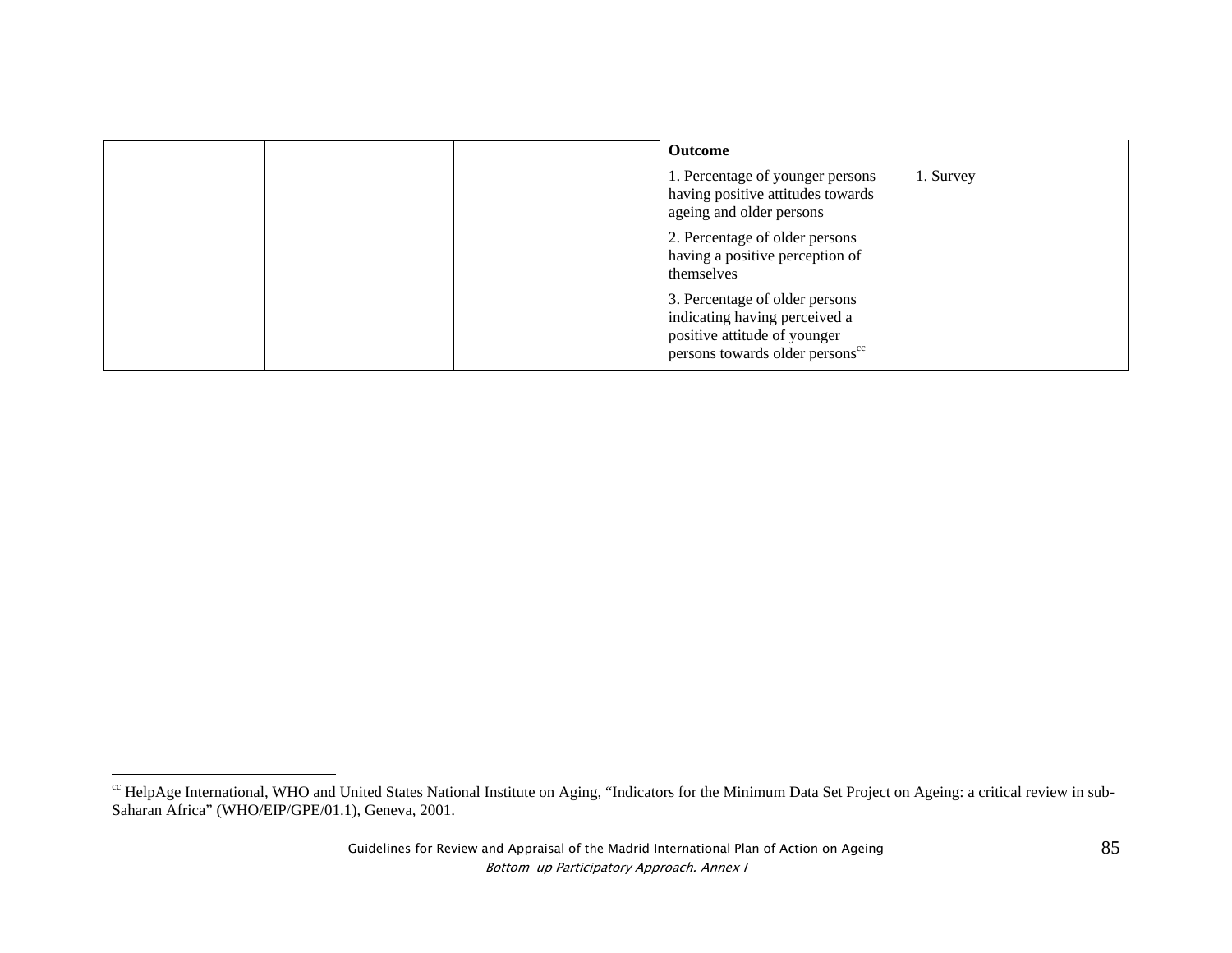### **Annex II**

### Participatory methods of data collection<sup>a</sup>

Having addressed the key components of the bottom-up participatory approach, we will focus now on the gathering of information through the various participatory methods of data collection.

Participatory data collection, or research, is generally associated with qualitative methods of information-gathering. Qualitative methods, in comparison with quantitative ones, tend to be more concerned with words than numbers. Qualitative methods are therefore based on data collection and analysis that focus on interpreting the meaning of social phenomena as derived from the views of the participants in a particular social reality (see table).

Participatory approaches encompass a variety of data-collection methods: (a) participatory listening and observation; (b) visual tools such as maps, daily activity diagrams, institutional diagrams and Venn diagrams, flow diagrams and livelihood analysis; (c) semi-structured interviews; and (d) focus group discussions. Among the participatory methods of evaluation, semi-structured interviews and focus groups are the instruments most often used to gather the views of participants on certain topics and issues. Participatory listening and observation and use of various visual tools would normally be undertaken at the initial stages of the evaluation process, as they often provide the basis for the design of in-depth questionnaires for semi-structured interviews and the conduct of focus groups.

While quantitative questionnaires are structured in terms of the variety of answers that a respondent chooses from, qualitative surveys and focus groups allow for more nuanced, semi-structured and open-ended responses. The objective of qualitative designs is to capture values, attitudes and preferences of participants so as to penetrate to the "how" and the "why" underlying a phenomenon. Since data resulting from qualitative research approaches do not lend themselves to numerical coding, evaluation of qualitative findings is more complex compared with that of quantitative research results. Tables, rows of data, and correlations are therefore not generated by qualitative research. Information has to be grouped under topical headings and its diversity is subject to generalization.

<sup>&</sup>lt;sup>a</sup> Excerpts from Robert Venne, Social Affairs Officer, Programme on Ageing, Division for Social Policy and Development, Department of Economic and Social Affairs, "The framework for monitoring, review and appraisal of the Madrid International Plan of Action Ageing". Full text available from http://www.un.org/esa/socdev/ageing/documents/MIPAA\_frmwrk.pdft.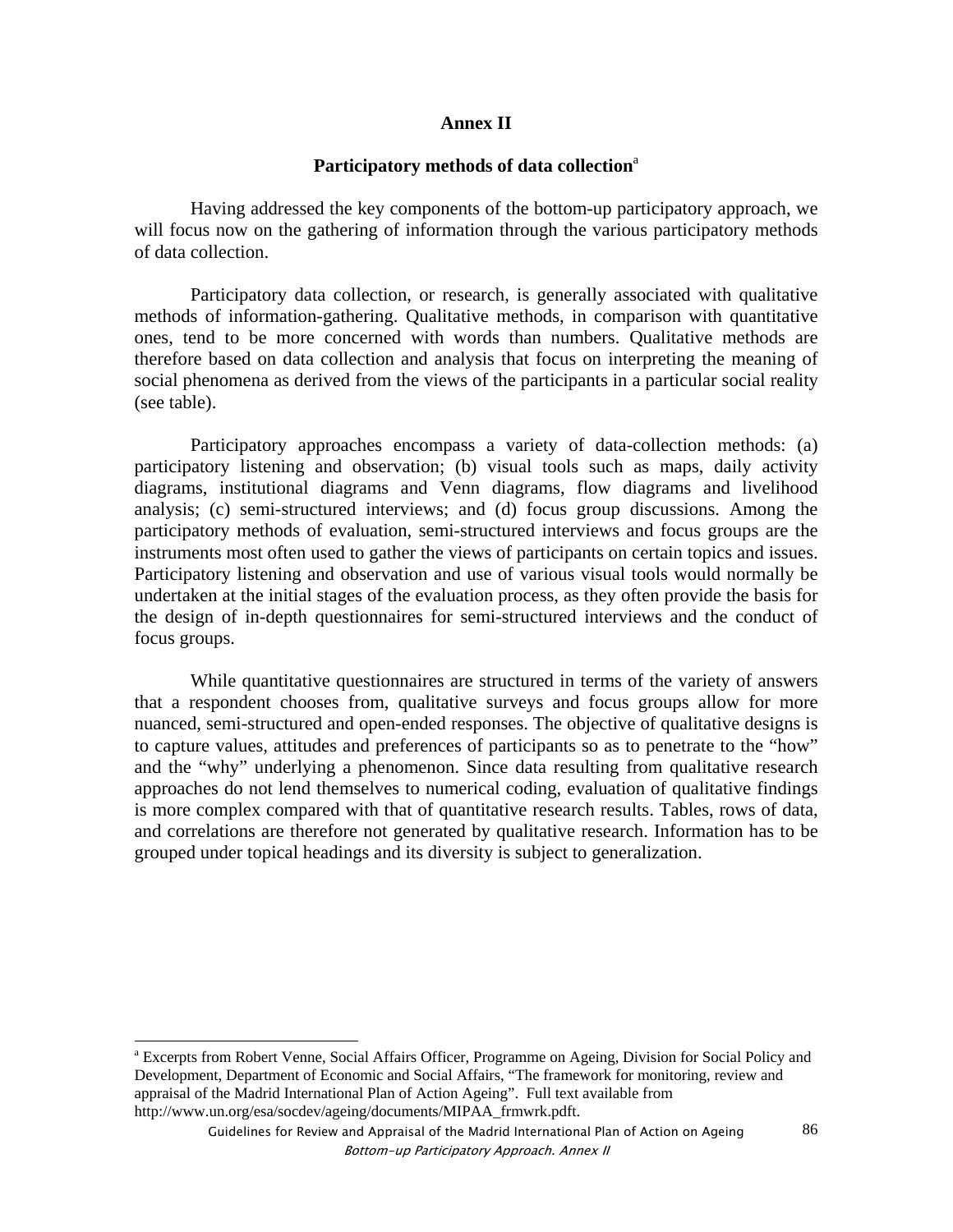| monitoring, review and appraisal in several important ways <sup>b</sup> |                                                                                        |                                                                                                                                                                                                                                   |  |  |
|-------------------------------------------------------------------------|----------------------------------------------------------------------------------------|-----------------------------------------------------------------------------------------------------------------------------------------------------------------------------------------------------------------------------------|--|--|
|                                                                         | Conventional                                                                           | Participatory                                                                                                                                                                                                                     |  |  |
| Who plans and<br>manages the<br>process                                 | Senior managers or<br>outside experts                                                  | Local people, project staff, managers<br>and other stakeholders, often helped<br>by a facilitator                                                                                                                                 |  |  |
| Role of "primary"<br>stakeholders"<br>(intended<br>beneficiaries)       | Provide information<br>only                                                            | Design and adapt the methodology,<br>collect and analyse data, share<br>findings and link them to action                                                                                                                          |  |  |
| How success<br>is measured                                              | Externally defined,<br>mainly quantitative<br>indicators                               | Internally defined indicators,<br>including more qualitative<br>judgements                                                                                                                                                        |  |  |
| Approach                                                                | Predetermined                                                                          | Adaptive                                                                                                                                                                                                                          |  |  |
|                                                                         | (November 1998), available from http://www.ids.ac.uk/ids/bookshop/briefs/brief12.html. | <sup>b</sup> Irene Guijt and John Gaventa, "Participatory monitoring, review and appraisal: learning from change",<br>Institute of Development Studies Policy Briefing (University of Sussex, Brighton, United Kingdom), issue 12 |  |  |

**Participatory monitoring, review and appraisal approaches differ from conventional** 

Many research designs are based on a combination of quantitative and qualitative methods, so as to capture the full extent of a specific social reality. Data collated by quantitative research methods are rarely sufficient to provide a full explanation of an observable social issue. Based on their experience, researchers have realized the importance of integrating quantitative analysis with qualitative methods while trying to provide policymakers with a comprehensive portrait of the socio-economic situation of various social groups. Such an integrative approach would also be of use in reviewing and appraising the implementation of the Madrid International Plan of Action on Ageing, 2002.

# A. Participatory listening and observation

l

Listening and observation skills are the basis for attaining a comprehensive understanding of the situation of older persons in a particular community and for viewing social reality through the eyes of older persons. These skills are of great importance for any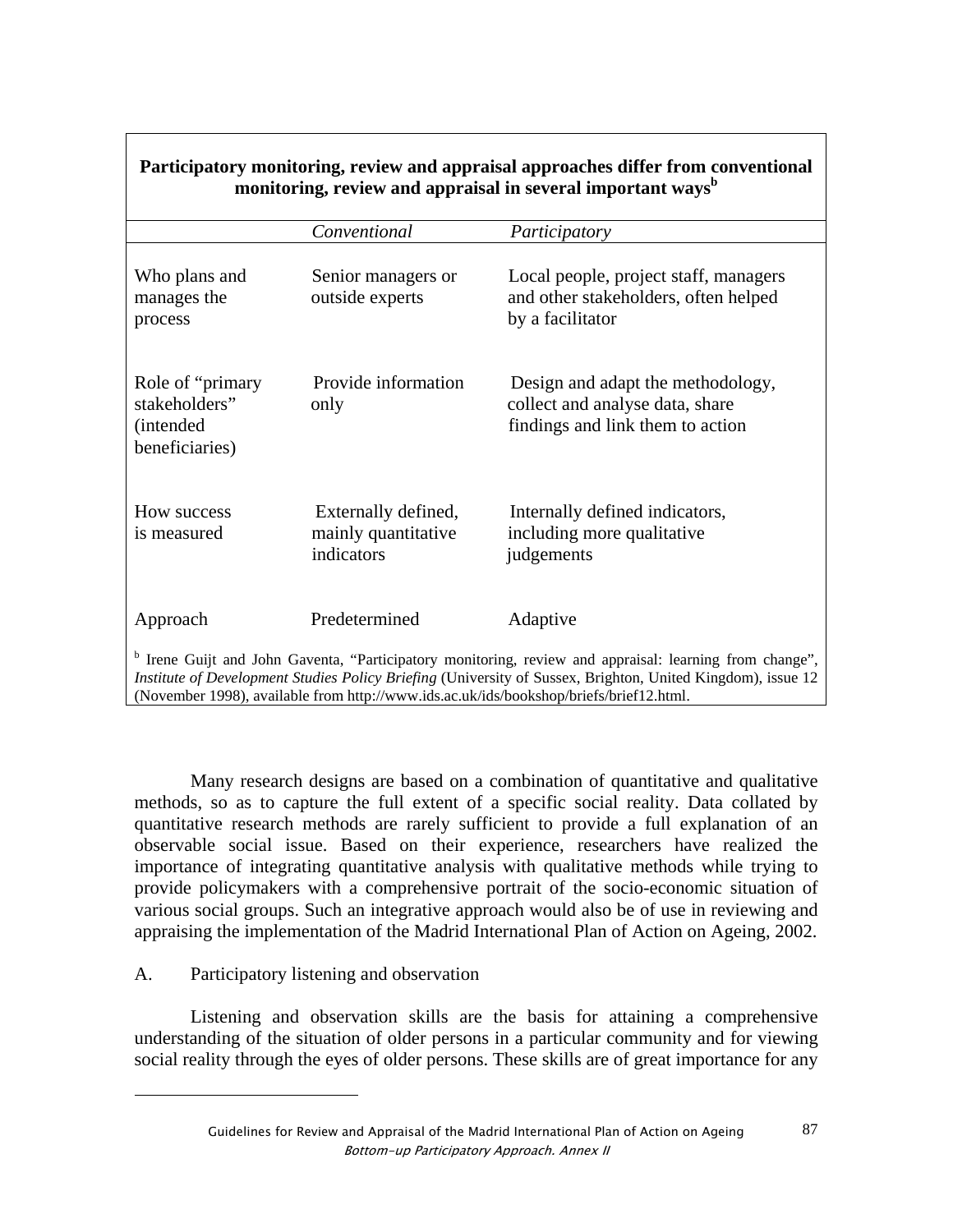participatory research design and should be applied for the duration of any project. Participatory listening and observation assumes that "the participant observer/ethnographer immerses him- or herself in a group for an extended period of time, observing behaviour, listening to what is said in conversations both between others and with the fieldworkers, and asking questions".<sup>c</sup> It is therefore "a major research strategy which aims to gain a close and intimate familiarity with a given area of study through intensive involvement with people in their natural environment."d

A bottom-up participatory research project in a particular community may be started by first familiarizing oneself with the environment. This is usually done in the course of a guided walk, or transect walk, which often involves an individual or a group of people who will guide the researcher(s) through a community with a view to pointing out and talking about things of local importance. The organizational set-up of a community, the quality of housing and the availability of social services for older persons can be studied on such a walk. As a result, maps could be drawn reflecting the crucial local institutions that are relevant to older persons.

With regard to participatory listening it is important for the listener to ensure that his/her appearance and manner are appropriate to the research environment and acceptable to the older persons themselves. Every person should be encouraged to speak, and interest in what is said should be demonstrated at all times. Non-verbal communication such as body language should be given due attention as well. The researcher(s) should seek clarification, if needed, so as to understand correctly what an individual tries to express. Expressive or verbal judgements of what older persons have said should be avoided.

Participatory observation complements the listening component. People or events should be observed at different times of the day and on different days of the week to ensure that a balanced impression has been gained. Observations and conversations should be written down in field notes as soon as possible, since human memory can be deceptive. Particular attention should be given to power relationships among older persons, and to what roles various individuals play in the community, what activities and tasks are performed at what frequency, and what issues engender excitement, irritation, agreement or disagreement among older persons.

Participatory observation and listening form the basis of further and more complex inquiries. What has been observed and heard is often the starting point for semi-structured interviews and focus group discussions during which observations can be checked and clarified in interview questions to determine whether the researcher has accurately interpreted what he/she has seen and heard.

B. Visual tools

"Visual tools – such as maps, diagrams, seasonal calendars and daily activity charts – are important elements of participatory research. They enable older people to explore

<sup>&</sup>lt;sup>c</sup> Alan Bryman, *Social Research Methods*, 2<sup>nd</sup> ed. (New York, Oxford University Press, 2004), p. 292.<br><sup>d</sup> A *Dictionary of Sociology* (Oxford, United Kingdom, Oxford University Press, 1998), p. 482.

Guidelines for Review and Appraisal of the Madrid International Plan of Action on Ageing Bottom-up Participatory Approach. Annex II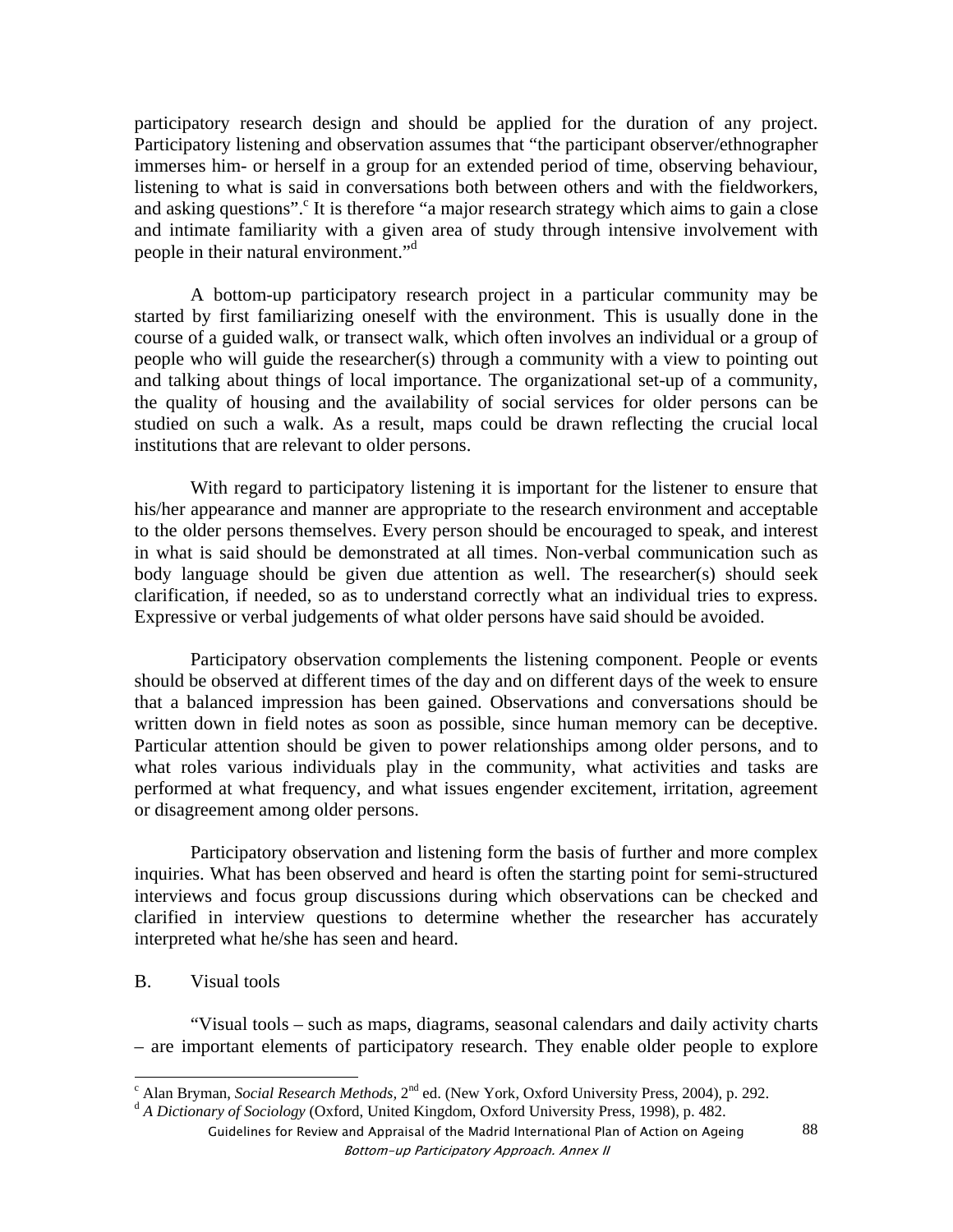complex relationships and link issues in ways not possible through verbal methods alone, generating a deeper analysis of local issues."e

A common participatory approach in visualizing entails drawing figures, maps and diagrams and/or using tools such as stones, sticks or other objects to demonstrate the layout of a particular community. One of the advantages of using visual tools is that illiterate members of a community will also have the opportunity to participate in the evaluation exercises, so that a balanced representation of older persons within the community may be ensured. This means that older persons from various socio-economic strata and from different geographical areas of the community should have the opportunity to participate. Age and sex distributions should be accurately represented as well.

Maps can be informative tools showing characteristics of a location where the evaluation of the Madrid Plan of Action is being undertaken. HelpAge International distinguishes between resource maps and mobility maps. The former show where (older) people live as well as the general infrastructure of a community, while the latter outline movements within a community. In addition to these two tools, there exist what are known as body maps. By depicting the health status of older persons on a large map of the human body, these can be an important source of information about the health status of those persons. However, body mapping should be approached with the utmost sensitivity. Although there would be a general introduction to the mapping exercise provided by the researcher(s), the mapping itself should be conducted by people living in the location of the evaluation and the evaluation team should not interfere during the mapping activity. Since different groups of older persons would be asked to participate in the mapping exercise, it might be expected that different maps would highlight different perceptions within a community. The mapping exercise should also include an inquiry about historical changes of a community which could be reflected in mapping as well.

To understand how members of a community spend their time, daily activity diagrams are helpful. Daily patterns of work and other activities of older persons could be recorded with the assistance of such a method by using little stones that might symbolize time spent on particular activities. Of special interest would be gender differences with regard to time use as well as how much older persons contribute to household and community activities. In addition, changes of time use can be demonstrated by inviting older persons to reflect on their whole lives and on how much their daily activities have varied over the course of time. Trend lines would be traced and historical profiles created. Caution is in order, however, when asking participants about their (extended) past, since human memory can be very deceptive.

Similarly, institutional diagrams would reveal the presence of key institutions and individuals within the community. By drawing rectangles of different sizes, older persons would demonstrate the influence and power possessed by certain local institutions and individuals. Connections between institutional power and individual power will be of interest to the researcher(s) as well. In this regard, Venn diagrams are used to explain changes in relationships among institutions, groups and individuals (see figure A.1). With

Guidelines for Review and Appraisal of the Madrid International Plan of Action on Ageing Bottom-up Participatory Approach. Annex II 89 e HelpAge International, "Participatory research with older people: a sourcebook*"*, (London, 2002), p. 53.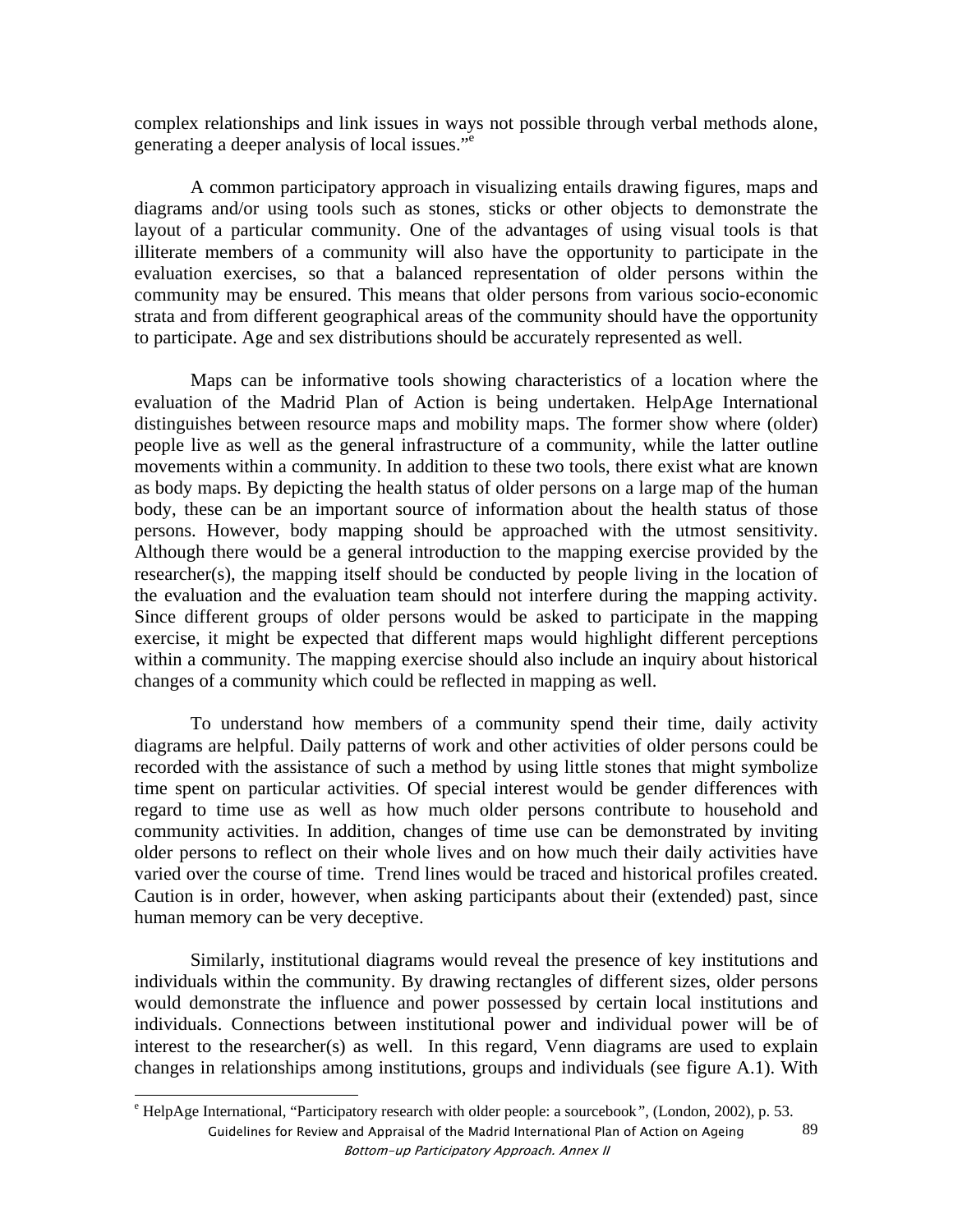regard to Venn diagrams, the same procedure involving rectangles of varying sizes should be utilized. The rectangles would represent different institutions (with the larger rectangles representing institutions that play a more important role in the community). The distances among the rectangles would represent the level of contact among various institutions. Overlapping of rectangles would symbolize the extent to which the various parts of different institutions collaborate on particular issues. The local police force and the local government might constitute one example of two overlapping institutions. Since questions regarding power within a community are often sensitive, it may be prudent to engage in such exercises after a period of trust-building has been passed through.

# Figure A.1 **Four element Venn diagram**

"Flow diagrams show causes, effects, and relationships. For example, a flow diagram could show the relationship between old age, livelihood and security. They can also show the impacts of an event, policy or programme on people's lives, for example, the impact of new health policy on older persons' well-being."<sup>f</sup> Events (problems, issues), their causes and effects can be visualized by lines of varying thickness expressing their significance (see figure A.2). They would also be used to identify the extent to which issues are interrelated. The opinions of participants on effectiveness of policies can be measured by flow diagrams. Similarly, effectiveness of policies affecting the lives of older persons can be ranked and scored on a matrix to establish which policies are viewed as successful or as failing in respect of delivering what was promised to older persons. In that sense, flow diagrams and ranking and scoring matrices would be promising tools for monitoring of existing or future policies and programmes specifically geared towards older persons.

 Guidelines for Review and Appraisal of the Madrid International Plan of Action on Ageing Bottom-up Participatory Approach. Annex II

 $<sup>f</sup>$  Ibid., p. 57.</sup>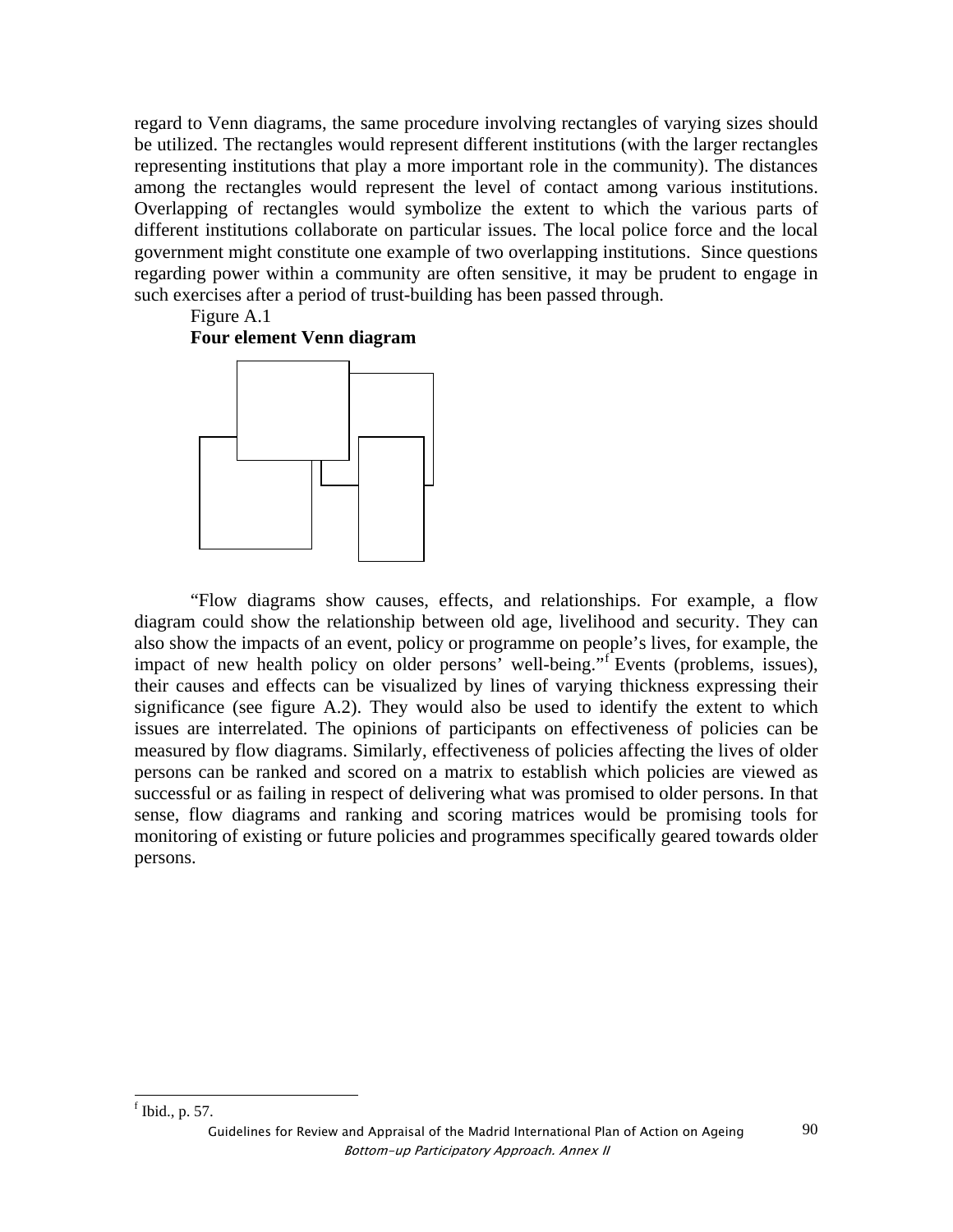



Livelihood analysis aims at extracting information about people's income (cash and in kind) and expenditure (see figure A.3). This can also be viewed as a participatory economic household analysis, since older persons would be asked to list the number of household members residing where they live. Participants would draw three circles: the first one would be divided according to sources of income; the second, according to the kinds of expenditures of resources; and the third, according to which household members spend resources and how much they spend.

Figure A.3



The final maps, daily activity diagrams, institutional diagrams and Venn diagrams, flow diagrams and outcome of the livelihood analysis that have been created by various groups and individuals should be copied or photographed by the evaluation team. The results will be valuable in influencing the design of semi-structured interviews and in

91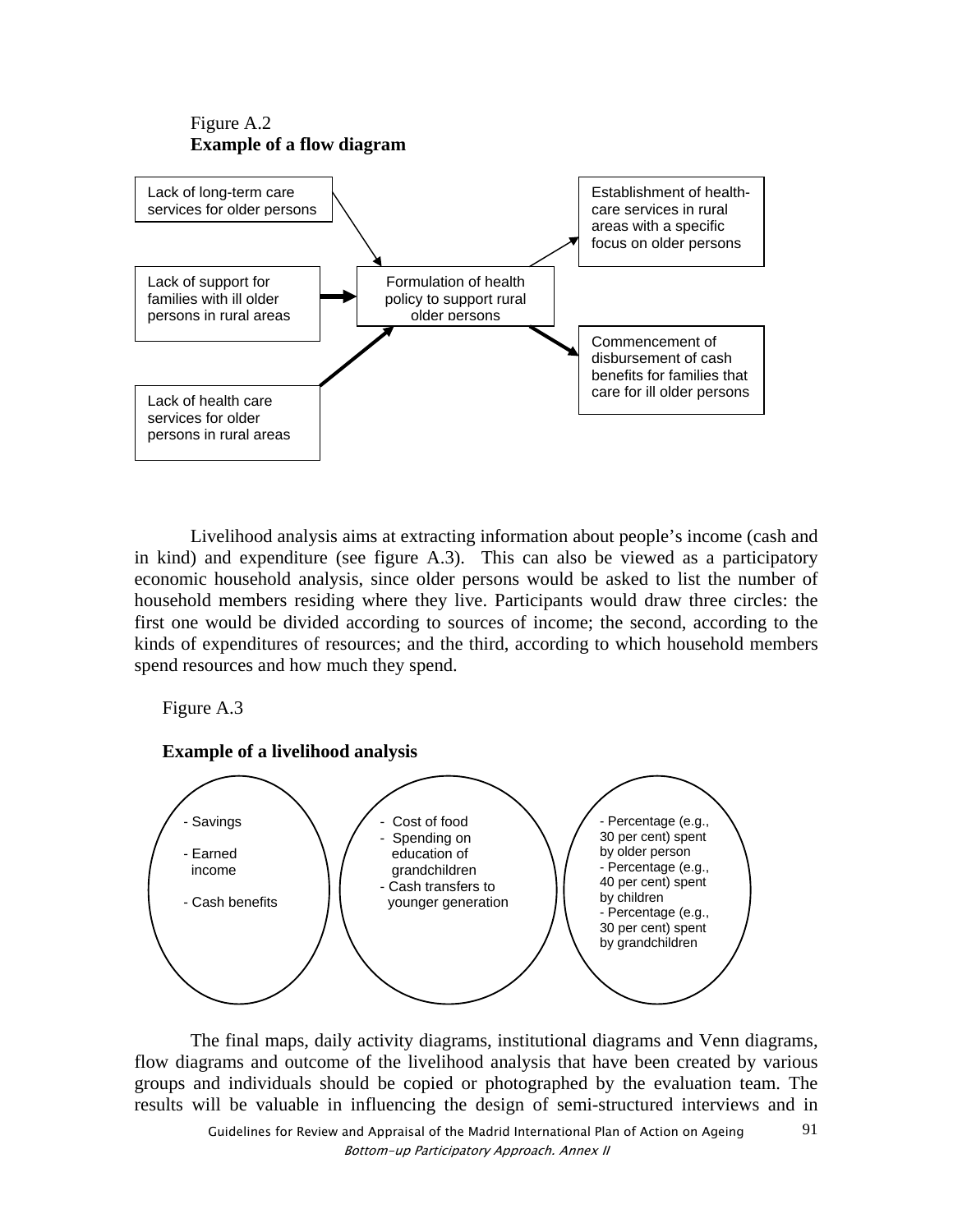conducting focus group discussions, since a rather diverse body of base information will have been gathered by visual tools. More focused in-depth data collection can follow once the listener has attained a more nuanced understanding of a particular community and its older persons.

## C. Semi-structured interviews

"Semi-structured interviews – conversations based on a set of guideline questions – constitute a key technique in participatory research and a powerful means of learning about the views of older people."<sup>g</sup> Although all the guideline questions will be asked during an interview – albeit with the possibility of varying the order – new questions may arise during each interview. Therefore, the process is *flexible* compared with that of rigidly structured interviews. This kind of flexibility will allow the interviewee to describe events, observations and issues in very personal terms and he/she will thus be less restricted with respect to responding to questions in his/her own words. The set of questions, however, will ensure comparability of data when the interviews are analysed.

The guideline questions of the interview should be organized according to topical areas of inquiry which should succeed each other in a logical fashion. The language used should be comprehensible and jargon-free. It is obvious that the interviewer has to be able to speak the language of the community in which he/she will conduct semi-structured interviews. An ability to (a) ask short, simple and easy questions, (b) listen attentively, (c) steer the interview sensitively in the desired direction and (d) remember what was said earlier and interpret correctly the respondent's statements during the interview is of paramount importance for the interviewer. Questions that would lead the respondent in a particular direction (Do you agree that….?) should be avoided. At the outset of an interview, it is important to select appropriate participants, to explain why the researcher(s) are conducting this interview, to record the interviewee's name, age, and gender and, most importantly, to determine whether the individual belongs to certain community institutions, how large the residential household is and how the interviewee locates him-/herself within the community. Being outfitted with good-quality recording equipment and making sure that the interview location is quiet and private are practical considerations that are important for successful interviewing.

Eight types of questions in qualitative interviewing could be identified: introducing (Please tell me about …!), follow-up (What do you mean by that?), probing (Could you say some more about that?), specifying (What did you do then?), direct (Are you happy with…?), indirect (What do most people here think about…?), structuring (I would like to move on to a different topic!), and interpreting (Do you mean that…?) as well as silence (a pause transmitting a signal to the respondent to reflect or amplify his/her answer).<sup>h</sup> These types of questions suggest that the interviewer(s) should be engaged without being invasive. Besides obtaining answers to the guideline questions, another objective of the semi-structured interview is to acquire a better picture of the values, beliefs, behaviour,

 $g$  Ibid., p. 51.

<sup>&</sup>lt;sup>h</sup> Steinar Kvale, *InterViews: An Introduction to Qualitative Research Interviewing* (Thousand Oaks, California, Sage Publications, 1996).

Guidelines for Review and Appraisal of the Madrid International Plan of Action on Ageing Bottom-up Participatory Approach. Annex II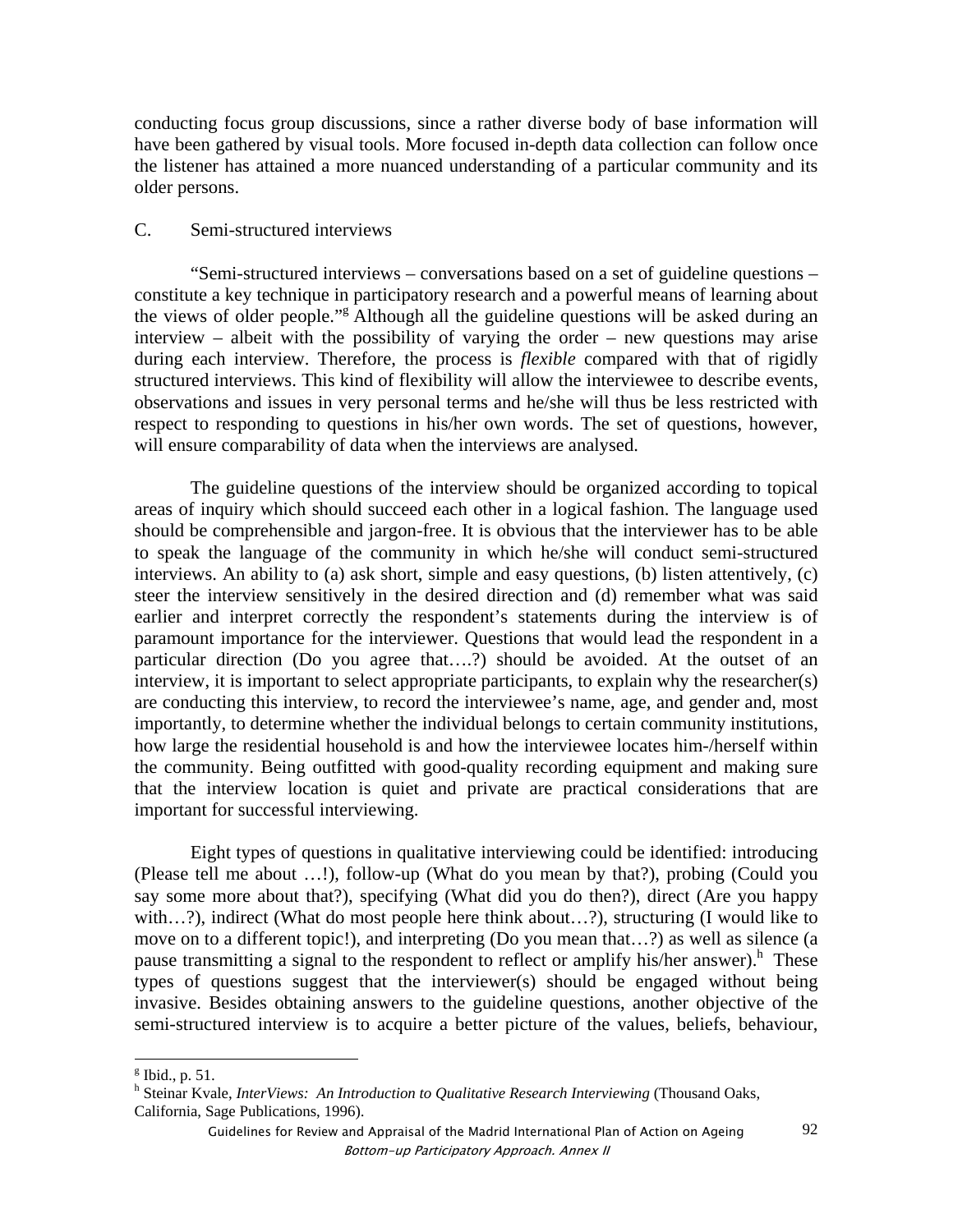formal and informal roles, relationships, emotions, stories, encounters, and places and locales of the interviewee.<sup>i</sup>

Notes should be taken during an interview on the non-verbal language of the interviewee as well as on certain specificities (the way responses were phrased) that were notable about the interview. Usually, it is not necessary to transcribe the whole interview from the recording. With a view to saving time and energy, it is often sufficient to transcribe the crucial parts that have been the most illuminating for the evaluation.

In respect of ensuring the validity of data, *representativity* is a major goal in evaluation designs. Representativity is achieved by making certain that a sample exhibits the same key characteristics as does the general population of older persons, that is to say, the same gender and age distributions. In addition, quality of life and the general situation of older persons in *various* communities have to be evaluated to control for differences that would be expected, for example, in rural areas compared with urban centres, or variations in regions of a country.

*Probability sampling* of potential interviewees entails either (a) random samples of older persons of a particular community or (b) stratified random samples in which a population of older persons has already been divided into subgroups, or strata, for example, older persons in need of care, or ill older persons, etc. In addition, there are *snowball sampling*, in which the researcher is introduced by one interviewee to the next, and *theoretical sampling,* which starts with a particular hypothesis to be tested in the interview survey; as soon as the researcher observes repetitions in the answers of interviewees, he or she becomes aware that "theoretical saturation" has been reached and no new interviews are necessary. Both snowball and theoretical sampling cannot claim statistical representativity and thus have their limitations.

D. Focus group discussions

Focus group discussions are "a research strategy which involves intensive discussion and interviewing of small groups of people, on a given 'focus' or issue, usually on a number of occasions over a period of time."<sup>j</sup> The difference between individual semistructured interviews and focus group discussions lies in the fact that the latter offers an opportunity to follow the group dynamic that evolves during the discussion. How interviewees react to each other's responses and form their opinion, often as a reaction to what other participants have expressed, is of core interest during a focus group discussion. Since participants may argue about certain aspects of an issue that is being discussed during a focus group, the reactions expressed and opinions voiced may be more realistic compared with those that emerge in an individual interview. In addition, views of participants can be challenged by others more profoundly than in a semi-structured interview. Thus, focus group discussions ideally complement semi-structured individual interviews.

i See Bryman, op. cit., p. 328.

<sup>&</sup>lt;sup>j</sup> A Dictionary of Sociology (Oxford, United Kingdom, Oxford University Press, 1998), p. 233.

Guidelines for Review and Appraisal of the Madrid International Plan of Action on Ageing Bottom-up Participatory Approach. Annex II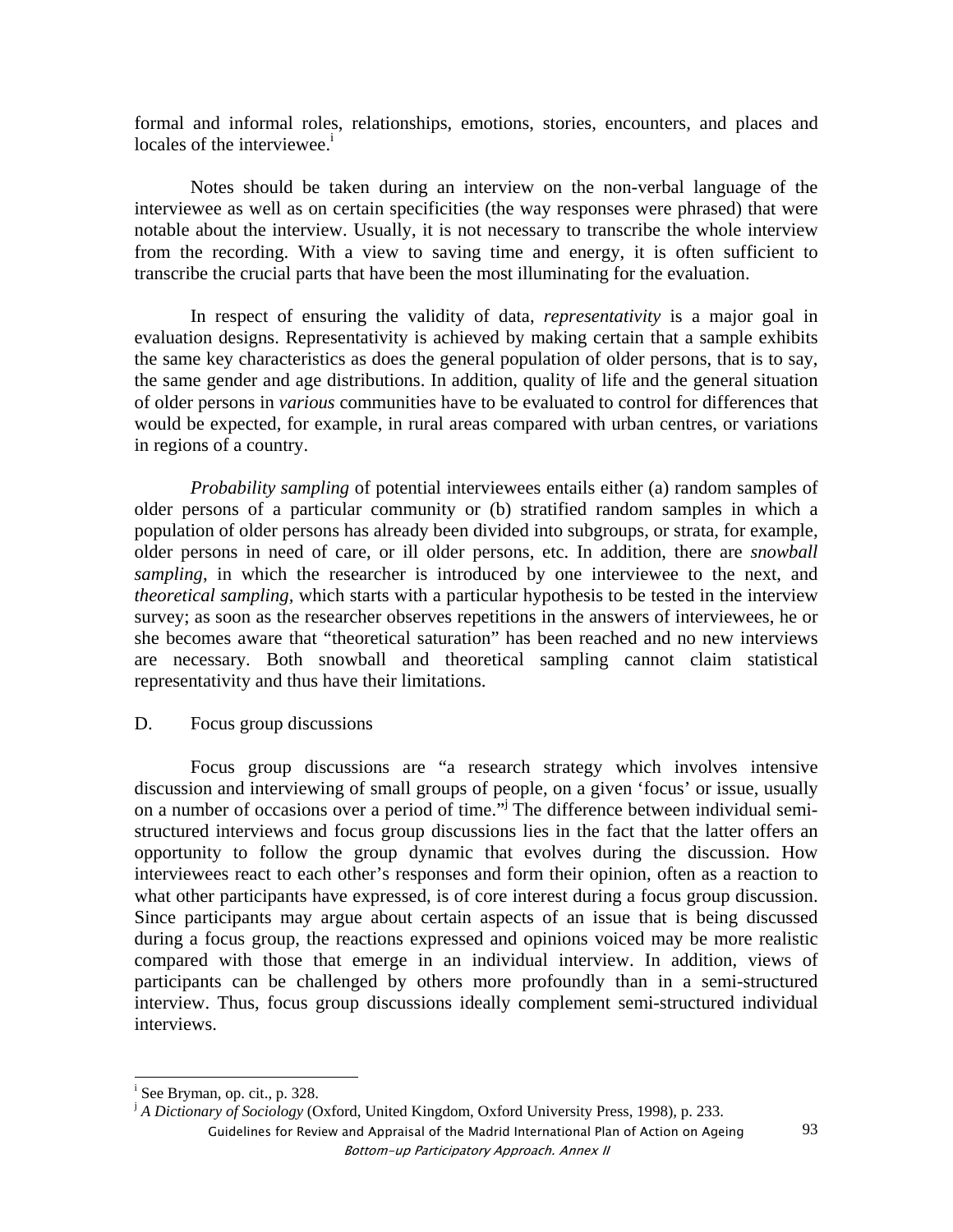The moderator who facilitates the focus group should try not to be too intrusive and should rely on a rather unstructured setting for the discussions in which to elicit the opinions, views and perspectives of the participants. He/she should have a rather small number of guiding questions through which to stimulate the discussion and should intervene minimally. Only when the discussion clearly veers off track, or when there are unproductive silences, should the moderator become involved. The moderator should record the discussions on audio equipment and make notes on the non-verbal behaviour of the participants. Naturally, of principal interest would be the range of opinions expressed, the identity of the opinion leaders and *how* the participants express their views during a focus group discussion. As with semi-structured interviewing, it is not necessary to transcribe the entire discussion: the focus should be on documenting the most important parts.

Evaluation of living conditions of older persons, for methodological reasons, should be based on numerous focus group discussions.<sup>k</sup> There is no clear guide with respect to determining how many discussions on a particular topic are sufficient. If a starting hypothesis exists (that is to say, the income of older persons has decreased owing to pension scheme reforms), the principle of "theoretical saturation" could be applied here as well: if the evaluation team hears similar or identical responses repeatedly in discussions of focus groups, it will conclude that there is no further need to continue with more discussions.

The size of each focus group should range between 6 and 10 participants so as to allow every speaker enough time to express him-/herself. The participants should be selected randomly on the basis of a variety of characteristics, older age (60 years or over) being the most obvious, including educational attainment, income and occupation, marital status and sex. Since participatory research on views of older persons will be organized within a community or locale, it is evident that many of the participants in focus group discussions will know each other in advance.

It is recommended that the moderator start the discussion in the focus group by thanking the participants for taking part in the discussion, and by explaining the purpose and design of the evaluation, and the reasons for recording the session. In addition, anonymity during evaluation should be assured and certain conventions of focus group discussions (for example, the giving of the floor to only one speaker at a time) should be outlined. Forms could be filled out that would provide the evaluation team with general socio-economic data (educational attainment, occupation) and demographic data (age, sex) on the participants. Thereafter, participants would introduce themselves to the group, bearing name tags. A free flow of discussion topics should be facilitated by the moderator using a set of guided questions. Every participant should have the opportunity to express uninterruptedly his/her opinion and quieter participants should be encouraged to speak as well. As in the semi-structured interviews, the language used by the moderator should be clear and jargon-free. In addition, the guided questions should be relevant to the group assembled. Thoughtful questions will engender a lively debate and eliminate the possibility

k<br>
K Bryman, for instance, evaluated seven different research designs for the focus groups he studied and noted that the number of focus group discussions held had ranged from 8 to 52. (op. cit., p. 350).

Guidelines for Review and Appraisal of the Madrid International Plan of Action on Ageing Bottom-up Participatory Approach. Annex II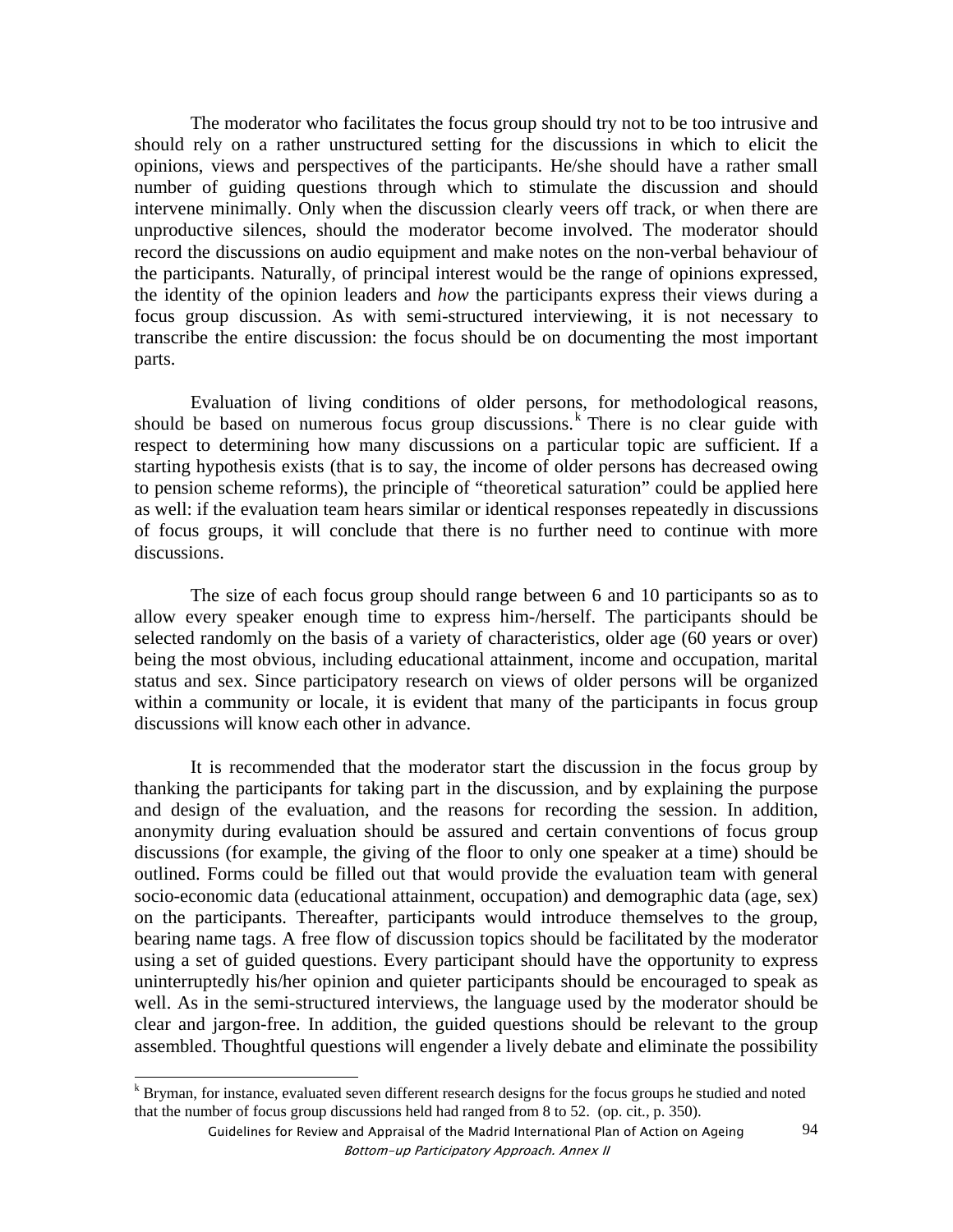of replies like yes and no from the participants. A successful focus group discussion will allow the moderator to see the issues debated through the eyes of the participants and to attain a much deeper understanding of issues affecting the lives of older persons.

#### **Analysis of qualitative data**

Since the results of participatory research are rather unstructured in nature, analysis of qualitative data is not a simple or straightforward process. The recorded outcomes of methods of participatory evaluation as outlined above have to be categorized in order to generate meaning.

*The process of coding*, through which data are categorized according to topical considerations, is commonly used to make sense of qualitative research findings. Coding breaks an interview transcript or field notes, for example, down into their components. These components are organized according to topics of inquiry that allow the evaluation team to "examine, compare, conceptualize and categorize data"l . With regard to analysing qualitative data on older persons, categories could encompass, for instance, health issues, care provided by relatives or institutions, income security in old age, and the household situation in which older persons live. It is helpful to begin the coding process as early as possible, that is to say, after interviews and focus group discussions have been transcribed. Early coding would permit the research team to categorize data and to perceive the social reality of older persons through those categories. Coding would allow patterns to emerge from the field notes and other collected material. Established codes should be reviewed to ensure that changes in coding can be made in cases where it seems prudent to do so. Coding is therefore a highly flexible approach to making sense of collected qualitative data.

Various codified categories could be connected. The evaluation team should explore possible linkages and the ways in which categories could be related to each other. Coding, however, is not a substitute for analysis – it is only a mechanism through which to categorize data. The findings have still to be interpreted.

*Content analysis* is the coding of documents and transcripts for the purpose of obtaining counts of words and/or phrases for purposes of statistical analysis. The evaluation team creates a dictionary that clusters words and phrases into conceptual categories for purposes of counting. The recurrence of often-used words and phrases can be utilized to inform the team of important topics – those mentioned repeatedly by older persons during interviews and focus group discussions.

*Narrative analysis,* another method of analysing qualitative research data, attempts to analyse a story told chronologically, with a focus on how elements of the story are sequenced and why some elements are evaluated differently from others. Narrative analysis is seen as an alternative to semi-structured interviews, allowing for the

 l Anselm Strauss and Juliet M. Corbin, *Basics of Qualitative Research: Grounded Theory Procedures and Techniques* (Newbury Park, California, Sage Publications, 1990), p. 61.

Guidelines for Review and Appraisal of the Madrid International Plan of Action on Ageing Bottom-up Participatory Approach. Annex II